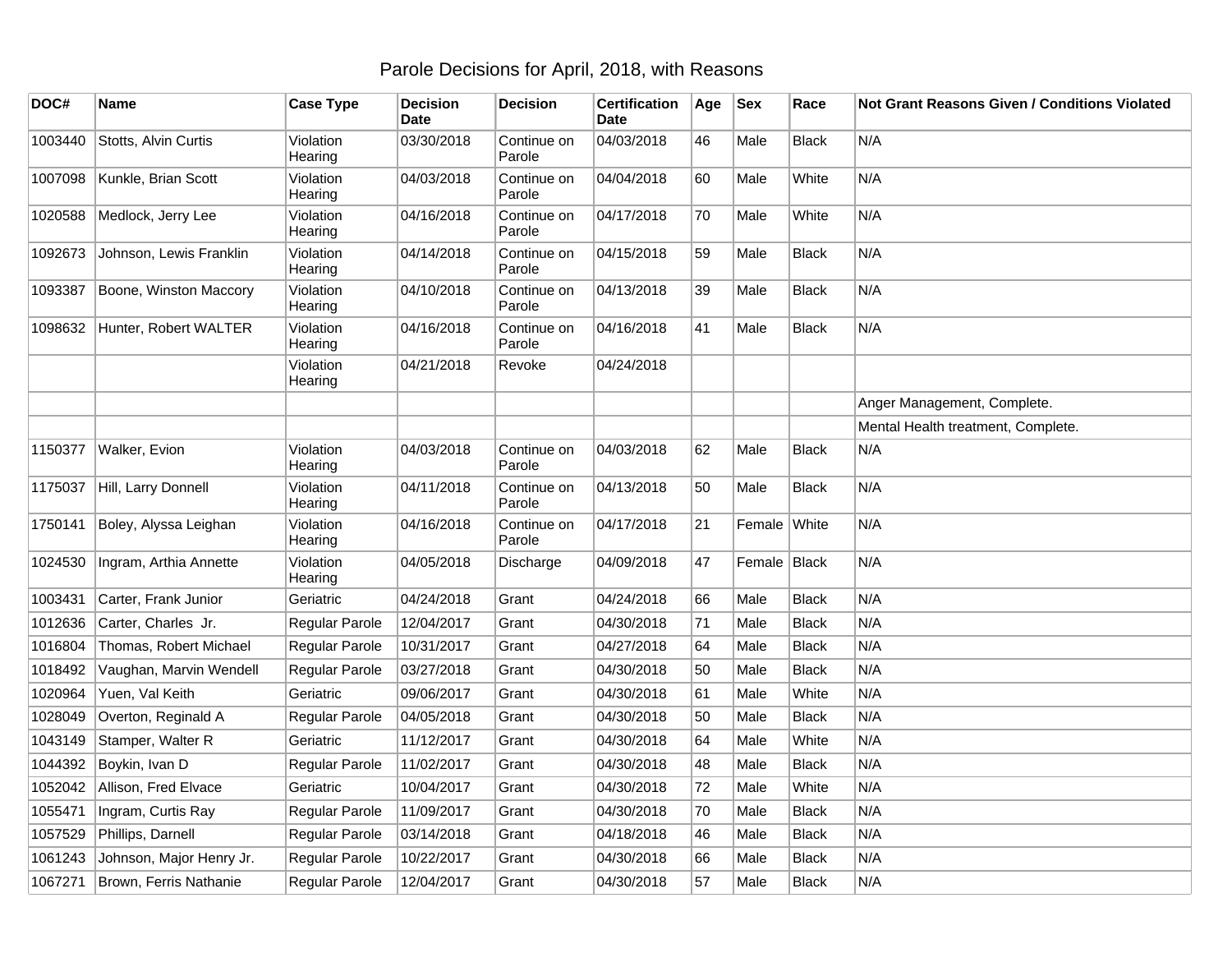| DOC#    | <b>Name</b>                | <b>Case Type</b>      | <b>Decision</b><br>Date | <b>Decision</b> | <b>Certification</b><br>Date | Age | <b>Sex</b> | Race         | <b>Not Grant Reasons Given / Conditions Violated</b>                                                                                                  |
|---------|----------------------------|-----------------------|-------------------------|-----------------|------------------------------|-----|------------|--------------|-------------------------------------------------------------------------------------------------------------------------------------------------------|
| 1068486 | Green, Andrew Lee          | Geriatric             | 12/30/2017              | Grant           | 04/30/2018                   | 64  | Male       | <b>Black</b> | N/A                                                                                                                                                   |
| 1094081 | Taylor, James Henry Jr.    | Regular Parole        | 11/17/2017              | Grant           | 04/27/2018                   | 72  | Male       | <b>Black</b> | N/A                                                                                                                                                   |
| 1095235 | Turner, Ronald Wayne       | <b>Regular Parole</b> | 11/18/2017              | Grant           | 04/27/2018                   | 55  | Male       | White        | N/A                                                                                                                                                   |
| 1096292 | Seward, Gene William       | Regular Parole        | 12/12/2017              | Grant           | 04/30/2018                   | 54  | Male       | <b>Black</b> | N/A                                                                                                                                                   |
| 1099196 | Mallory, Thomas Willard    | Regular Parole        | 02/01/2018              | Grant           | 04/10/2018                   | 56  | Male       | <b>Black</b> | N/A                                                                                                                                                   |
| 1106792 | Knight, Neal A             | Regular Parole        | 04/30/2017              | Grant           | 04/30/2018                   | 54  | Male       | <b>Black</b> | N/A                                                                                                                                                   |
| 1110086 | Jefferson, William Thomas  | Regular Parole        | 02/28/2018              | Grant           | 04/27/2018                   | 59  | Male       | <b>Black</b> | N/A                                                                                                                                                   |
| 1110916 | Watson, Stevie Deangelo    | Regular Parole        | 11/09/2017              | Grant           | 04/30/2018                   | 43  | Male       | <b>Black</b> | N/A                                                                                                                                                   |
| 1112676 | Williams, Norman T         | Geriatric             | 04/19/2018              | Grant           | 04/20/2018                   | 78  | Male       | <b>Black</b> | N/A                                                                                                                                                   |
| 1114283 | Watson, Elbert             | Regular Parole        | 10/12/2017              | Grant           | 04/30/2018                   | 63  | Male       | <b>Black</b> | N/A                                                                                                                                                   |
| 1116824 | Fleming, Keith Lamont      | Regular Parole        | 04/04/2018              | Grant           | 04/05/2018                   | 53  | Male       | <b>Black</b> | N/A                                                                                                                                                   |
| 1118021 | Page, Terry Oconner        | Regular Parole        | 10/10/2017              | Grant           | 04/30/2018                   | 52  | Male       | <b>Black</b> | N/A                                                                                                                                                   |
| 1119988 | Frazier, Frankie           | Geriatric             | 11/26/2017              | Grant           | 04/30/2018                   | 60  | Male       | <b>Black</b> | N/A                                                                                                                                                   |
| 1121140 | Outlaw, Leonard Wardell    | <b>Board Review</b>   | 04/27/2018              | Grant           | 04/27/2018                   | 53  | Male       | <b>Black</b> | N/A                                                                                                                                                   |
| 1122277 | Wardlaw, Douglas Lee       | Regular Parole        | 01/08/2018              | Grant           | 04/05/2018                   | 56  | Male       | <b>Black</b> | N/A                                                                                                                                                   |
| 1123687 | Green, Thomas Eugene       | Regular Parole        | 10/12/2017              | Grant           | 04/30/2018                   | 53  | Male       | <b>Black</b> | N/A                                                                                                                                                   |
| 1124787 | Riddick, William Isiah Jr. | Regular Parole        | 10/09/2017              | Grant           | 04/30/2018                   | 65  | Male       | <b>Black</b> | N/A                                                                                                                                                   |
| 1128981 | Graves, Otis Bernard       | Regular Parole        | 11/09/2017              | Grant           | 04/30/2018                   | 52  | Male       | <b>Black</b> | N/A                                                                                                                                                   |
| 1147948 | Taylor, Thurman            | Regular Parole        | 10/25/2017              | Grant           | 04/30/2018                   | 70  | Male       | White        | N/A                                                                                                                                                   |
| 1148065 | Smith, Raymond C           | Regular Parole        | 09/01/2017              | Grant           | 04/30/2018                   | 51  | Male       | <b>Black</b> | N/A                                                                                                                                                   |
| 1152199 | Roberts, Robert Lee Jr.    | Geriatric             | 11/17/2017              | Grant           | 04/27/2018                   | 63  | Male       | <b>Black</b> | N/A                                                                                                                                                   |
| 1152859 | Campbell, Michael Joseph   | Geriatric             | 01/29/2018              | Grant           | 04/30/2018                   | 66  | Male       | White        | N/A                                                                                                                                                   |
| 1155027 | Bowen, Jeffrey Shelton     | Regular Parole        | 04/02/2018              | Grant           | 04/27/2018                   | 47  | Male       | <b>Black</b> | N/A                                                                                                                                                   |
| 1159969 | Suber, Tony                | Regular Parole        | 10/26/2017              | Grant           | 04/30/2018                   | 41  | Male       | <b>Black</b> | N/A                                                                                                                                                   |
| 1183770 | Bradshaw, Derrick Lamont   | Regular Parole        | 12/05/2017              | Grant           | 04/30/2018                   | 48  | Male       | <b>Black</b> | N/A                                                                                                                                                   |
| 1188296 | Clayton, Joseph Anthony    | Geriatric             | 11/01/2017              | Grant           | 04/30/2018                   | 66  | Male       | <b>Black</b> | N/A                                                                                                                                                   |
| 1001574 | Farrakhan, Rachman         | Regular Parole        | 04/24/2018              | Not Grant       | 04/26/2018                   | 67  | Male       | <b>Black</b> | History of violence.                                                                                                                                  |
|         |                            |                       |                         |                 |                              |     |            |              | Serious nature and circumstances of your offense(s).                                                                                                  |
|         |                            |                       |                         |                 |                              |     |            |              | The Board considers you to be a risk to the<br>community.                                                                                             |
|         |                            |                       |                         |                 |                              |     |            |              | Your prior failure(s) and/or convictions while under<br>community supervision indicate that you are unlikely<br>to comply with conditions of release. |
| 1001653 | Blount, James              | Regular Parole        | 04/19/2018              | Not Grant       | 04/20/2018                   | 52  | Male       | <b>Black</b> | Crimes committed - Homicide-1st Degree; Cocaine-<br>Possess; Use Of Firearm In Felony                                                                 |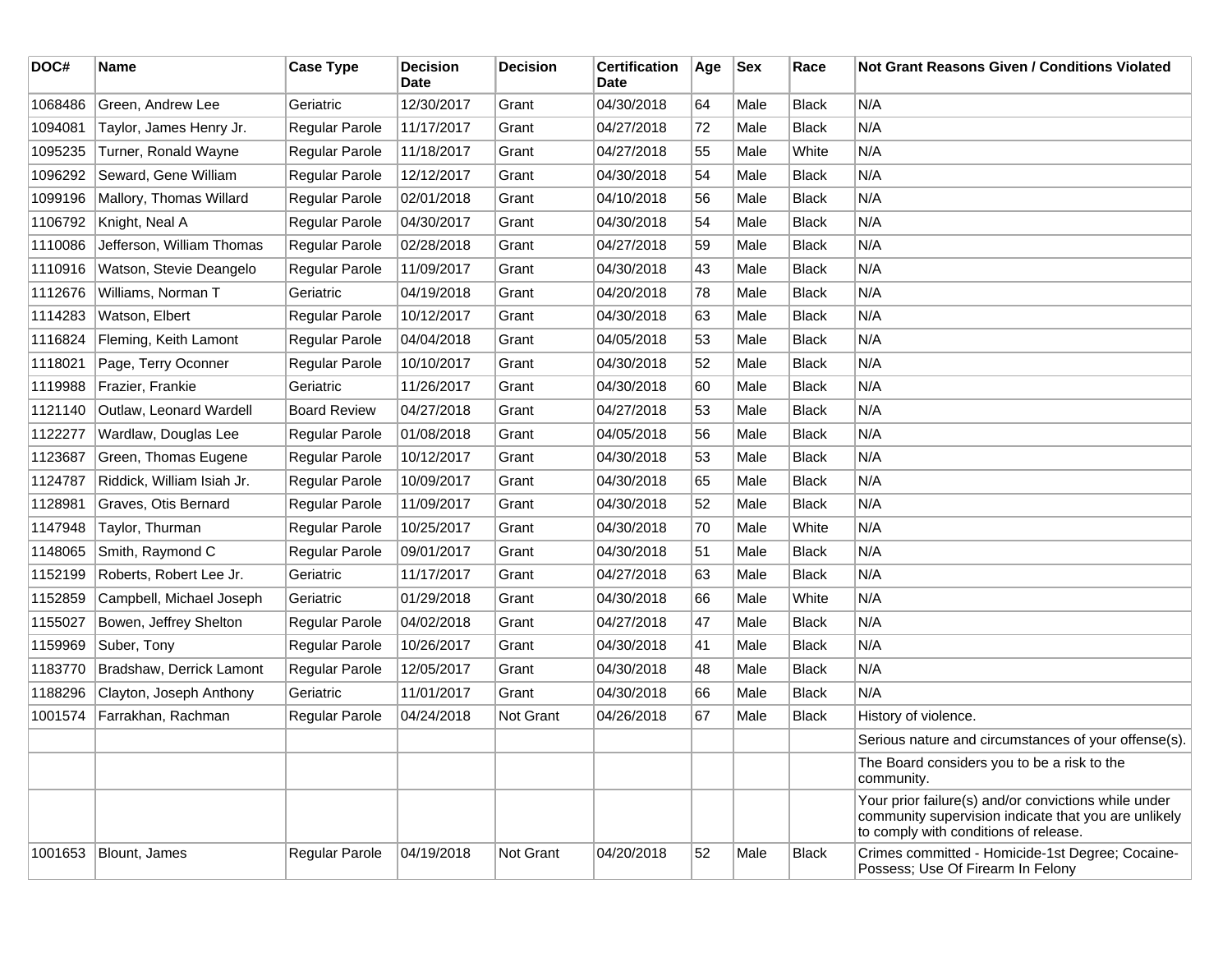| DOC#    | <b>Name</b>               | <b>Case Type</b> | <b>Decision</b><br>Date | <b>Decision</b>  | <b>Certification</b><br>Date | Age | <b>Sex</b> | Race         | <b>Not Grant Reasons Given / Conditions Violated</b>                                                                                                  |
|---------|---------------------------|------------------|-------------------------|------------------|------------------------------|-----|------------|--------------|-------------------------------------------------------------------------------------------------------------------------------------------------------|
| 1001653 | Blount, James             | Regular Parole   | 04/19/2018              | Not Grant        | 04/20/2018                   | 52  | Male       | <b>Black</b> | Release at this time would diminish seriousness of<br>crime                                                                                           |
|         |                           |                  |                         |                  |                              |     |            |              | Serious nature and circumstances of your offense(s).                                                                                                  |
|         |                           |                  |                         |                  |                              |     |            |              | The Board concludes that you should serve more of<br>your sentence prior to release on parole.                                                        |
|         |                           |                  |                         |                  |                              |     |            |              | You need to show a longer period of stable<br>adjustment.                                                                                             |
| 1002806 | Crawley, Charles Frederic | Regular Parole   | 04/16/2018              | Not Grant        | 04/18/2018                   | 51  | Male       | Black        | Crimes committed - Robbery; Robbery; Robbery                                                                                                          |
|         |                           |                  |                         |                  |                              |     |            |              | History of violence.                                                                                                                                  |
|         |                           |                  |                         |                  |                              |     |            |              | Release at this time would diminish seriousness of<br>crime                                                                                           |
|         |                           |                  |                         |                  |                              |     |            |              | Serious nature and circumstances of your offense(s).                                                                                                  |
|         |                           |                  |                         |                  |                              |     |            |              | Your prior failure(s) and/or convictions while under<br>community supervision indicate that you are unlikely<br>to comply with conditions of release. |
| 1002957 | Turner, James Emmanuel    | Regular Parole   | 04/16/2018              | Not Grant        | 04/18/2018                   | 62  | Male       | Black        | Extensive criminal record                                                                                                                             |
|         |                           |                  |                         |                  |                              |     |            |              | History of substance abuse.                                                                                                                           |
|         |                           |                  |                         |                  |                              |     |            |              | Release at this time would diminish seriousness of<br>crime                                                                                           |
|         |                           |                  |                         |                  |                              |     |            |              | Serious nature and circumstances of your offense(s).                                                                                                  |
|         |                           |                  |                         |                  |                              |     |            |              | The Board concludes that you should serve more of<br>your sentence prior to release on parole.                                                        |
|         |                           |                  |                         |                  |                              |     |            |              | Your prior failure(s) and/or convictions while under<br>community supervision indicate that you are unlikely<br>to comply with conditions of release. |
| 1003117 | Muhammad, Jihar           | Geriatric        | 04/14/2018              | <b>Not Grant</b> | 04/16/2018                   | 60  | Male       | <b>Black</b> | Extensive criminal record                                                                                                                             |
|         |                           |                  |                         |                  |                              |     |            |              | History of substance abuse.                                                                                                                           |
|         |                           |                  |                         |                  |                              |     |            |              | Release at this time would diminish seriousness of<br>crime                                                                                           |
|         |                           |                  |                         |                  |                              |     |            |              | Serious nature and circumstances of your offense(s).                                                                                                  |
| 1003483 | Brogan, Ricky             | Regular Parole   | 04/21/2018              | Not Grant        | 04/24/2018                   | 57  | Male       | White        | Conviction of a new crime while incarcerated                                                                                                          |
|         |                           |                  |                         |                  |                              |     |            |              | Crimes committed - Homicide-1st Degree; Homicide-<br>1st Degree; Homicide-1st Degree                                                                  |
|         |                           |                  |                         |                  |                              |     |            |              | History of violence.                                                                                                                                  |
|         |                           |                  |                         |                  |                              |     |            |              | Release at this time would diminish seriousness of<br>crime                                                                                           |
|         |                           |                  |                         |                  |                              |     |            |              | Serious nature and circumstances of your offense(s).                                                                                                  |
|         |                           |                  |                         |                  |                              |     |            |              | The Board concludes that you should serve more of<br>your sentence prior to release on parole.                                                        |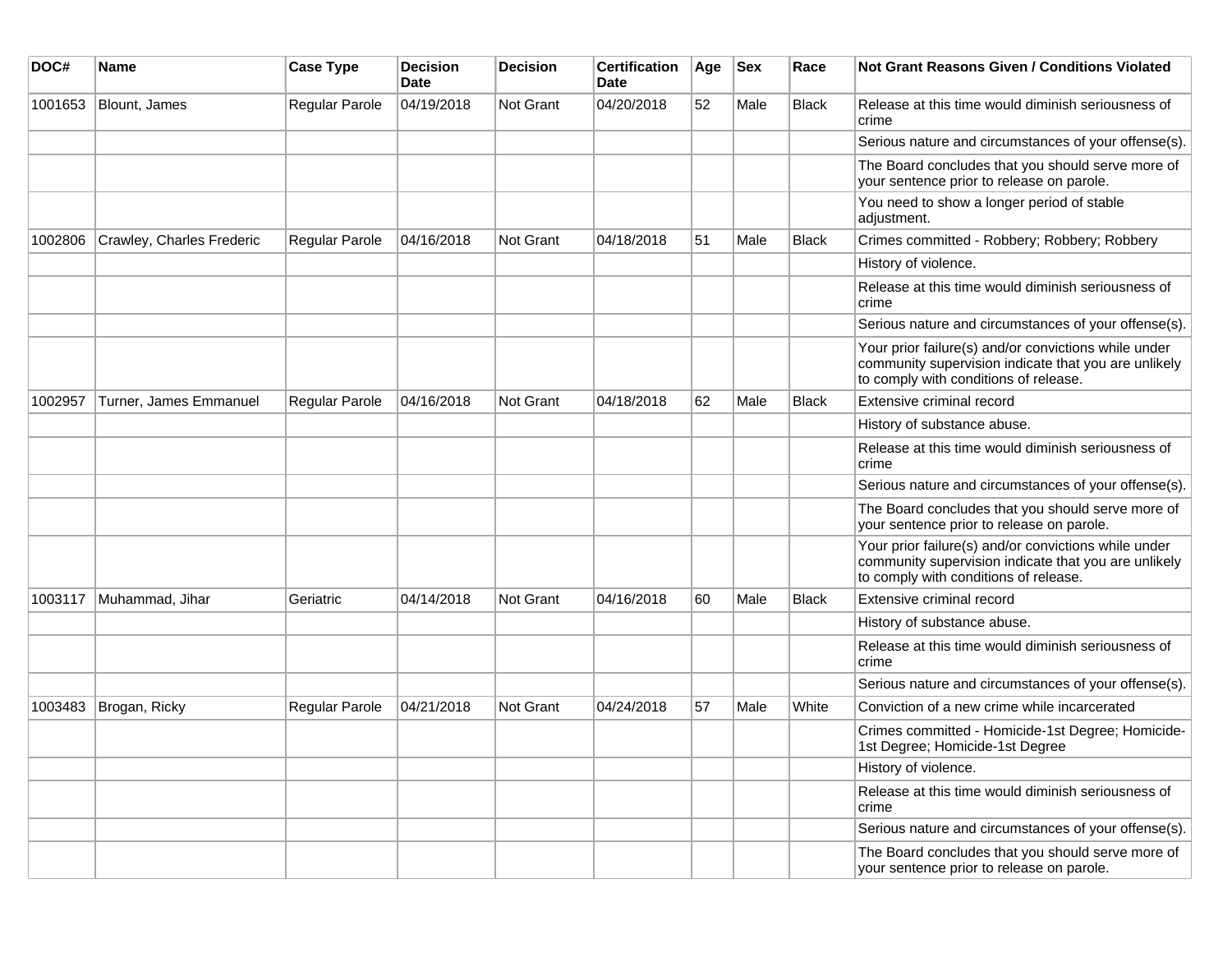| DOC#    | <b>Name</b>               | <b>Case Type</b>      | <b>Decision</b><br><b>Date</b> | <b>Decision</b> | <b>Certification</b><br>Date | Age | <b>Sex</b> | Race         | Not Grant Reasons Given / Conditions Violated                                                                                                         |
|---------|---------------------------|-----------------------|--------------------------------|-----------------|------------------------------|-----|------------|--------------|-------------------------------------------------------------------------------------------------------------------------------------------------------|
| 1003483 | Brogan, Ricky             | Regular Parole        | 04/21/2018                     | Not Grant       | 04/24/2018                   | 57  | Male       | White        | You need to show a longer period of stable<br>adjustment.                                                                                             |
| 1004792 | Mills, David Lee          | Geriatric             | 04/23/2018                     | Not Grant       | 04/24/2018                   | 63  | Male       | White        | No Interest in Parole                                                                                                                                 |
| 1005672 | Knight, Wilmer Jerome     | Regular Parole        | 04/09/2018                     | Not Grant       | 04/11/2018                   | 47  | Male       | <b>Black</b> | Crimes committed - Heroin-Possess; Cocaine-<br>Possess; Cocaine-Possess                                                                               |
|         |                           |                       |                                |                 |                              |     |            |              | Extensive criminal record                                                                                                                             |
|         |                           |                       |                                |                 |                              |     |            |              | Poor institutional adjustment (for example,<br>motivation/attitude, unfavorable reports, lack of<br>program involvement, etc.)                        |
|         |                           |                       |                                |                 |                              |     |            |              | You need to show a longer period of stable<br>adjustment.                                                                                             |
|         |                           |                       |                                |                 |                              |     |            |              | Your record of institutional infractions indicates a<br>disregard for rules and that you are not ready to<br>conform to society.                      |
| 1006004 | Mcpherson, Forrest Malcol | Regular Parole        | 04/09/2018                     | Not Grant       | 04/11/2018                   | 71  | Male       | White        | Crimes committed - Homicide-1st Degree; Homicide-<br>1st Degree; Abduct-No Ransom Or Asslt                                                            |
|         |                           |                       |                                |                 |                              |     |            |              | History of substance abuse.                                                                                                                           |
|         |                           |                       |                                |                 |                              |     |            |              | Release at this time would diminish seriousness of<br>crime                                                                                           |
|         |                           |                       |                                |                 |                              |     |            |              | Serious nature and circumstances of your offense(s).                                                                                                  |
|         |                           |                       |                                |                 |                              |     |            |              | The Board concludes that you should serve more of<br>your sentence prior to release on parole.                                                        |
|         |                           |                       |                                |                 |                              |     |            |              | The Board considers you to be a risk to the<br>community.                                                                                             |
| 1006570 | Daugherty, Gregory Scott  | Regular Parole        | 04/19/2018                     | Not Grant       | 04/20/2018                   | 54  | Male       | White        | Extensive criminal record                                                                                                                             |
|         |                           |                       |                                |                 |                              |     |            |              | Release at this time would diminish seriousness of<br>crime                                                                                           |
|         |                           |                       |                                |                 |                              |     |            |              | Serious nature and circumstances of your offense(s).                                                                                                  |
|         |                           |                       |                                |                 |                              |     |            |              | The Board considers you to be a risk to the<br>community.                                                                                             |
| 1006745 | Ife, Ikhnaton Amon        | <b>Regular Parole</b> | 04/09/2018                     | Not Grant       | 04/11/2018                   | 56  | Male       | Black        | Crimes committed - Homicide-1st Degree; Larc-<br>Grand; Unauth Use Of Veh                                                                             |
|         |                           |                       |                                |                 |                              |     |            |              | Extensive criminal record                                                                                                                             |
|         |                           |                       |                                |                 |                              |     |            |              | History of substance abuse.                                                                                                                           |
|         |                           |                       |                                |                 |                              |     |            |              | Release at this time would diminish seriousness of<br>crime                                                                                           |
|         |                           |                       |                                |                 |                              |     |            |              | Serious nature and circumstances of your offense(s).                                                                                                  |
|         |                           |                       |                                |                 |                              |     |            |              | Your prior failure(s) and/or convictions while under<br>community supervision indicate that you are unlikely<br>to comply with conditions of release. |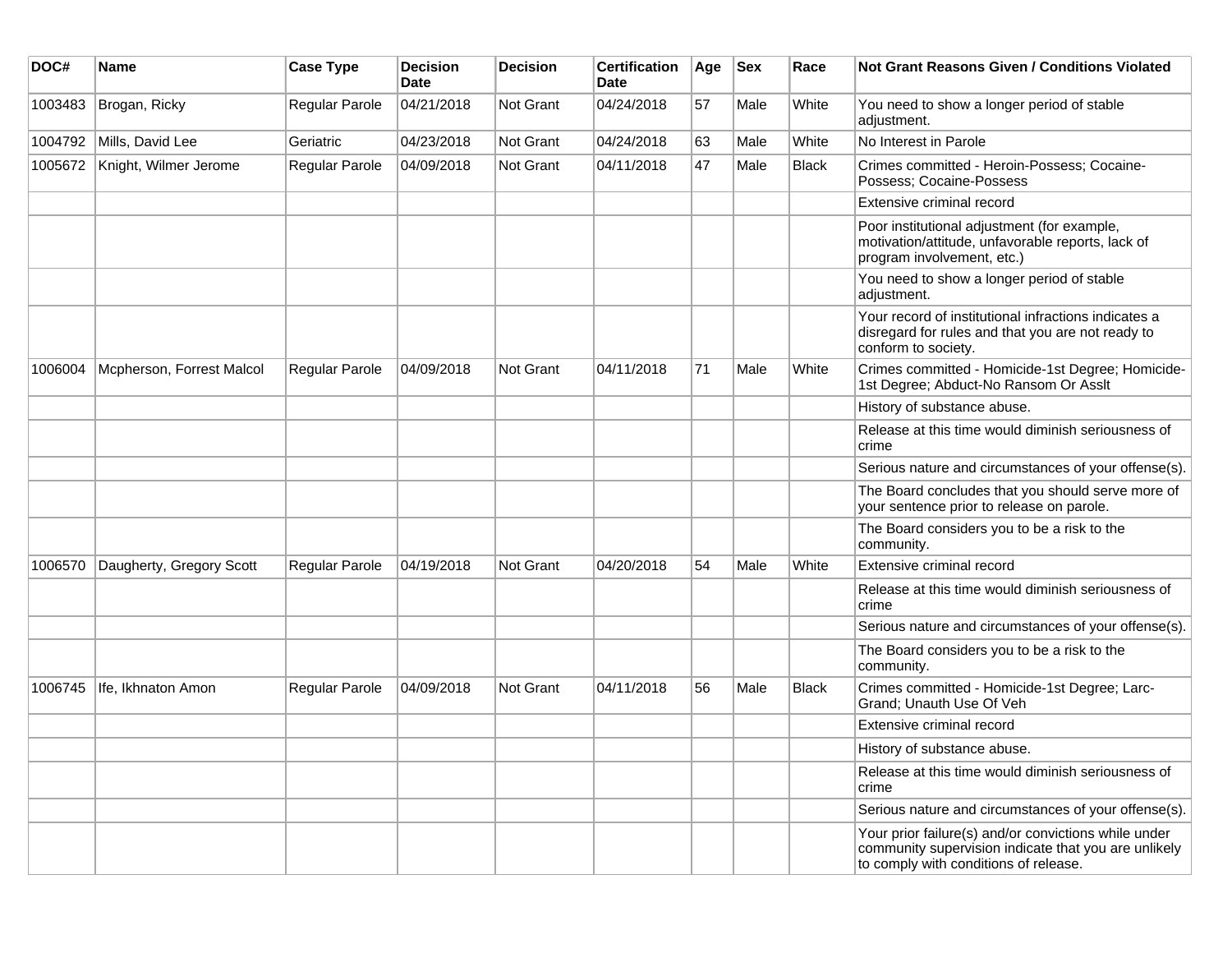| DOC#    | Name                | <b>Case Type</b>    | <b>Decision</b><br>Date | <b>Decision</b> | <b>Certification</b><br>Date | Age | <b>Sex</b> | Race                            | <b>Not Grant Reasons Given / Conditions Violated</b>                                                                                                  |
|---------|---------------------|---------------------|-------------------------|-----------------|------------------------------|-----|------------|---------------------------------|-------------------------------------------------------------------------------------------------------------------------------------------------------|
| 1006765 | Vick, Victor Eugene | Regular Parole      | 04/15/2018              | Not Grant       | 04/18/2018                   | 52  | Male       | Black                           | Crimes committed - Sex Assault, Rape; Sex Assault,<br>Rape; Sex Assault, Rape                                                                         |
|         |                     |                     |                         |                 |                              |     |            |                                 | Release at this time would diminish seriousness of<br>crime                                                                                           |
|         |                     |                     |                         |                 |                              |     |            |                                 | Serious nature and circumstances of your offense(s).                                                                                                  |
|         |                     |                     |                         |                 |                              |     |            |                                 | The Board concludes that you should serve more of<br>your sentence prior to release on parole.                                                        |
|         |                     |                     |                         |                 |                              |     |            |                                 | The Board considers you to be a risk to the<br>community.                                                                                             |
| 1006891 | Ngo, Hung Dinh      | <b>Board Review</b> | 04/18/2018              | Not Grant       | 04/19/2018                   | 45  | Male       | Asian or<br>Pacific<br>Islander | Other                                                                                                                                                 |
|         |                     |                     |                         |                 |                              |     |            |                                 | Release at this time would diminish seriousness of<br>crime                                                                                           |
|         |                     |                     |                         |                 |                              |     |            |                                 | The Board concludes that you should serve more of<br>your sentence prior to release on parole.                                                        |
|         |                     |                     |                         |                 |                              |     |            |                                 | The Board considers you to be a risk to the<br>community.                                                                                             |
|         |                     |                     |                         |                 |                              |     |            |                                 | Your record indicates a serious disregard for the<br>property rights of others.                                                                       |
| 1007200 | Corp, Michael Lee   | Regular Parole      | 04/03/2018              | Not Grant       | 04/06/2018                   | 50  | Male       | White                           | Crimes committed - Homicide-2Nd-Degree; Cocaine-<br>Possess; Parole Violation                                                                         |
|         |                     |                     |                         |                 |                              |     |            |                                 | Extensive criminal record                                                                                                                             |
|         |                     |                     |                         |                 |                              |     |            |                                 | Release at this time would diminish seriousness of<br>crime                                                                                           |
|         |                     |                     |                         |                 |                              |     |            |                                 | Serious nature and circumstances of your offense(s).                                                                                                  |
|         |                     |                     |                         |                 |                              |     |            |                                 | The Board concludes that you should serve more of<br>your sentence prior to release on parole.                                                        |
|         |                     |                     |                         |                 |                              |     |            |                                 | Your prior failure(s) and/or convictions while under<br>community supervision indicate that you are unlikely<br>to comply with conditions of release. |
| 1007274 | Evans, Charles Ray  | Geriatric           | 04/11/2018              | Not Grant       | 04/13/2018                   | 61  | Male       | Black                           | Extensive criminal record                                                                                                                             |
|         |                     |                     |                         |                 |                              |     |            |                                 | Poor institutional adjustment (for example,<br>motivation/attitude, unfavorable reports, lack of<br>program involvement, etc.)                        |
|         |                     |                     |                         |                 |                              |     |            |                                 | Release at this time would diminish seriousness of<br>crime                                                                                           |
|         |                     |                     |                         |                 |                              |     |            |                                 | Your prior failure(s) and/or convictions while under<br>community supervision indicate that you are unlikely<br>to comply with conditions of release. |
|         |                     |                     |                         |                 |                              |     |            |                                 | Your record indicates a serious disregard for the<br>property rights of others.                                                                       |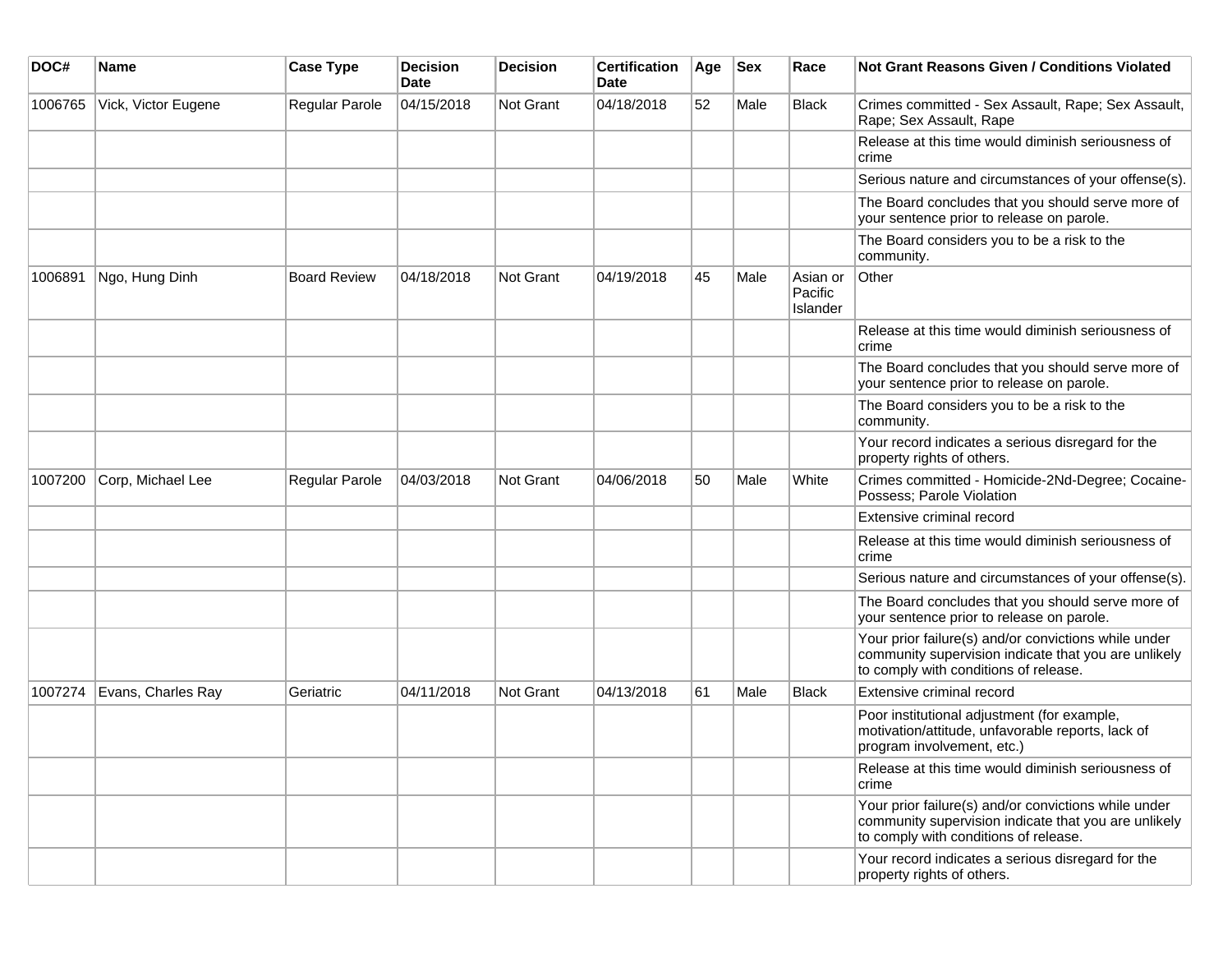| DOC#    | <b>Name</b>               | <b>Case Type</b>      | <b>Decision</b><br>Date | <b>Decision</b>  | <b>Certification</b><br>Date | Age | $ $ Sex | Race         | Not Grant Reasons Given / Conditions Violated                                                                                                                    |
|---------|---------------------------|-----------------------|-------------------------|------------------|------------------------------|-----|---------|--------------|------------------------------------------------------------------------------------------------------------------------------------------------------------------|
| 1007687 | Smith, Paul Daniel        | <b>Regular Parole</b> | 04/24/2018              | Not Grant        | 04/26/2018                   | 54  | Male    | <b>Black</b> | Release at this time would diminish seriousness of<br>crime                                                                                                      |
|         |                           |                       |                         |                  |                              |     |         |              | Serious nature and circumstances of your offense(s).                                                                                                             |
|         |                           |                       |                         |                  |                              |     |         |              | The Board concludes that you should serve more of<br>your sentence prior to release on parole.                                                                   |
|         |                           |                       |                         |                  |                              |     |         |              | You need further participation in institutional work<br>and/or educational programs to indicate your positive<br>progression towards re-entry into society.      |
| 1007758 | Neighbors, George Hassell | Regular Parole        | 04/23/2018              | Not Grant        | 04/24/2018                   | 64  | Male    | White        | History of violence.                                                                                                                                             |
|         |                           |                       |                         |                  |                              |     |         |              | Release at this time would diminish seriousness of<br>crime                                                                                                      |
|         |                           |                       |                         |                  |                              |     |         |              | Serious nature and circumstances of your offense(s).                                                                                                             |
|         |                           |                       |                         |                  |                              |     |         |              | The Board concludes that you should serve more of<br>your sentence prior to release on parole.                                                                   |
|         |                           |                       |                         |                  |                              |     |         |              | The Board considers you to be a risk to the<br>community.                                                                                                        |
| 1008478 | Stone, David Lewis        | Regular Parole        | 04/11/2018              | Not Grant        | 04/13/2018                   | 45  | Male    | White        | Crimes committed - Burglarious Tools: Possession<br>Of; Burgl: Enter Structure To Commit<br>Larceny/A&B/Etc; Burgl: Enter Structure To Commit<br>Larceny/A&B/Etc |
|         |                           |                       |                         |                  |                              |     |         |              | History of substance abuse.                                                                                                                                      |
|         |                           |                       |                         |                  |                              |     |         |              | Release at this time would diminish seriousness of<br>crime                                                                                                      |
|         |                           |                       |                         |                  |                              |     |         |              | You need further participation in institutional work<br>and/or educational programs to indicate your positive<br>progression towards re-entry into society.      |
|         |                           |                       |                         |                  |                              |     |         |              | You need to show a longer period of stable<br>adjustment.                                                                                                        |
|         |                           |                       |                         |                  |                              |     |         |              | Your prior failure(s) and/or convictions while under<br>community supervision indicate that you are unlikely<br>to comply with conditions of release.            |
|         |                           |                       |                         |                  |                              |     |         |              | Your record of institutional infractions indicates a<br>disregard for rules and that you are not ready to<br>conform to society.                                 |
| 1010490 | Vigue, Jack Ray           | <b>Board Review</b>   | 04/03/2018              | Not Grant        | 04/03/2018                   | 67  | Male    | White        | Release at this time would diminish seriousness of<br>crime                                                                                                      |
|         |                           |                       |                         |                  |                              |     |         |              | Serious nature and circumstances of your offense(s).                                                                                                             |
| 1011100 | Hines, Alvin Howard       | Regular Parole        | 04/20/2018              | <b>Not Grant</b> | 04/24/2018                   | 61  | Male    | Black        | Release at this time would diminish seriousness of<br>crime                                                                                                      |
|         |                           |                       |                         |                  |                              |     |         |              | Serious nature and circumstances of your offense(s).                                                                                                             |
|         |                           |                       |                         |                  |                              |     |         |              | The Board concludes that you should serve more of<br>your sentence prior to release on parole.                                                                   |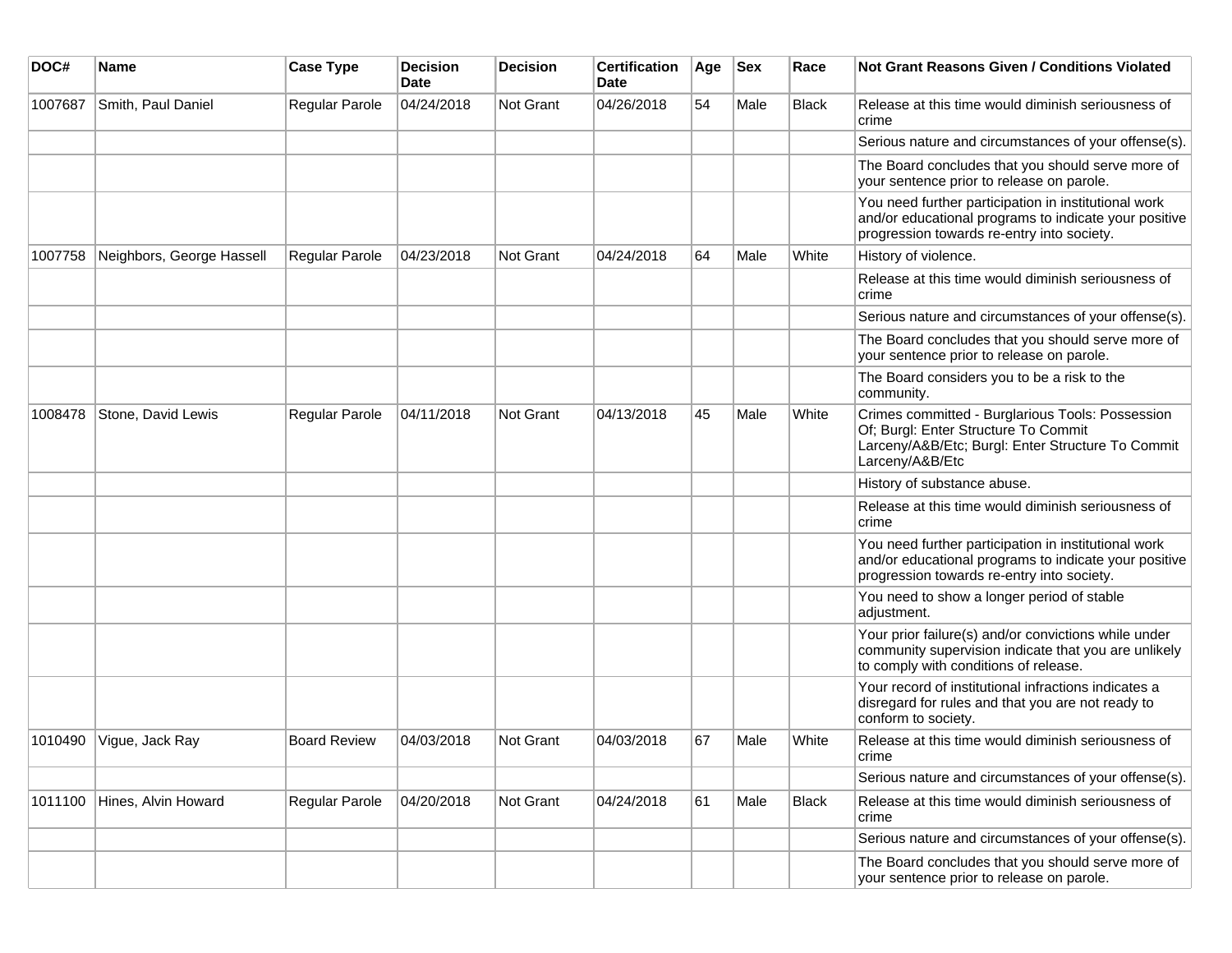| DOC#    | Name                                      | <b>Case Type</b> | <b>Decision</b><br>Date | <b>Decision</b> | <b>Certification</b><br>Date | Age | <b>Sex</b> | Race         | Not Grant Reasons Given / Conditions Violated                                                                                                               |
|---------|-------------------------------------------|------------------|-------------------------|-----------------|------------------------------|-----|------------|--------------|-------------------------------------------------------------------------------------------------------------------------------------------------------------|
| 1011100 | Hines, Alvin Howard                       | Regular Parole   | 04/20/2018              | Not Grant       | 04/24/2018                   | 61  | Male       | <b>Black</b> | Your prior failure(s) and/or convictions while under<br>community supervision indicate that you are unlikely<br>to comply with conditions of release.       |
| 1011319 | Fink, Branson Eugene                      | Regular Parole   | 04/21/2018              | Not Grant       | 04/24/2018                   | 63  | Male       | White        | Release at this time would diminish seriousness of<br>crime                                                                                                 |
|         |                                           |                  |                         |                 |                              |     |            |              | Serious nature and circumstances of your offense(s).                                                                                                        |
|         |                                           |                  |                         |                 |                              |     |            |              | The Board concludes that you should serve more of<br>your sentence prior to release on parole.                                                              |
| 1012711 | Drumgoole, Dwaine Theadric Regular Parole |                  | 04/04/2018              | Not Grant       | 04/06/2018                   | 45  | Male       | <b>Black</b> | Extensive criminal record                                                                                                                                   |
|         |                                           |                  |                         |                 |                              |     |            |              | Poor institutional adjustment (for example,<br>motivation/attitude, unfavorable reports, lack of<br>program involvement, etc.)                              |
|         |                                           |                  |                         |                 |                              |     |            |              | Release at this time would diminish seriousness of<br>crime                                                                                                 |
|         |                                           |                  |                         |                 |                              |     |            |              | The Board concludes that you should serve more of<br>your sentence prior to release on parole.                                                              |
|         |                                           |                  |                         |                 |                              |     |            |              | You need further participation in institutional work<br>and/or educational programs to indicate your positive<br>progression towards re-entry into society. |
|         |                                           |                  |                         |                 |                              |     |            |              | Your record of institutional infractions indicates a<br>disregard for rules and that you are not ready to<br>conform to society.                            |
| 1013853 | Bryant, John Wesley                       | Regular Parole   | 04/02/2018              | Not Grant       | 04/06/2018                   | 63  | Male       | <b>Black</b> | History of violence.                                                                                                                                        |
|         |                                           |                  |                         |                 |                              |     |            |              | Release at this time would diminish seriousness of<br>crime                                                                                                 |
|         |                                           |                  |                         |                 |                              |     |            |              | Serious nature and circumstances of your offense(s).                                                                                                        |
|         |                                           |                  |                         |                 |                              |     |            |              | The Board concludes that you should serve more of<br>your sentence prior to release on parole.                                                              |
|         |                                           |                  |                         |                 |                              |     |            |              | Your prior failure(s) and/or convictions while under<br>community supervision indicate that you are unlikely<br>to comply with conditions of release.       |
| 1013992 | Howard, Jerome Anthony                    | Geriatric        | 04/12/2018              | Not Grant       | 04/13/2018                   | 61  | Male       | <b>Black</b> | Considering your offense and your institutional<br>records, the Board concludes that you should serve<br>more of your sentence before being paroled.        |
|         |                                           |                  |                         |                 |                              |     |            |              | Crimes committed - Burglary; Burglary; Burglary                                                                                                             |
|         |                                           |                  |                         |                 |                              |     |            |              | History of substance abuse.                                                                                                                                 |
|         |                                           |                  |                         |                 |                              |     |            |              | Release at this time would diminish seriousness of<br>crime                                                                                                 |
|         |                                           |                  |                         |                 |                              |     |            |              | Serious nature and circumstances of your offense(s).                                                                                                        |
|         |                                           |                  |                         |                 |                              |     |            |              | You need further participation in institutional work<br>and/or educational programs to indicate your positive<br>progression towards re-entry into society. |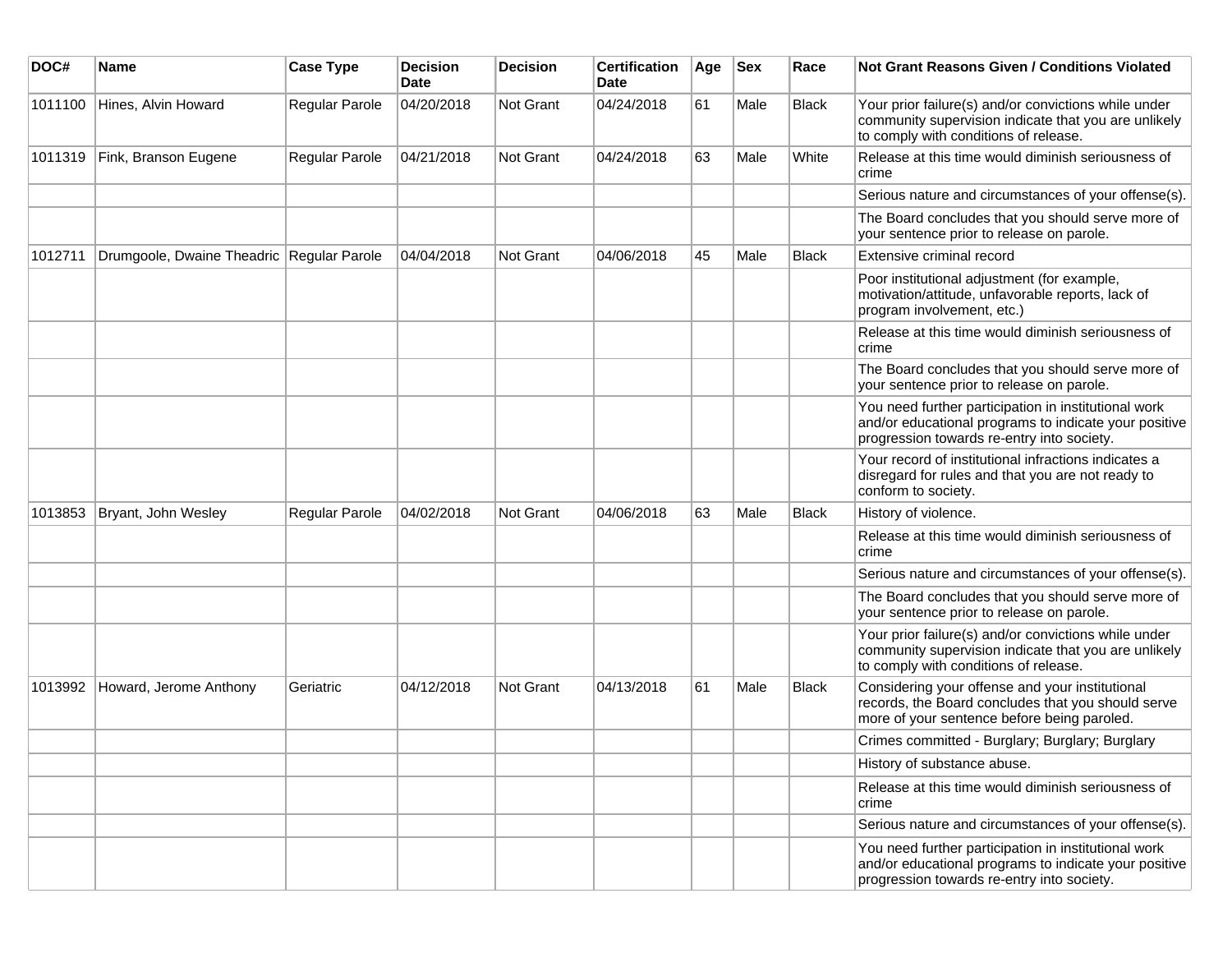| DOC#    | <b>Name</b>             | <b>Case Type</b> | <b>Decision</b><br>Date | <b>Decision</b>  | <b>Certification</b><br>Date | Age | <b>Sex</b> | Race         | <b>Not Grant Reasons Given / Conditions Violated</b>                                                                                                        |
|---------|-------------------------|------------------|-------------------------|------------------|------------------------------|-----|------------|--------------|-------------------------------------------------------------------------------------------------------------------------------------------------------------|
| 1013992 | Howard, Jerome Anthony  | Geriatric        | 04/12/2018              | Not Grant        | 04/13/2018                   | 61  | Male       | <b>Black</b> | You need to show a longer period of stable<br>adjustment.                                                                                                   |
| 1014003 | Wheeler, Rowland A      | Regular Parole   | 04/09/2018              | Not Grant        | 04/11/2018                   | 60  | Male       | <b>Black</b> | Release at this time would diminish seriousness of<br>crime                                                                                                 |
|         |                         |                  |                         |                  |                              |     |            |              | Serious nature and circumstances of your offense(s).                                                                                                        |
|         |                         |                  |                         |                  |                              |     |            |              | The Board concludes that you should serve more of<br>your sentence prior to release on parole.                                                              |
|         |                         |                  |                         |                  |                              |     |            |              | You need further participation in institutional work<br>and/or educational programs to indicate your positive<br>progression towards re-entry into society. |
| 1014866 | Wright, Johnny Alfred   | Geriatric        | 04/03/2018              | <b>Not Grant</b> | 04/06/2018                   | 68  | Male       | <b>Black</b> | Extensive criminal record                                                                                                                                   |
|         |                         |                  |                         |                  |                              |     |            |              | History of violence.                                                                                                                                        |
|         |                         |                  |                         |                  |                              |     |            |              | Release at this time would diminish seriousness of<br>crime                                                                                                 |
|         |                         |                  |                         |                  |                              |     |            |              | Serious nature and circumstances of your offense(s).                                                                                                        |
|         |                         |                  |                         |                  |                              |     |            |              | The Board considers you to be a risk to the<br>community.                                                                                                   |
|         |                         |                  |                         |                  |                              |     |            |              | You need to show a longer period of stable<br>adjustment.                                                                                                   |
| 1015001 | Briley, Anthony Ray     | Geriatric        | 04/16/2018              | <b>Not Grant</b> | 04/18/2018                   | 60  | Male       | <b>Black</b> | Crimes committed - Homicide/Murder;<br>Homicide/Murder; Homicide/Murder                                                                                     |
|         |                         |                  |                         |                  |                              |     |            |              | Release at this time would diminish seriousness of<br>crime                                                                                                 |
|         |                         |                  |                         |                  |                              |     |            |              | The Board concludes that you should serve more of<br>your sentence prior to release on parole.                                                              |
| 1015623 | Morris, Shendora Donyel | Regular Parole   | 04/11/2018              | <b>Not Grant</b> | 04/13/2018                   | 40  | Male       | <b>Black</b> | Considering your offense and your institutional<br>records, the Board concludes that you should serve<br>more of your sentence before being paroled.        |
|         |                         |                  |                         |                  |                              |     |            |              | History of substance abuse.                                                                                                                                 |
|         |                         |                  |                         |                  |                              |     |            |              | Release at this time would diminish seriousness of<br>crime                                                                                                 |
|         |                         |                  |                         |                  |                              |     |            |              | Serious nature and circumstances of your offense(s).                                                                                                        |
|         |                         |                  |                         |                  |                              |     |            |              | Your prior failure(s) and/or convictions while under<br>community supervision indicate that you are unlikely<br>to comply with conditions of release.       |
| 1016760 | El-Shabazz, Mujib Nadic | Regular Parole   | 04/09/2018              | <b>Not Grant</b> | 04/11/2018                   | 45  | Male       | <b>Black</b> | Conviction of a new crime while incarcerated                                                                                                                |
|         |                         |                  |                         |                  |                              |     |            |              | Release at this time would diminish seriousness of<br>crime                                                                                                 |
|         |                         |                  |                         |                  |                              |     |            |              | Serious nature and circumstances of your offense(s).                                                                                                        |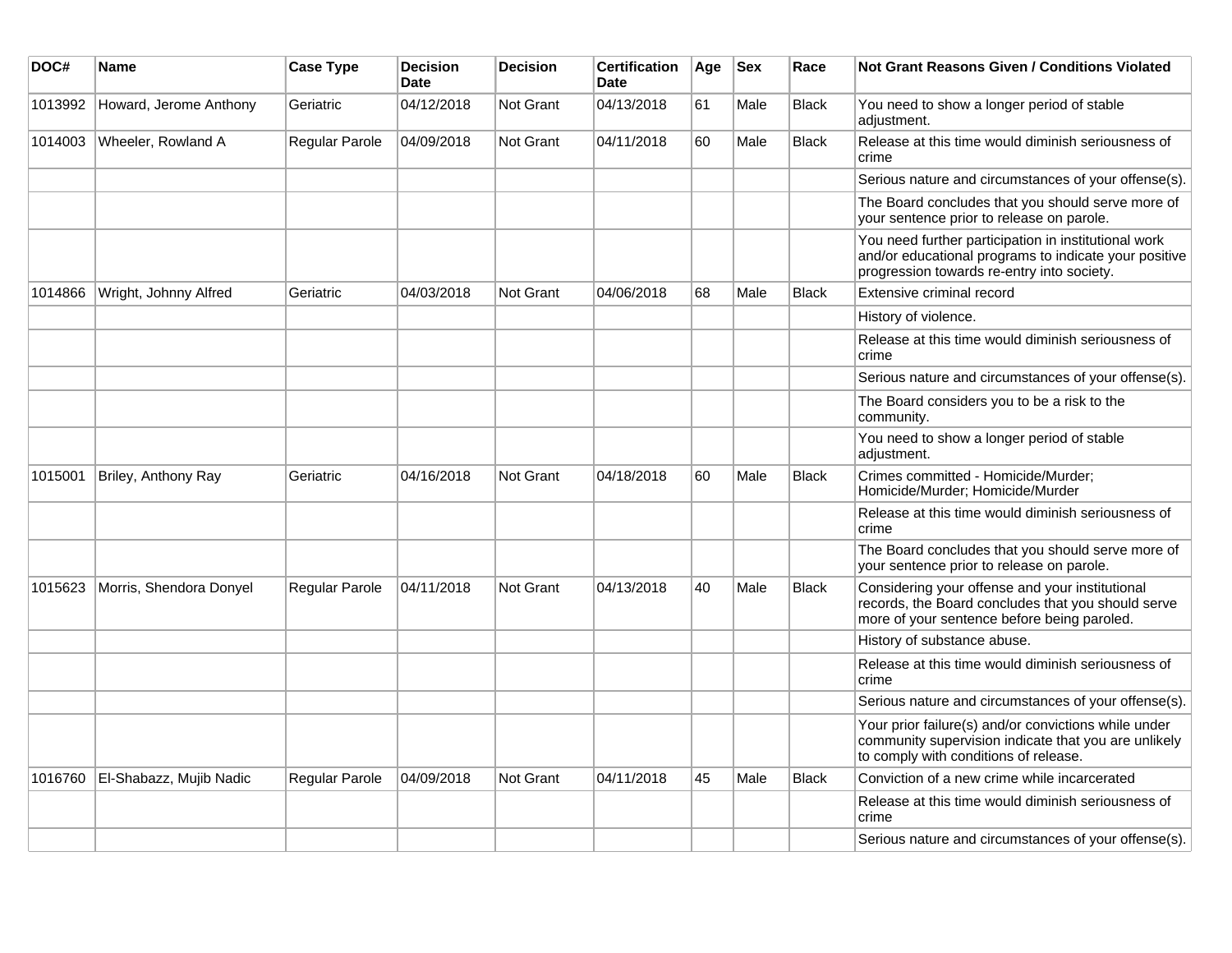| DOC#    | Name                  | <b>Case Type</b> | <b>Decision</b><br>Date | <b>Decision</b>  | <b>Certification</b><br><b>Date</b> | Age | <b>Sex</b> | Race         | Not Grant Reasons Given / Conditions Violated                                                                                                         |
|---------|-----------------------|------------------|-------------------------|------------------|-------------------------------------|-----|------------|--------------|-------------------------------------------------------------------------------------------------------------------------------------------------------|
| 1016808 | Starks, Andre L       | Regular Parole   | 04/06/2018              | Not Grant        | 04/09/2018                          | 43  | Male       | <b>Black</b> | Considering your offense and your institutional<br>records, the Board concludes that you should serve<br>more of your sentence before being paroled.  |
|         |                       |                  |                         |                  |                                     |     |            |              | Poor institutional adjustment (for example,<br>motivation/attitude, unfavorable reports, lack of<br>program involvement, etc.)                        |
|         |                       |                  |                         |                  |                                     |     |            |              | Release at this time would diminish seriousness of<br>crime                                                                                           |
|         |                       |                  |                         |                  |                                     |     |            |              | Serious nature and circumstances of your offense(s).                                                                                                  |
| 1017124 | Smith, Alton          | Geriatric        | 04/05/2018              | Not Grant        | 04/09/2018                          | 68  | Male       | White        | Crimes committed - Forcible Sodomy; Forcible<br>Sodomy                                                                                                |
|         |                       |                  |                         |                  |                                     |     |            |              | Release at this time would diminish seriousness of<br>crime                                                                                           |
|         |                       |                  |                         |                  |                                     |     |            |              | Serious nature and circumstances of your offense(s).                                                                                                  |
|         |                       |                  |                         |                  |                                     |     |            |              | The Board concludes that you should serve more of<br>your sentence prior to release on parole.                                                        |
|         |                       |                  |                         |                  |                                     |     |            |              | The Board considers you to be a risk to the<br>community.                                                                                             |
| 1018409 | Bradford, Robert      | Regular Parole   | 04/11/2018              | Not Grant        | 04/13/2018                          | 66  | Male       | Black        | Crimes committed - Sex Assault, Rape; Robbery;<br>Burglary                                                                                            |
|         |                       |                  |                         |                  |                                     |     |            |              | Extensive criminal record                                                                                                                             |
|         |                       |                  |                         |                  |                                     |     |            |              | History of violence.                                                                                                                                  |
|         |                       |                  |                         |                  |                                     |     |            |              | Release at this time would diminish seriousness of<br>crime                                                                                           |
|         |                       |                  |                         |                  |                                     |     |            |              | You need to show a longer period of stable<br>adjustment.                                                                                             |
|         |                       |                  |                         |                  |                                     |     |            |              | Your prior failure(s) and/or convictions while under<br>community supervision indicate that you are unlikely<br>to comply with conditions of release. |
| 1019290 | Swailes, Leon         | Regular Parole   | 04/11/2018              | Not Grant        | 04/13/2018                          | 71  | Male       | <b>Black</b> | No Interest in Parole                                                                                                                                 |
| 1019845 | Oneal, Larry Juna Jr. | Geriatric        | 04/05/2018              | <b>Not Grant</b> | 04/09/2018                          | 70  | Male       | Black        | Extensive criminal record                                                                                                                             |
|         |                       |                  |                         |                  |                                     |     |            |              | History of substance abuse.                                                                                                                           |
|         |                       |                  |                         |                  |                                     |     |            |              | Release at this time would diminish seriousness of<br>crime                                                                                           |
|         |                       |                  |                         |                  |                                     |     |            |              | The Board concludes that you should serve more of<br>your sentence prior to release on parole.                                                        |
|         |                       |                  |                         |                  |                                     |     |            |              | The Board considers you to be a risk to the<br>community.                                                                                             |
|         |                       |                  |                         |                  |                                     |     |            |              | Your prior failure(s) and/or convictions while under<br>community supervision indicate that you are unlikely<br>to comply with conditions of release. |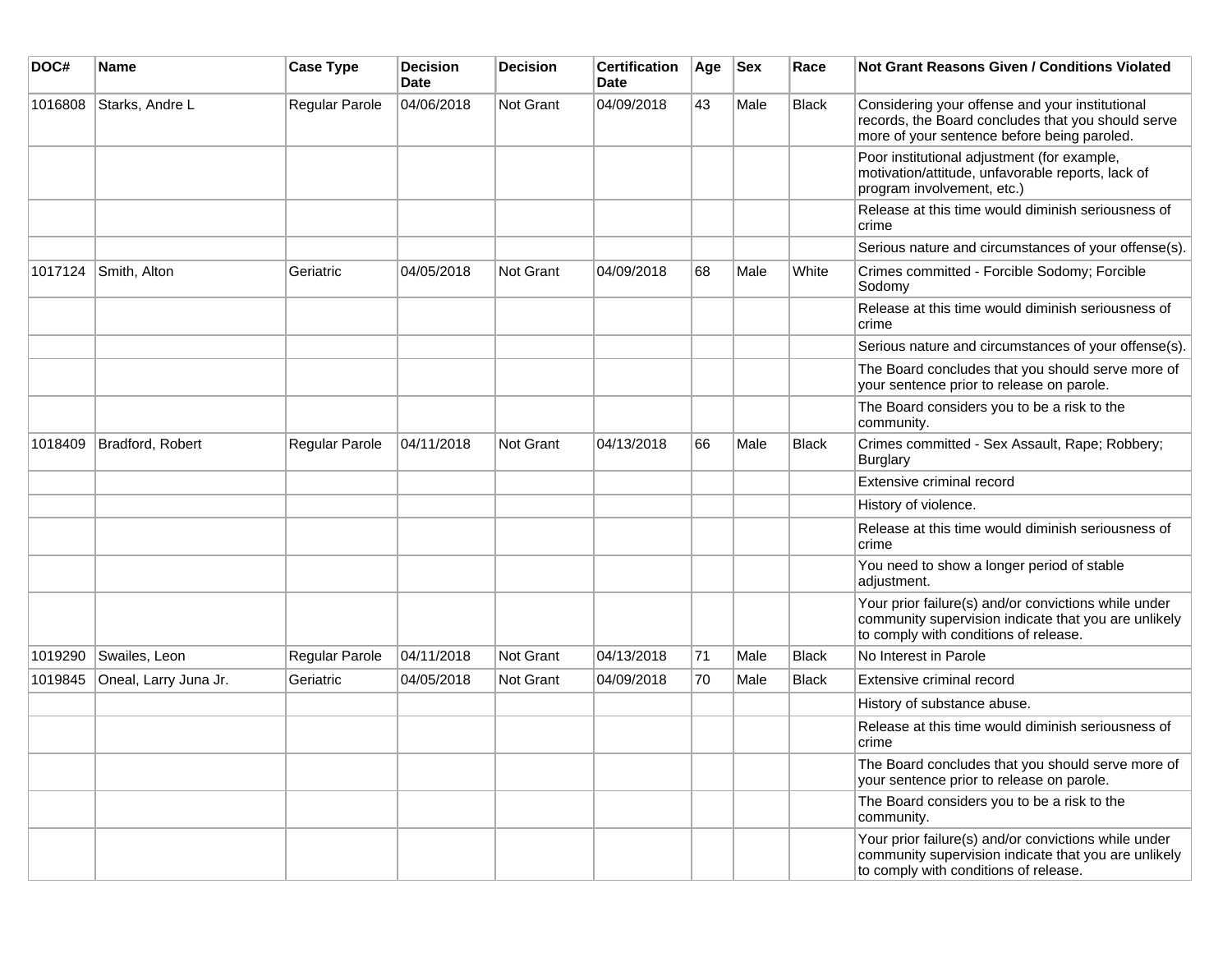| DOC#    | <b>Name</b>               | <b>Case Type</b> | <b>Decision</b><br><b>Date</b> | <b>Decision</b>  | <b>Certification</b><br>Date | Age | <b>Sex</b> | Race         | <b>Not Grant Reasons Given / Conditions Violated</b>                                                                                                  |
|---------|---------------------------|------------------|--------------------------------|------------------|------------------------------|-----|------------|--------------|-------------------------------------------------------------------------------------------------------------------------------------------------------|
| 1019845 | Oneal, Larry Juna Jr.     | Geriatric        | 04/05/2018                     | Not Grant        | 04/09/2018                   | 70  | Male       | <b>Black</b> | Your record indicates a serious disregard for the<br>property rights of others.                                                                       |
| 1020190 | Rosa, Luis Angel          | Regular Parole   | 04/03/2018                     | <b>Not Grant</b> | 04/06/2018                   | 58  | Male       | White        | Crimes committed - Sex Assault, Rape; Aggravated<br>Sexual Battery; Forcible Sodomy                                                                   |
|         |                           |                  |                                |                  |                              |     |            |              | History of substance abuse.                                                                                                                           |
|         |                           |                  |                                |                  |                              |     |            |              | Release at this time would diminish seriousness of<br>crime                                                                                           |
|         |                           |                  |                                |                  |                              |     |            |              | Serious nature and circumstances of your offense(s).                                                                                                  |
|         |                           |                  |                                |                  |                              |     |            |              | The Board concludes that you should serve more of<br>your sentence prior to release on parole.                                                        |
|         |                           |                  |                                |                  |                              |     |            |              | The Board considers you to be a risk to the<br>community.                                                                                             |
|         |                           |                  |                                |                  |                              |     |            |              | Your prior failure(s) and/or convictions while under<br>community supervision indicate that you are unlikely<br>to comply with conditions of release. |
| 1020312 | Arrington, William Andrew | Regular Parole   | 04/20/2018                     | Not Grant        | 04/20/2018                   | 66  | Male       | <b>Black</b> | Crimes committed - Sex Assault, Rape; Forcible<br>Sodomy; Shoplifting                                                                                 |
|         |                           |                  |                                |                  |                              |     |            |              | Extensive criminal record                                                                                                                             |
|         |                           |                  |                                |                  |                              |     |            |              | Release at this time would diminish seriousness of<br>crime                                                                                           |
|         |                           |                  |                                |                  |                              |     |            |              | Serious nature and circumstances of your offense(s).                                                                                                  |
|         |                           |                  |                                |                  |                              |     |            |              | The Board considers you to be a risk to the<br>community.                                                                                             |
|         |                           |                  |                                |                  |                              |     |            |              | Your prior failure(s) and/or convictions while under<br>community supervision indicate that you are unlikely<br>to comply with conditions of release. |
| 1022554 | Shifflett, William Layton | Regular Parole   | 04/04/2018                     | Not Grant        | 04/06/2018                   | 58  | Male       | White        | Considering your offense and your institutional<br>records, the Board concludes that you should serve<br>more of your sentence before being paroled.  |
|         |                           |                  |                                |                  |                              |     |            |              | Extensive criminal record                                                                                                                             |
|         |                           |                  |                                |                  |                              |     |            |              | History of substance abuse.                                                                                                                           |
|         |                           |                  |                                |                  |                              |     |            |              | History of violence.                                                                                                                                  |
|         |                           |                  |                                |                  |                              |     |            |              | Release at this time would diminish seriousness of<br>crime                                                                                           |
|         |                           |                  |                                |                  |                              |     |            |              | Serious nature and circumstances of your offense(s).                                                                                                  |
|         |                           |                  |                                |                  |                              |     |            |              | The Board concludes that you should serve more of<br>your sentence prior to release on parole.                                                        |
| 1022637 | Goad, Jimmy Ray           | Regular Parole   | 04/16/2018                     | Not Grant        | 04/16/2018                   | 40  | Male       | White        | Extensive criminal record                                                                                                                             |
|         |                           |                  |                                |                  |                              |     |            |              | History of substance abuse.                                                                                                                           |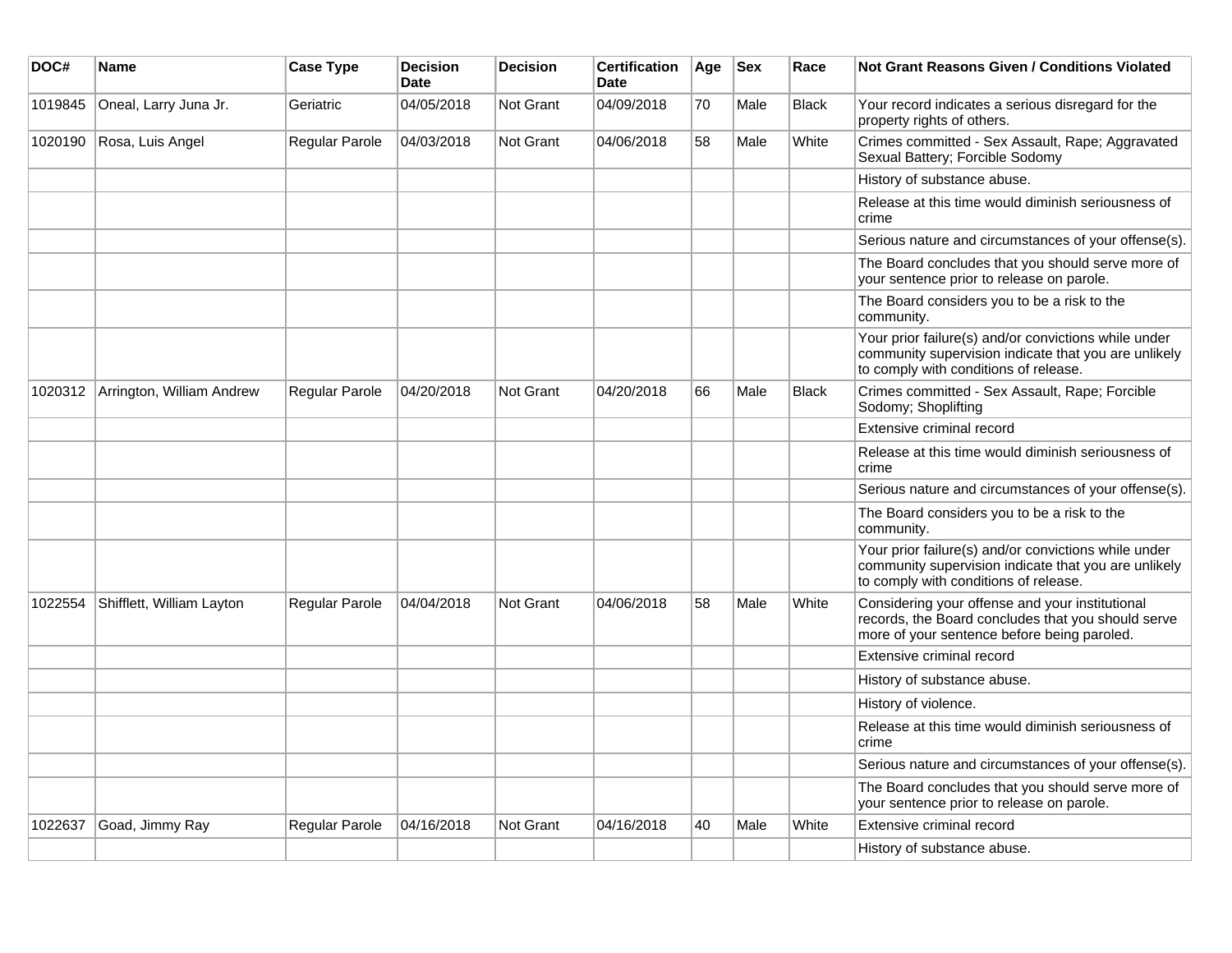| DOC#    | Name                   | <b>Case Type</b>      | <b>Decision</b><br>Date | <b>Decision</b>  | <b>Certification</b><br>Date | Age | <b>Sex</b> | Race         | <b>Not Grant Reasons Given / Conditions Violated</b>                                                                                                  |
|---------|------------------------|-----------------------|-------------------------|------------------|------------------------------|-----|------------|--------------|-------------------------------------------------------------------------------------------------------------------------------------------------------|
| 1022637 | Goad, Jimmy Ray        | <b>Regular Parole</b> | 04/16/2018              | Not Grant        | 04/16/2018                   | 40  | Male       | White        | Release at this time would diminish seriousness of<br>crime                                                                                           |
|         |                        |                       |                         |                  |                              |     |            |              | Serious nature and circumstances of your offense(s).                                                                                                  |
|         |                        |                       |                         |                  |                              |     |            |              | The Board concludes that you should serve more of<br>your sentence prior to release on parole.                                                        |
|         |                        |                       |                         |                  |                              |     |            |              | Your prior failure(s) and/or convictions while under<br>community supervision indicate that you are unlikely<br>to comply with conditions of release. |
| 1024909 | Gilliam, Derrick R     | Regular Parole        | 04/09/2018              | <b>Not Grant</b> | 04/11/2018                   | 48  | Male       | <b>Black</b> | Crimes committed - Robbery; Malicious Wounding;<br>Use Of Firearm In Felony                                                                           |
|         |                        |                       |                         |                  |                              |     |            |              | Release at this time would diminish seriousness of<br>crime                                                                                           |
|         |                        |                       |                         |                  |                              |     |            |              | The Board concludes that you should serve more of<br>your sentence prior to release on parole.                                                        |
|         |                        |                       |                         |                  |                              |     |            |              | You need to show a longer period of stable<br>adjustment.                                                                                             |
| 1025783 | Wright, James Leroy    | Regular Parole        | 04/04/2018              | <b>Not Grant</b> | 04/06/2018                   | 50  | Male       | <b>Black</b> | Extensive criminal record                                                                                                                             |
|         |                        |                       |                         |                  |                              |     |            |              | History of violence.                                                                                                                                  |
|         |                        |                       |                         |                  |                              |     |            |              | Release at this time would diminish seriousness of<br>crime                                                                                           |
|         |                        |                       |                         |                  |                              |     |            |              | The Board concludes that you should serve more of<br>your sentence prior to release on parole.                                                        |
|         |                        |                       |                         |                  |                              |     |            |              | Your prior failure(s) and/or convictions while under<br>community supervision indicate that you are unlikely<br>to comply with conditions of release. |
| 1025934 | Palmer, Thomas Troy    | <b>Regular Parole</b> | 04/14/2018              | <b>Not Grant</b> | 04/18/2018                   | 52  | Male       | White        | Crimes committed - Homicide-Capital;<br>Kidnap/Abduct; Robbery                                                                                        |
|         |                        |                       |                         |                  |                              |     |            |              | History of violence.                                                                                                                                  |
|         |                        |                       |                         |                  |                              |     |            |              | Release at this time would diminish seriousness of<br>crime                                                                                           |
|         |                        |                       |                         |                  |                              |     |            |              | Serious nature and circumstances of your offense(s).                                                                                                  |
|         |                        |                       |                         |                  |                              |     |            |              | The Board concludes that you should serve more of<br>your sentence prior to release on parole.                                                        |
| 1025957 | Harrison, Daniel Keith | <b>Regular Parole</b> | 04/19/2018              | Not Grant        | 04/20/2018                   | 61  | Male       | White        | Poor institutional adjustment (for example,<br>motivation/attitude, unfavorable reports, lack of<br>program involvement, etc.)                        |
|         |                        |                       |                         |                  |                              |     |            |              | Release at this time would diminish seriousness of<br>crime                                                                                           |
|         |                        |                       |                         |                  |                              |     |            |              | Serious nature and circumstances of your offense(s).                                                                                                  |
|         |                        |                       |                         |                  |                              |     |            |              | You need to show a longer period of stable<br>adjustment.                                                                                             |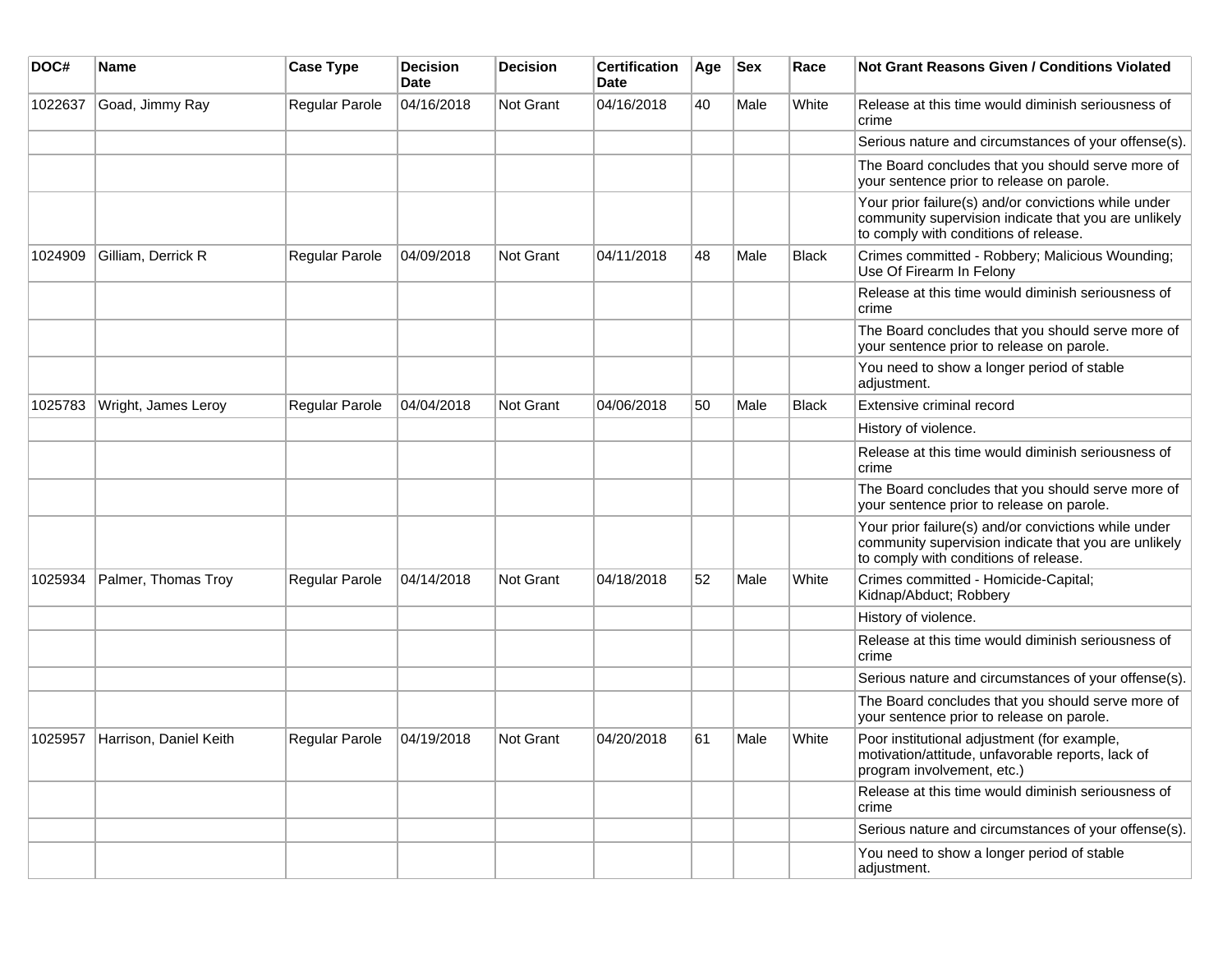| DOC#    | <b>Name</b>               | <b>Case Type</b> | <b>Decision</b><br><b>Date</b> | <b>Decision</b>  | <b>Certification</b><br>Date | Age | <b>Sex</b> | Race         | Not Grant Reasons Given / Conditions Violated                                                                                                               |
|---------|---------------------------|------------------|--------------------------------|------------------|------------------------------|-----|------------|--------------|-------------------------------------------------------------------------------------------------------------------------------------------------------------|
| 1025957 | Harrison, Daniel Keith    | Regular Parole   | 04/19/2018                     | Not Grant        | 04/20/2018                   | 61  | Male       | White        | Your record of institutional infractions indicates a<br>disregard for rules and that you are not ready to<br>conform to society.                            |
| 1026156 | Jackson, Steven Llewelly  | Regular Parole   | 04/19/2018                     | Not Grant        | 04/20/2018                   | 47  | Male       | Black        | Extensive criminal record                                                                                                                                   |
|         |                           |                  |                                |                  |                              |     |            |              | Release at this time would diminish seriousness of<br>crime                                                                                                 |
|         |                           |                  |                                |                  |                              |     |            |              | Serious nature and circumstances of your offense(s).                                                                                                        |
|         |                           |                  |                                |                  |                              |     |            |              | You need further participation in institutional work<br>and/or educational programs to indicate your positive<br>progression towards re-entry into society. |
|         |                           |                  |                                |                  |                              |     |            |              | You need to show a longer period of stable<br>adjustment.                                                                                                   |
|         |                           |                  |                                |                  |                              |     |            |              | Your prior failure(s) and/or convictions while under<br>community supervision indicate that you are unlikely<br>to comply with conditions of release.       |
| 1027290 | Sales, Thomas William Jr. | Geriatric        | 04/14/2018                     | <b>Not Grant</b> | 04/18/2018                   | 66  | Male       | <b>Black</b> | Crimes committed - Murder: 2nd Degree                                                                                                                       |
|         |                           |                  |                                |                  |                              |     |            |              | Release at this time would diminish seriousness of<br>crime                                                                                                 |
|         |                           |                  |                                |                  |                              |     |            |              | The Board concludes that you should serve more of<br>your sentence prior to release on parole.                                                              |
|         |                           |                  |                                |                  |                              |     |            |              | Your record indicates a serious disregard for the<br>property rights of others.                                                                             |
| 1028220 | Jordan, Ernest Edward     | Regular Parole   | 04/07/2018                     | Not Grant        | 04/09/2018                   | 56  | Male       | <b>Black</b> | Crimes committed - Kidnap/Abduct; Sex Assault,<br>Rape; Robbery                                                                                             |
|         |                           |                  |                                |                  |                              |     |            |              | Extensive criminal record                                                                                                                                   |
|         |                           |                  |                                |                  |                              |     |            |              | History of substance abuse.                                                                                                                                 |
|         |                           |                  |                                |                  |                              |     |            |              | History of violence.                                                                                                                                        |
|         |                           |                  |                                |                  |                              |     |            |              | Release at this time would diminish seriousness of<br>crime                                                                                                 |
|         |                           |                  |                                |                  |                              |     |            |              | Serious nature and circumstances of your offense(s).                                                                                                        |
|         |                           |                  |                                |                  |                              |     |            |              | The Board concludes that you should serve more of<br>your sentence prior to release on parole.                                                              |
|         |                           |                  |                                |                  |                              |     |            |              | The Board considers you to be a risk to the<br>community.                                                                                                   |
|         |                           |                  |                                |                  |                              |     |            |              | Your prior failure(s) and/or convictions while under<br>community supervision indicate that you are unlikely<br>to comply with conditions of release.       |
| 1028943 | Robinson, Charles Corey   | Regular Parole   | 04/03/2018                     | Not Grant        | 04/06/2018                   | 46  | Male       | <b>Black</b> | Extensive criminal record                                                                                                                                   |
|         |                           |                  |                                |                  |                              |     |            |              | History of substance abuse.                                                                                                                                 |
|         |                           |                  |                                |                  |                              |     |            |              | Serious nature and circumstances of your offense(s).                                                                                                        |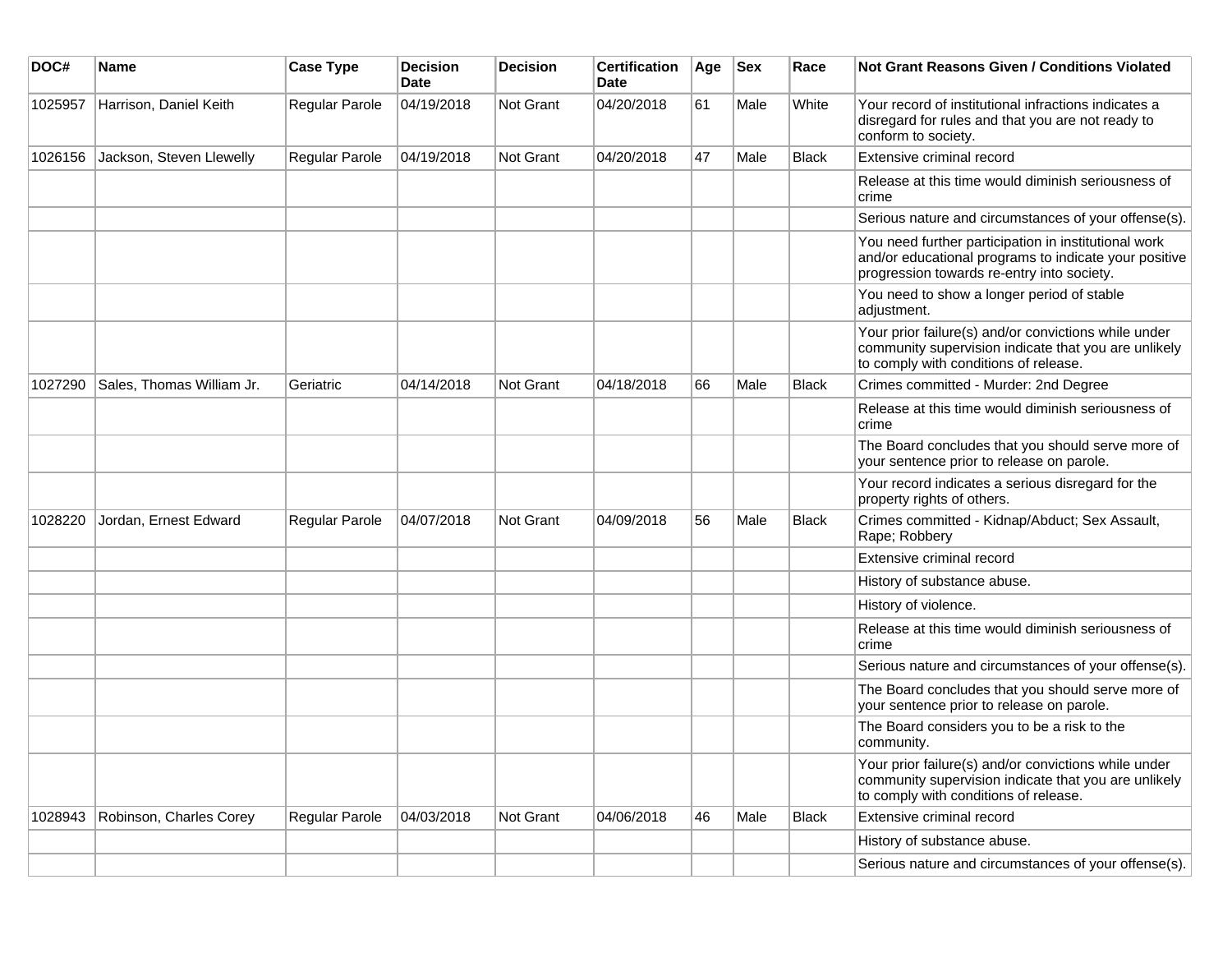| DOC#    | <b>Name</b>                | <b>Case Type</b> | <b>Decision</b><br><b>Date</b> | <b>Decision</b>  | <b>Certification</b><br><b>Date</b> | Age | <b>Sex</b> | Race         | <b>Not Grant Reasons Given / Conditions Violated</b>                                                                                                  |
|---------|----------------------------|------------------|--------------------------------|------------------|-------------------------------------|-----|------------|--------------|-------------------------------------------------------------------------------------------------------------------------------------------------------|
| 1028943 | Robinson, Charles Corey    | Regular Parole   | 04/03/2018                     | Not Grant        | 04/06/2018                          | 46  | Male       | <b>Black</b> | The Board concludes that you should serve more of<br>your sentence prior to release on parole.                                                        |
|         |                            |                  |                                |                  |                                     |     |            |              | You need to show a longer period of stable<br>adjustment.                                                                                             |
|         |                            |                  |                                |                  |                                     |     |            |              | Your prior failure(s) and/or convictions while under<br>community supervision indicate that you are unlikely<br>to comply with conditions of release. |
| 1031964 | Bowens, Robert Otis        | Geriatric        | 04/03/2018                     | Not Grant        | 04/03/2018                          | 66  | Male       | <b>Black</b> | Extensive criminal record                                                                                                                             |
|         |                            |                  |                                |                  |                                     |     |            |              | History of substance abuse.                                                                                                                           |
|         |                            |                  |                                |                  |                                     |     |            |              | History of violence.                                                                                                                                  |
|         |                            |                  |                                |                  |                                     |     |            |              | Release at this time would diminish seriousness of<br>crime                                                                                           |
|         |                            |                  |                                |                  |                                     |     |            |              | Serious nature and circumstances of your offense(s).                                                                                                  |
|         |                            |                  |                                |                  |                                     |     |            |              | Your prior failure(s) and/or convictions while under<br>community supervision indicate that you are unlikely<br>to comply with conditions of release. |
| 1032622 | Morrison, Gary D Jr.       | Regular Parole   | 04/19/2018                     | <b>Not Grant</b> | 04/20/2018                          | 48  | Male       | White        | Crimes committed - Homicide-1st Degree;<br>Kidnap/Abduct                                                                                              |
|         |                            |                  |                                |                  |                                     |     |            |              | Release at this time would diminish seriousness of<br>crime                                                                                           |
|         |                            |                  |                                |                  |                                     |     |            |              | Serious nature and circumstances of your offense(s).                                                                                                  |
|         |                            |                  |                                |                  |                                     |     |            |              | The Board concludes that you should serve more of<br>your sentence prior to release on parole.                                                        |
|         |                            |                  |                                |                  |                                     |     |            |              | The Board considers you to be a risk to the<br>community.                                                                                             |
| 1032673 | Washington, Phillip Morris | Geriatric        | 04/10/2018                     | <b>Not Grant</b> | 04/13/2018                          | 66  | Male       | <b>Black</b> | Extensive criminal record                                                                                                                             |
|         |                            |                  |                                |                  |                                     |     |            |              | Release at this time would diminish seriousness of<br>crime                                                                                           |
|         |                            |                  |                                |                  |                                     |     |            |              | Serious nature and circumstances of your offense(s).                                                                                                  |
|         |                            |                  |                                |                  |                                     |     |            |              | Your prior failure(s) and/or convictions while under<br>community supervision indicate that you are unlikely<br>to comply with conditions of release. |
| 1033869 | Crawley, Marcellus Leon    | Geriatric        | 04/20/2018                     | <b>Not Grant</b> | 04/20/2018                          | 60  | Male       | <b>Black</b> | Considering your offense and your institutional<br>records, the Board concludes that you should serve<br>more of your sentence before being paroled.  |
|         |                            |                  |                                |                  |                                     |     |            |              | Crimes committed - Kidnap/Abduct; Forcible Sodomy                                                                                                     |
|         |                            |                  |                                |                  |                                     |     |            |              | Release at this time would diminish seriousness of<br>crime                                                                                           |
|         |                            |                  |                                |                  |                                     |     |            |              | The Board considers you to be a risk to the<br>community.                                                                                             |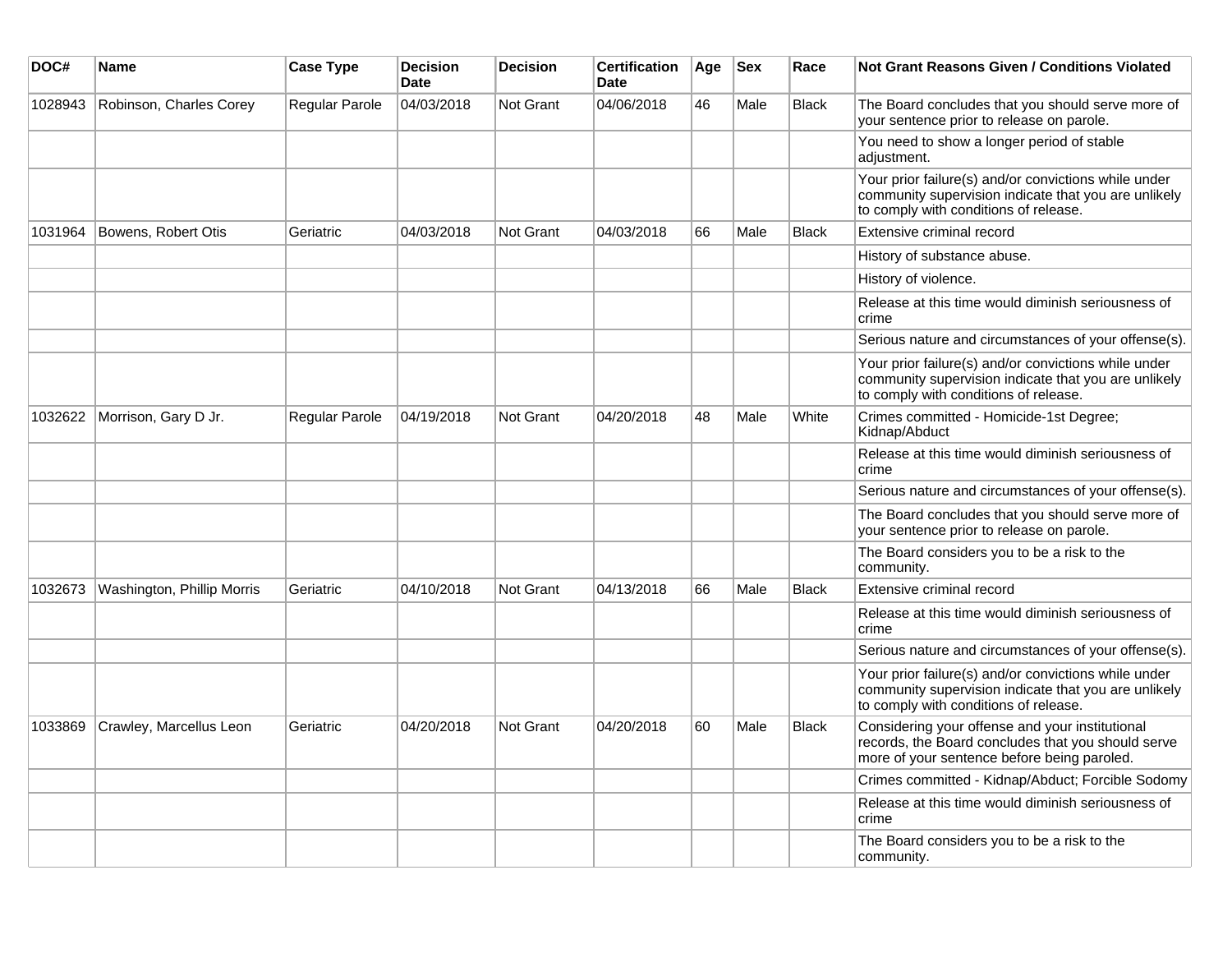| DOC#    | Name                                        | <b>Case Type</b>      | <b>Decision</b><br><b>Date</b> | <b>Decision</b> | <b>Certification</b><br><b>Date</b> | Age | <b>Sex</b> | Race         | <b>Not Grant Reasons Given / Conditions Violated</b>                                                                                                  |
|---------|---------------------------------------------|-----------------------|--------------------------------|-----------------|-------------------------------------|-----|------------|--------------|-------------------------------------------------------------------------------------------------------------------------------------------------------|
| 1033869 | Crawley, Marcellus Leon                     | Geriatric             | 04/20/2018                     | Not Grant       | 04/20/2018                          | 60  | Male       | <b>Black</b> | Your prior failure(s) and/or convictions while under<br>community supervision indicate that you are unlikely<br>to comply with conditions of release. |
|         | 1034002 Elmore, Waverly Clevelan III        | <b>Regular Parole</b> | 04/03/2018                     | Not Grant       | 04/06/2018                          | 48  | Male       | White        | Extensive criminal record                                                                                                                             |
|         |                                             |                       |                                |                 |                                     |     |            |              | Poor institutional adjustment (for example,<br>motivation/attitude, unfavorable reports, lack of<br>program involvement, etc.)                        |
|         |                                             |                       |                                |                 |                                     |     |            |              | Serious nature and circumstances of your offense(s).                                                                                                  |
|         |                                             |                       |                                |                 |                                     |     |            |              | The Board considers you to be a risk to the<br>community.                                                                                             |
|         |                                             |                       |                                |                 |                                     |     |            |              | Your prior failure(s) and/or convictions while under<br>community supervision indicate that you are unlikely<br>to comply with conditions of release. |
| 1034070 | Johnson, Charles Jeff                       | Regular Parole        | 04/02/2018                     | Not Grant       | 04/06/2018                          | 60  | Male       | White        | Crimes committed - Homicide-2Nd-Degree; Cocaine-<br>Sell; Cocaine-Sell                                                                                |
|         |                                             |                       |                                |                 |                                     |     |            |              | Extensive criminal record                                                                                                                             |
|         |                                             |                       |                                |                 |                                     |     |            |              | History of violence.                                                                                                                                  |
|         |                                             |                       |                                |                 |                                     |     |            |              | Release at this time would diminish seriousness of<br>crime                                                                                           |
|         |                                             |                       |                                |                 |                                     |     |            |              | Serious nature and circumstances of your offense(s).                                                                                                  |
|         |                                             |                       |                                |                 |                                     |     |            |              | The Board concludes that you should serve more of<br>your sentence prior to release on parole.                                                        |
|         |                                             |                       |                                |                 |                                     |     |            |              | Your prior failure(s) and/or convictions while under<br>community supervision indicate that you are unlikely<br>to comply with conditions of release. |
| 1034299 | Headley, Federico J                         | Regular Parole        | 04/04/2018                     | Not Grant       | 04/06/2018                          | 74  | Male       | <b>Black</b> | Crimes committed - Kidnap/Abduct; Sex Asslt-<br>Attempted Rape; Statutory Burglary                                                                    |
|         |                                             |                       |                                |                 |                                     |     |            |              | Extensive criminal record                                                                                                                             |
|         |                                             |                       |                                |                 |                                     |     |            |              | Release at this time would diminish seriousness of<br>crime                                                                                           |
|         |                                             |                       |                                |                 |                                     |     |            |              | Serious nature and circumstances of your offense(s).                                                                                                  |
|         |                                             |                       |                                |                 |                                     |     |            |              | The Board considers you to be a risk to the<br>community.                                                                                             |
| 1034503 | Patterson-El, Ronald Antonio Regular Parole |                       | 04/06/2018                     | Not Grant       | 04/09/2018                          | 53  | Male       | <b>Black</b> | Crimes committed - Sex Assault, Rape; Sex Assault,<br>Rape; Aggravated Sexual Battery                                                                 |
|         |                                             |                       |                                |                 |                                     |     |            |              | Extensive criminal record                                                                                                                             |
|         |                                             |                       |                                |                 |                                     |     |            |              | Release at this time would diminish seriousness of<br>crime                                                                                           |
|         |                                             |                       |                                |                 |                                     |     |            |              | The Board considers you to be a risk to the<br>community.                                                                                             |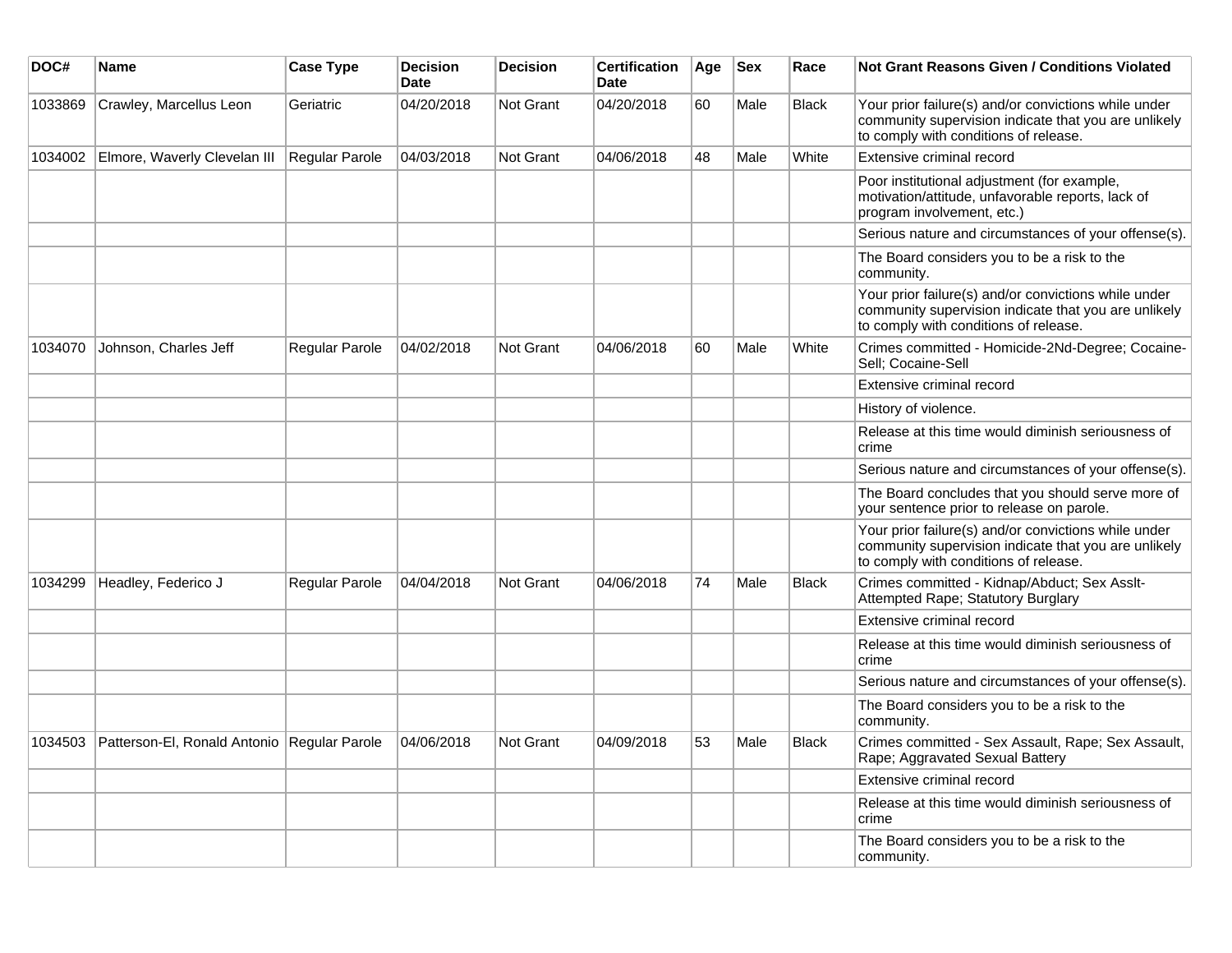| DOC#    | <b>Name</b>              | <b>Case Type</b> | <b>Decision</b><br><b>Date</b> | <b>Decision</b>  | <b>Certification</b><br><b>Date</b> | Age | <b>Sex</b> | Race         | <b>Not Grant Reasons Given / Conditions Violated</b>                                                                                                        |
|---------|--------------------------|------------------|--------------------------------|------------------|-------------------------------------|-----|------------|--------------|-------------------------------------------------------------------------------------------------------------------------------------------------------------|
| 1035335 | Layne, Roscoe            | Regular Parole   | 04/23/2018                     | Not Grant        | 04/24/2018                          | 66  | Male       | White        | Crimes committed - Abduct-No Ransom Or Asslt;<br>Malicious Wounding                                                                                         |
|         |                          |                  |                                |                  |                                     |     |            |              | Release at this time would diminish seriousness of<br>crime                                                                                                 |
|         |                          |                  |                                |                  |                                     |     |            |              | Serious nature and circumstances of your offense(s).                                                                                                        |
|         |                          |                  |                                |                  |                                     |     |            |              | The Board considers you to be a risk to the<br>community.                                                                                                   |
| 1036272 | Spears, Benjamin F       | Regular Parole   | 04/03/2018                     | <b>Not Grant</b> | 04/06/2018                          | 62  | Male       | <b>Black</b> | Considering your offense and your institutional<br>records, the Board concludes that you should serve<br>more of your sentence before being paroled.        |
|         |                          |                  |                                |                  |                                     |     |            |              | Extensive criminal record                                                                                                                                   |
|         |                          |                  |                                |                  |                                     |     |            |              | Serious nature and circumstances of your offense(s).                                                                                                        |
|         |                          |                  |                                |                  |                                     |     |            |              | The Board considers you to be a risk to the<br>community.                                                                                                   |
|         |                          |                  |                                |                  |                                     |     |            |              | You need further participation in institutional work<br>and/or educational programs to indicate your positive<br>progression towards re-entry into society. |
| 1038127 | Delmontier, Jerome Allen | Regular Parole   | 04/09/2018                     | <b>Not Grant</b> | 04/11/2018                          | 58  | Male       | White        | Release at this time would diminish seriousness of<br>crime                                                                                                 |
|         |                          |                  |                                |                  |                                     |     |            |              | Serious nature and circumstances of your offense(s).                                                                                                        |
|         |                          |                  |                                |                  |                                     |     |            |              | The Board concludes that you should serve more of<br>your sentence prior to release on parole.                                                              |
|         |                          |                  |                                |                  |                                     |     |            |              | The Board considers you to be a risk to the<br>community.                                                                                                   |
| 1041784 | Williams, Christopher A  | Regular Parole   | 04/09/2018                     | <b>Not Grant</b> | 04/11/2018                          | 48  | Male       | <b>Black</b> | Extensive criminal record                                                                                                                                   |
|         |                          |                  |                                |                  |                                     |     |            |              | History of substance abuse.                                                                                                                                 |
|         |                          |                  |                                |                  |                                     |     |            |              | The Board concludes that you should serve more of<br>your sentence prior to release on parole.                                                              |
|         |                          |                  |                                |                  |                                     |     |            |              | You need further participation in institutional work<br>and/or educational programs to indicate your positive<br>progression towards re-entry into society. |
|         |                          |                  |                                |                  |                                     |     |            |              | Your prior failure(s) and/or convictions while under<br>community supervision indicate that you are unlikely<br>to comply with conditions of release.       |
| 1042263 | Brown, Louis             | Geriatric        | 04/08/2018                     | Not Grant        | 04/11/2018                          | 62  | Male       | <b>Black</b> | Crimes committed - Kidnap/Abduct; Kidnap/Abduct;<br>Kidnap - Attempted                                                                                      |
|         |                          |                  |                                |                  |                                     |     |            |              | Extensive criminal record                                                                                                                                   |
|         |                          |                  |                                |                  |                                     |     |            |              | Release at this time would diminish seriousness of<br>crime                                                                                                 |
|         |                          |                  |                                |                  |                                     |     |            |              | Serious nature and circumstances of your offense(s).                                                                                                        |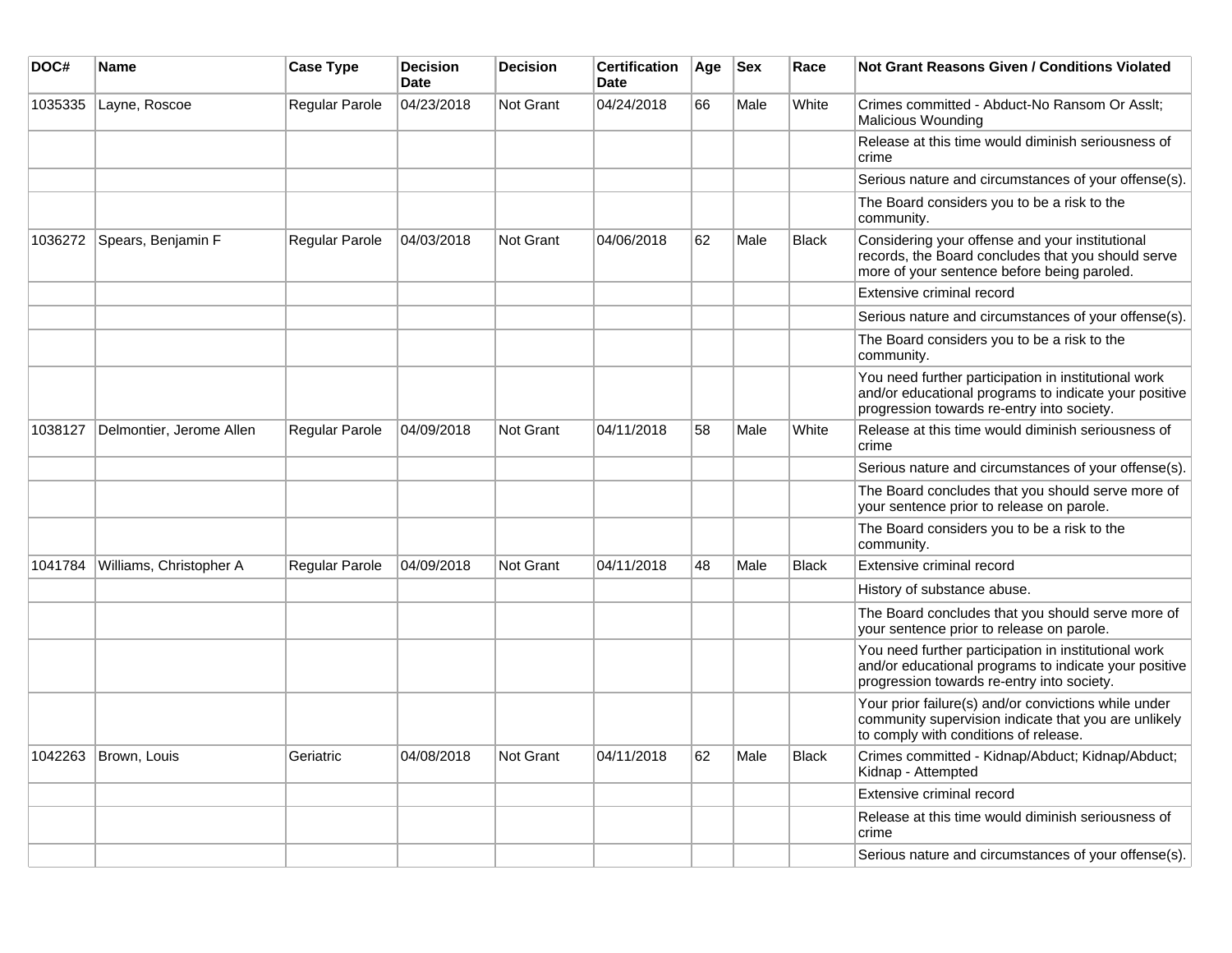| DOC#    | <b>Name</b>          | <b>Case Type</b> | <b>Decision</b><br><b>Date</b> | <b>Decision</b>  | <b>Certification</b><br><b>Date</b> | Age | <b>Sex</b> | Race         | Not Grant Reasons Given / Conditions Violated                                                                                                         |
|---------|----------------------|------------------|--------------------------------|------------------|-------------------------------------|-----|------------|--------------|-------------------------------------------------------------------------------------------------------------------------------------------------------|
| 1042263 | Brown, Louis         | Geriatric        | 04/08/2018                     | <b>Not Grant</b> | 04/11/2018                          | 62  | Male       | <b>Black</b> | The Board concludes that you should serve more of<br>your sentence prior to release on parole.                                                        |
|         |                      |                  |                                |                  |                                     |     |            |              | The Board considers you to be a risk to the<br>community.                                                                                             |
| 1043530 | Oconnor, Edward F    | Regular Parole   | 04/10/2018                     | Not Grant        | 04/11/2018                          | 44  | Male       | White        | Crimes committed - Homicide/Murder; Robbery;<br>Robbery                                                                                               |
|         |                      |                  |                                |                  |                                     |     |            |              | Release at this time would diminish seriousness of<br>crime                                                                                           |
|         |                      |                  |                                |                  |                                     |     |            |              | The Board concludes that you should serve more of<br>your sentence prior to release on parole.                                                        |
|         |                      |                  |                                |                  |                                     |     |            |              | Your record indicates a serious disregard for the<br>property rights of others.                                                                       |
| 1044122 | Scott, Linwood       | Regular Parole   | 04/16/2018                     | <b>Not Grant</b> | 04/18/2018                          | 66  | Male       | <b>Black</b> | Extensive criminal record                                                                                                                             |
|         |                      |                  |                                |                  |                                     |     |            |              | Release at this time would diminish seriousness of<br>crime                                                                                           |
|         |                      |                  |                                |                  |                                     |     |            |              | Your prior failure(s) and/or convictions while under<br>community supervision indicate that you are unlikely<br>to comply with conditions of release. |
|         |                      |                  |                                |                  |                                     |     |            |              | Your record indicates a serious disregard for the<br>property rights of others.                                                                       |
| 1044329 | Fareed, John E Jr.   | Geriatric        | 04/15/2018                     | <b>Not Grant</b> | 04/18/2018                          | 61  | Male       | <b>Black</b> | Crimes committed - Kidnap/Abduct; Robbery;<br>Robbery                                                                                                 |
|         |                      |                  |                                |                  |                                     |     |            |              | Extensive criminal record                                                                                                                             |
|         |                      |                  |                                |                  |                                     |     |            |              | History of substance abuse.                                                                                                                           |
|         |                      |                  |                                |                  |                                     |     |            |              | Release at this time would diminish seriousness of<br>crime                                                                                           |
|         |                      |                  |                                |                  |                                     |     |            |              | Serious nature and circumstances of your offense(s).                                                                                                  |
|         |                      |                  |                                |                  |                                     |     |            |              | The Board concludes that you should serve more of<br>your sentence prior to release on parole.                                                        |
|         |                      |                  |                                |                  |                                     |     |            |              | Your prior failure(s) and/or convictions while under<br>community supervision indicate that you are unlikely<br>to comply with conditions of release. |
| 1045135 | Meadows, James Ralph | Regular Parole   | 04/20/2018                     | Not Grant        | 04/20/2018                          | 47  | Male       | White        | Crimes committed - Aggravated Sexual Battery:<br>Victim <13 Yrs; Aggravated Sexual Battery: Victim<br>$<$ 13 Yrs                                      |
|         |                      |                  |                                |                  |                                     |     |            |              | Release at this time would diminish seriousness of<br>crime                                                                                           |
|         |                      |                  |                                |                  |                                     |     |            |              | Serious nature and circumstances of your offense(s).                                                                                                  |
|         |                      |                  |                                |                  |                                     |     |            |              | The Board considers you to be a risk to the<br>community.                                                                                             |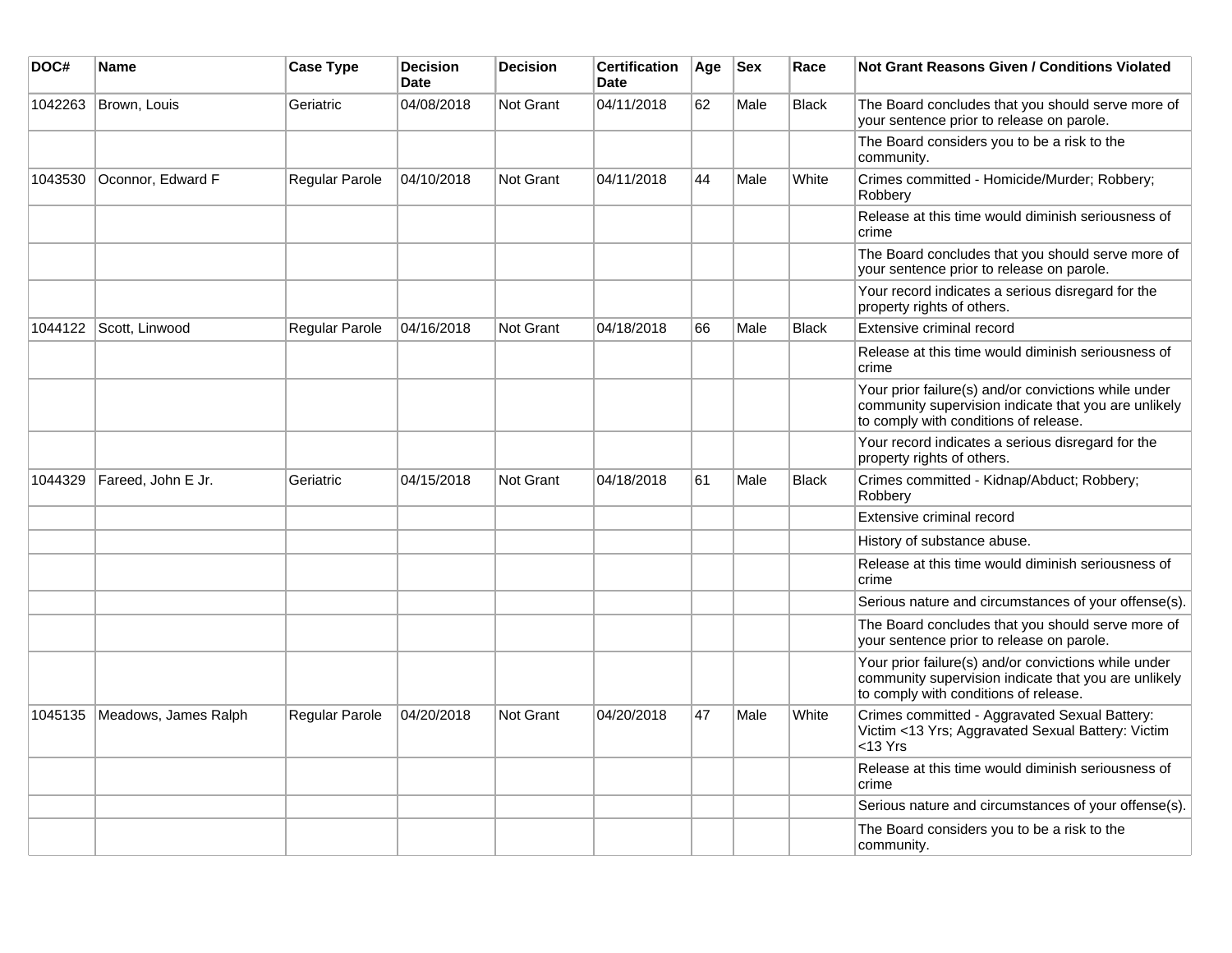| DOC#    | Name                       | <b>Case Type</b>      | <b>Decision</b><br>Date | <b>Decision</b> | <b>Certification</b><br>Date | Age | <b>Sex</b> | Race         | <b>Not Grant Reasons Given / Conditions Violated</b>                                                                                                  |
|---------|----------------------------|-----------------------|-------------------------|-----------------|------------------------------|-----|------------|--------------|-------------------------------------------------------------------------------------------------------------------------------------------------------|
| 1045135 | Meadows, James Ralph       | Regular Parole        | 04/20/2018              | Not Grant       | 04/20/2018                   | 47  | Male       | White        | Your prior failure(s) and/or convictions while under<br>community supervision indicate that you are unlikely<br>to comply with conditions of release. |
| 1045857 | Harmon, Marvin Arlond      | <b>Board Review</b>   | 04/16/2018              | Not Grant       | 04/17/2018                   | 56  | Male       | <b>Black</b> | Crimes committed - Kidnap/Abduct; Sex Assault,<br>Rape; Crimes Against Person                                                                         |
|         |                            |                       |                         |                 |                              |     |            |              | History of violence.                                                                                                                                  |
|         |                            |                       |                         |                 |                              |     |            |              | Release at this time would diminish seriousness of<br>crime                                                                                           |
|         |                            |                       |                         |                 |                              |     |            |              | Serious nature and circumstances of your offense(s).                                                                                                  |
|         |                            |                       |                         |                 |                              |     |            |              | The Board concludes that you should serve more of<br>your sentence prior to release on parole.                                                        |
| 1047847 | Grigsby, Dan Richard       | Geriatric             | 04/09/2018              | Not Grant       | 04/11/2018                   | 67  | Male       | White        | History of substance abuse.                                                                                                                           |
|         |                            |                       |                         |                 |                              |     |            |              | History of violence.                                                                                                                                  |
|         |                            |                       |                         |                 |                              |     |            |              | Release at this time would diminish seriousness of<br>crime                                                                                           |
|         |                            |                       |                         |                 |                              |     |            |              | Serious nature and circumstances of your offense(s).                                                                                                  |
|         |                            |                       |                         |                 |                              |     |            |              | The Board concludes that you should serve more of<br>your sentence prior to release on parole.                                                        |
| 1049704 | Perry, Clarence Joseph Jr. | Geriatric             | 04/24/2018              | Not Grant       | 04/26/2018                   | 65  | Male       | <b>Black</b> | Crimes committed - Kidnap/Abduct; Robbery;<br>Robbery                                                                                                 |
|         |                            |                       |                         |                 |                              |     |            |              | History of violence.                                                                                                                                  |
|         |                            |                       |                         |                 |                              |     |            |              | Release at this time would diminish seriousness of<br>crime                                                                                           |
|         |                            |                       |                         |                 |                              |     |            |              | Serious nature and circumstances of your offense(s).                                                                                                  |
|         |                            |                       |                         |                 |                              |     |            |              | Your prior failure(s) and/or convictions while under<br>community supervision indicate that you are unlikely<br>to comply with conditions of release. |
| 1051496 | Davis, Gerald Wayne        | <b>Regular Parole</b> | 04/23/2018              | Not Grant       | 04/24/2018                   | 43  | Male       | White        | Crimes committed - Robbery; Robbery; Robbery                                                                                                          |
|         |                            |                       |                         |                 |                              |     |            |              | Release at this time would diminish seriousness of<br>crime                                                                                           |
|         |                            |                       |                         |                 |                              |     |            |              | Serious nature and circumstances of your offense(s).                                                                                                  |
|         |                            |                       |                         |                 |                              |     |            |              | Your prior failure(s) and/or convictions while under<br>community supervision indicate that you are unlikely<br>to comply with conditions of release. |
|         |                            |                       |                         |                 |                              |     |            |              | Your record of institutional infractions indicates a<br>disregard for rules and that you are not ready to<br>conform to society.                      |
| 1051617 | Daughtry, William Fitzgera | Regular Parole        | 04/10/2018              | Not Grant       | 04/13/2018                   | 54  | Male       | Black        | Conviction of a new crime while incarcerated                                                                                                          |
|         |                            |                       |                         |                 |                              |     |            |              | Poor institutional adjustment (for example,<br>motivation/attitude, unfavorable reports, lack of<br>program involvement, etc.)                        |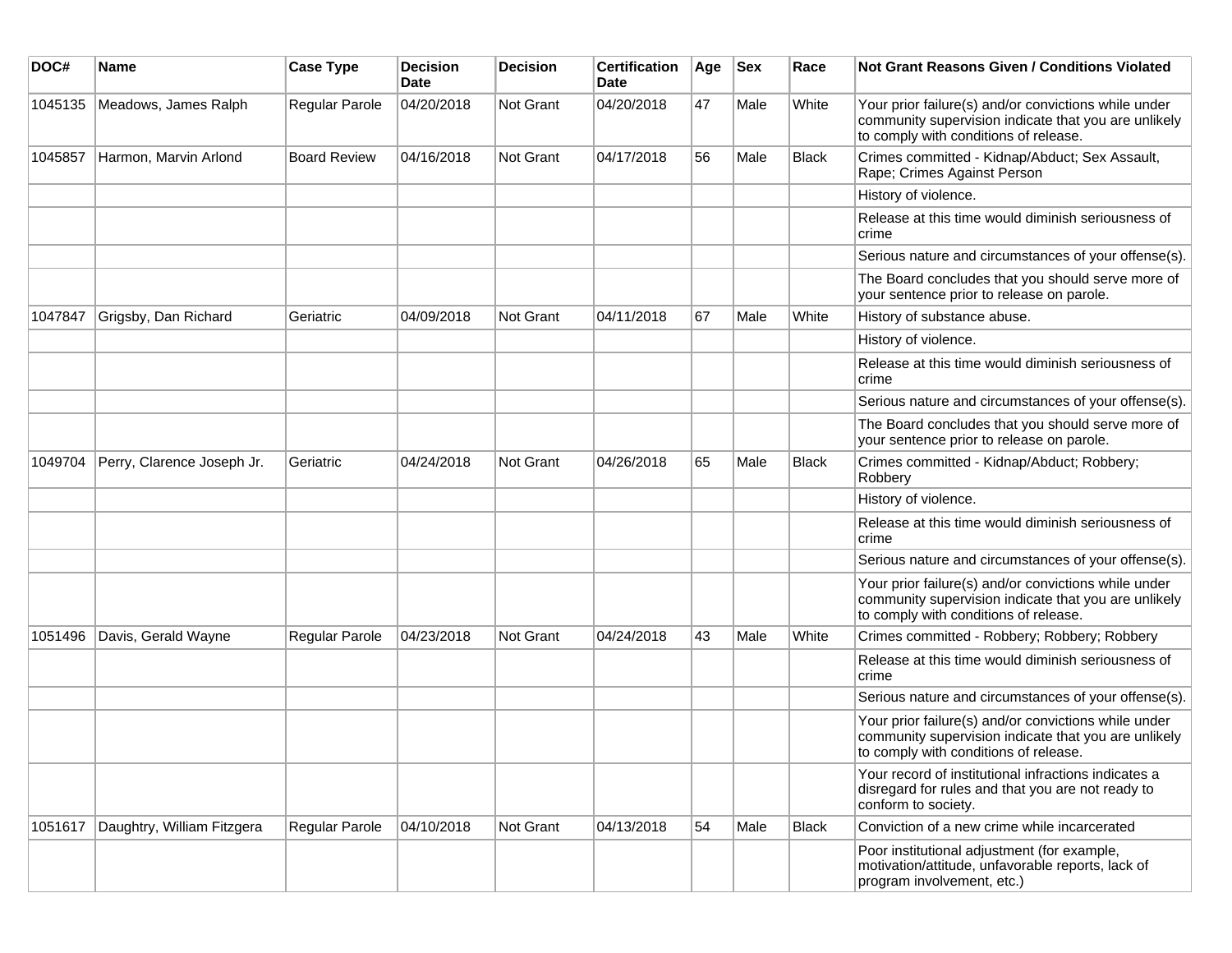| DOC#    | Name                       | <b>Case Type</b>      | <b>Decision</b><br>Date | <b>Decision</b> | <b>Certification</b><br>Date | Age | <b>Sex</b> | Race         | Not Grant Reasons Given / Conditions Violated                                                                                                         |
|---------|----------------------------|-----------------------|-------------------------|-----------------|------------------------------|-----|------------|--------------|-------------------------------------------------------------------------------------------------------------------------------------------------------|
| 1051617 | Daughtry, William Fitzgera | Regular Parole        | 04/10/2018              | Not Grant       | 04/13/2018                   | 54  | Male       | Black        | Release at this time would diminish seriousness of<br>crime                                                                                           |
|         |                            |                       |                         |                 |                              |     |            |              | Serious nature and circumstances of your offense(s).                                                                                                  |
|         |                            |                       |                         |                 |                              |     |            |              | You need to show a longer period of stable<br>adjustment.                                                                                             |
|         |                            |                       |                         |                 |                              |     |            |              | Your prior failure(s) and/or convictions while under<br>community supervision indicate that you are unlikely<br>to comply with conditions of release. |
| 1052667 | Bryant, William Cecil III  | Regular Parole        | 04/04/2018              | Not Grant       | 04/06/2018                   | 42  | Male       | White        | Release at this time would diminish seriousness of<br>crime                                                                                           |
|         |                            |                       |                         |                 |                              |     |            |              | Serious nature and circumstances of your offense(s).                                                                                                  |
|         |                            |                       |                         |                 |                              |     |            |              | The Board concludes that you should serve more of<br>your sentence prior to release on parole.                                                        |
| 1053936 | Terhune, Wayne William     | <b>Regular Parole</b> | 04/23/2018              | Not Grant       | 04/24/2018                   | 60  | Male       | White        | Crimes committed - Sex Assault, Rape; Forcible<br>Sodomy                                                                                              |
|         |                            |                       |                         |                 |                              |     |            |              | Release at this time would diminish seriousness of<br>crime                                                                                           |
|         |                            |                       |                         |                 |                              |     |            |              | Serious nature and circumstances of your offense(s).                                                                                                  |
|         |                            |                       |                         |                 |                              |     |            |              | The Board concludes that you should serve more of<br>your sentence prior to release on parole.                                                        |
|         |                            |                       |                         |                 |                              |     |            |              | The Board considers you to be a risk to the<br>community.                                                                                             |
| 1055296 | Anderson, Lee S            | Regular Parole        | 04/24/2018              | Not Grant       | 04/26/2018                   | 57  | Male       | <b>Black</b> | Crimes committed - Sex Assault, Rape; Sex Assault,<br>Rape; Sex Assault, Rape                                                                         |
|         |                            |                       |                         |                 |                              |     |            |              | Release at this time would diminish seriousness of<br>crime                                                                                           |
|         |                            |                       |                         |                 |                              |     |            |              | The Board concludes that you should serve more of<br>your sentence prior to release on parole.                                                        |
| 1056443 | Wells, Sherman M           | Regular Parole        | 04/14/2018              | Not Grant       | 04/18/2018                   | 53  | Male       | <b>Black</b> | Crimes committed - Kidnap/Abduct; Sex Assault,<br>Rape; Robbery                                                                                       |
|         |                            |                       |                         |                 |                              |     |            |              | History of substance abuse.                                                                                                                           |
|         |                            |                       |                         |                 |                              |     |            |              | Serious nature and circumstances of your offense(s).                                                                                                  |
|         |                            |                       |                         |                 |                              |     |            |              | The Board concludes that you should serve more of<br>your sentence prior to release on parole.                                                        |
|         |                            |                       |                         |                 |                              |     |            |              | The Board considers you to be a risk to the<br>community.                                                                                             |
|         |                            |                       |                         |                 |                              |     |            |              | Your record indicates a serious disregard for the<br>property rights of others.                                                                       |
| 1056492 | Brogan, James Terry        | Regular Parole        | 04/20/2018              | Not Grant       | 04/24/2018                   | 60  | Male       | White        | Crimes committed - Homicide-1st Degree; Homicide-<br>1st Degree; Homicide-1st Degree                                                                  |
|         |                            |                       |                         |                 |                              |     |            |              | History of violence.                                                                                                                                  |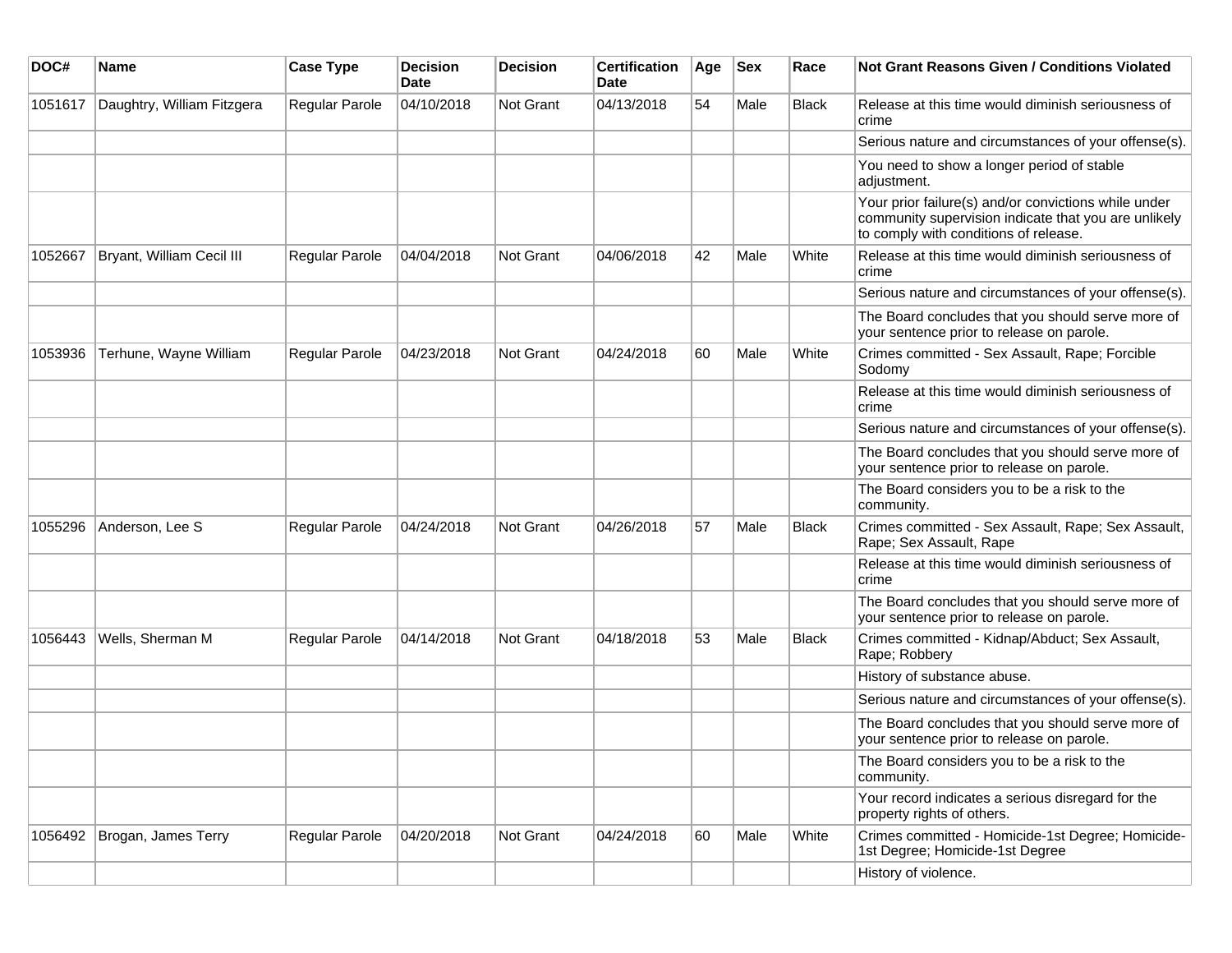| DOC#    | Name                | <b>Case Type</b>      | <b>Decision</b><br><b>Date</b> | <b>Decision</b>  | <b>Certification</b><br><b>Date</b> | Age | <b>Sex</b> | Race         | <b>Not Grant Reasons Given / Conditions Violated</b>                                                                                                        |
|---------|---------------------|-----------------------|--------------------------------|------------------|-------------------------------------|-----|------------|--------------|-------------------------------------------------------------------------------------------------------------------------------------------------------------|
| 1056492 | Brogan, James Terry | <b>Regular Parole</b> | 04/20/2018                     | <b>Not Grant</b> | 04/24/2018                          | 60  | Male       | White        | Release at this time would diminish seriousness of<br>crime                                                                                                 |
|         |                     |                       |                                |                  |                                     |     |            |              | Serious nature and circumstances of your offense(s).                                                                                                        |
|         |                     |                       |                                |                  |                                     |     |            |              | The Board concludes that you should serve more of<br>your sentence prior to release on parole.                                                              |
| 1056929 | Reid, Dwayne Markee | Regular Parole        | 04/17/2018                     | Not Grant        | 04/19/2018                          | 41  | Male       | Black        | Crimes committed - Homicide-Capital; Robbery; Use<br>Of Firearm In Felony                                                                                   |
|         |                     |                       |                                |                  |                                     |     |            |              | History of violence.                                                                                                                                        |
|         |                     |                       |                                |                  |                                     |     |            |              | Release at this time would diminish seriousness of<br>crime                                                                                                 |
|         |                     |                       |                                |                  |                                     |     |            |              | The Board considers you to be a risk to the<br>community.                                                                                                   |
|         |                     |                       |                                |                  |                                     |     |            |              | You need further participation in institutional work<br>and/or educational programs to indicate your positive<br>progression towards re-entry into society. |
| 1057053 | Smith, John Willie  | Geriatric             | 04/11/2018                     | Not Grant        | 04/13/2018                          | 66  | Male       | <b>Black</b> | Extensive criminal record                                                                                                                                   |
|         |                     |                       |                                |                  |                                     |     |            |              | History of violence.                                                                                                                                        |
|         |                     |                       |                                |                  |                                     |     |            |              | Release at this time would diminish seriousness of<br>crime                                                                                                 |
|         |                     |                       |                                |                  |                                     |     |            |              | Serious nature and circumstances of your offense(s).                                                                                                        |
|         |                     |                       |                                |                  |                                     |     |            |              | The Board concludes that you should serve more of<br>your sentence prior to release on parole.                                                              |
|         |                     |                       |                                |                  |                                     |     |            |              | Your prior failure(s) and/or convictions while under<br>community supervision indicate that you are unlikely<br>to comply with conditions of release.       |
|         |                     |                       |                                |                  |                                     |     |            |              | Your record indicates a serious disregard for the<br>property rights of others.                                                                             |
| 1058957 | Dickerson, Mark     | <b>Regular Parole</b> | 04/10/2018                     | <b>Not Grant</b> | 04/13/2018                          | 54  | Male       | Black        | Considering your offense and your institutional<br>records, the Board concludes that you should serve<br>more of your sentence before being paroled.        |
|         |                     |                       |                                |                  |                                     |     |            |              | Extensive criminal record                                                                                                                                   |
|         |                     |                       |                                |                  |                                     |     |            |              | Poor institutional adjustment (for example,<br>motivation/attitude, unfavorable reports, lack of<br>program involvement, etc.)                              |
|         |                     |                       |                                |                  |                                     |     |            |              | Release at this time would diminish seriousness of<br>crime                                                                                                 |
|         |                     |                       |                                |                  |                                     |     |            |              | Serious nature and circumstances of your offense(s).                                                                                                        |
|         |                     |                       |                                |                  |                                     |     |            |              | The Board concludes that you should serve more of<br>your sentence prior to release on parole.                                                              |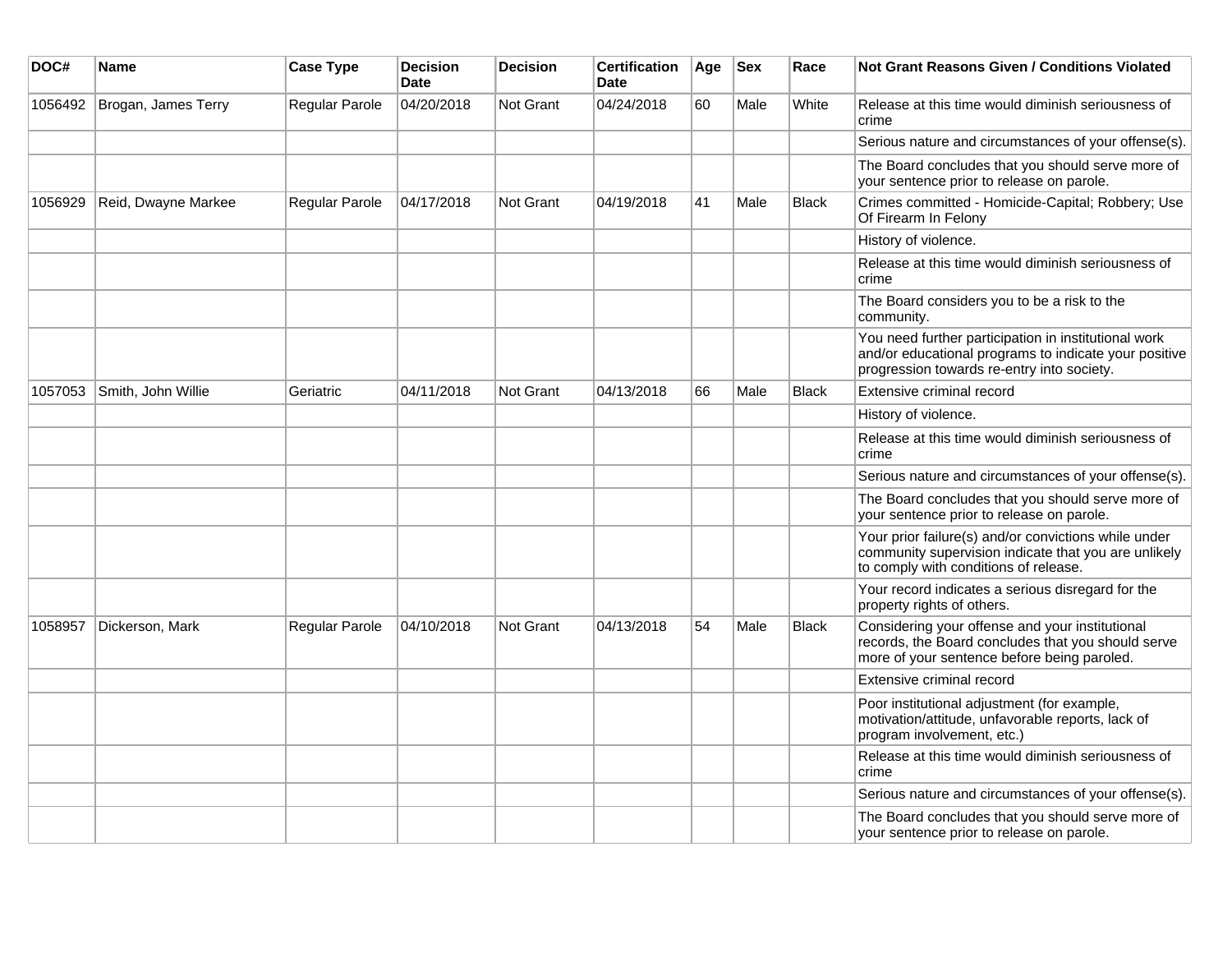| DOC#    | <b>Name</b>            | <b>Case Type</b> | Decision<br><b>Date</b> | <b>Decision</b>  | <b>Certification</b><br>Date | Age | <b>Sex</b> | Race         | <b>Not Grant Reasons Given / Conditions Violated</b>                                                                                                  |
|---------|------------------------|------------------|-------------------------|------------------|------------------------------|-----|------------|--------------|-------------------------------------------------------------------------------------------------------------------------------------------------------|
| 1058957 | Dickerson, Mark        | Regular Parole   | 04/10/2018              | Not Grant        | 04/13/2018                   | 54  | Male       | <b>Black</b> | Your prior failure(s) and/or convictions while under<br>community supervision indicate that you are unlikely<br>to comply with conditions of release. |
| 1059009 | Harvey, Samuel William | Geriatric        | 04/05/2018              | Not Grant        | 04/09/2018                   | 71  | Male       | <b>Black</b> | Crimes committed - Sex Assault, Rape; Aggravated<br>Sexual Battery; Aggravated Sexual Battery                                                         |
|         |                        |                  |                         |                  |                              |     |            |              | History of violence.                                                                                                                                  |
|         |                        |                  |                         |                  |                              |     |            |              | Release at this time would diminish seriousness of<br>crime                                                                                           |
|         |                        |                  |                         |                  |                              |     |            |              | Serious nature and circumstances of your offense(s).                                                                                                  |
|         |                        |                  |                         |                  |                              |     |            |              | The Board concludes that you should serve more of<br>your sentence prior to release on parole.                                                        |
|         |                        |                  |                         |                  |                              |     |            |              | The Board considers you to be a risk to the<br>community.                                                                                             |
| 1059475 | Browder, Tony Irvin    | Regular Parole   | 04/18/2018              | <b>Not Grant</b> | 04/20/2018                   | 52  | Male       | <b>Black</b> | Considering your offense and your institutional<br>records, the Board concludes that you should serve<br>more of your sentence before being paroled.  |
|         |                        |                  |                         |                  |                              |     |            |              | Crimes committed - Homicide-Attempted; Assault;<br><b>Statutory Burglary</b>                                                                          |
|         |                        |                  |                         |                  |                              |     |            |              | Extensive criminal record                                                                                                                             |
|         |                        |                  |                         |                  |                              |     |            |              | Poor institutional adjustment (for example,<br>motivation/attitude, unfavorable reports, lack of<br>program involvement, etc.)                        |
|         |                        |                  |                         |                  |                              |     |            |              | Release at this time would diminish seriousness of<br>crime                                                                                           |
|         |                        |                  |                         |                  |                              |     |            |              | Your prior failure(s) and/or convictions while under<br>community supervision indicate that you are unlikely<br>to comply with conditions of release. |
|         |                        |                  |                         |                  |                              |     |            |              | Your record of institutional infractions indicates a<br>disregard for rules and that you are not ready to<br>conform to society.                      |
| 1060723 | Filby, Mark Douglas    | Geriatric        | 04/24/2018              | <b>Not Grant</b> | 04/26/2018                   | 61  | Male       | White        | Crimes committed - Rape: Intercourse By<br>Force/Threat/Intimidation; Burglarious Tools:<br>Possession Of                                             |
|         |                        |                  |                         |                  |                              |     |            |              | Extensive criminal record                                                                                                                             |
|         |                        |                  |                         |                  |                              |     |            |              | Release at this time would diminish seriousness of<br>crime                                                                                           |
|         |                        |                  |                         |                  |                              |     |            |              | Serious nature and circumstances of your offense(s).                                                                                                  |
|         |                        |                  |                         |                  |                              |     |            |              | The Board concludes that you should serve more of<br>your sentence prior to release on parole.                                                        |
| 1063313 | Scott, Robert Brian    | Geriatric        | 04/05/2018              | Not Grant        | 04/06/2018                   | 60  | Male       | White        | Crimes committed - Aggravated Sexual Battery;<br>Forcible Sodomy                                                                                      |
|         |                        |                  |                         |                  |                              |     |            |              | Extensive criminal record                                                                                                                             |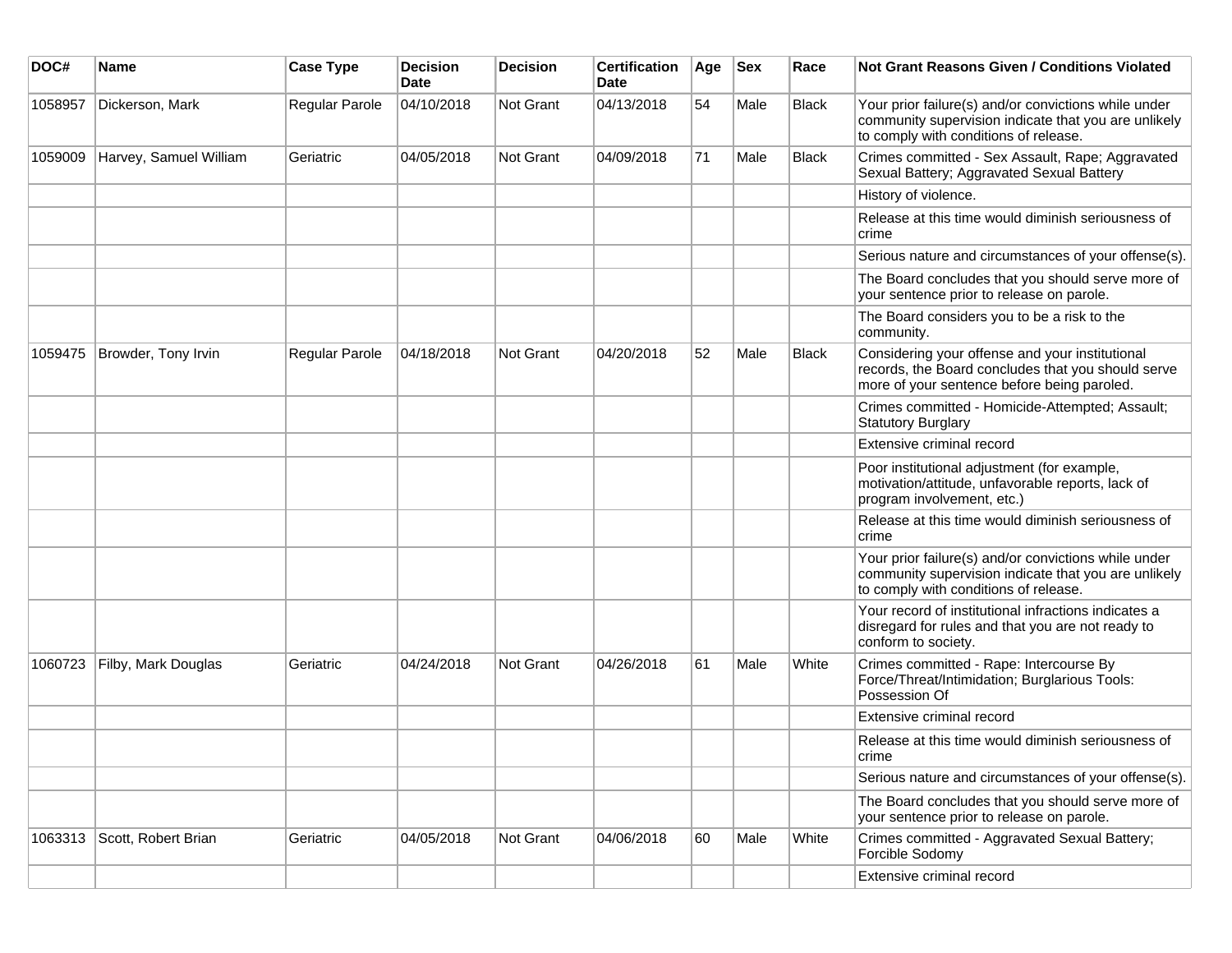| DOC#    | <b>Name</b>           | <b>Case Type</b> | <b>Decision</b><br><b>Date</b> | <b>Decision</b>  | <b>Certification</b><br>Date | Age | <b>Sex</b> | Race         | <b>Not Grant Reasons Given / Conditions Violated</b>                                                                                                  |
|---------|-----------------------|------------------|--------------------------------|------------------|------------------------------|-----|------------|--------------|-------------------------------------------------------------------------------------------------------------------------------------------------------|
| 1063313 | Scott, Robert Brian   | Geriatric        | 04/05/2018                     | Not Grant        | 04/06/2018                   | 60  | Male       | White        | History of substance abuse.                                                                                                                           |
|         |                       |                  |                                |                  |                              |     |            |              | History of violence.                                                                                                                                  |
|         |                       |                  |                                |                  |                              |     |            |              | Release at this time would diminish seriousness of<br>crime                                                                                           |
|         |                       |                  |                                |                  |                              |     |            |              | Serious nature and circumstances of your offense(s).                                                                                                  |
|         |                       |                  |                                |                  |                              |     |            |              | The Board considers you to be a risk to the<br>community.                                                                                             |
|         |                       |                  |                                |                  |                              |     |            |              | You need to show a longer period of stable<br>adjustment.                                                                                             |
|         |                       |                  |                                |                  |                              |     |            |              | Your record of institutional infractions indicates a<br>disregard for rules and that you are not ready to<br>conform to society.                      |
| 1064866 | Lane, Rogers L        | Regular Parole   | 04/19/2018                     | Not Grant        | 04/20/2018                   | 57  | Male       | <b>Black</b> | No Interest in Parole                                                                                                                                 |
| 1065068 | Elamin, Vernon Fateen | Regular Parole   | 04/23/2018                     | <b>Not Grant</b> | 04/24/2018                   | 69  | Male       | <b>Black</b> | Crimes committed - Homicide-1st Degree; Homicide-<br>1st Degree; Homicide-1st Degree                                                                  |
|         |                       |                  |                                |                  |                              |     |            |              | Extensive criminal record                                                                                                                             |
|         |                       |                  |                                |                  |                              |     |            |              | Release at this time would diminish seriousness of<br>crime                                                                                           |
|         |                       |                  |                                |                  |                              |     |            |              | Serious nature and circumstances of your offense(s).                                                                                                  |
|         |                       |                  |                                |                  |                              |     |            |              | The Board concludes that you should serve more of<br>your sentence prior to release on parole.                                                        |
| 1065404 | Seay, James Wayne Sr. | Regular Parole   | 04/09/2018                     | Not Grant        | 04/11/2018                   | 57  | Male       | White        | Extensive criminal record                                                                                                                             |
|         |                       |                  |                                |                  |                              |     |            |              | Release at this time would diminish seriousness of<br>crime                                                                                           |
|         |                       |                  |                                |                  |                              |     |            |              | Serious nature and circumstances of your offense(s).                                                                                                  |
|         |                       |                  |                                |                  |                              |     |            |              | Your prior failure(s) and/or convictions while under<br>community supervision indicate that you are unlikely<br>to comply with conditions of release. |
| 1066880 | Clement, James Edward | Regular Parole   | 04/06/2018                     | Not Grant        | 04/09/2018                   | 43  | Male       | <b>Black</b> | Conviction of a new crime while incarcerated                                                                                                          |
|         |                       |                  |                                |                  |                              |     |            |              | History of violence.                                                                                                                                  |
|         |                       |                  |                                |                  |                              |     |            |              | Release at this time would diminish seriousness of<br>crime                                                                                           |
|         |                       |                  |                                |                  |                              |     |            |              | Serious nature and circumstances of your offense(s).                                                                                                  |
|         |                       |                  |                                |                  |                              |     |            |              | You need to show a longer period of stable<br>adjustment.                                                                                             |
|         |                       |                  |                                |                  |                              |     |            |              | Your record of institutional infractions indicates a<br>disregard for rules and that you are not ready to<br>conform to society.                      |
| 1067781 | Hunt, Vincent Edward  | Regular Parole   | 04/03/2018                     | Not Grant        | 04/06/2018                   | 45  | Male       | Black        | Release at this time would diminish seriousness of<br>crime                                                                                           |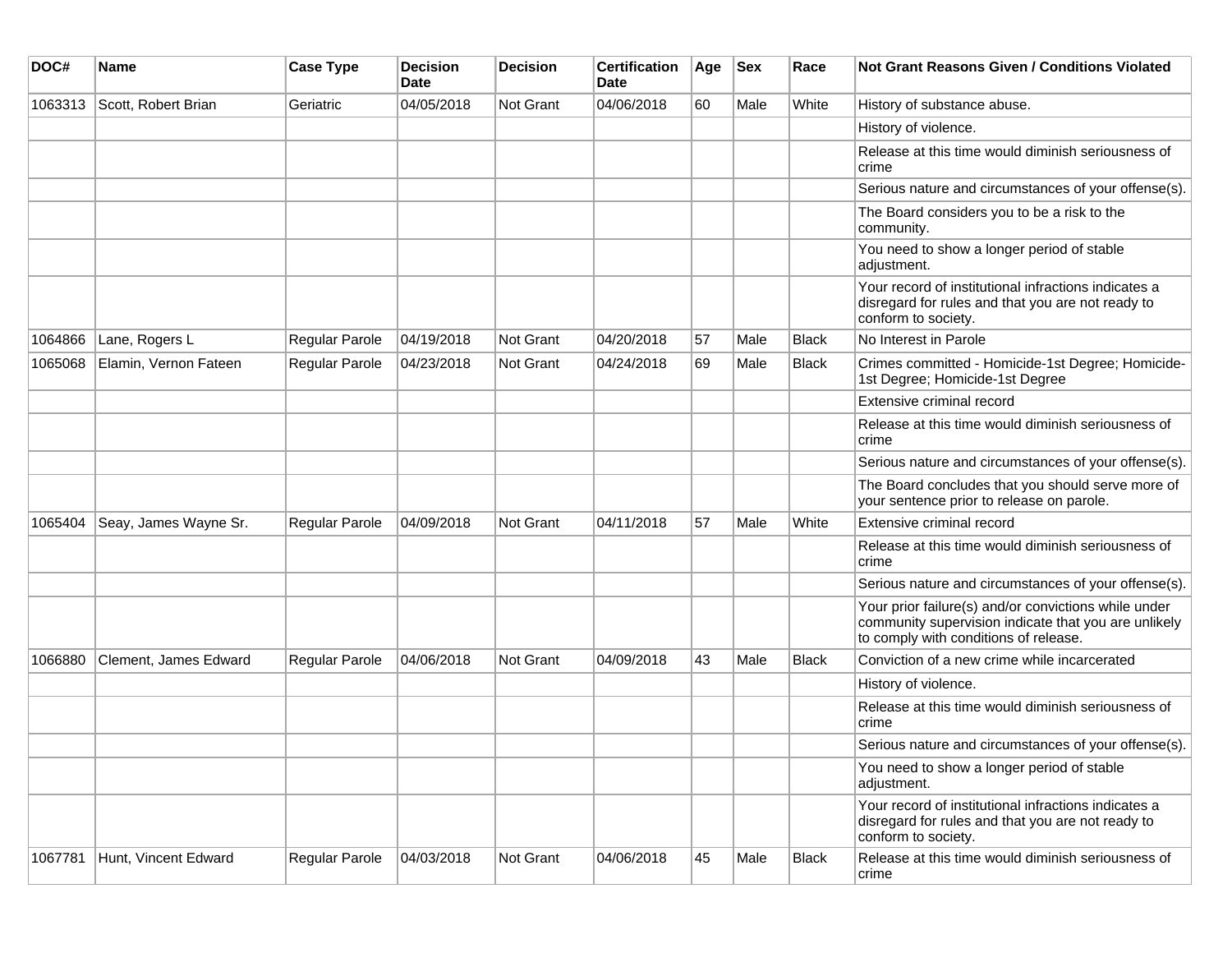| DOC#    | <b>Name</b>                             | <b>Case Type</b> | <b>Decision</b><br><b>Date</b> | <b>Decision</b>  | <b>Certification</b><br>Date | Age | <b>Sex</b> | Race         | <b>Not Grant Reasons Given / Conditions Violated</b>                                                                                                  |
|---------|-----------------------------------------|------------------|--------------------------------|------------------|------------------------------|-----|------------|--------------|-------------------------------------------------------------------------------------------------------------------------------------------------------|
| 1067781 | Hunt, Vincent Edward                    | Regular Parole   | 04/03/2018                     | <b>Not Grant</b> | 04/06/2018                   | 45  | Male       | <b>Black</b> | Serious nature and circumstances of your offense(s).                                                                                                  |
|         |                                         |                  |                                |                  |                              |     |            |              | The Board considers you to be a risk to the<br>community.                                                                                             |
| 1067786 | BenYisrael, YeneGeta<br>Rahiym          | Regular Parole   | 04/04/2018                     | <b>Not Grant</b> | 04/06/2018                   | 47  | Male       | <b>Black</b> | History of violence.                                                                                                                                  |
|         |                                         |                  |                                |                  |                              |     |            |              | Release at this time would diminish seriousness of<br>crime                                                                                           |
|         |                                         |                  |                                |                  |                              |     |            |              | Serious nature and circumstances of your offense(s).                                                                                                  |
|         |                                         |                  |                                |                  |                              |     |            |              | The Board concludes that you should serve more of<br>your sentence prior to release on parole.                                                        |
|         |                                         |                  |                                |                  |                              |     |            |              | The Board considers you to be a risk to the<br>community.                                                                                             |
|         |                                         |                  |                                |                  |                              |     |            |              | Your record of institutional infractions indicates a<br>disregard for rules and that you are not ready to<br>conform to society.                      |
| 1068569 | Riley, Gary Don                         | Regular Parole   | 04/09/2018                     | <b>Not Grant</b> | 04/11/2018                   | 54  | Male       | White        | Crimes committed - Aggravated Sexual Battery;<br>Forcible Sodomy; Forcible Sodomy                                                                     |
|         |                                         |                  |                                |                  |                              |     |            |              | Release at this time would diminish seriousness of<br>crime                                                                                           |
|         |                                         |                  |                                |                  |                              |     |            |              | The Board concludes that you should serve more of<br>your sentence prior to release on parole.                                                        |
|         |                                         |                  |                                |                  |                              |     |            |              | The Board considers you to be a risk to the<br>community.                                                                                             |
|         |                                         |                  |                                |                  |                              |     |            |              | Your prior failure(s) and/or convictions while under<br>community supervision indicate that you are unlikely<br>to comply with conditions of release. |
| 1071262 | Elliot, Nicholas Herman                 | Regular Parole   | 04/10/2018                     | <b>Not Grant</b> | 04/11/2018                   | 45  | Male       | Black        | Crimes committed - Homicide/Murder; Homicide-<br>Attempted; Homicide-Attempted                                                                        |
|         |                                         |                  |                                |                  |                              |     |            |              | Release at this time would diminish seriousness of<br>crime                                                                                           |
|         |                                         |                  |                                |                  |                              |     |            |              | Serious nature and circumstances of your offense(s).                                                                                                  |
|         |                                         |                  |                                |                  |                              |     |            |              | The Board concludes that you should serve more of<br>your sentence prior to release on parole.                                                        |
| 1075871 | Isaan, Ayatollah Akiemi<br>Annur Rashid | Geriatric        | 04/14/2018                     | <b>Not Grant</b> | 04/18/2018                   | 65  | Male       | Black        | Conviction of a new crime while incarcerated                                                                                                          |
|         |                                         |                  |                                |                  |                              |     |            |              | Crimes committed - Homicide-1st Degree; Homicide-<br>1st Degree; Assault                                                                              |
|         |                                         |                  |                                |                  |                              |     |            |              | History of violence.                                                                                                                                  |
|         |                                         |                  |                                |                  |                              |     |            |              | Serious nature and circumstances of your offense(s).                                                                                                  |
|         |                                         |                  |                                |                  |                              |     |            |              | The Board concludes that you should serve more of<br>your sentence prior to release on parole.                                                        |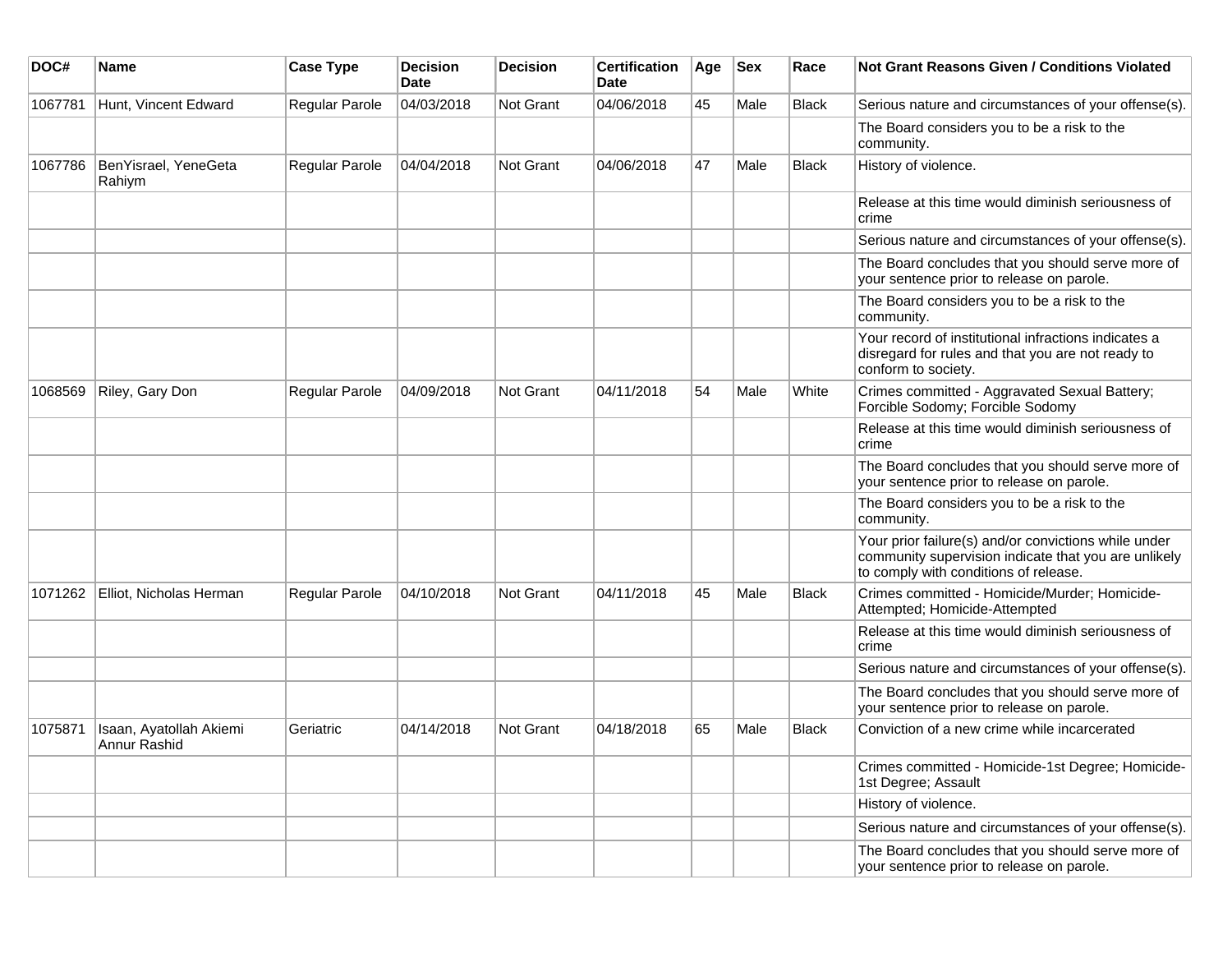| DOC#    | <b>Name</b>                             | <b>Case Type</b>      | <b>Decision</b><br><b>Date</b> | <b>Decision</b>  | <b>Certification</b><br><b>Date</b> | Age | <b>Sex</b> | Race         | Not Grant Reasons Given / Conditions Violated                                                                                                         |
|---------|-----------------------------------------|-----------------------|--------------------------------|------------------|-------------------------------------|-----|------------|--------------|-------------------------------------------------------------------------------------------------------------------------------------------------------|
| 1075871 | Isaan, Ayatollah Akiemi<br>Annur Rashid | Geriatric             | 04/14/2018                     | Not Grant        | 04/18/2018                          | 65  | Male       | <b>Black</b> | The Board considers you to be a risk to the<br>community.                                                                                             |
| 1079726 | Corbin, Terry William                   | Geriatric             | 04/08/2018                     | <b>Not Grant</b> | 04/10/2018                          | 60  | Male       | White        | Crimes committed - Abduction: By Force,<br>Intimidation Or Deception; Robbery: Business W/<br>Use Of Gun Or Simulated Gun; Carjacking                 |
|         |                                         |                       |                                |                  |                                     |     |            |              | Extensive criminal record                                                                                                                             |
|         |                                         |                       |                                |                  |                                     |     |            |              | History of violence.                                                                                                                                  |
|         |                                         |                       |                                |                  |                                     |     |            |              | Serious nature and circumstances of your offense(s).                                                                                                  |
|         |                                         |                       |                                |                  |                                     |     |            |              | Your prior failure(s) and/or convictions while under<br>community supervision indicate that you are unlikely<br>to comply with conditions of release. |
| 1080888 | Muhammad, Malik Khabir<br>Musib         | <b>Regular Parole</b> | 04/04/2018                     | Not Grant        | 04/06/2018                          | 48  | Male       | <b>Black</b> | History of violence.                                                                                                                                  |
|         |                                         |                       |                                |                  |                                     |     |            |              | Release at this time would diminish seriousness of<br>crime                                                                                           |
|         |                                         |                       |                                |                  |                                     |     |            |              | Serious nature and circumstances of your offense(s).                                                                                                  |
|         |                                         |                       |                                |                  |                                     |     |            |              | The Board considers you to be a risk to the<br>community.                                                                                             |
| 1080896 | White, Kenyatta Danyall                 | Regular Parole        | 04/18/2018                     | Not Grant        | 04/19/2018                          | 38  | Male       | <b>Black</b> | Considering your offense and your institutional<br>records, the Board concludes that you should serve<br>more of your sentence before being paroled.  |
|         |                                         |                       |                                |                  |                                     |     |            |              | Extensive criminal record                                                                                                                             |
|         |                                         |                       |                                |                  |                                     |     |            |              | Poor institutional adjustment (for example,<br>motivation/attitude, unfavorable reports, lack of<br>program involvement, etc.)                        |
|         |                                         |                       |                                |                  |                                     |     |            |              | Release at this time would diminish seriousness of<br>crime                                                                                           |
|         |                                         |                       |                                |                  |                                     |     |            |              | Serious nature and circumstances of your offense(s).                                                                                                  |
|         |                                         |                       |                                |                  |                                     |     |            |              | Your prior failure(s) and/or convictions while under<br>community supervision indicate that you are unlikely<br>to comply with conditions of release. |
|         |                                         |                       |                                |                  |                                     |     |            |              | Your record of institutional infractions indicates a<br>disregard for rules and that you are not ready to<br>conform to society.                      |
| 1082216 | Washington, Vichael Trent               | Geriatric             | 04/09/2018                     | <b>Not Grant</b> | 04/11/2018                          | 60  | Male       | <b>Black</b> | History of violence.                                                                                                                                  |
|         |                                         |                       |                                |                  |                                     |     |            |              | Release at this time would diminish seriousness of<br>crime                                                                                           |
|         |                                         |                       |                                |                  |                                     |     |            |              | Serious nature and circumstances of your offense(s).                                                                                                  |
|         |                                         |                       |                                |                  |                                     |     |            |              | The Board concludes that you should serve more of<br>your sentence prior to release on parole.                                                        |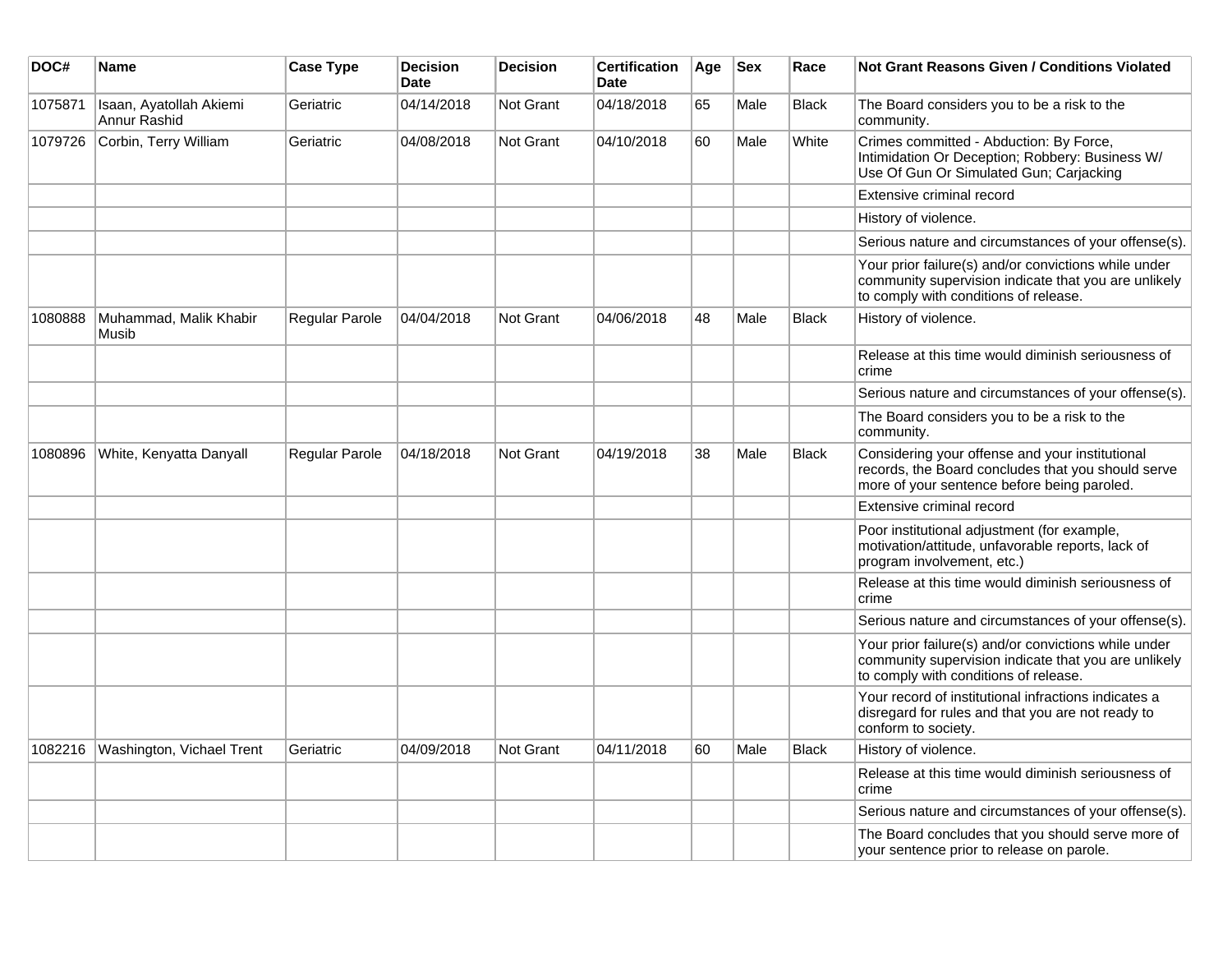| DOC#    | <b>Name</b>                | <b>Case Type</b> | <b>Decision</b><br><b>Date</b> | <b>Decision</b>  | <b>Certification</b><br>Date | Age | <b>Sex</b> | Race         | <b>Not Grant Reasons Given / Conditions Violated</b>                                                                                                  |
|---------|----------------------------|------------------|--------------------------------|------------------|------------------------------|-----|------------|--------------|-------------------------------------------------------------------------------------------------------------------------------------------------------|
| 1083205 | Grigsby, Jerry Lee         | Regular Parole   | 04/03/2018                     | <b>Not Grant</b> | 04/06/2018                   | 74  | Male       | White        | Crimes committed - Kidnap/Abduct; Kidnap/Abduct;<br>Robbery                                                                                           |
|         |                            |                  |                                |                  |                              |     |            |              | History of substance abuse.                                                                                                                           |
|         |                            |                  |                                |                  |                              |     |            |              | History of violence.                                                                                                                                  |
|         |                            |                  |                                |                  |                              |     |            |              | Release at this time would diminish seriousness of<br>crime                                                                                           |
|         |                            |                  |                                |                  |                              |     |            |              | Serious nature and circumstances of your offense(s).                                                                                                  |
|         |                            |                  |                                |                  |                              |     |            |              | Your prior failure(s) and/or convictions while under<br>community supervision indicate that you are unlikely<br>to comply with conditions of release. |
| 1083276 | Morton, Dallas Barry       | Regular Parole   | 04/12/2018                     | <b>Not Grant</b> | 04/13/2018                   | 64  | Male       | White        | Crimes committed - Aggravated Sexual Battery;<br>Aggravated Sexual Battery; Aggravated Sexual<br><b>Battery</b>                                       |
|         |                            |                  |                                |                  |                              |     |            |              | History of violence.                                                                                                                                  |
|         |                            |                  |                                |                  |                              |     |            |              | Release at this time would diminish seriousness of<br>crime                                                                                           |
|         |                            |                  |                                |                  |                              |     |            |              | Serious nature and circumstances of your offense(s).                                                                                                  |
|         |                            |                  |                                |                  |                              |     |            |              | The Board concludes that you should serve more of<br>your sentence prior to release on parole.                                                        |
|         |                            |                  |                                |                  |                              |     |            |              | The Board considers you to be a risk to the<br>community.                                                                                             |
| 1083446 | Patera, Richard            | Regular Parole   | 04/20/2018                     | <b>Not Grant</b> | 04/24/2018                   | 62  | Male       | White        | Crimes committed - Sex Assault, Rape; Aggravated<br>Sexual Battery; Aggravated Sexual Battery                                                         |
|         |                            |                  |                                |                  |                              |     |            |              | Release at this time would diminish seriousness of<br>crime                                                                                           |
|         |                            |                  |                                |                  |                              |     |            |              | Serious nature and circumstances of your offense(s).                                                                                                  |
| 1083535 | Chilton, Thomas Arthur Jr. | Geriatric        | 04/09/2018                     | <b>Not Grant</b> | 04/11/2018                   | 71  | Male       | <b>Black</b> | Crimes committed - Robbery; Robbery-Banking-<br>Type Inst; Larc-Petty 3Rd/Subsequent Off                                                              |
|         |                            |                  |                                |                  |                              |     |            |              | Release at this time would diminish seriousness of<br>crime                                                                                           |
|         |                            |                  |                                |                  |                              |     |            |              | Serious nature and circumstances of your offense(s).                                                                                                  |
|         |                            |                  |                                |                  |                              |     |            |              | The Board concludes that you should serve more of<br>your sentence prior to release on parole.                                                        |
|         |                            |                  |                                |                  |                              |     |            |              | You need to show a longer period of stable<br>adjustment.                                                                                             |
|         |                            |                  |                                |                  |                              |     |            |              | Your record of institutional infractions indicates a<br>disregard for rules and that you are not ready to<br>conform to society.                      |
| 1084098 | Evans, Ralph E             | Regular Parole   | 04/05/2018                     | Not Grant        | 04/06/2018                   | 76  | Male       | White        | Crimes committed - Homicide-1st Degree; Malicious<br>Wounding; Use Of Firearm In Felony                                                               |
|         |                            |                  |                                |                  |                              |     |            |              | History of violence.                                                                                                                                  |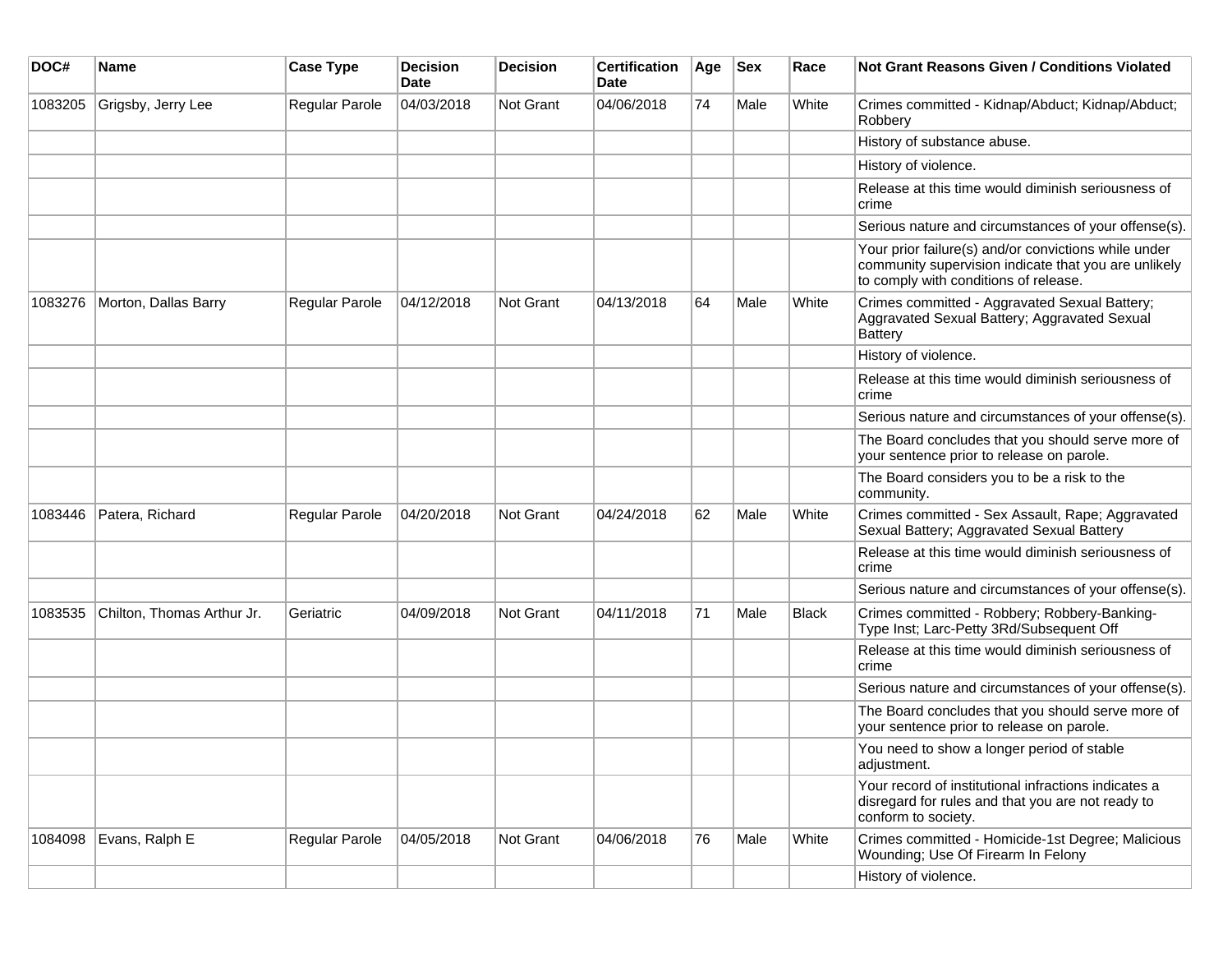| DOC#    | Name                       | <b>Case Type</b> | <b>Decision</b><br>Date | <b>Decision</b>  | <b>Certification</b><br>Date | Age | <b>Sex</b> | Race         | <b>Not Grant Reasons Given / Conditions Violated</b>                                                                                                  |
|---------|----------------------------|------------------|-------------------------|------------------|------------------------------|-----|------------|--------------|-------------------------------------------------------------------------------------------------------------------------------------------------------|
| 1084098 | Evans, Ralph E             | Regular Parole   | 04/05/2018              | <b>Not Grant</b> | 04/06/2018                   | 76  | Male       | White        | Other                                                                                                                                                 |
|         |                            |                  |                         |                  |                              |     |            |              | Release at this time would diminish seriousness of<br>crime                                                                                           |
|         |                            |                  |                         |                  |                              |     |            |              | Serious nature and circumstances of your offense(s).                                                                                                  |
|         |                            |                  |                         |                  |                              |     |            |              | The Board concludes that you should serve more of<br>your sentence prior to release on parole.                                                        |
| 1085111 | Phillips, David Ray        | Regular Parole   | 04/14/2018              | <b>Not Grant</b> | 04/18/2018                   | 58  | Male       | Black        | Extensive criminal record                                                                                                                             |
|         |                            |                  |                         |                  |                              |     |            |              | History of substance abuse.                                                                                                                           |
|         |                            |                  |                         |                  |                              |     |            |              | The Board concludes that you should serve more of<br>your sentence prior to release on parole.                                                        |
|         |                            |                  |                         |                  |                              |     |            |              | Your prior failure(s) and/or convictions while under<br>community supervision indicate that you are unlikely<br>to comply with conditions of release. |
| 1085655 | Johnson, James W           | Regular Parole   | 04/21/2018              | Not Grant        | 04/24/2018                   | 54  | Male       | <b>Black</b> | Considering your offense and your institutional<br>records, the Board concludes that you should serve<br>more of your sentence before being paroled.  |
|         |                            |                  |                         |                  |                              |     |            |              | Extensive criminal record                                                                                                                             |
|         |                            |                  |                         |                  |                              |     |            |              | Release at this time would diminish seriousness of<br>crime                                                                                           |
|         |                            |                  |                         |                  |                              |     |            |              | Serious nature and circumstances of your offense(s).                                                                                                  |
|         |                            |                  |                         |                  |                              |     |            |              | Your record of institutional infractions indicates a<br>disregard for rules and that you are not ready to<br>conform to society.                      |
| 1088025 | Fitzpatrick, Thomas Edward | Geriatric        | 04/04/2018              | <b>Not Grant</b> | 04/06/2018                   | 64  | Male       | White        | Release at this time would diminish seriousness of<br>crime                                                                                           |
|         |                            |                  |                         |                  |                              |     |            |              | Serious nature and circumstances of your offense(s).                                                                                                  |
|         |                            |                  |                         |                  |                              |     |            |              | The Board concludes that you should serve more of<br>your sentence prior to release on parole.                                                        |
|         |                            |                  |                         |                  |                              |     |            |              | The Board considers you to be a risk to the<br>community.                                                                                             |
| 1088180 | Holley, Albert             | Regular Parole   | 04/07/2018              | <b>Not Grant</b> | 04/09/2018                   | 66  | Male       | <b>Black</b> | Crimes committed - Homicide/Murder;<br>Mayhem/Maiming                                                                                                 |
|         |                            |                  |                         |                  |                              |     |            |              | Extensive criminal record                                                                                                                             |
|         |                            |                  |                         |                  |                              |     |            |              | History of violence.                                                                                                                                  |
|         |                            |                  |                         |                  |                              |     |            |              | Release at this time would diminish seriousness of<br>crime                                                                                           |
|         |                            |                  |                         |                  |                              |     |            |              | Serious nature and circumstances of your offense(s).                                                                                                  |
|         |                            |                  |                         |                  |                              |     |            |              | The Board concludes that you should serve more of<br>your sentence prior to release on parole.                                                        |
| 1089180 | Parker, Preston            | Regular Parole   | 04/02/2018              | Not Grant        | 04/03/2018                   | 77  | Male       | <b>Black</b> | History of violence.                                                                                                                                  |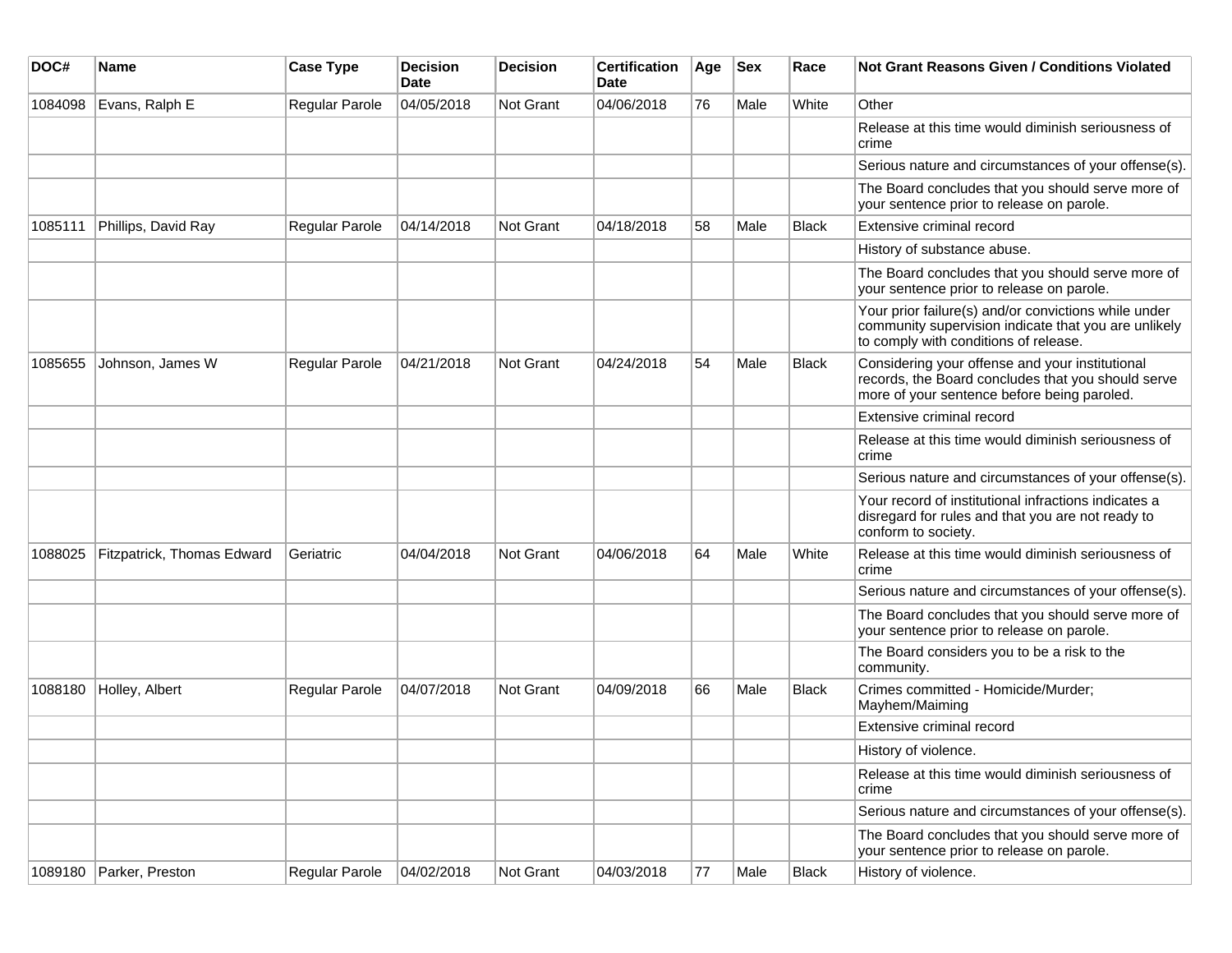| DOC#    | Name                    | <b>Case Type</b>      | <b>Decision</b><br><b>Date</b> | <b>Decision</b> | <b>Certification</b><br>Date | Age | <b>Sex</b> | Race         | Not Grant Reasons Given / Conditions Violated                                                                                                               |
|---------|-------------------------|-----------------------|--------------------------------|-----------------|------------------------------|-----|------------|--------------|-------------------------------------------------------------------------------------------------------------------------------------------------------------|
| 1089180 | Parker, Preston         | Regular Parole        | 04/02/2018                     | Not Grant       | 04/03/2018                   | 77  | Male       | <b>Black</b> | Release at this time would diminish seriousness of<br>crime                                                                                                 |
|         |                         |                       |                                |                 |                              |     |            |              | Serious nature and circumstances of your offense(s).                                                                                                        |
|         |                         |                       |                                |                 |                              |     |            |              | The Board concludes that you should serve more of<br>your sentence prior to release on parole.                                                              |
| 1091042 | Howard, Vertron R       | Regular Parole        | 04/16/2018                     | Not Grant       | 04/18/2018                   | 42  | Male       | <b>Black</b> | Crimes committed - Robbery; Robbery; Robbery                                                                                                                |
|         |                         |                       |                                |                 |                              |     |            |              | Release at this time would diminish seriousness of<br>crime                                                                                                 |
|         |                         |                       |                                |                 |                              |     |            |              | Serious nature and circumstances of your offense(s).                                                                                                        |
|         |                         |                       |                                |                 |                              |     |            |              | The Board concludes that you should serve more of<br>your sentence prior to release on parole.                                                              |
|         |                         |                       |                                |                 |                              |     |            |              | You need further participation in institutional work<br>and/or educational programs to indicate your positive<br>progression towards re-entry into society. |
|         |                         |                       |                                |                 |                              |     |            |              | Your record of institutional infractions indicates a<br>disregard for rules and that you are not ready to<br>conform to society.                            |
| 1091683 | Robinson, Andre Orlando | Regular Parole        | 04/10/2018                     | Not Grant       | 04/13/2018                   | 54  | Male       | <b>Black</b> | Conviction of a new crime while incarcerated                                                                                                                |
|         |                         |                       |                                |                 |                              |     |            |              | Crimes committed - Kidnap/Abduct; Robbery;<br>Robbery                                                                                                       |
|         |                         |                       |                                |                 |                              |     |            |              | Release at this time would diminish seriousness of<br>crime                                                                                                 |
|         |                         |                       |                                |                 |                              |     |            |              | Serious nature and circumstances of your offense(s).                                                                                                        |
|         |                         |                       |                                |                 |                              |     |            |              | The Board concludes that you should serve more of<br>your sentence prior to release on parole.                                                              |
|         |                         |                       |                                |                 |                              |     |            |              | You need further participation in institutional work<br>and/or educational programs to indicate your positive<br>progression towards re-entry into society. |
|         |                         |                       |                                |                 |                              |     |            |              | Your prior failure(s) and/or convictions while under<br>community supervision indicate that you are unlikely<br>to comply with conditions of release.       |
|         |                         |                       |                                |                 |                              |     |            |              | Your record indicates a serious disregard for the<br>property rights of others.                                                                             |
| 1095285 | Puller, Frank D         | <b>Regular Parole</b> | 04/09/2018                     | Not Grant       | 04/11/2018                   | 54  | Male       | <b>Black</b> | Crimes committed - Sex Assault, Rape; Sex Assault,<br>Rape; Robbery                                                                                         |
|         |                         |                       |                                |                 |                              |     |            |              | Extensive criminal record                                                                                                                                   |
|         |                         |                       |                                |                 |                              |     |            |              | Poor institutional adjustment (for example,<br>motivation/attitude, unfavorable reports, lack of<br>program involvement, etc.)                              |
|         |                         |                       |                                |                 |                              |     |            |              | Release at this time would diminish seriousness of<br>crime                                                                                                 |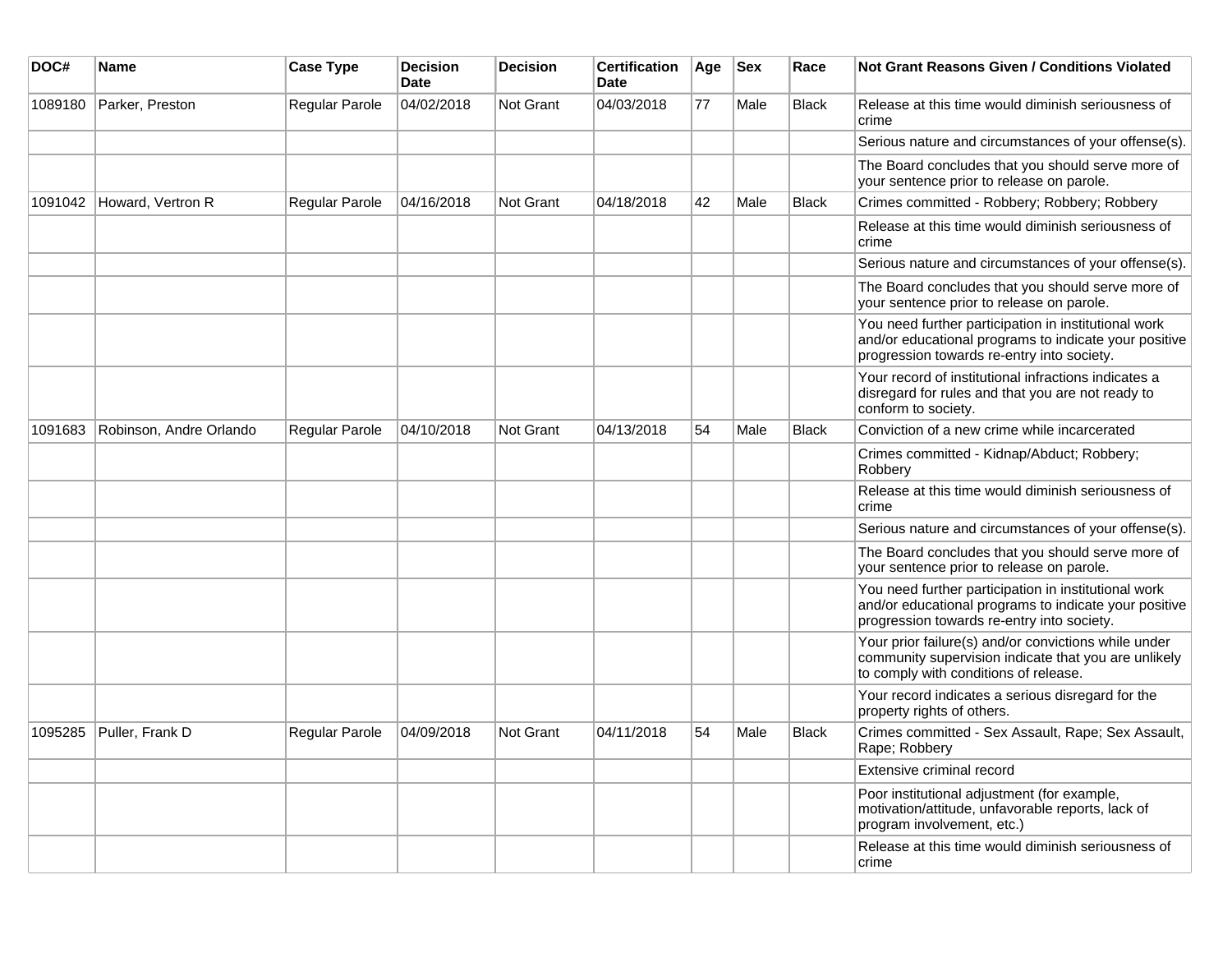| DOC#    | Name                    | <b>Case Type</b> | <b>Decision</b><br>Date | <b>Decision</b> | <b>Certification</b><br>Date | Age | <b>Sex</b> | Race         | Not Grant Reasons Given / Conditions Violated                                                                                                         |
|---------|-------------------------|------------------|-------------------------|-----------------|------------------------------|-----|------------|--------------|-------------------------------------------------------------------------------------------------------------------------------------------------------|
| 1095285 | Puller, Frank D         | Regular Parole   | 04/09/2018              | Not Grant       | 04/11/2018                   | 54  | Male       | <b>Black</b> | Serious nature and circumstances of your offense(s).                                                                                                  |
|         |                         |                  |                         |                 |                              |     |            |              | The Board considers you to be a risk to the<br>community.                                                                                             |
|         |                         |                  |                         |                 |                              |     |            |              | Your prior failure(s) and/or convictions while under<br>community supervision indicate that you are unlikely<br>to comply with conditions of release. |
|         |                         |                  |                         |                 |                              |     |            |              | Your record of institutional infractions indicates a<br>disregard for rules and that you are not ready to<br>conform to society.                      |
| 1097285 | Lucifere, Cyrus Angeles | Regular Parole   | 04/19/2018              | Not Grant       | 04/20/2018                   | 54  | Male       | Black        | Extensive criminal record                                                                                                                             |
|         |                         |                  |                         |                 |                              |     |            |              | History of violence.                                                                                                                                  |
|         |                         |                  |                         |                 |                              |     |            |              | Release at this time would diminish seriousness of<br>crime                                                                                           |
|         |                         |                  |                         |                 |                              |     |            |              | Serious nature and circumstances of your offense(s).                                                                                                  |
| 1097416 | Martin, Leon            | Geriatric        | 04/11/2018              | Not Grant       | 04/13/2018                   | 63  | Male       | <b>Black</b> | Extensive criminal record                                                                                                                             |
|         |                         |                  |                         |                 |                              |     |            |              | History of violence.                                                                                                                                  |
|         |                         |                  |                         |                 |                              |     |            |              | Release at this time would diminish seriousness of<br>crime                                                                                           |
|         |                         |                  |                         |                 |                              |     |            |              | The Board concludes that you should serve more of<br>your sentence prior to release on parole.                                                        |
|         |                         |                  |                         |                 |                              |     |            |              | The Board considers you to be a risk to the<br>community.                                                                                             |
|         |                         |                  |                         |                 |                              |     |            |              | Your prior failure(s) and/or convictions while under<br>community supervision indicate that you are unlikely<br>to comply with conditions of release. |
| 1098248 | Deloatch, Mark Curtis   | Regular Parole   | 04/06/2018              | Not Grant       | 04/09/2018                   | 60  | Male       | Black        | Crimes committed - Forcible Sodomy; Sex Asslt-<br>Attempted Rape; Mayhem/Maiming                                                                      |
|         |                         |                  |                         |                 |                              |     |            |              | Release at this time would diminish seriousness of<br>crime                                                                                           |
|         |                         |                  |                         |                 |                              |     |            |              | The Board concludes that you should serve more of<br>your sentence prior to release on parole.                                                        |
|         |                         |                  |                         |                 |                              |     |            |              | The Board considers you to be a risk to the<br>community.                                                                                             |
|         |                         |                  |                         |                 |                              |     |            |              | You need to show a longer period of stable<br>adjustment.                                                                                             |
|         |                         |                  |                         |                 |                              |     |            |              | Your record of institutional infractions indicates a<br>disregard for rules and that you are not ready to<br>conform to society.                      |
| 1100356 | Rogers, Ricky Dewayne   | Regular Parole   | 04/24/2018              | Not Grant       | 04/24/2018                   | 62  | Male       | Black        | Crimes committed - Homicide-1st Degree; Sex<br>Assault, Rape; Robbery                                                                                 |
|         |                         |                  |                         |                 |                              |     |            |              | Release at this time would diminish seriousness of<br>crime                                                                                           |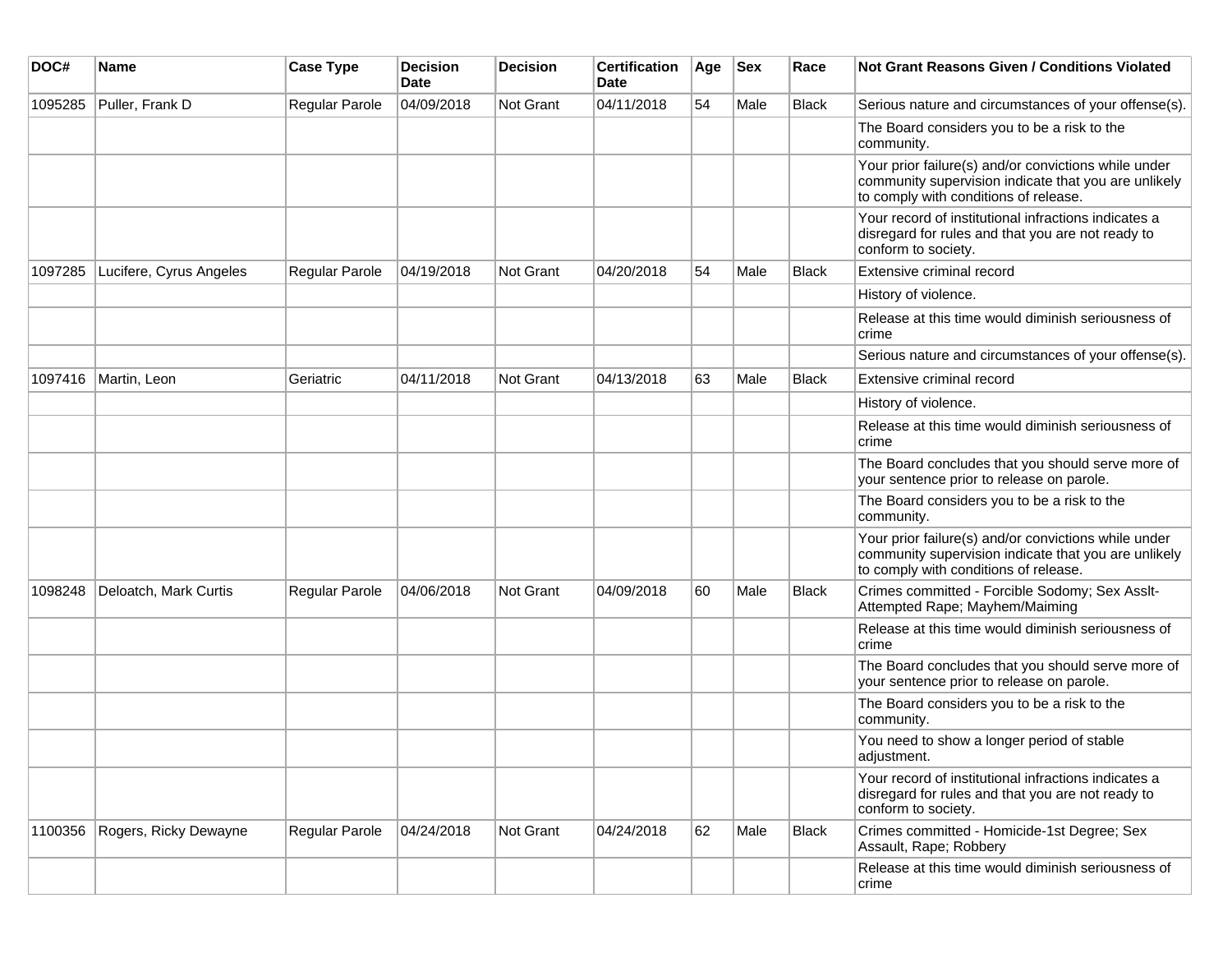| DOC#    | <b>Name</b>             | <b>Case Type</b>      | <b>Decision</b><br><b>Date</b> | <b>Decision</b> | <b>Certification</b><br>Date | Age | <b>Sex</b> | Race         | Not Grant Reasons Given / Conditions Violated                                                                                                               |
|---------|-------------------------|-----------------------|--------------------------------|-----------------|------------------------------|-----|------------|--------------|-------------------------------------------------------------------------------------------------------------------------------------------------------------|
| 1100356 | Rogers, Ricky Dewayne   | Regular Parole        | 04/24/2018                     | Not Grant       | 04/24/2018                   | 62  | Male       | <b>Black</b> | Serious nature and circumstances of your offense(s).                                                                                                        |
| 1100711 | Leary, David Alan Jr.   | Regular Parole        | 04/05/2018                     | Not Grant       | 04/09/2018                   | 57  | Male       | White        | Release at this time would diminish seriousness of<br>crime                                                                                                 |
|         |                         |                       |                                |                 |                              |     |            |              | Serious nature and circumstances of your offense(s).                                                                                                        |
| 1103007 | Bartlett, Thomas Milton | Regular Parole        | 04/10/2018                     | Not Grant       | 04/13/2018                   | 39  | Male       | <b>Black</b> | Considering your offense and your institutional<br>records, the Board concludes that you should serve<br>more of your sentence before being paroled.        |
|         |                         |                       |                                |                 |                              |     |            |              | Crimes committed - Kidnap/Abduct; Unlawful<br>Wound/Bodily Injury; Unlawful Wound/Bodily Injury                                                             |
|         |                         |                       |                                |                 |                              |     |            |              | Poor institutional adjustment (for example,<br>motivation/attitude, unfavorable reports, lack of<br>program involvement, etc.)                              |
|         |                         |                       |                                |                 |                              |     |            |              | Serious nature and circumstances of your offense(s).                                                                                                        |
|         |                         |                       |                                |                 |                              |     |            |              | The Board concludes that you should serve more of<br>your sentence prior to release on parole.                                                              |
|         |                         |                       |                                |                 |                              |     |            |              | You need further participation in institutional work<br>and/or educational programs to indicate your positive<br>progression towards re-entry into society. |
|         |                         |                       |                                |                 |                              |     |            |              | You need to show a longer period of stable<br>adjustment.                                                                                                   |
|         |                         |                       |                                |                 |                              |     |            |              | Your record of institutional infractions indicates a<br>disregard for rules and that you are not ready to<br>conform to society.                            |
| 1103261 | Talley, Anthony Tyrone  | <b>Regular Parole</b> | 04/19/2018                     | Not Grant       | 04/20/2018                   | 50  | Male       | <b>Black</b> | Considering your offense and your institutional<br>records, the Board concludes that you should serve<br>more of your sentence before being paroled.        |
|         |                         |                       |                                |                 |                              |     |            |              | Crimes committed - Homicide-Capital; Homicide-1st<br>Degree; Homicide-1st Degree                                                                            |
|         |                         |                       |                                |                 |                              |     |            |              | Release at this time would diminish seriousness of<br>crime                                                                                                 |
|         |                         |                       |                                |                 |                              |     |            |              | Serious nature and circumstances of your offense(s).                                                                                                        |
| 1103919 | Sowers, Wesley Ray      | Geriatric             | 04/03/2018                     | Not Grant       | 04/06/2018                   | 64  | Male       | White        | Release at this time would diminish seriousness of<br>crime                                                                                                 |
|         |                         |                       |                                |                 |                              |     |            |              | Serious nature and circumstances of your offense(s).                                                                                                        |
|         |                         |                       |                                |                 |                              |     |            |              | The Board concludes that you should serve more of<br>your sentence prior to release on parole.                                                              |
| 1105052 | Dixon, Richard Antonio  | Regular Parole        | 04/21/2018                     | Not Grant       | 04/24/2018                   | 48  | Male       | <b>Black</b> | Release at this time would diminish seriousness of<br>crime                                                                                                 |
|         |                         |                       |                                |                 |                              |     |            |              | Serious nature and circumstances of your offense(s).                                                                                                        |
|         |                         |                       |                                |                 |                              |     |            |              | The Board concludes that you should serve more of<br>your sentence prior to release on parole.                                                              |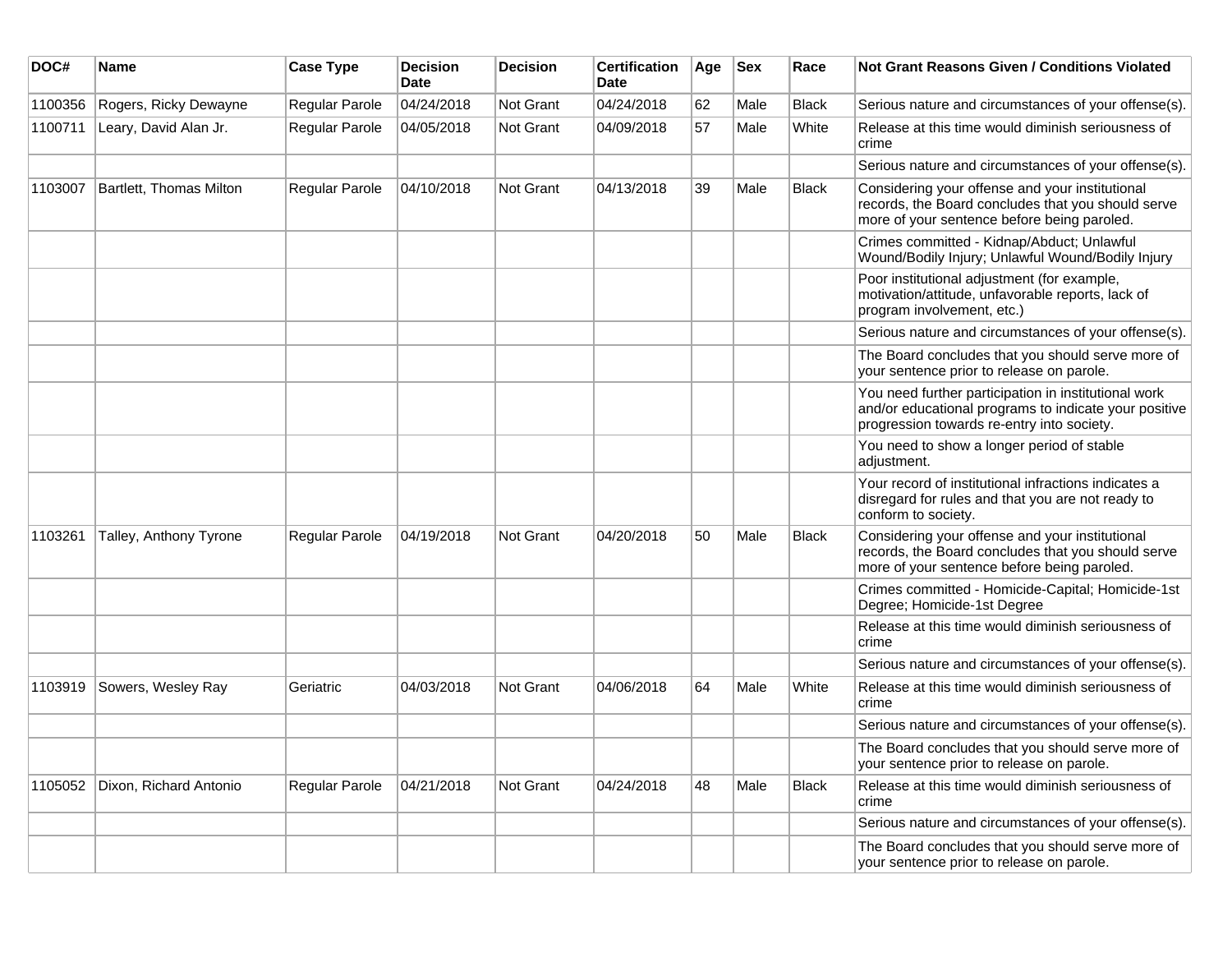| DOC#    | <b>Name</b>                 | <b>Case Type</b>      | <b>Decision</b><br><b>Date</b> | <b>Decision</b>  | <b>Certification</b><br>Date | Age | <b>Sex</b> | Race         | <b>Not Grant Reasons Given / Conditions Violated</b>                                                                                                  |
|---------|-----------------------------|-----------------------|--------------------------------|------------------|------------------------------|-----|------------|--------------|-------------------------------------------------------------------------------------------------------------------------------------------------------|
| 1105856 | Jukes, Jonathan Lee         | Regular Parole        | 04/21/2018                     | <b>Not Grant</b> | 04/24/2018                   | 40  | Male       | White        | Crimes committed - Homicide-1st Degree; Use Of<br>Firearm In Felony                                                                                   |
|         |                             |                       |                                |                  |                              |     |            |              | Other                                                                                                                                                 |
|         |                             |                       |                                |                  |                              |     |            |              | Release at this time would diminish seriousness of<br>crime                                                                                           |
|         |                             |                       |                                |                  |                              |     |            |              | Serious nature and circumstances of your offense(s).                                                                                                  |
| 1106710 | Garrett, Travis Device      | <b>Regular Parole</b> | 04/01/2018                     | <b>Not Grant</b> | 04/06/2018                   | 47  | Male       | Black        | Extensive criminal record                                                                                                                             |
|         |                             |                       |                                |                  |                              |     |            |              | History of violence.                                                                                                                                  |
|         |                             |                       |                                |                  |                              |     |            |              | Release at this time would diminish seriousness of<br>crime                                                                                           |
|         |                             |                       |                                |                  |                              |     |            |              | Serious nature and circumstances of your offense(s).                                                                                                  |
|         |                             |                       |                                |                  |                              |     |            |              | The Board concludes that you should serve more of<br>your sentence prior to release on parole.                                                        |
|         |                             |                       |                                |                  |                              |     |            |              | Your prior failure(s) and/or convictions while under<br>community supervision indicate that you are unlikely<br>to comply with conditions of release. |
| 1107873 | Shabazz, Yahweh<br>Muhammed | Regular Parole        | 04/21/2018                     | Not Grant        | 04/24/2018                   | 49  | Male       | <b>Black</b> | Crimes committed - Homicide-Capital; Robbery;<br><b>Statutory Burglary</b>                                                                            |
|         |                             |                       |                                |                  |                              |     |            |              | Release at this time would diminish seriousness of<br>crime                                                                                           |
|         |                             |                       |                                |                  |                              |     |            |              | You need to show a longer period of stable<br>adjustment.                                                                                             |
| 1107879 | Wood, Floyd Nelson          | <b>Regular Parole</b> | 04/14/2018                     | <b>Not Grant</b> | 04/18/2018                   | 62  | Male       | <b>Black</b> | Release at this time would diminish seriousness of<br>crime                                                                                           |
|         |                             |                       |                                |                  |                              |     |            |              | Serious nature and circumstances of your offense(s).                                                                                                  |
|         |                             |                       |                                |                  |                              |     |            |              | The Board concludes that you should serve more of<br>your sentence prior to release on parole.                                                        |
|         |                             |                       |                                |                  |                              |     |            |              | Your prior failure(s) and/or convictions while under<br>community supervision indicate that you are unlikely<br>to comply with conditions of release. |
| 1108013 | Simpson, John David         | Geriatric             | 04/01/2018                     | <b>Not Grant</b> | 04/03/2018                   | 76  | Male       | <b>Black</b> | Crimes committed - Kidnap/Abduct; Kidnap/Abduct;<br>Sex Assault, Rape                                                                                 |
|         |                             |                       |                                |                  |                              |     |            |              | Extensive criminal record                                                                                                                             |
|         |                             |                       |                                |                  |                              |     |            |              | Release at this time would diminish seriousness of<br>crime                                                                                           |
|         |                             |                       |                                |                  |                              |     |            |              | Serious nature and circumstances of your offense(s).                                                                                                  |
|         | 1108726 Lawson, Craig Jay   | Regular Parole        | 04/05/2018                     | Not Grant        | 04/06/2018                   | 66  | Male       | White        | Crimes committed - Aggravated Sexual Battery;<br>Aggravated Sexual Battery; Aggravated Sexual<br><b>Battery</b>                                       |
|         |                             |                       |                                |                  |                              |     |            |              | Release at this time would diminish seriousness of<br>crime                                                                                           |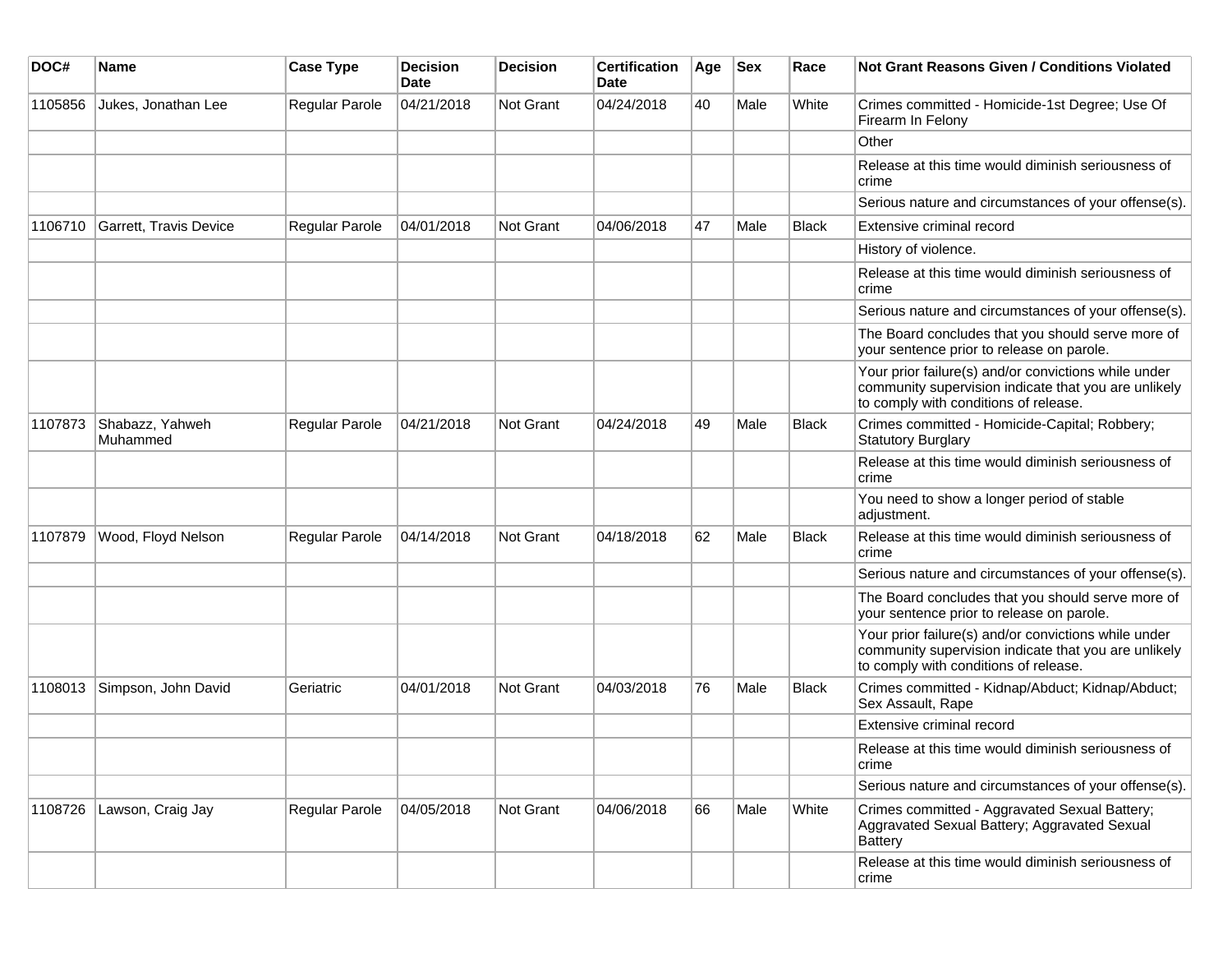| DOC#    | <b>Name</b>              | <b>Case Type</b> | <b>Decision</b><br><b>Date</b> | <b>Decision</b> | <b>Certification</b><br>Date | Age | Sex  | Race         | <b>Not Grant Reasons Given / Conditions Violated</b>                                                                                                  |
|---------|--------------------------|------------------|--------------------------------|-----------------|------------------------------|-----|------|--------------|-------------------------------------------------------------------------------------------------------------------------------------------------------|
| 1108726 | Lawson, Craig Jay        | Regular Parole   | 04/05/2018                     | Not Grant       | 04/06/2018                   | 66  | Male | White        | Serious nature and circumstances of your offense(s).                                                                                                  |
|         |                          |                  |                                |                 |                              |     |      |              | The Board considers you to be a risk to the<br>community.                                                                                             |
| 1110356 | Muhammad, Wakid Imam     | Regular Parole   | 04/04/2018                     | Not Grant       | 04/06/2018                   | 55  | Male | <b>Black</b> | Extensive criminal record                                                                                                                             |
|         |                          |                  |                                |                 |                              |     |      |              | Serious nature and circumstances of your offense(s).                                                                                                  |
|         |                          |                  |                                |                 |                              |     |      |              | The Board concludes that you should serve more of<br>your sentence prior to release on parole.                                                        |
|         |                          |                  |                                |                 |                              |     |      |              | The Board considers you to be a risk to the<br>community.                                                                                             |
|         |                          |                  |                                |                 |                              |     |      |              | Your prior failure(s) and/or convictions while under<br>community supervision indicate that you are unlikely<br>to comply with conditions of release. |
| 1110902 | Leatherwood, David Abney | Regular Parole   | 04/16/2018                     | Not Grant       | 04/18/2018                   | 51  | Male | White        | Release at this time would diminish seriousness of<br>crime                                                                                           |
|         |                          |                  |                                |                 |                              |     |      |              | Serious nature and circumstances of your offense(s).                                                                                                  |
|         |                          |                  |                                |                 |                              |     |      |              | The Board concludes that you should serve more of<br>your sentence prior to release on parole.                                                        |
|         |                          |                  |                                |                 |                              |     |      |              | Your prior failure(s) and/or convictions while under<br>community supervision indicate that you are unlikely<br>to comply with conditions of release. |
| 1111197 | Spencer, Donald Lee      | Regular Parole   | 04/20/2018                     | Not Grant       | 04/20/2018                   | 61  | Male | White        | Release at this time would diminish seriousness of<br>crime                                                                                           |
|         |                          |                  |                                |                 |                              |     |      |              | The Board considers you to be a risk to the<br>community.                                                                                             |
|         |                          |                  |                                |                 |                              |     |      |              | Your prior failure(s) and/or convictions while under<br>community supervision indicate that you are unlikely<br>to comply with conditions of release. |
| 1111636 | Thornton, William J      | Geriatric        | 04/17/2018                     | Not Grant       | 04/18/2018                   | 70  | Male | White        | Crimes committed - Homicide-1st Degree                                                                                                                |
|         |                          |                  |                                |                 |                              |     |      |              | History of violence.                                                                                                                                  |
|         |                          |                  |                                |                 |                              |     |      |              | Release at this time would diminish seriousness of<br>crime                                                                                           |
|         |                          |                  |                                |                 |                              |     |      |              | Serious nature and circumstances of your offense(s).                                                                                                  |
|         |                          |                  |                                |                 |                              |     |      |              | Your record of institutional infractions indicates a<br>disregard for rules and that you are not ready to<br>conform to society.                      |
| 1113548 | Foster, Darryl Eugene    | Regular Parole   | 04/05/2018                     | Not Grant       | 04/06/2018                   | 52  | Male | <b>Black</b> | Conviction of a new crime while incarcerated                                                                                                          |
|         |                          |                  |                                |                 |                              |     |      |              | Extensive criminal record                                                                                                                             |
|         |                          |                  |                                |                 |                              |     |      |              | History of violence.                                                                                                                                  |
|         |                          |                  |                                |                 |                              |     |      |              | Release at this time would diminish seriousness of<br>crime                                                                                           |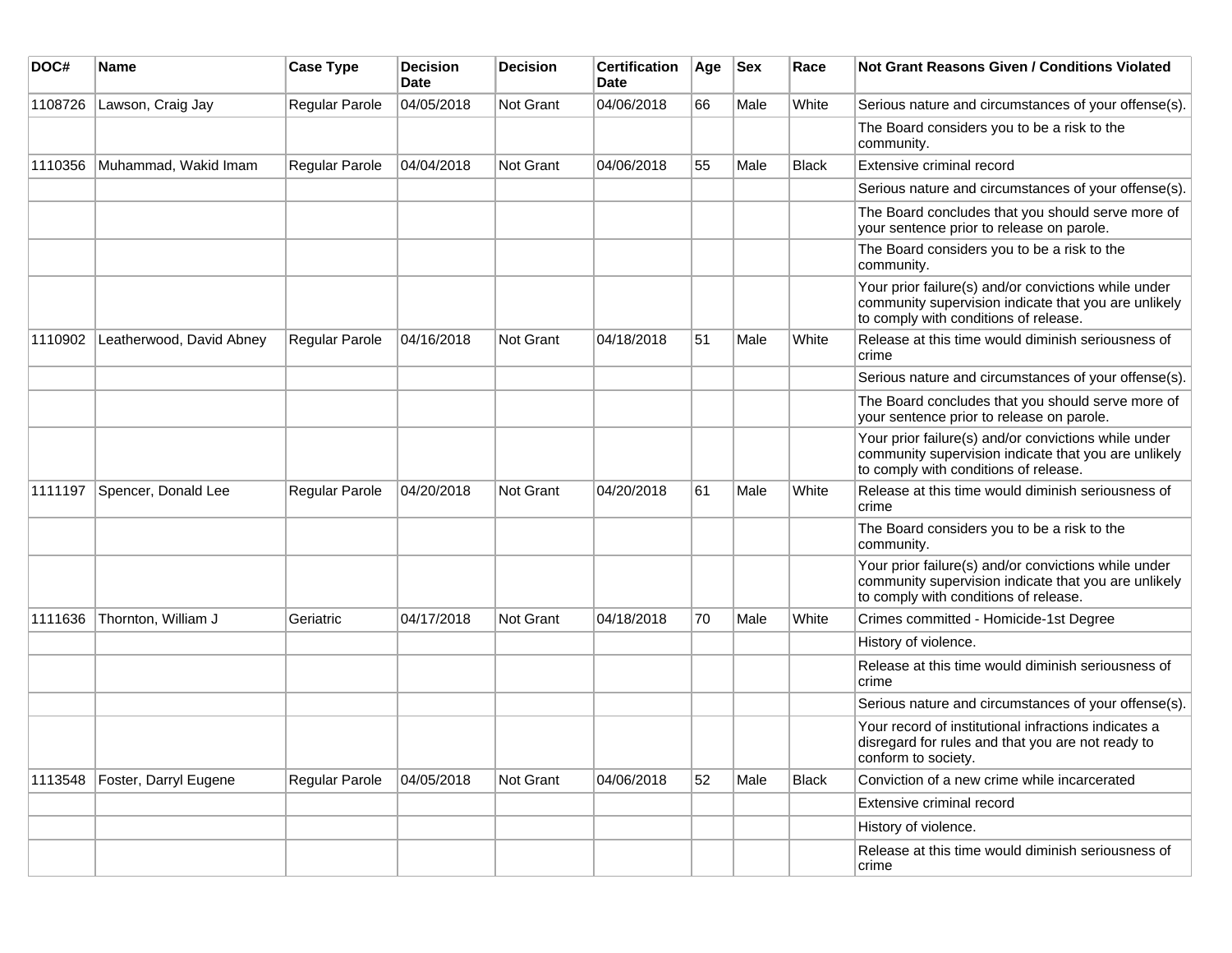| DOC#    | Name                           | <b>Case Type</b>      | <b>Decision</b><br>Date | <b>Decision</b> | <b>Certification</b><br>Date | Age | <b>Sex</b> | Race         | <b>Not Grant Reasons Given / Conditions Violated</b>                                                                                                  |
|---------|--------------------------------|-----------------------|-------------------------|-----------------|------------------------------|-----|------------|--------------|-------------------------------------------------------------------------------------------------------------------------------------------------------|
| 1113548 | Foster, Darryl Eugene          | Regular Parole        | 04/05/2018              | Not Grant       | 04/06/2018                   | 52  | Male       | <b>Black</b> | The Board concludes that you should serve more of<br>your sentence prior to release on parole.                                                        |
| 1114974 | Morris, Nelson Jackson         | Regular Parole        | 04/11/2018              | Not Grant       | 04/11/2018                   | 72  | Male       | White        | Crimes committed - Homicide-Capital; Contempt Of<br>Court; Weapon Offense                                                                             |
|         |                                |                       |                         |                 |                              |     |            |              | Release at this time would diminish seriousness of<br>crime                                                                                           |
|         |                                |                       |                         |                 |                              |     |            |              | Serious nature and circumstances of your offense(s).                                                                                                  |
| 1115743 | Tyree, Willie Carl             | Regular Parole        | 04/03/2018              | Not Grant       | 04/06/2018                   | 43  | Male       | Black        | Poor institutional adjustment (for example,<br>motivation/attitude, unfavorable reports, lack of<br>program involvement, etc.)                        |
|         |                                |                       |                         |                 |                              |     |            |              | Release at this time would diminish seriousness of<br>crime                                                                                           |
|         |                                |                       |                         |                 |                              |     |            |              | Serious nature and circumstances of your offense(s).                                                                                                  |
|         |                                |                       |                         |                 |                              |     |            |              | Your prior failure(s) and/or convictions while under<br>community supervision indicate that you are unlikely<br>to comply with conditions of release. |
|         |                                |                       |                         |                 |                              |     |            |              | Your record of institutional infractions indicates a<br>disregard for rules and that you are not ready to<br>conform to society.                      |
| 1116311 | Day, Robert Lee                | Regular Parole        | 04/23/2018              | Not Grant       | 04/24/2018                   | 50  | Male       | <b>Black</b> | History of substance abuse.                                                                                                                           |
|         |                                |                       |                         |                 |                              |     |            |              | Serious nature and circumstances of your offense(s).                                                                                                  |
|         |                                |                       |                         |                 |                              |     |            |              | The Board concludes that you should serve more of<br>your sentence prior to release on parole.                                                        |
|         |                                |                       |                         |                 |                              |     |            |              | Your prior failure(s) and/or convictions while under<br>community supervision indicate that you are unlikely<br>to comply with conditions of release. |
| 1116367 | Canaday, Kevin Wayne           | <b>Regular Parole</b> | 04/10/2018              | Not Grant       | 04/13/2018                   | 50  | Male       | Black        | Crimes committed - Forcible Sodomy; Cocaine-<br>Possess; Violation Drug Control Act                                                                   |
|         |                                |                       |                         |                 |                              |     |            |              | History of substance abuse.                                                                                                                           |
|         |                                |                       |                         |                 |                              |     |            |              | Release at this time would diminish seriousness of<br>crime                                                                                           |
|         |                                |                       |                         |                 |                              |     |            |              | Serious nature and circumstances of your offense(s).                                                                                                  |
|         |                                |                       |                         |                 |                              |     |            |              | The Board concludes that you should serve more of<br>your sentence prior to release on parole.                                                        |
|         |                                |                       |                         |                 |                              |     |            |              | Your prior failure(s) and/or convictions while under<br>community supervision indicate that you are unlikely<br>to comply with conditions of release. |
|         | 1116462 Patterson, Larry Edwin | Regular Parole        | 04/02/2018              | Not Grant       | 04/03/2018                   | 61  | Male       | <b>Black</b> | Crimes committed - Abduct-No Ransom Or Asslt;<br>Sex Assault, Rape; Sex Assault, Rape                                                                 |
|         |                                |                       |                         |                 |                              |     |            |              | Extensive criminal record                                                                                                                             |
|         |                                |                       |                         |                 |                              |     |            |              | History of violence.                                                                                                                                  |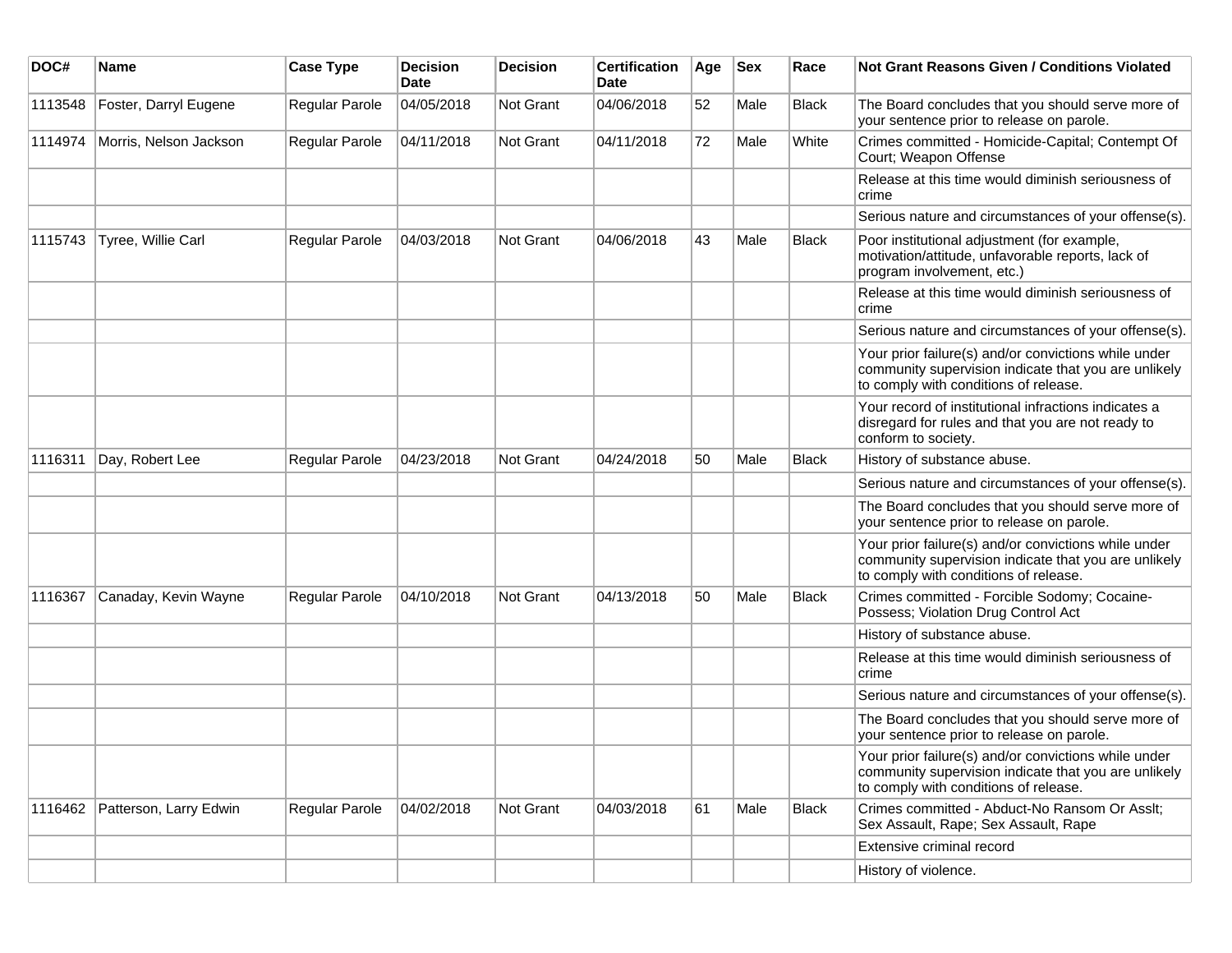| DOC#    | Name                            | <b>Case Type</b> | <b>Decision</b><br>Date | <b>Decision</b>  | <b>Certification</b><br>Date | Age | <b>Sex</b> | Race         | <b>Not Grant Reasons Given / Conditions Violated</b>                                                                                                        |
|---------|---------------------------------|------------------|-------------------------|------------------|------------------------------|-----|------------|--------------|-------------------------------------------------------------------------------------------------------------------------------------------------------------|
| 1116462 | Patterson, Larry Edwin          | Regular Parole   | 04/02/2018              | Not Grant        | 04/03/2018                   | 61  | Male       | Black        | Release at this time would diminish seriousness of<br>crime                                                                                                 |
|         |                                 |                  |                         |                  |                              |     |            |              | Serious nature and circumstances of your offense(s).                                                                                                        |
|         |                                 |                  |                         |                  |                              |     |            |              | The Board considers you to be a risk to the<br>community.                                                                                                   |
|         |                                 |                  |                         |                  |                              |     |            |              | Your prior failure(s) and/or convictions while under<br>community supervision indicate that you are unlikely<br>to comply with conditions of release.       |
| 1117658 | Anderson, Corey                 | Regular Parole   | 04/18/2018              | <b>Not Grant</b> | 04/18/2018                   | 48  | Male       | <b>Black</b> | Crimes committed - Homicide-1st Degree; Prisoner:<br>Poss Sch III Drug/Marij/Synth; Use Of Firearm In<br>Felony                                             |
|         |                                 |                  |                         |                  |                              |     |            |              | Release at this time would diminish seriousness of<br>crime                                                                                                 |
|         |                                 |                  |                         |                  |                              |     |            |              | Serious nature and circumstances of your offense(s).                                                                                                        |
|         |                                 |                  |                         |                  |                              |     |            |              | You need to show a longer period of stable<br>adjustment.                                                                                                   |
| 1118194 | Braxton, Christopher<br>Darlawn | Regular Parole   | 04/19/2018              | <b>Not Grant</b> | 04/19/2018                   | 52  | Male       | Black        | Extensive criminal record                                                                                                                                   |
|         |                                 |                  |                         |                  |                              |     |            |              | Poor institutional adjustment (for example,<br>motivation/attitude, unfavorable reports, lack of<br>program involvement, etc.)                              |
|         |                                 |                  |                         |                  |                              |     |            |              | Release at this time would diminish seriousness of<br>crime                                                                                                 |
|         |                                 |                  |                         |                  |                              |     |            |              | You need further participation in institutional work<br>and/or educational programs to indicate your positive<br>progression towards re-entry into society. |
|         |                                 |                  |                         |                  |                              |     |            |              | You need to show a longer period of stable<br>adjustment.                                                                                                   |
|         |                                 |                  |                         |                  |                              |     |            |              | Your prior failure(s) and/or convictions while under<br>community supervision indicate that you are unlikely<br>to comply with conditions of release.       |
|         |                                 |                  |                         |                  |                              |     |            |              | Your record of institutional infractions indicates a<br>disregard for rules and that you are not ready to<br>conform to society.                            |
| 1119624 | Walker, Gregory                 | Geriatric        | 04/09/2018              | <b>Not Grant</b> | 04/11/2018                   | 62  | Male       | Black        | History of violence.                                                                                                                                        |
|         |                                 |                  |                         |                  |                              |     |            |              | Release at this time would diminish seriousness of<br>crime                                                                                                 |
|         |                                 |                  |                         |                  |                              |     |            |              | Serious nature and circumstances of your offense(s).                                                                                                        |
|         |                                 |                  |                         |                  |                              |     |            |              | The Board concludes that you should serve more of<br>your sentence prior to release on parole.                                                              |
|         |                                 |                  |                         |                  |                              |     |            |              | Your prior failure(s) and/or convictions while under<br>community supervision indicate that you are unlikely<br>to comply with conditions of release.       |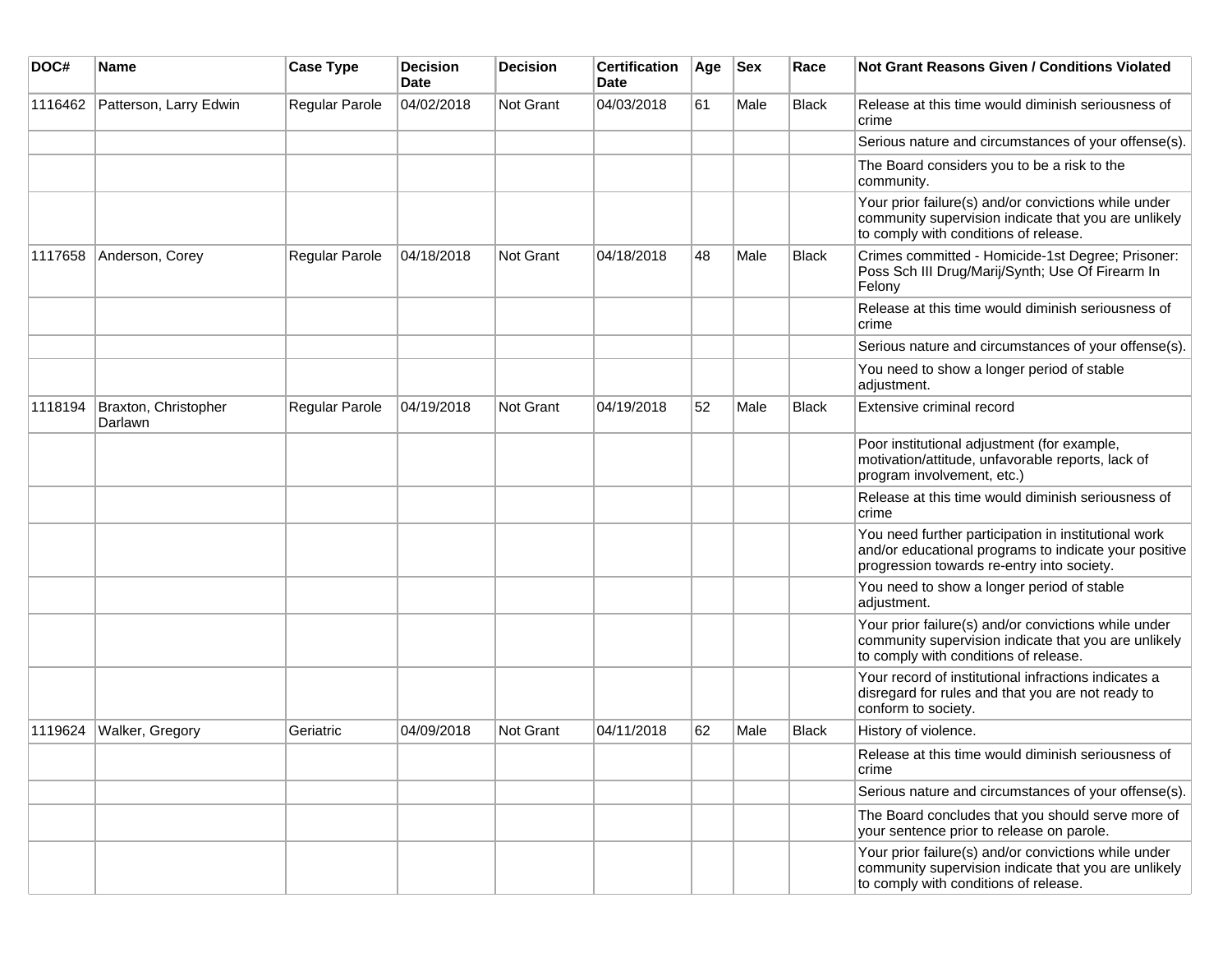| DOC#    | <b>Name</b>              | <b>Case Type</b> | <b>Decision</b><br><b>Date</b> | <b>Decision</b> | <b>Certification</b><br><b>Date</b> | Age | <b>Sex</b> | Race         | <b>Not Grant Reasons Given / Conditions Violated</b>                                                                                                  |
|---------|--------------------------|------------------|--------------------------------|-----------------|-------------------------------------|-----|------------|--------------|-------------------------------------------------------------------------------------------------------------------------------------------------------|
| 1119817 | Cox, Keith Lynorris      | Regular Parole   | 04/15/2018                     | Not Grant       | 04/18/2018                          | 50  | Male       | <b>Black</b> | Crimes committed - Homicide/Murder; Homicide-<br>Capital; Robbery                                                                                     |
|         |                          |                  |                                |                 |                                     |     |            |              | Poor institutional adjustment (for example,<br>motivation/attitude, unfavorable reports, lack of<br>program involvement, etc.)                        |
|         |                          |                  |                                |                 |                                     |     |            |              | Release at this time would diminish seriousness of<br>crime                                                                                           |
|         |                          |                  |                                |                 |                                     |     |            |              | Serious nature and circumstances of your offense(s).                                                                                                  |
|         |                          |                  |                                |                 |                                     |     |            |              | The Board considers you to be a risk to the<br>community.                                                                                             |
| 1121586 | Maryland, Carlton Edward | Regular Parole   | 04/15/2018                     | Not Grant       | 04/18/2018                          | 65  | Male       | <b>Black</b> | Extensive criminal record                                                                                                                             |
|         |                          |                  |                                |                 |                                     |     |            |              | History of substance abuse.                                                                                                                           |
|         |                          |                  |                                |                 |                                     |     |            |              | Poor institutional adjustment (for example,<br>motivation/attitude, unfavorable reports, lack of<br>program involvement, etc.)                        |
|         |                          |                  |                                |                 |                                     |     |            |              | Release at this time would diminish seriousness of<br>crime                                                                                           |
|         |                          |                  |                                |                 |                                     |     |            |              | Serious nature and circumstances of your offense(s).                                                                                                  |
|         |                          |                  |                                |                 |                                     |     |            |              | Your prior failure(s) and/or convictions while under<br>community supervision indicate that you are unlikely<br>to comply with conditions of release. |
|         |                          |                  |                                |                 |                                     |     |            |              | Your record of institutional infractions indicates a<br>disregard for rules and that you are not ready to<br>conform to society.                      |
| 1121652 | Hicks, Carl Littleto     | Regular Parole   | 04/21/2018                     | Not Grant       | 04/24/2018                          | 47  | Male       | <b>Black</b> | Extensive criminal record                                                                                                                             |
|         |                          |                  |                                |                 |                                     |     |            |              | Release at this time would diminish seriousness of<br>crime                                                                                           |
|         |                          |                  |                                |                 |                                     |     |            |              | Serious nature and circumstances of your offense(s).                                                                                                  |
| 1122447 | Davis, James Henry       | Geriatric        | 04/05/2018                     | Not Grant       | 04/09/2018                          | 61  | Male       | <b>Black</b> | Extensive criminal record                                                                                                                             |
|         |                          |                  |                                |                 |                                     |     |            |              | Release at this time would diminish seriousness of<br>crime                                                                                           |
|         |                          |                  |                                |                 |                                     |     |            |              | Serious nature and circumstances of your offense(s).                                                                                                  |
|         |                          |                  |                                |                 |                                     |     |            |              | The Board considers you to be a risk to the<br>community.                                                                                             |
|         |                          |                  |                                |                 |                                     |     |            |              | Your prior failure(s) and/or convictions while under<br>community supervision indicate that you are unlikely<br>to comply with conditions of release. |
| 1122765 | Mcdonald, Leshawn        | Regular Parole   | 04/21/2018                     | Not Grant       | 04/24/2018                          | 40  | Male       | Black        | Poor institutional adjustment (for example,<br>motivation/attitude, unfavorable reports, lack of<br>program involvement, etc.)                        |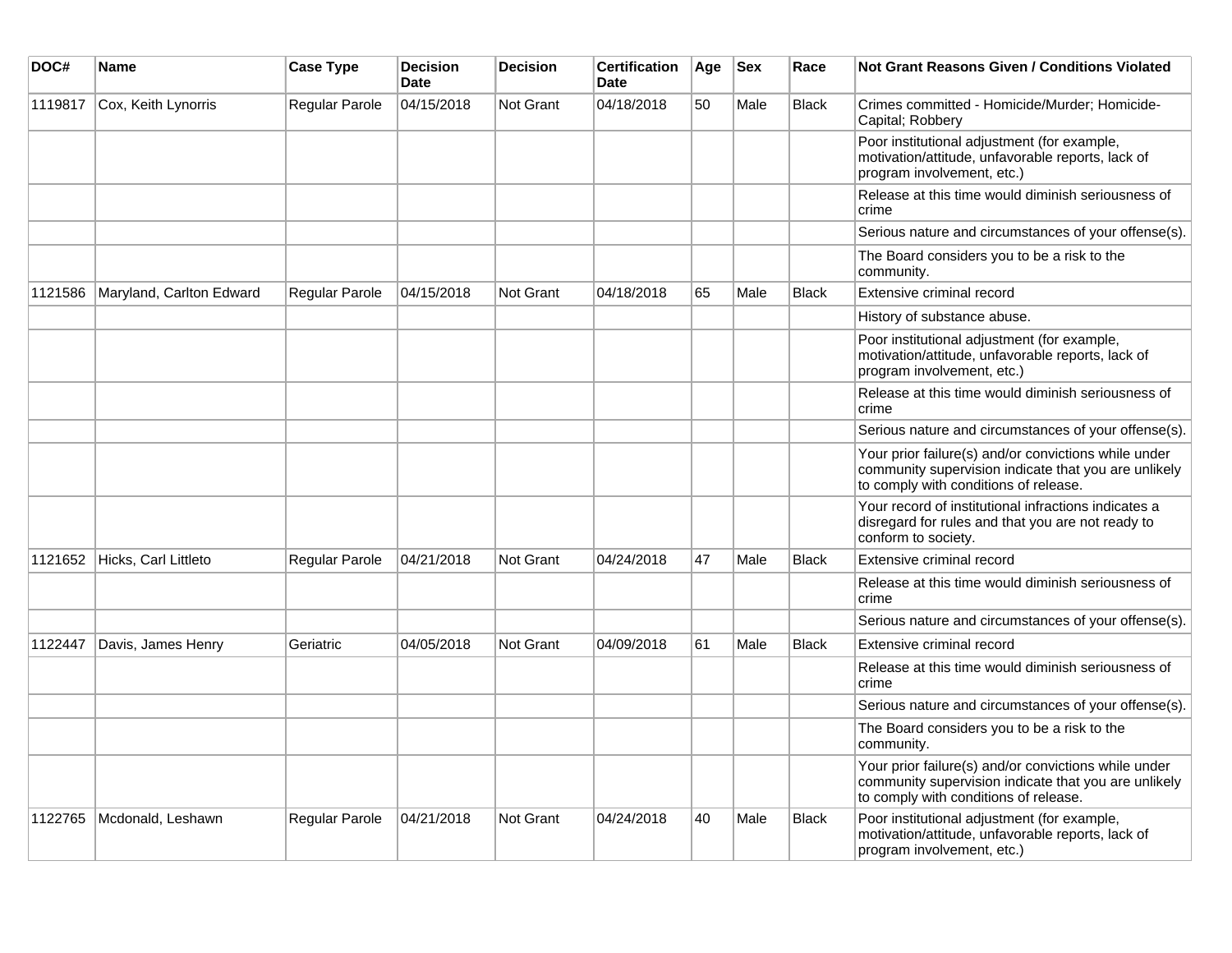| DOC#    | <b>Name</b>           | <b>Case Type</b> | <b>Decision</b><br><b>Date</b> | <b>Decision</b>  | <b>Certification</b><br><b>Date</b> | Age | <b>Sex</b> | Race         | Not Grant Reasons Given / Conditions Violated                                                                                                        |
|---------|-----------------------|------------------|--------------------------------|------------------|-------------------------------------|-----|------------|--------------|------------------------------------------------------------------------------------------------------------------------------------------------------|
| 1122765 | Mcdonald, Leshawn     | Regular Parole   | 04/21/2018                     | Not Grant        | 04/24/2018                          | 40  | Male       | <b>Black</b> | Release at this time would diminish seriousness of<br>crime                                                                                          |
|         |                       |                  |                                |                  |                                     |     |            |              | Serious nature and circumstances of your offense(s).                                                                                                 |
|         |                       |                  |                                |                  |                                     |     |            |              | The Board concludes that you should serve more of<br>your sentence prior to release on parole.                                                       |
| 1123352 | Marcotte, Alan John   | Regular Parole   | 04/10/2018                     | Not Grant        | 04/13/2018                          | 51  | Male       | White        | Crimes committed - Homicide-1st Degree; Statutory<br>Burglary; Larc-Grand                                                                            |
|         |                       |                  |                                |                  |                                     |     |            |              | Release at this time would diminish seriousness of<br>crime                                                                                          |
|         |                       |                  |                                |                  |                                     |     |            |              | Serious nature and circumstances of your offense(s).                                                                                                 |
| 1123791 | Pryear, Tyrone Jr.    | Regular Parole   | 04/24/2018                     | <b>Not Grant</b> | 04/26/2018                          | 43  | Male       | <b>Black</b> | Considering your offense and your institutional<br>records, the Board concludes that you should serve<br>more of your sentence before being paroled. |
|         |                       |                  |                                |                  |                                     |     |            |              | Conviction of a new crime while incarcerated                                                                                                         |
|         |                       |                  |                                |                  |                                     |     |            |              | History of violence.                                                                                                                                 |
|         |                       |                  |                                |                  |                                     |     |            |              | Poor institutional adjustment (for example,<br>motivation/attitude, unfavorable reports, lack of<br>program involvement, etc.)                       |
|         |                       |                  |                                |                  |                                     |     |            |              | Serious nature and circumstances of your offense(s).                                                                                                 |
|         |                       |                  |                                |                  |                                     |     |            |              | The Board considers you to be a risk to the<br>community.                                                                                            |
|         |                       |                  |                                |                  |                                     |     |            |              | Your record of institutional infractions indicates a<br>disregard for rules and that you are not ready to<br>conform to society.                     |
| 1126760 | Turner, Johnny Lemuel | Regular Parole   | 04/11/2018                     | <b>Not Grant</b> | 04/13/2018                          | 57  | Male       | <b>Black</b> | Considering your offense and your institutional<br>records, the Board concludes that you should serve<br>more of your sentence before being paroled. |
|         |                       |                  |                                |                  |                                     |     |            |              | Conviction of a new crime while incarcerated                                                                                                         |
|         |                       |                  |                                |                  |                                     |     |            |              | Poor institutional adjustment (for example,<br>motivation/attitude, unfavorable reports, lack of<br>program involvement, etc.)                       |
|         |                       |                  |                                |                  |                                     |     |            |              | Release at this time would diminish seriousness of<br>crime                                                                                          |
|         |                       |                  |                                |                  |                                     |     |            |              | You need to show a longer period of stable<br>adjustment.                                                                                            |
| 1127567 | Clarke, Charles       | Regular Parole   | 04/17/2018                     | Not Grant        | 04/18/2018                          | 54  | Male       | <b>Black</b> | Crimes committed - Sex Assault, Rape; Robbery;<br>Robbery                                                                                            |
|         |                       |                  |                                |                  |                                     |     |            |              | Release at this time would diminish seriousness of<br>crime                                                                                          |
|         |                       |                  |                                |                  |                                     |     |            |              | Serious nature and circumstances of your offense(s).                                                                                                 |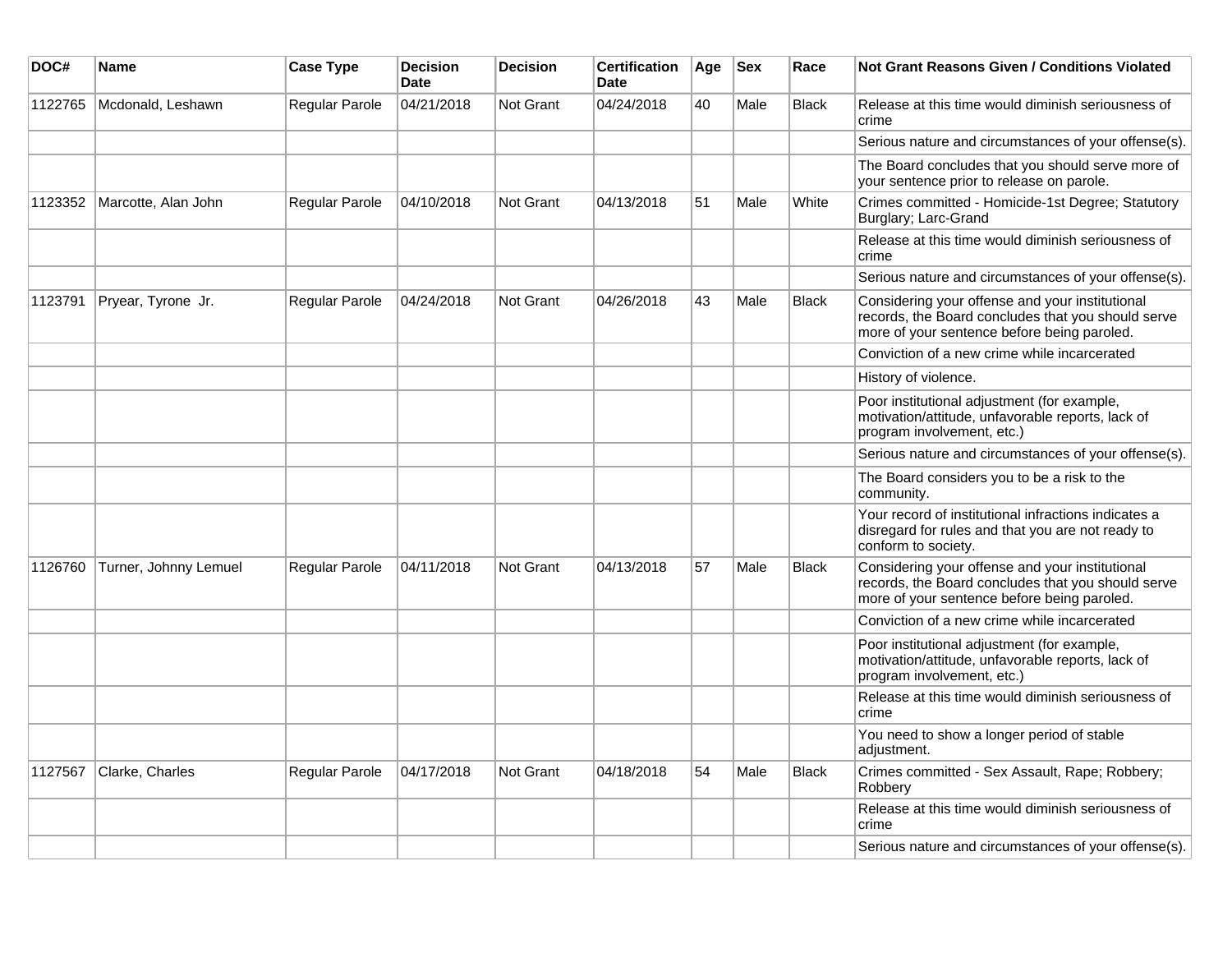| DOC#    | Name                 | <b>Case Type</b> | <b>Decision</b><br>Date | <b>Decision</b>  | <b>Certification</b><br>Date | Age | <b>Sex</b> | Race         | <b>Not Grant Reasons Given / Conditions Violated</b>                                                                                                  |
|---------|----------------------|------------------|-------------------------|------------------|------------------------------|-----|------------|--------------|-------------------------------------------------------------------------------------------------------------------------------------------------------|
| 1127567 | Clarke, Charles      | Regular Parole   | 04/17/2018              | <b>Not Grant</b> | 04/18/2018                   | 54  | Male       | <b>Black</b> | The Board concludes that you should serve more of<br>your sentence prior to release on parole.                                                        |
|         |                      |                  |                         |                  |                              |     |            |              | Your prior failure(s) and/or convictions while under<br>community supervision indicate that you are unlikely<br>to comply with conditions of release. |
|         |                      |                  |                         |                  |                              |     |            |              | Your record indicates a serious disregard for the<br>property rights of others.                                                                       |
| 1129631 | Edwards, Cedric C    | Regular Parole   | 04/20/2018              | <b>Not Grant</b> | 04/20/2018                   | 46  | Male       | Black        | Crimes committed - Homicide/Murder; Receiv Stolen<br>Prop; Prisoner: Escape                                                                           |
|         |                      |                  |                         |                  |                              |     |            |              | Extensive criminal record                                                                                                                             |
|         |                      |                  |                         |                  |                              |     |            |              | Release at this time would diminish seriousness of<br>crime                                                                                           |
|         |                      |                  |                         |                  |                              |     |            |              | Serious nature and circumstances of your offense(s).                                                                                                  |
|         |                      |                  |                         |                  |                              |     |            |              | The Board concludes that you should serve more of<br>your sentence prior to release on parole.                                                        |
|         |                      |                  |                         |                  |                              |     |            |              | You need to show a longer period of stable<br>adjustment.                                                                                             |
| 1130790 | Jimenez, Jovino      | Geriatric        | 04/04/2018              | <b>Not Grant</b> | 04/06/2018                   | 60  | Male       | White        | Crimes committed - Sex Assault, Rape; Sex Assault,<br>Rape; Sex Assault, Rape                                                                         |
|         |                      |                  |                         |                  |                              |     |            |              | History of violence.                                                                                                                                  |
|         |                      |                  |                         |                  |                              |     |            |              | Release at this time would diminish seriousness of<br>crime                                                                                           |
|         |                      |                  |                         |                  |                              |     |            |              | Serious nature and circumstances of your offense(s).                                                                                                  |
|         |                      |                  |                         |                  |                              |     |            |              | The Board considers you to be a risk to the<br>community.                                                                                             |
| 1130856 | Moore, Dwan Jose     | Regular Parole   | 04/08/2018              | Not Grant        | 04/11/2018                   | 64  | Male       | Black        | Crimes committed - Homicide/Murder                                                                                                                    |
|         |                      |                  |                         |                  |                              |     |            |              | History of substance abuse.                                                                                                                           |
|         |                      |                  |                         |                  |                              |     |            |              | Release at this time would diminish seriousness of<br>crime                                                                                           |
|         |                      |                  |                         |                  |                              |     |            |              | Serious nature and circumstances of your offense(s).                                                                                                  |
|         |                      |                  |                         |                  |                              |     |            |              | You need to show a longer period of stable<br>adjustment.                                                                                             |
| 1131371 | Doyle, Charles Lloyd | Regular Parole   | 04/21/2018              | <b>Not Grant</b> | 04/24/2018                   | 45  | Male       | <b>Black</b> | Considering your offense and your institutional<br>records, the Board concludes that you should serve<br>more of your sentence before being paroled.  |
|         |                      |                  |                         |                  |                              |     |            |              | Crimes committed - Homicide-1st Degree; Robbery -<br>Attempted; Malicious Wounding                                                                    |
|         |                      |                  |                         |                  |                              |     |            |              | Release at this time would diminish seriousness of<br>crime                                                                                           |
|         |                      |                  |                         |                  |                              |     |            |              | Serious nature and circumstances of your offense(s).                                                                                                  |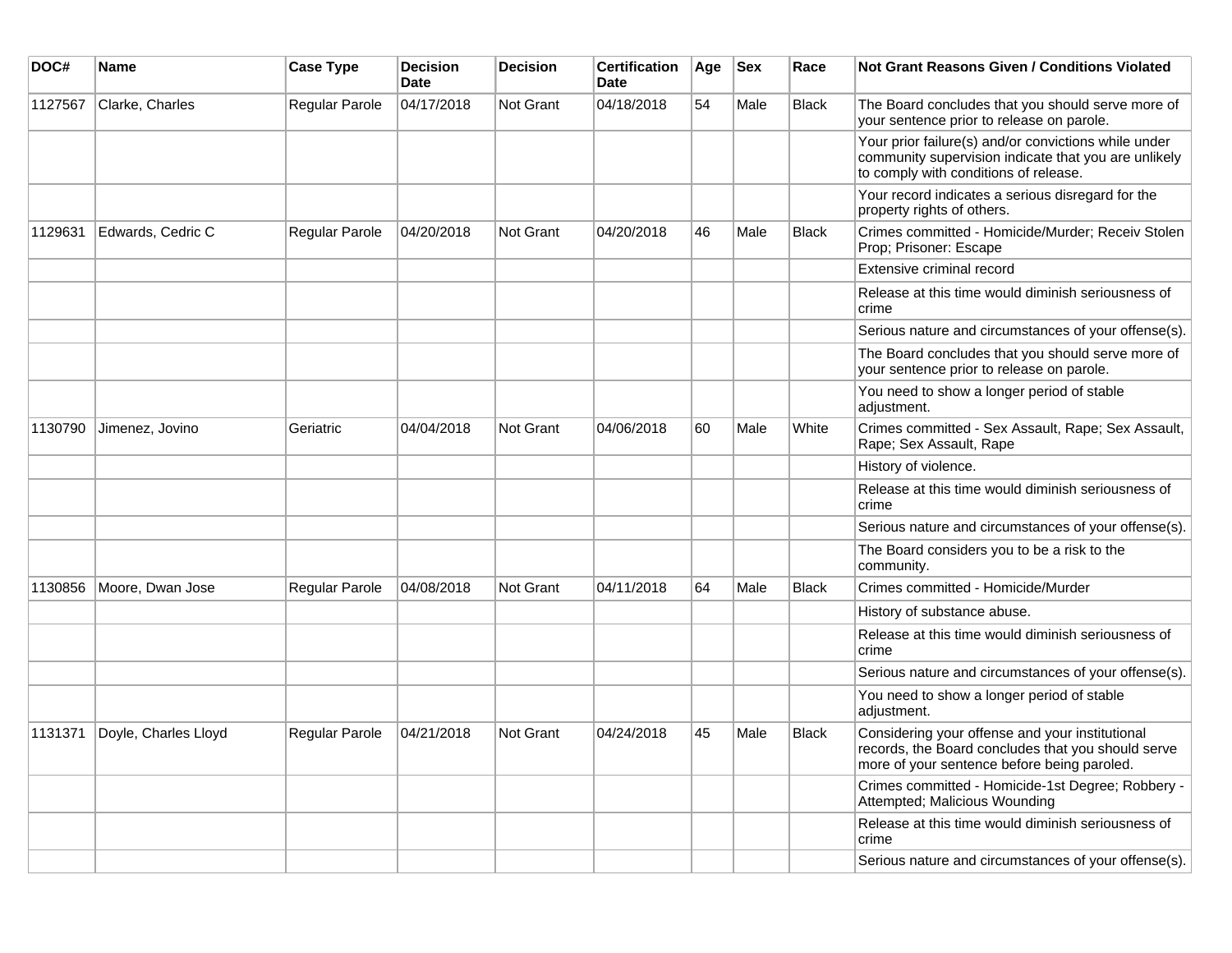| DOC#    | Name                         | <b>Case Type</b>      | <b>Decision</b><br><b>Date</b> | <b>Decision</b> | <b>Certification</b><br>Date | Age | <b>Sex</b> | Race         | Not Grant Reasons Given / Conditions Violated                                                                                                         |
|---------|------------------------------|-----------------------|--------------------------------|-----------------|------------------------------|-----|------------|--------------|-------------------------------------------------------------------------------------------------------------------------------------------------------|
| 1131371 | Doyle, Charles Lloyd         | Regular Parole        | 04/21/2018                     | Not Grant       | 04/24/2018                   | 45  | Male       | <b>Black</b> | Your prior failure(s) and/or convictions while under<br>community supervision indicate that you are unlikely<br>to comply with conditions of release. |
| 1131653 | Sheppard, Anthony Wade       | Regular Parole        | 04/01/2018                     | Not Grant       | 04/03/2018                   | 49  | Male       | White        | Crimes committed - Sex Assault, Rape; Malicious<br>Wounding; Larc-Grand                                                                               |
|         |                              |                       |                                |                 |                              |     |            |              | Extensive criminal record                                                                                                                             |
|         |                              |                       |                                |                 |                              |     |            |              | History of substance abuse.                                                                                                                           |
|         |                              |                       |                                |                 |                              |     |            |              | Release at this time would diminish seriousness of<br>crime                                                                                           |
|         |                              |                       |                                |                 |                              |     |            |              | Serious nature and circumstances of your offense(s).                                                                                                  |
|         |                              |                       |                                |                 |                              |     |            |              | The Board considers you to be a risk to the<br>community.                                                                                             |
|         |                              |                       |                                |                 |                              |     |            |              | Your prior failure(s) and/or convictions while under<br>community supervision indicate that you are unlikely<br>to comply with conditions of release. |
| 1132123 | Lawson, Walter Haywood       | <b>Regular Parole</b> | 04/20/2018                     | Not Grant       | 04/20/2018                   | 47  | Male       | White        | Crimes committed - Homicide-Capital; Robbery;<br>Robbery                                                                                              |
|         |                              |                       |                                |                 |                              |     |            |              | Release at this time would diminish seriousness of<br>crime                                                                                           |
|         |                              |                       |                                |                 |                              |     |            |              | Serious nature and circumstances of your offense(s).                                                                                                  |
|         |                              |                       |                                |                 |                              |     |            |              | Your prior failure(s) and/or convictions while under<br>community supervision indicate that you are unlikely<br>to comply with conditions of release. |
| 1135561 | Cooley, George Edward        | Regular Parole        | 04/18/2018                     | Not Grant       | 04/20/2018                   | 80  | Male       | <b>Black</b> | Crimes committed - Sex Assault, Rape; Sex Assault,<br>Rape; Robbery                                                                                   |
|         |                              |                       |                                |                 |                              |     |            |              | Other                                                                                                                                                 |
|         |                              |                       |                                |                 |                              |     |            |              | Release at this time would diminish seriousness of<br>crime                                                                                           |
|         |                              |                       |                                |                 |                              |     |            |              | The Board considers you to be a risk to the<br>community.                                                                                             |
| 1136002 | Jacobs, Clinton              | Regular Parole        | 04/05/2018                     | Not Grant       | 04/09/2018                   | 61  | Male       | <b>Black</b> | Release at this time would diminish seriousness of<br>crime                                                                                           |
|         |                              |                       |                                |                 |                              |     |            |              | Serious nature and circumstances of your offense(s).                                                                                                  |
| 1137517 | Travers, Michael Ervin       | <b>Regular Parole</b> | 04/12/2018                     | Not Grant       | 04/13/2018                   | 58  | Male       | White        | Crimes committed - Homicide-1st Degree                                                                                                                |
|         |                              |                       |                                |                 |                              |     |            |              | Release at this time would diminish seriousness of<br>crime                                                                                           |
|         |                              |                       |                                |                 |                              |     |            |              | Serious nature and circumstances of your offense(s).                                                                                                  |
|         |                              |                       |                                |                 |                              |     |            |              | The Board concludes that you should serve more of<br>your sentence prior to release on parole.                                                        |
|         | 1139662 Lewis, Henry William | Regular Parole        | 04/10/2018                     | Not Grant       | 04/13/2018                   | 60  | Male       | <b>Black</b> | Extensive criminal record                                                                                                                             |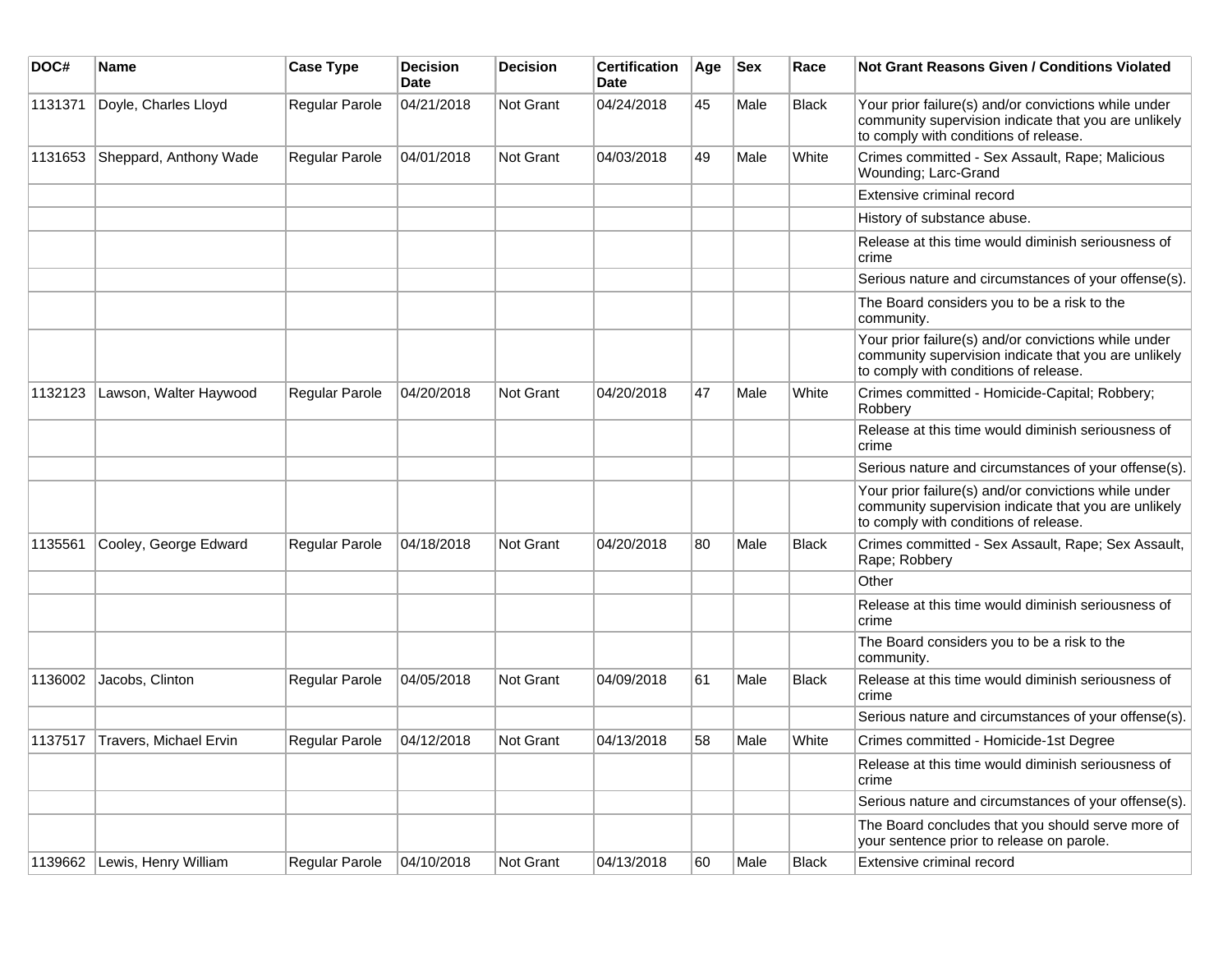| DOC#    | Name                    | <b>Case Type</b>      | <b>Decision</b><br><b>Date</b> | <b>Decision</b> | <b>Certification</b><br>Date | Age | <b>Sex</b> | Race         | Not Grant Reasons Given / Conditions Violated                                                                                                         |
|---------|-------------------------|-----------------------|--------------------------------|-----------------|------------------------------|-----|------------|--------------|-------------------------------------------------------------------------------------------------------------------------------------------------------|
| 1139662 | Lewis, Henry William    | Regular Parole        | 04/10/2018                     | Not Grant       | 04/13/2018                   | 60  | Male       | <b>Black</b> | Release at this time would diminish seriousness of<br>crime                                                                                           |
|         |                         |                       |                                |                 |                              |     |            |              | Serious nature and circumstances of your offense(s).                                                                                                  |
|         |                         |                       |                                |                 |                              |     |            |              | The Board concludes that you should serve more of<br>your sentence prior to release on parole.                                                        |
|         |                         |                       |                                |                 |                              |     |            |              | Your prior failure(s) and/or convictions while under<br>community supervision indicate that you are unlikely<br>to comply with conditions of release. |
| 1140531 | Scott, Raymond Randolph | Geriatric             | 04/07/2018                     | Not Grant       | 04/10/2018                   | 60  | Male       | <b>Black</b> | Extensive criminal record                                                                                                                             |
|         |                         |                       |                                |                 |                              |     |            |              | History of violence.                                                                                                                                  |
|         |                         |                       |                                |                 |                              |     |            |              | Release at this time would diminish seriousness of<br>crime                                                                                           |
|         |                         |                       |                                |                 |                              |     |            |              | The Board concludes that you should serve more of<br>your sentence prior to release on parole.                                                        |
|         |                         |                       |                                |                 |                              |     |            |              | The Board considers you to be a risk to the<br>community.                                                                                             |
| 1140604 | Dickens, Van Morrison   | Regular Parole        | 04/20/2018                     | Not Grant       | 04/24/2018                   | 45  | Male       | <b>Black</b> | Crimes committed - Homicide-Capital; Robbery;<br>Larc-Grand                                                                                           |
|         |                         |                       |                                |                 |                              |     |            |              | History of violence.                                                                                                                                  |
|         |                         |                       |                                |                 |                              |     |            |              | Release at this time would diminish seriousness of<br>crime                                                                                           |
|         |                         |                       |                                |                 |                              |     |            |              | Serious nature and circumstances of your offense(s).                                                                                                  |
|         |                         |                       |                                |                 |                              |     |            |              | The Board concludes that you should serve more of<br>your sentence prior to release on parole.                                                        |
|         |                         |                       |                                |                 |                              |     |            |              | The Board considers you to be a risk to the<br>community.                                                                                             |
| 1140713 | Jessee, Jerry Lee       | <b>Regular Parole</b> | 04/09/2018                     | Not Grant       | 04/11/2018                   | 73  | Male       | White        | Crimes committed - Burglary; Burglary; Burglary                                                                                                       |
|         |                         |                       |                                |                 |                              |     |            |              | Extensive criminal record                                                                                                                             |
|         |                         |                       |                                |                 |                              |     |            |              | Release at this time would diminish seriousness of<br>crime                                                                                           |
|         |                         |                       |                                |                 |                              |     |            |              | Serious nature and circumstances of your offense(s).                                                                                                  |
|         |                         |                       |                                |                 |                              |     |            |              | You need to show a longer period of stable<br>adjustment.                                                                                             |
|         |                         |                       |                                |                 |                              |     |            |              | Your prior failure(s) and/or convictions while under<br>community supervision indicate that you are unlikely<br>to comply with conditions of release. |
| 1141190 | Roberson, Vance Eugene  | <b>Regular Parole</b> | 04/05/2018                     | Not Grant       | 04/09/2018                   | 58  | Male       | <b>Black</b> | History of substance abuse.                                                                                                                           |
|         |                         |                       |                                |                 |                              |     |            |              | Release at this time would diminish seriousness of<br>crime                                                                                           |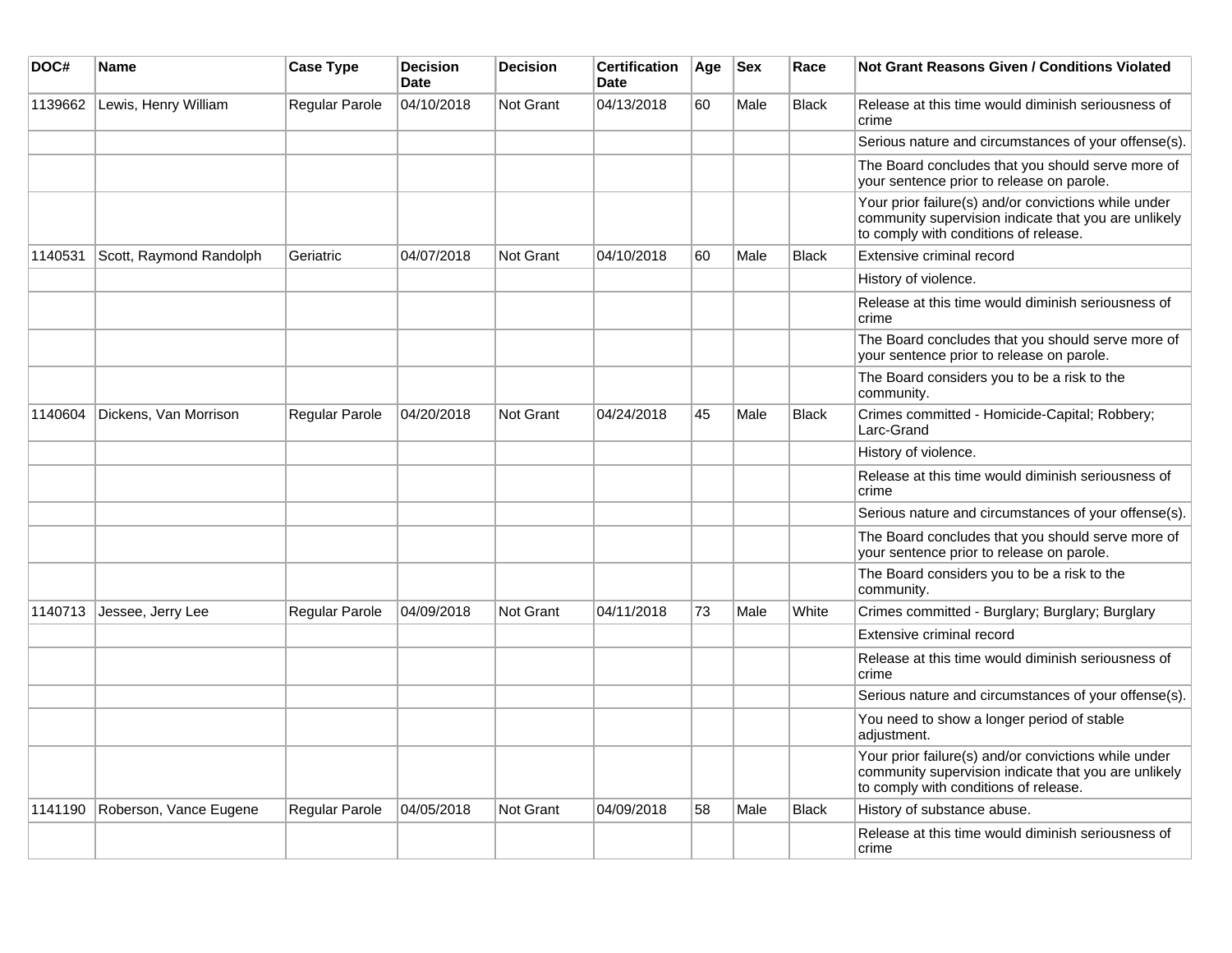| DOC#    | <b>Name</b>              | <b>Case Type</b> | <b>Decision</b><br><b>Date</b> | <b>Decision</b>  | <b>Certification</b><br><b>Date</b> | Age | $ $ Sex | Race         | Not Grant Reasons Given / Conditions Violated                                                                                                         |
|---------|--------------------------|------------------|--------------------------------|------------------|-------------------------------------|-----|---------|--------------|-------------------------------------------------------------------------------------------------------------------------------------------------------|
| 1141190 | Roberson, Vance Eugene   | Regular Parole   | 04/05/2018                     | <b>Not Grant</b> | 04/09/2018                          | 58  | Male    | <b>Black</b> | The Board concludes that you should serve more of<br>your sentence prior to release on parole.                                                        |
|         |                          |                  |                                |                  |                                     |     |         |              | You need to show a longer period of stable<br>adjustment.                                                                                             |
|         |                          |                  |                                |                  |                                     |     |         |              | Your prior failure(s) and/or convictions while under<br>community supervision indicate that you are unlikely<br>to comply with conditions of release. |
|         |                          |                  |                                |                  |                                     |     |         |              | Your record indicates a serious disregard for the<br>property rights of others.                                                                       |
|         |                          |                  |                                |                  |                                     |     |         |              | Your record of institutional infractions indicates a<br>disregard for rules and that you are not ready to<br>conform to society.                      |
| 1141865 | Butler, Samuel Ray       | Regular Parole   | 04/09/2018                     | Not Grant        | 04/11/2018                          | 69  | Male    | White        | Crimes committed - Aggravated Sexual Battery;<br>Forcible Sodomy; Forcible Sodomy                                                                     |
|         |                          |                  |                                |                  |                                     |     |         |              | Release at this time would diminish seriousness of<br>crime                                                                                           |
|         |                          |                  |                                |                  |                                     |     |         |              | Serious nature and circumstances of your offense(s).                                                                                                  |
|         |                          |                  |                                |                  |                                     |     |         |              | The Board concludes that you should serve more of<br>your sentence prior to release on parole.                                                        |
|         |                          |                  |                                |                  |                                     |     |         |              | The Board considers you to be a risk to the<br>community.                                                                                             |
| 1141915 | Jefferson, Thomas Rodney | Regular Parole   | 04/09/2018                     | Not Grant        | 04/11/2018                          | 53  | Male    | <b>Black</b> | History of violence.                                                                                                                                  |
|         |                          |                  |                                |                  |                                     |     |         |              | Release at this time would diminish seriousness of<br>crime                                                                                           |
|         |                          |                  |                                |                  |                                     |     |         |              | The Board concludes that you should serve more of<br>your sentence prior to release on parole.                                                        |
|         |                          |                  |                                |                  |                                     |     |         |              | Your prior failure(s) and/or convictions while under<br>community supervision indicate that you are unlikely<br>to comply with conditions of release. |
| 1142227 | Edwards, Jonathan Louis  | Geriatric        | 04/16/2018                     | Not Grant        | 04/18/2018                          | 59  | Male    | <b>Black</b> | Crimes committed - Homicide-1st Degree; Sex<br>Assault, Rape; Forcible Sodomy                                                                         |
|         |                          |                  |                                |                  |                                     |     |         |              | Release at this time would diminish seriousness of<br>crime                                                                                           |
|         |                          |                  |                                |                  |                                     |     |         |              | The Board concludes that you should serve more of<br>your sentence prior to release on parole.                                                        |
|         |                          |                  |                                |                  |                                     |     |         |              | The Board considers you to be a risk to the<br>community.                                                                                             |
| 1142417 | Roy, Michael Lee         | Regular Parole   | 04/05/2018                     | Not Grant        | 04/09/2018                          | 63  | Male    | <b>Black</b> | Release at this time would diminish seriousness of<br>crime                                                                                           |
|         |                          |                  |                                |                  |                                     |     |         |              | The Board concludes that you should serve more of<br>your sentence prior to release on parole.                                                        |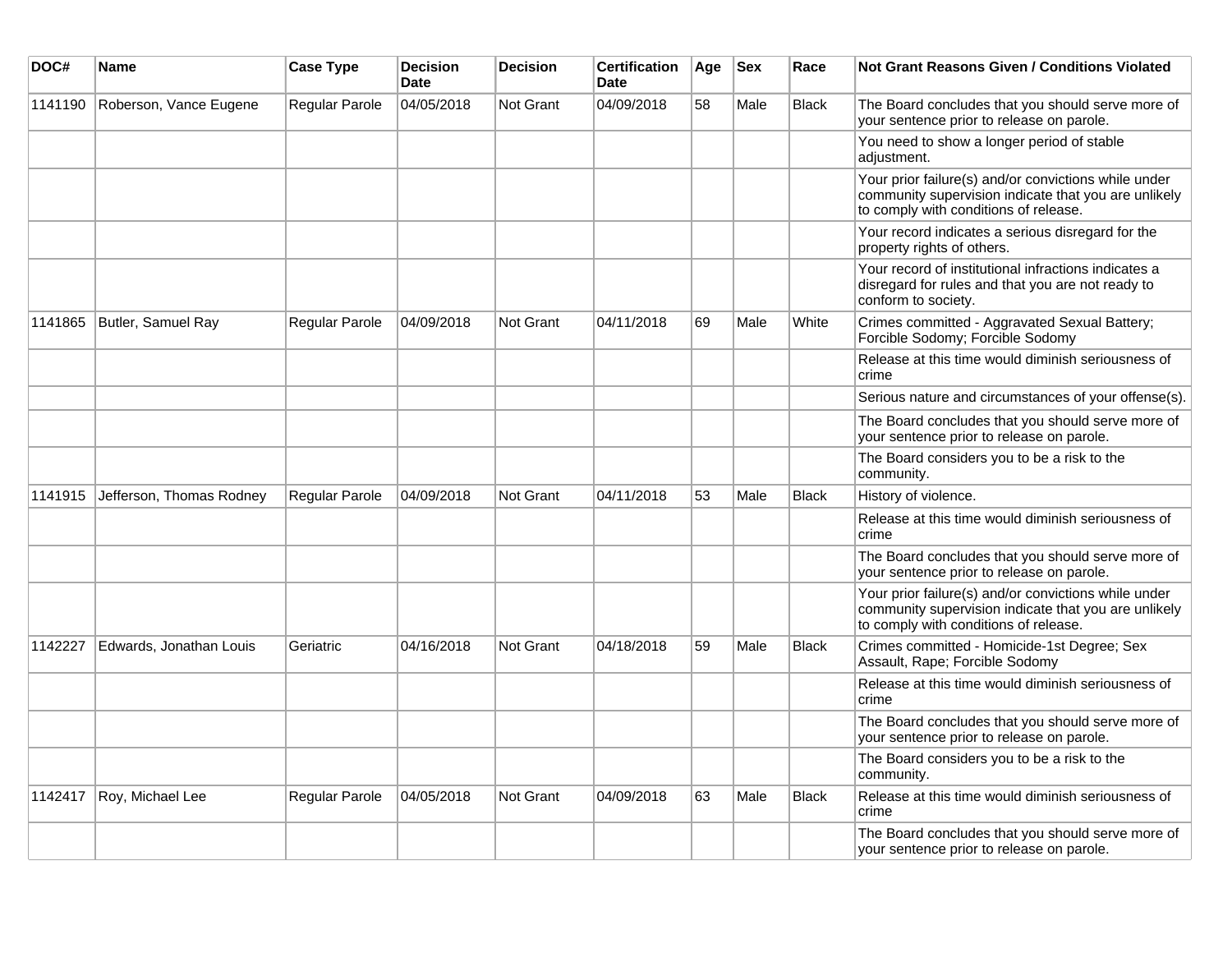| DOC#    | <b>Name</b>           | <b>Case Type</b> | <b>Decision</b><br>Date | <b>Decision</b> | <b>Certification</b><br><b>Date</b> | Age | <b>Sex</b> | Race         | <b>Not Grant Reasons Given / Conditions Violated</b>                                                                                                        |
|---------|-----------------------|------------------|-------------------------|-----------------|-------------------------------------|-----|------------|--------------|-------------------------------------------------------------------------------------------------------------------------------------------------------------|
| 1142417 | Roy, Michael Lee      | Regular Parole   | 04/05/2018              | Not Grant       | 04/09/2018                          | 63  | Male       | <b>Black</b> | The Board considers you to be a risk to the<br>community.                                                                                                   |
|         |                       |                  |                         |                 |                                     |     |            |              | You need to show a longer period of stable<br>adjustment.                                                                                                   |
| 1142685 | Barrett, Gary Kyle    | Regular Parole   | 04/02/2018              | Not Grant       | 04/06/2018                          | 68  | Male       | White        | Crimes committed - Homicide/Murder; Burglary;<br>Larc-Grand                                                                                                 |
|         |                       |                  |                         |                 |                                     |     |            |              | Extensive criminal record                                                                                                                                   |
|         |                       |                  |                         |                 |                                     |     |            |              | Release at this time would diminish seriousness of<br>crime                                                                                                 |
|         |                       |                  |                         |                 |                                     |     |            |              | Your prior failure(s) and/or convictions while under<br>community supervision indicate that you are unlikely<br>to comply with conditions of release.       |
| 1142890 | Harvey, Marcus D      | Regular Parole   | 04/02/2018              | Not Grant       | 04/03/2018                          | 45  | Male       | <b>Black</b> | Release at this time would diminish seriousness of<br>crime                                                                                                 |
|         |                       |                  |                         |                 |                                     |     |            |              | You need further participation in institutional work<br>and/or educational programs to indicate your positive<br>progression towards re-entry into society. |
|         |                       |                  |                         |                 |                                     |     |            |              | You need to show a longer period of stable<br>adjustment.                                                                                                   |
|         |                       |                  |                         |                 |                                     |     |            |              | Your prior failure(s) and/or convictions while under<br>community supervision indicate that you are unlikely<br>to comply with conditions of release.       |
| 1144178 | Boyd, Barry Allen     | Geriatric        | 04/24/2018              | Not Grant       | 04/26/2018                          | 65  | Male       | White        | Crimes committed - Homicide-2Nd-Degree                                                                                                                      |
|         |                       |                  |                         |                 |                                     |     |            |              | Extensive criminal record                                                                                                                                   |
|         |                       |                  |                         |                 |                                     |     |            |              | Release at this time would diminish seriousness of<br>crime                                                                                                 |
|         |                       |                  |                         |                 |                                     |     |            |              | Serious nature and circumstances of your offense(s).                                                                                                        |
| 1145104 | Holmes, Jerome        | Regular Parole   | 04/14/2018              | Not Grant       | 04/18/2018                          | 52  | Male       | <b>Black</b> | Extensive criminal record                                                                                                                                   |
|         |                       |                  |                         |                 |                                     |     |            |              | History of violence.                                                                                                                                        |
|         |                       |                  |                         |                 |                                     |     |            |              | Poor institutional adjustment (for example,<br>motivation/attitude, unfavorable reports, lack of<br>program involvement, etc.)                              |
|         |                       |                  |                         |                 |                                     |     |            |              | Release at this time would diminish seriousness of<br>crime                                                                                                 |
|         |                       |                  |                         |                 |                                     |     |            |              | The Board concludes that you should serve more of<br>your sentence prior to release on parole.                                                              |
|         |                       |                  |                         |                 |                                     |     |            |              | The Board considers you to be a risk to the<br>community.                                                                                                   |
|         |                       |                  |                         |                 |                                     |     |            |              | You need to show a longer period of stable<br>adjustment.                                                                                                   |
| 1145181 | Jones, Trible Lee III | Regular Parole   | 04/16/2018              | Not Grant       | 04/18/2018                          | 51  | Male       | Black        | History of violence.                                                                                                                                        |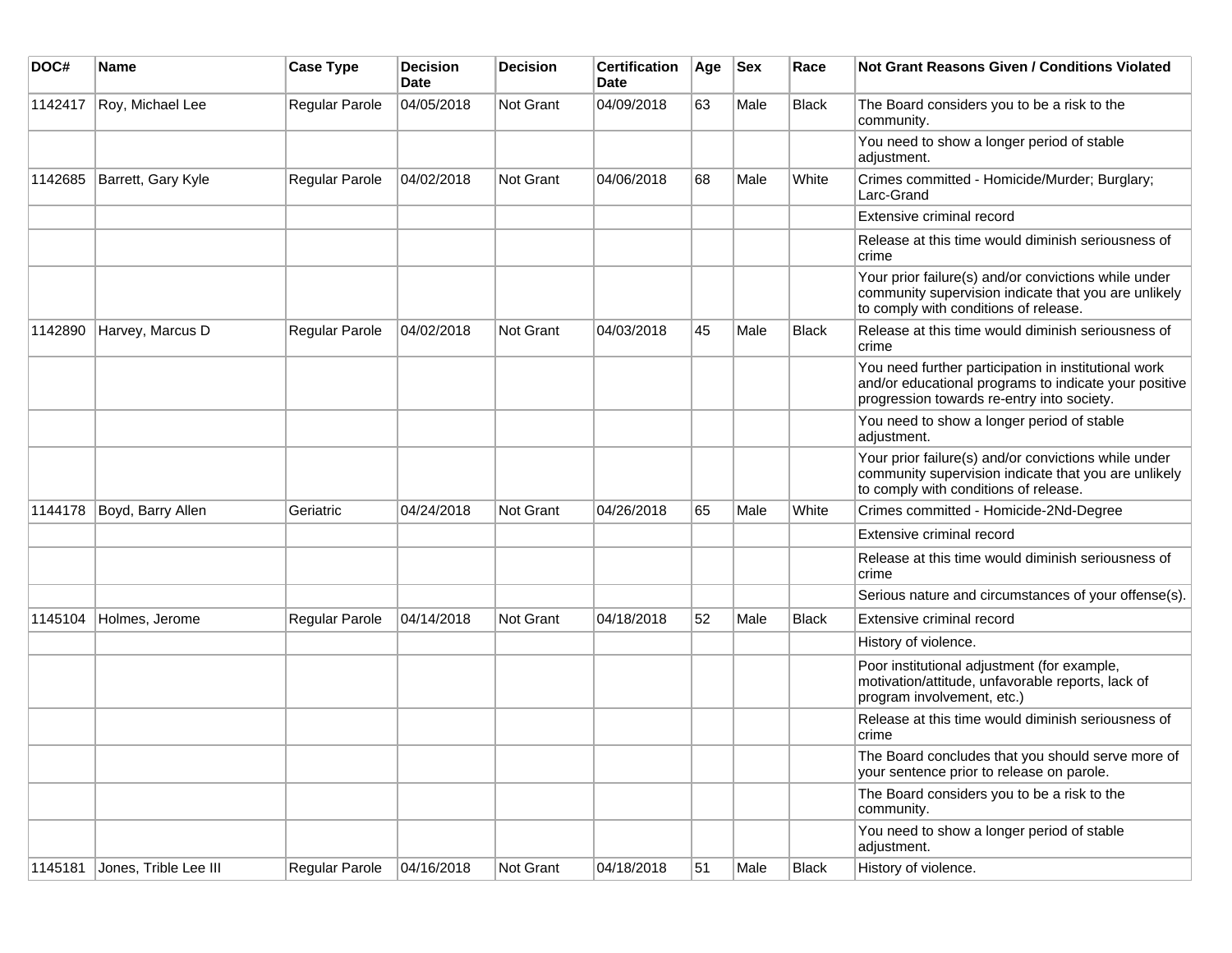| DOC#    | <b>Name</b>                   | <b>Case Type</b>      | <b>Decision</b><br>Date | <b>Decision</b> | <b>Certification</b><br>Date | Age | <b>Sex</b> | Race         | Not Grant Reasons Given / Conditions Violated                                                                                                               |
|---------|-------------------------------|-----------------------|-------------------------|-----------------|------------------------------|-----|------------|--------------|-------------------------------------------------------------------------------------------------------------------------------------------------------------|
| 1145181 | Jones, Trible Lee III         | Regular Parole        | 04/16/2018              | Not Grant       | 04/18/2018                   | 51  | Male       | <b>Black</b> | Poor institutional adjustment (for example,<br>motivation/attitude, unfavorable reports, lack of<br>program involvement, etc.)                              |
|         |                               |                       |                         |                 |                              |     |            |              | Release at this time would diminish seriousness of<br>crime                                                                                                 |
|         |                               |                       |                         |                 |                              |     |            |              | You need further participation in institutional work<br>and/or educational programs to indicate your positive<br>progression towards re-entry into society. |
|         |                               |                       |                         |                 |                              |     |            |              | Your record of institutional infractions indicates a<br>disregard for rules and that you are not ready to<br>conform to society.                            |
| 1145798 | Branch, Robert                | <b>Regular Parole</b> | 04/01/2018              | Not Grant       | 04/03/2018                   | 61  | Male       | <b>Black</b> | Extensive criminal record                                                                                                                                   |
|         |                               |                       |                         |                 |                              |     |            |              | Release at this time would diminish seriousness of<br>crime                                                                                                 |
|         |                               |                       |                         |                 |                              |     |            |              | Serious nature and circumstances of your offense(s).                                                                                                        |
| 1145946 | Garcia, Edwin                 | Regular Parole        | 04/16/2018              | Not Grant       | 04/18/2018                   | 57  | Male       | White        | Crimes committed - Homicide-1st Degree; Escape;<br>Possession Of Weapon                                                                                     |
|         |                               |                       |                         |                 |                              |     |            |              | History of substance abuse.                                                                                                                                 |
|         |                               |                       |                         |                 |                              |     |            |              | Release at this time would diminish seriousness of<br>crime                                                                                                 |
|         |                               |                       |                         |                 |                              |     |            |              | Serious nature and circumstances of your offense(s).                                                                                                        |
|         |                               |                       |                         |                 |                              |     |            |              | The Board considers you to be a risk to the<br>community.                                                                                                   |
|         |                               |                       |                         |                 |                              |     |            |              | Your record indicates a serious disregard for the<br>property rights of others.                                                                             |
| 1146929 | Stitt, Reginald Clinton       | <b>Regular Parole</b> | 04/16/2018              | Not Grant       | 04/18/2018                   | 57  | Male       | <b>Black</b> | History of violence.                                                                                                                                        |
|         |                               |                       |                         |                 |                              |     |            |              | Release at this time would diminish seriousness of<br>crime                                                                                                 |
|         |                               |                       |                         |                 |                              |     |            |              | The Board concludes that you should serve more of<br>your sentence prior to release on parole.                                                              |
|         |                               |                       |                         |                 |                              |     |            |              | The Board considers you to be a risk to the<br>community.                                                                                                   |
|         |                               |                       |                         |                 |                              |     |            |              | Your prior failure(s) and/or convictions while under<br>community supervision indicate that you are unlikely<br>to comply with conditions of release.       |
|         | 1147102   Ingram, Henry Lewis | Regular Parole        | 04/05/2018              | Not Grant       | 04/06/2018                   | 64  | Male       | Black        | Considering your offense and your institutional<br>records, the Board concludes that you should serve<br>more of your sentence before being paroled.        |
|         |                               |                       |                         |                 |                              |     |            |              | Crimes committed - Robbery; Robbery - Attempted;<br>Burglary                                                                                                |
|         |                               |                       |                         |                 |                              |     |            |              | Extensive criminal record                                                                                                                                   |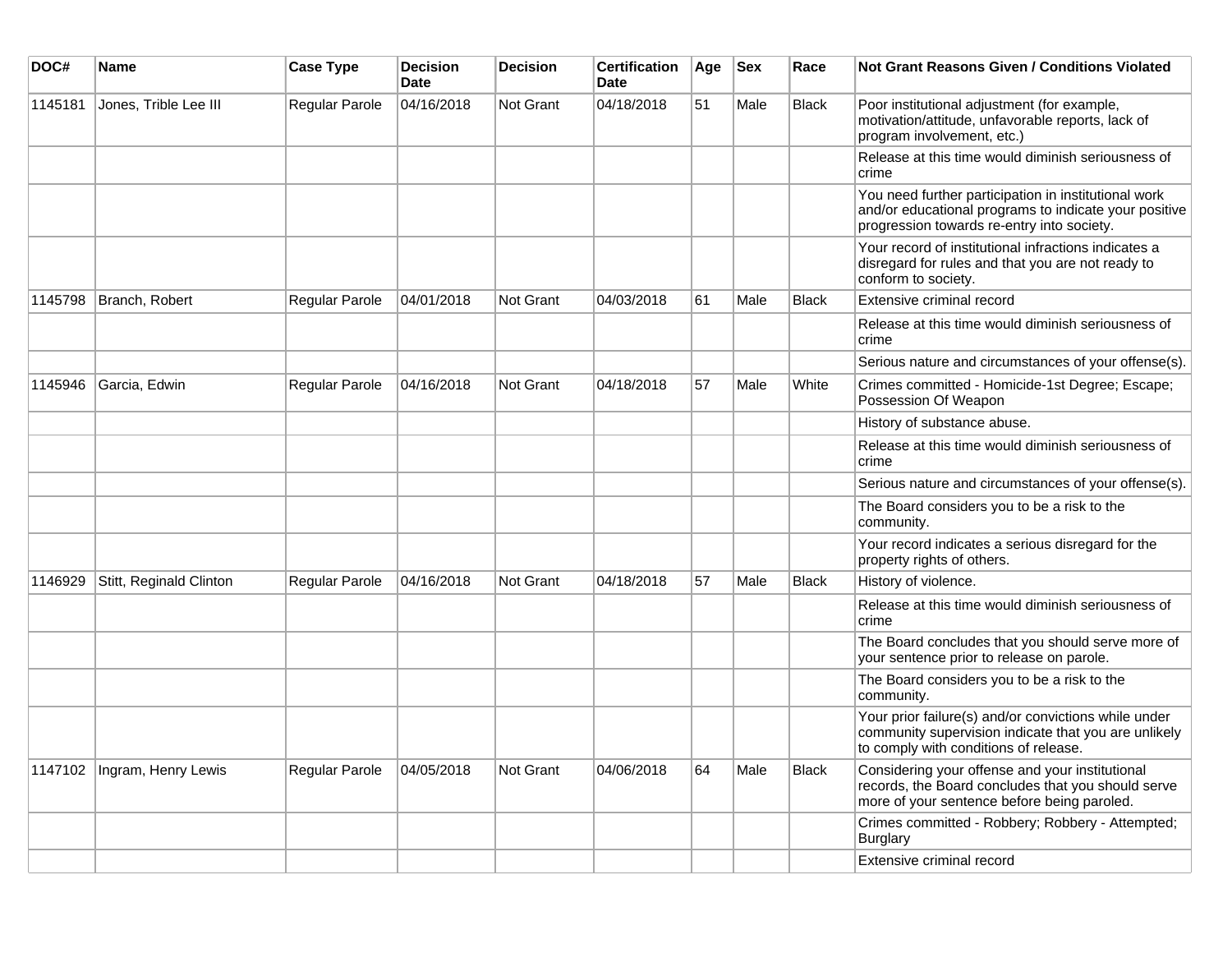| DOC#    | <b>Name</b>           | <b>Case Type</b> | <b>Decision</b><br><b>Date</b> | <b>Decision</b> | <b>Certification</b><br>Date | Age | <b>Sex</b> | Race         | Not Grant Reasons Given / Conditions Violated                                                                                                         |
|---------|-----------------------|------------------|--------------------------------|-----------------|------------------------------|-----|------------|--------------|-------------------------------------------------------------------------------------------------------------------------------------------------------|
| 1147102 | Ingram, Henry Lewis   | Regular Parole   | 04/05/2018                     | Not Grant       | 04/06/2018                   | 64  | Male       | <b>Black</b> | The Board concludes that you should serve more of<br>your sentence prior to release on parole.                                                        |
|         |                       |                  |                                |                 |                              |     |            |              | You need to show a longer period of stable<br>adjustment.                                                                                             |
|         |                       |                  |                                |                 |                              |     |            |              | Your prior failure(s) and/or convictions while under<br>community supervision indicate that you are unlikely<br>to comply with conditions of release. |
| 1147489 | Harris, Keith Renard  | Geriatric        | 04/09/2018                     | Not Grant       | 04/11/2018                   | 61  | Male       | <b>Black</b> | Crimes committed - Larceny; Larceny; Larceny                                                                                                          |
|         |                       |                  |                                |                 |                              |     |            |              | Extensive criminal record                                                                                                                             |
|         |                       |                  |                                |                 |                              |     |            |              | History of substance abuse.                                                                                                                           |
|         |                       |                  |                                |                 |                              |     |            |              | Release at this time would diminish seriousness of<br>crime                                                                                           |
|         |                       |                  |                                |                 |                              |     |            |              | Serious nature and circumstances of your offense(s).                                                                                                  |
|         |                       |                  |                                |                 |                              |     |            |              | The Board concludes that you should serve more of<br>your sentence prior to release on parole.                                                        |
|         |                       |                  |                                |                 |                              |     |            |              | Your prior failure(s) and/or convictions while under<br>community supervision indicate that you are unlikely<br>to comply with conditions of release. |
|         |                       |                  |                                |                 |                              |     |            |              | Your record indicates a serious disregard for the<br>property rights of others.                                                                       |
| 1147531 | Evans, Chiles Oliver  | Geriatric        | 04/07/2018                     | Not Grant       | 04/10/2018                   | 71  | Male       | White        | Crimes committed - Homicide-1st Degree; Abduct-<br>No Ransom Or Asslt; Robbery                                                                        |
|         |                       |                  |                                |                 |                              |     |            |              | Extensive criminal record                                                                                                                             |
|         |                       |                  |                                |                 |                              |     |            |              | History of violence.                                                                                                                                  |
|         |                       |                  |                                |                 |                              |     |            |              | Other                                                                                                                                                 |
|         |                       |                  |                                |                 |                              |     |            |              | Serious nature and circumstances of your offense(s).                                                                                                  |
| 1148439 | Simmons, Thomas Wayne | Geriatric        | 04/05/2018                     | Not Grant       | 04/09/2018                   | 60  | Male       | <b>Black</b> | History of substance abuse.                                                                                                                           |
|         |                       |                  |                                |                 |                              |     |            |              | History of violence.                                                                                                                                  |
|         |                       |                  |                                |                 |                              |     |            |              | Release at this time would diminish seriousness of<br>crime                                                                                           |
|         |                       |                  |                                |                 |                              |     |            |              | Serious nature and circumstances of your offense(s).                                                                                                  |
|         |                       |                  |                                |                 |                              |     |            |              | Your prior failure(s) and/or convictions while under<br>community supervision indicate that you are unlikely<br>to comply with conditions of release. |
| 1148442 | Dolan, James Edward   | Regular Parole   | 04/04/2018                     | Not Grant       | 04/06/2018                   | 63  | Male       | White        | Considering your offense and your institutional<br>records, the Board concludes that you should serve<br>more of your sentence before being paroled.  |
|         |                       |                  |                                |                 |                              |     |            |              | Conviction of a new crime while incarcerated                                                                                                          |
|         |                       |                  |                                |                 |                              |     |            |              | Extensive criminal record                                                                                                                             |
|         |                       |                  |                                |                 |                              |     |            |              | History of substance abuse.                                                                                                                           |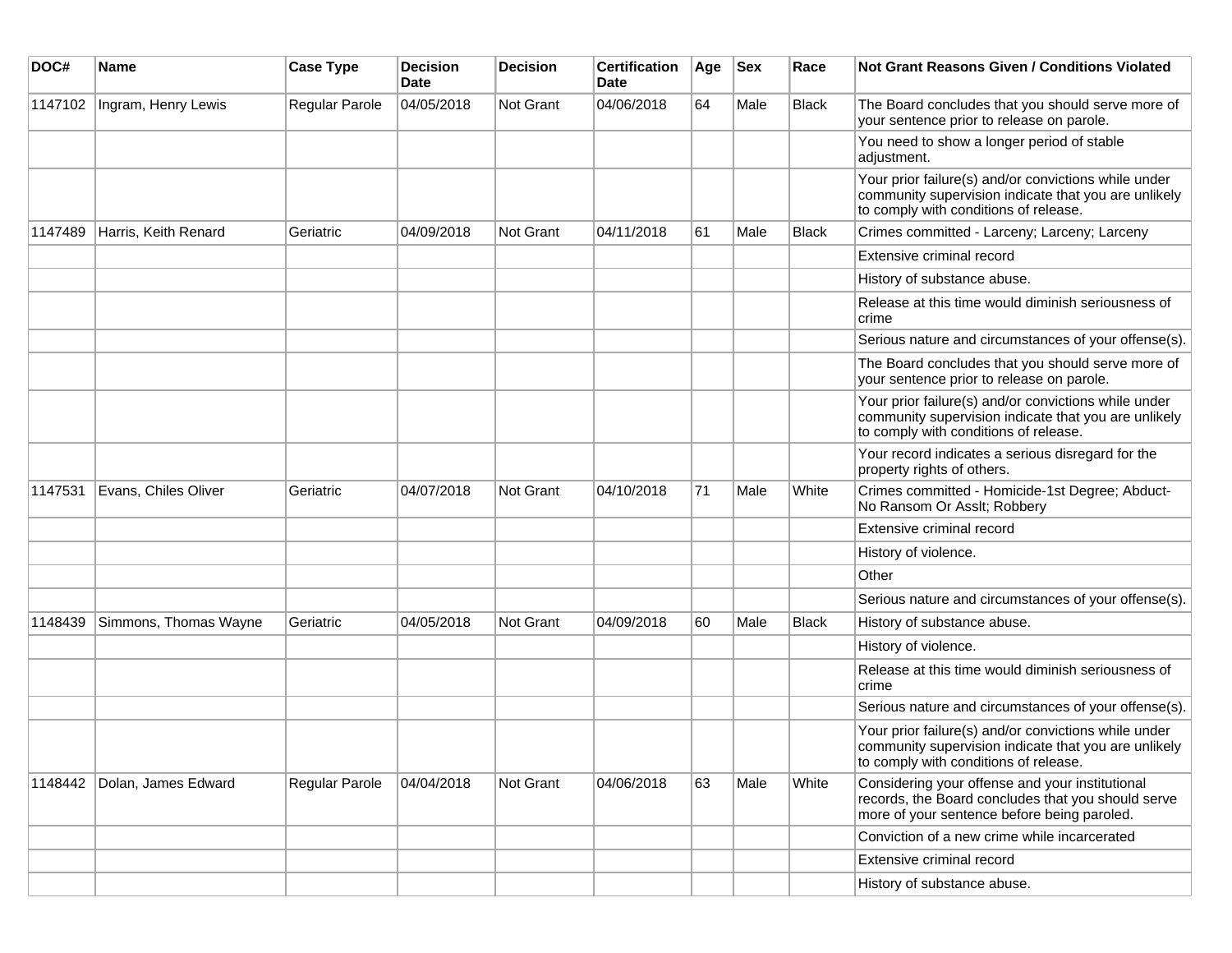| DOC#    | Name                      | <b>Case Type</b> | <b>Decision</b><br>Date | <b>Decision</b> | <b>Certification</b><br>Date | Age | <b>Sex</b> | Race         | <b>Not Grant Reasons Given / Conditions Violated</b>                                                                                                  |
|---------|---------------------------|------------------|-------------------------|-----------------|------------------------------|-----|------------|--------------|-------------------------------------------------------------------------------------------------------------------------------------------------------|
| 1148442 | Dolan, James Edward       | Regular Parole   | 04/04/2018              | Not Grant       | 04/06/2018                   | 63  | Male       | White        | History of violence.                                                                                                                                  |
|         |                           |                  |                         |                 |                              |     |            |              | Release at this time would diminish seriousness of<br>crime                                                                                           |
|         |                           |                  |                         |                 |                              |     |            |              | Serious nature and circumstances of your offense(s).                                                                                                  |
|         |                           |                  |                         |                 |                              |     |            |              | The Board considers you to be a risk to the<br>community.                                                                                             |
| 1149622 | Gardner, William Burns    | Geriatric        | 04/14/2018              | Not Grant       | 04/16/2018                   | 73  | Male       | White        | History of substance abuse.                                                                                                                           |
|         |                           |                  |                         |                 |                              |     |            |              | History of violence.                                                                                                                                  |
|         |                           |                  |                         |                 |                              |     |            |              | Serious nature and circumstances of your offense(s).                                                                                                  |
|         |                           |                  |                         |                 |                              |     |            |              | The Board concludes that you should serve more of<br>your sentence prior to release on parole.                                                        |
|         |                           |                  |                         |                 |                              |     |            |              | Your prior failure(s) and/or convictions while under<br>community supervision indicate that you are unlikely<br>to comply with conditions of release. |
| 1149640 | Philpott, Benjamin Joseph | Geriatric        | 04/09/2018              | Not Grant       | 04/11/2018                   | 61  | Male       | White        | Crimes committed - Homicide-1st Degree; Use Of<br>Firearm In Felony; Harassing Communication                                                          |
|         |                           |                  |                         |                 |                              |     |            |              | Extensive criminal record                                                                                                                             |
|         |                           |                  |                         |                 |                              |     |            |              | History of substance abuse.                                                                                                                           |
|         |                           |                  |                         |                 |                              |     |            |              | History of violence.                                                                                                                                  |
|         |                           |                  |                         |                 |                              |     |            |              | Release at this time would diminish seriousness of<br>crime                                                                                           |
|         |                           |                  |                         |                 |                              |     |            |              | Serious nature and circumstances of your offense(s).                                                                                                  |
|         |                           |                  |                         |                 |                              |     |            |              | The Board concludes that you should serve more of<br>your sentence prior to release on parole.                                                        |
| 1149696 | Novak, Shawn Paul         | Regular Parole   | 04/23/2018              | Not Grant       | 04/23/2018                   | 43  | Male       | White        | Release at this time would diminish seriousness of<br>crime                                                                                           |
|         |                           |                  |                         |                 |                              |     |            |              | Serious nature and circumstances of your offense(s).                                                                                                  |
| 1150325 | Bilal, Jawwaad Shaheed    | Regular Parole   | 04/16/2018              | Not Grant       | 04/18/2018                   | 61  | Male       | <b>Black</b> | Conviction of a new crime while incarcerated                                                                                                          |
|         |                           |                  |                         |                 |                              |     |            |              | History of violence.                                                                                                                                  |
|         |                           |                  |                         |                 |                              |     |            |              | Release at this time would diminish seriousness of<br>crime                                                                                           |
|         |                           |                  |                         |                 |                              |     |            |              | Serious nature and circumstances of your offense(s).                                                                                                  |
|         | 1154303 Dunlap, Nathaniel | Regular Parole   | 04/02/2018              | Not Grant       | 04/06/2018                   | 46  | Male       | Black        | Conviction of a new crime while incarcerated                                                                                                          |
|         |                           |                  |                         |                 |                              |     |            |              | Extensive criminal record                                                                                                                             |
|         |                           |                  |                         |                 |                              |     |            |              | History of substance abuse.                                                                                                                           |
|         |                           |                  |                         |                 |                              |     |            |              | History of violence.                                                                                                                                  |
|         |                           |                  |                         |                 |                              |     |            |              | Release at this time would diminish seriousness of<br>crime                                                                                           |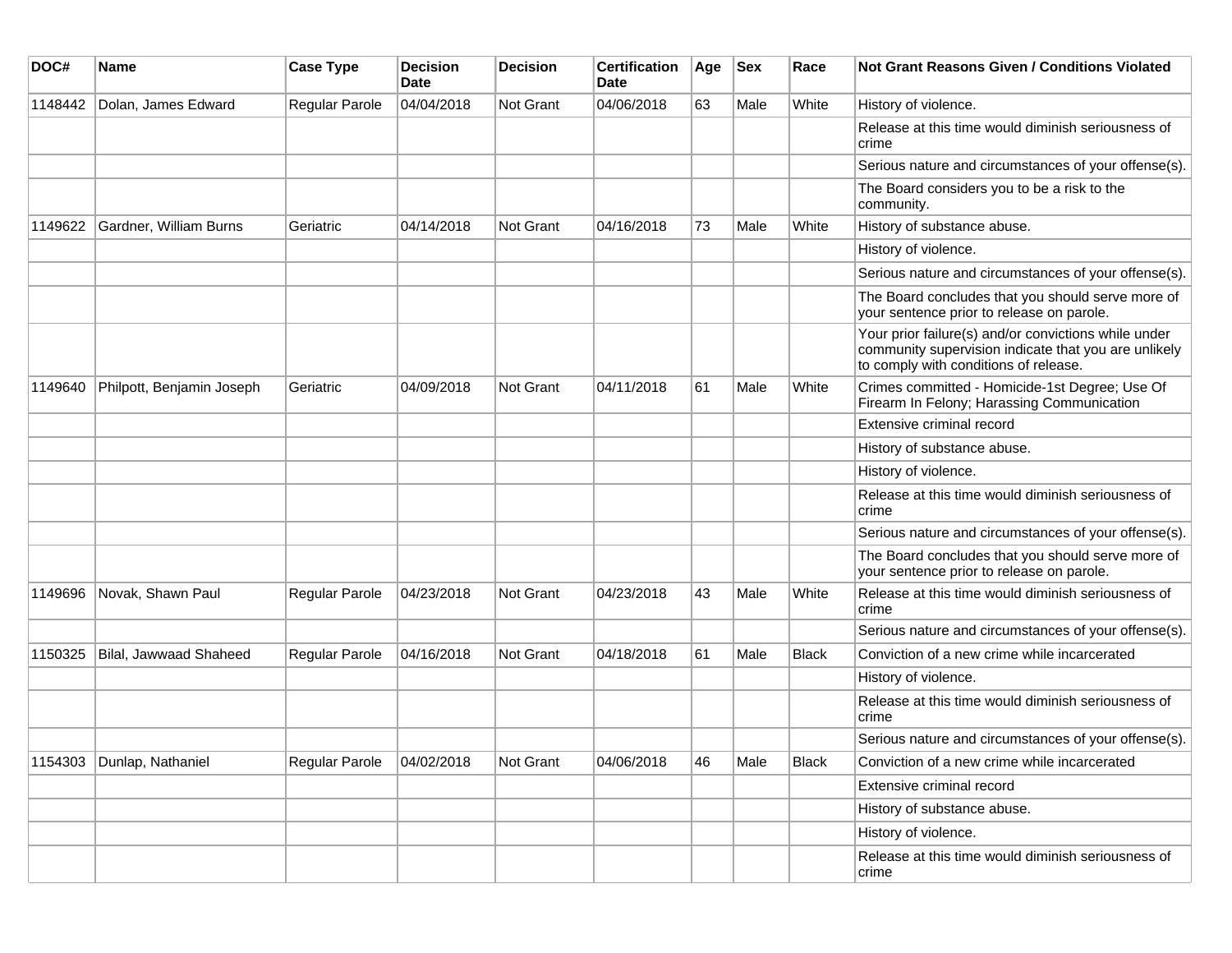| DOC#    | <b>Name</b>                      | <b>Case Type</b>          | Decision<br><b>Date</b> | <b>Decision</b>  | <b>Certification</b><br>Date | Age | <b>Sex</b> | Race         | <b>Not Grant Reasons Given / Conditions Violated</b>                                                                                                        |
|---------|----------------------------------|---------------------------|-------------------------|------------------|------------------------------|-----|------------|--------------|-------------------------------------------------------------------------------------------------------------------------------------------------------------|
| 1154303 | Dunlap, Nathaniel                | Regular Parole            | 04/02/2018              | <b>Not Grant</b> | 04/06/2018                   | 46  | Male       | <b>Black</b> | Serious nature and circumstances of your offense(s).                                                                                                        |
| 1158208 | Jones, Derrick Ray               | Regular Parole            | 04/10/2018              | <b>Not Grant</b> | 04/13/2018                   | 62  | Male       | <b>Black</b> | Crimes committed - Homicide/Murder;<br>Homicide/Murder; Sex Assault, Rape                                                                                   |
|         |                                  |                           |                         |                  |                              |     |            |              | Release at this time would diminish seriousness of<br>crime                                                                                                 |
|         |                                  |                           |                         |                  |                              |     |            |              | Serious nature and circumstances of your offense(s).                                                                                                        |
|         |                                  |                           |                         |                  |                              |     |            |              | The Board concludes that you should serve more of<br>your sentence prior to release on parole.                                                              |
|         |                                  |                           |                         |                  |                              |     |            |              | The Board considers you to be a risk to the<br>community.                                                                                                   |
|         |                                  |                           |                         |                  |                              |     |            |              | You need to show a longer period of stable<br>adjustment.                                                                                                   |
| 1158475 | Harrington, Michael John         | Regular Parole            | 04/04/2018              | <b>Not Grant</b> | 04/06/2018                   | 58  | Male       | White        | Considering your offense and your institutional<br>records, the Board concludes that you should serve<br>more of your sentence before being paroled.        |
|         |                                  |                           |                         |                  |                              |     |            |              | Crimes committed - Kidnap Adult To Sexually Asslt;<br>Sex Asslt-Sodomy-Woman; Robbery                                                                       |
|         |                                  |                           |                         |                  |                              |     |            |              | History of substance abuse.                                                                                                                                 |
|         |                                  |                           |                         |                  |                              |     |            |              | Release at this time would diminish seriousness of<br>crime                                                                                                 |
|         |                                  |                           |                         |                  |                              |     |            |              | Serious nature and circumstances of your offense(s).                                                                                                        |
|         |                                  |                           |                         |                  |                              |     |            |              | The Board considers you to be a risk to the<br>community.                                                                                                   |
|         |                                  |                           |                         |                  |                              |     |            |              | You need further participation in institutional work<br>and/or educational programs to indicate your positive<br>progression towards re-entry into society. |
| 1158563 | Miles, Bernard Lewis Jr.         | Regular Parole            | 04/04/2018              | <b>Not Grant</b> | 04/06/2018                   | 60  | Male       | White        | Release at this time would diminish seriousness of<br>crime                                                                                                 |
|         |                                  |                           |                         |                  |                              |     |            |              | Serious nature and circumstances of your offense(s).                                                                                                        |
|         |                                  |                           |                         |                  |                              |     |            |              | The Board considers you to be a risk to the<br>community.                                                                                                   |
|         |                                  |                           |                         |                  |                              |     |            |              | You need further participation in institutional work<br>and/or educational programs to indicate your positive<br>progression towards re-entry into society. |
|         | 1158927 Gorham, Henry Wilson Jr. | Regular Parole 04/15/2018 |                         | Not Grant        | 04/18/2018                   | 62  | Male       | Black        | Considering your offense and your institutional<br>records, the Board concludes that you should serve<br>more of your sentence before being paroled.        |
|         |                                  |                           |                         |                  |                              |     |            |              | Conviction of a new crime while incarcerated                                                                                                                |
|         |                                  |                           |                         |                  |                              |     |            |              | Crimes committed - Homicide-Attempted; Robbery;<br>Robbery                                                                                                  |
|         |                                  |                           |                         |                  |                              |     |            |              | History of violence.                                                                                                                                        |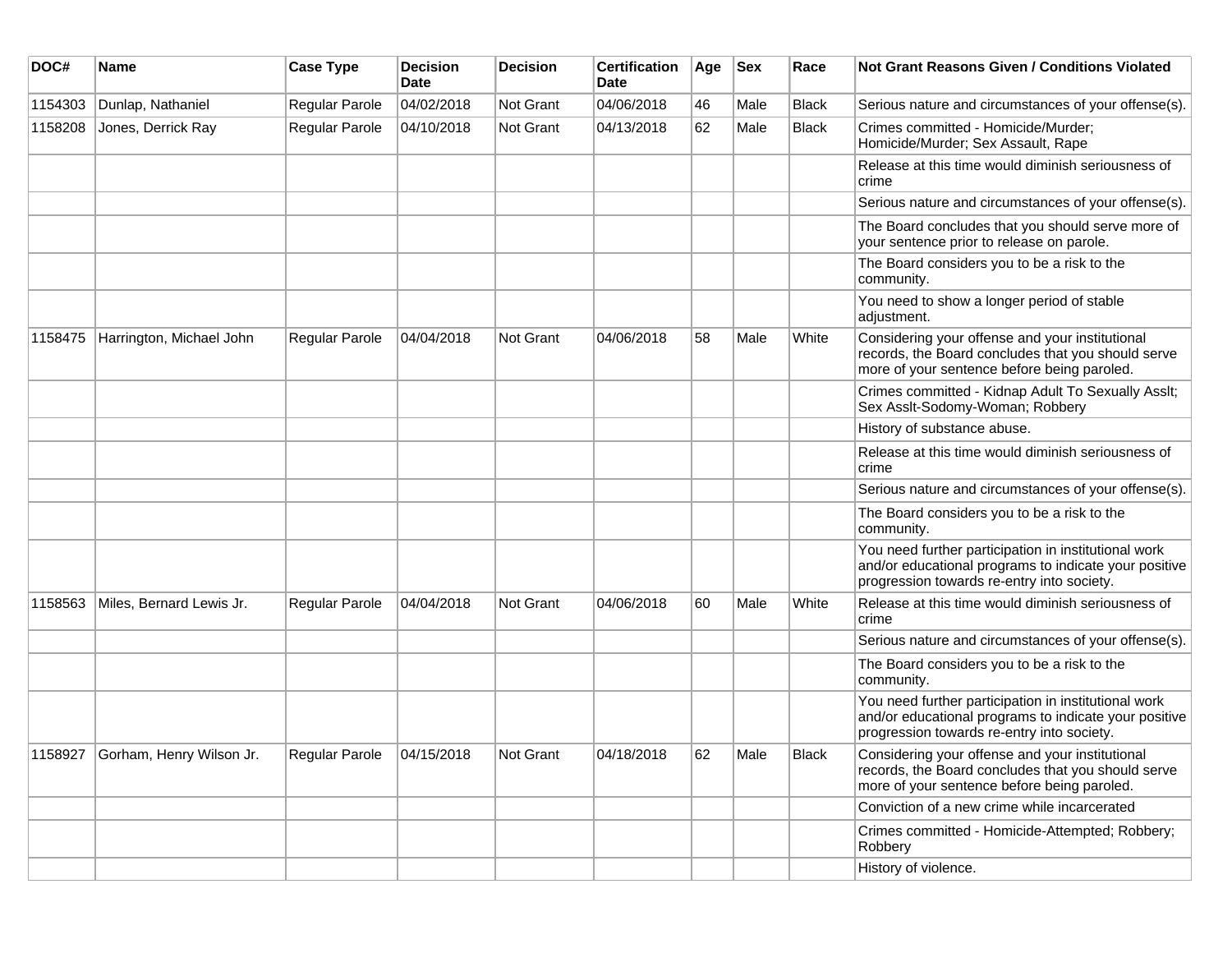| DOC#    | Name                     | <b>Case Type</b> | <b>Decision</b><br><b>Date</b> | <b>Decision</b>  | <b>Certification</b><br>Date | Age | <b>Sex</b> | Race         | <b>Not Grant Reasons Given / Conditions Violated</b>                                                                                                        |
|---------|--------------------------|------------------|--------------------------------|------------------|------------------------------|-----|------------|--------------|-------------------------------------------------------------------------------------------------------------------------------------------------------------|
| 1158927 | Gorham, Henry Wilson Jr. | Regular Parole   | 04/15/2018                     | Not Grant        | 04/18/2018                   | 62  | Male       | Black        | Serious nature and circumstances of your offense(s).                                                                                                        |
|         |                          |                  |                                |                  |                              |     |            |              | The Board considers you to be a risk to the<br>community.                                                                                                   |
| 1159044 | Thomas, Raymond Huston   | Geriatric        | 04/09/2018                     | <b>Not Grant</b> | 04/11/2018                   | 62  | Male       | <b>Black</b> | History of substance abuse.                                                                                                                                 |
|         |                          |                  |                                |                  |                              |     |            |              | History of violence.                                                                                                                                        |
|         |                          |                  |                                |                  |                              |     |            |              | Release at this time would diminish seriousness of<br>crime                                                                                                 |
|         |                          |                  |                                |                  |                              |     |            |              | Serious nature and circumstances of your offense(s).                                                                                                        |
|         |                          |                  |                                |                  |                              |     |            |              | The Board concludes that you should serve more of<br>your sentence prior to release on parole.                                                              |
|         |                          |                  |                                |                  |                              |     |            |              | The Board considers you to be a risk to the<br>community.                                                                                                   |
| 1159165 | Gilchrist, Brad Glenn    | Regular Parole   | 04/06/2018                     | Not Grant        | 04/06/2018                   | 49  | Male       | White        | Crimes committed - Kidnap/Abduct; Kidnap/Abduct;<br><b>Statutory Burglary</b>                                                                               |
|         |                          |                  |                                |                  |                              |     |            |              | Extensive criminal record                                                                                                                                   |
|         |                          |                  |                                |                  |                              |     |            |              | Release at this time would diminish seriousness of<br>crime                                                                                                 |
|         |                          |                  |                                |                  |                              |     |            |              | Serious nature and circumstances of your offense(s).                                                                                                        |
|         |                          |                  |                                |                  |                              |     |            |              | The Board concludes that you should serve more of<br>your sentence prior to release on parole.                                                              |
|         |                          |                  |                                |                  |                              |     |            |              | The Board considers you to be a risk to the<br>community.                                                                                                   |
| 1160229 | Wiley, Roger Allen       | Regular Parole   | 04/07/2018                     | <b>Not Grant</b> | 04/10/2018                   | 58  | Male       | White        | Crimes committed - Homicide-1st Degree                                                                                                                      |
|         |                          |                  |                                |                  |                              |     |            |              | Release at this time would diminish seriousness of<br>crime                                                                                                 |
|         |                          |                  |                                |                  |                              |     |            |              | Serious nature and circumstances of your offense(s).                                                                                                        |
|         |                          |                  |                                |                  |                              |     |            |              | The Board considers you to be a risk to the<br>community.                                                                                                   |
|         |                          |                  |                                |                  |                              |     |            |              | You need further participation in institutional work<br>and/or educational programs to indicate your positive<br>progression towards re-entry into society. |
| 1160741 | Harvey, Ryland L         | Regular Parole   | 04/24/2018                     | Not Grant        | 04/26/2018                   | 60  | Male       | <b>Black</b> | Crimes committed - Homicide-1st Degree; Burgl<br>Tools-Possess; Statutory Burglary                                                                          |
|         |                          |                  |                                |                  |                              |     |            |              | Extensive criminal record                                                                                                                                   |
|         |                          |                  |                                |                  |                              |     |            |              | Release at this time would diminish seriousness of<br>crime                                                                                                 |
|         |                          |                  |                                |                  |                              |     |            |              | Your prior failure(s) and/or convictions while under<br>community supervision indicate that you are unlikely<br>to comply with conditions of release.       |
| 1162531 | Evans, Reginald Cocheise | Regular Parole   | 04/15/2018                     | Not Grant        | 04/18/2018                   | 40  | Male       | Black        | Conviction of a new crime while incarcerated                                                                                                                |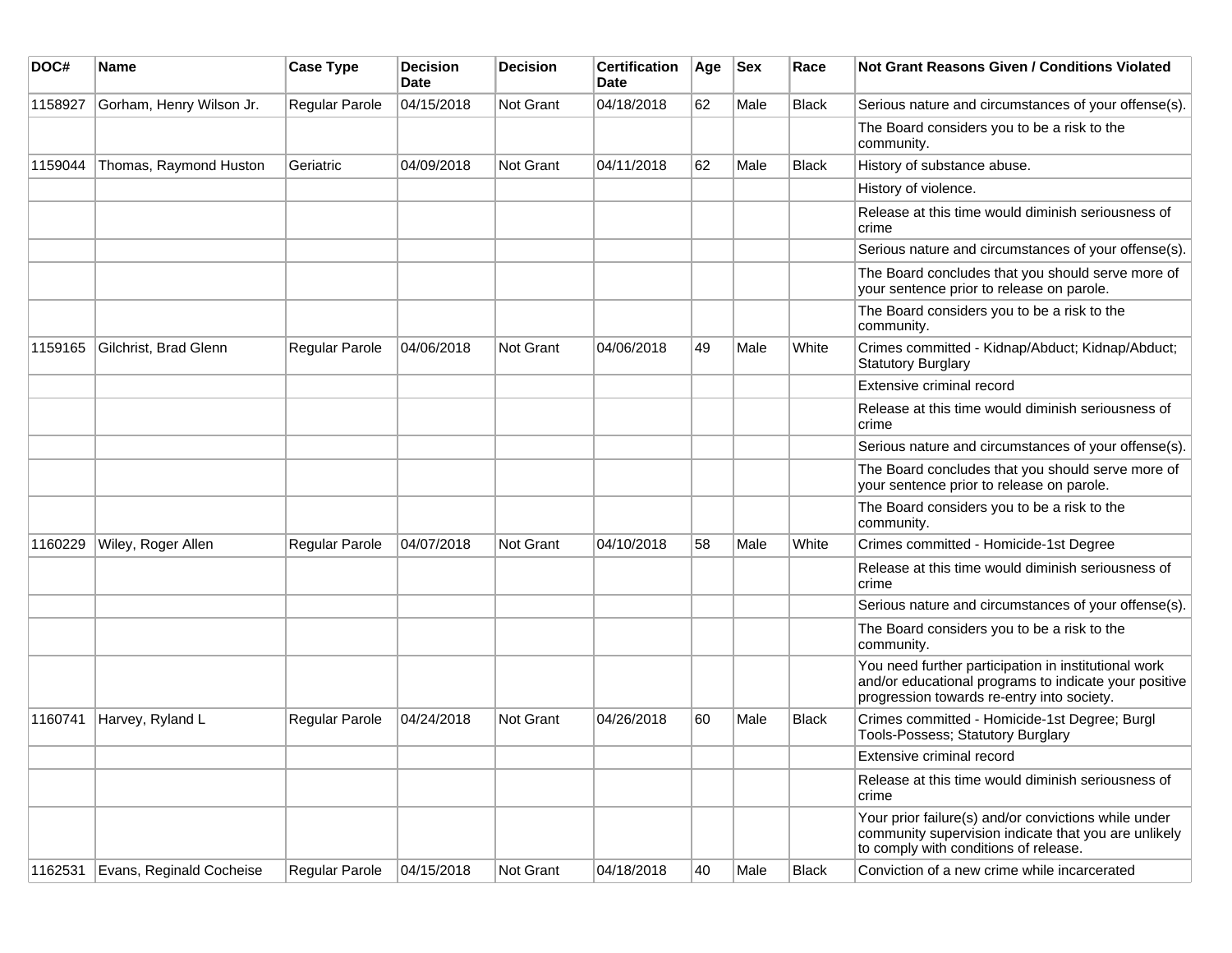| DOC#    | Name                     | <b>Case Type</b> | <b>Decision</b><br>Date | <b>Decision</b>  | <b>Certification</b><br>Date | Age | <b>Sex</b> | Race         | Not Grant Reasons Given / Conditions Violated                                                                                                         |
|---------|--------------------------|------------------|-------------------------|------------------|------------------------------|-----|------------|--------------|-------------------------------------------------------------------------------------------------------------------------------------------------------|
| 1162531 | Evans, Reginald Cocheise | Regular Parole   | 04/15/2018              | <b>Not Grant</b> | 04/18/2018                   | 40  | Male       | <b>Black</b> | History of violence.                                                                                                                                  |
|         |                          |                  |                         |                  |                              |     |            |              | Release at this time would diminish seriousness of<br>crime                                                                                           |
|         |                          |                  |                         |                  |                              |     |            |              | Serious nature and circumstances of your offense(s).                                                                                                  |
|         |                          |                  |                         |                  |                              |     |            |              | The Board concludes that you should serve more of<br>your sentence prior to release on parole.                                                        |
|         |                          |                  |                         |                  |                              |     |            |              | You need to show a longer period of stable<br>adjustment.                                                                                             |
| 1163448 | Turner, Edwin Cecil Jr.  | Regular Parole   | 04/20/2018              | <b>Not Grant</b> | 04/24/2018                   | 64  | Male       | White        | Crimes committed - Homicide/Murder; Use Of<br>Firearm In Felony                                                                                       |
|         |                          |                  |                         |                  |                              |     |            |              | Extensive criminal record                                                                                                                             |
|         |                          |                  |                         |                  |                              |     |            |              | History of violence.                                                                                                                                  |
|         |                          |                  |                         |                  |                              |     |            |              | Release at this time would diminish seriousness of<br>crime                                                                                           |
|         |                          |                  |                         |                  |                              |     |            |              | The Board concludes that you should serve more of<br>your sentence prior to release on parole.                                                        |
| 1164772 | Butler, Robert Edward    | Regular Parole   | 04/10/2018              | <b>Not Grant</b> | 04/13/2018                   | 45  | Male       | <b>Black</b> | Poor institutional adjustment (for example,<br>motivation/attitude, unfavorable reports, lack of<br>program involvement, etc.)                        |
|         |                          |                  |                         |                  |                              |     |            |              | Release at this time would diminish seriousness of<br>crime                                                                                           |
|         |                          |                  |                         |                  |                              |     |            |              | Serious nature and circumstances of your offense(s).                                                                                                  |
|         |                          |                  |                         |                  |                              |     |            |              | The Board considers you to be a risk to the<br>community.                                                                                             |
|         |                          |                  |                         |                  |                              |     |            |              | Your record of institutional infractions indicates a<br>disregard for rules and that you are not ready to<br>conform to society.                      |
| 1165710 | Reavis, Theodore         | Regular Parole   | 04/23/2018              | <b>Not Grant</b> | 04/24/2018                   | 66  | Male       | <b>Black</b> | History of violence.                                                                                                                                  |
|         |                          |                  |                         |                  |                              |     |            |              | Serious nature and circumstances of your offense(s).                                                                                                  |
|         |                          |                  |                         |                  |                              |     |            |              | Your prior failure(s) and/or convictions while under<br>community supervision indicate that you are unlikely<br>to comply with conditions of release. |
| 1166240 | White, Juan              | Regular Parole   | 04/04/2018              | <b>Not Grant</b> | 04/06/2018                   | 53  | Male       | Black        | Extensive criminal record                                                                                                                             |
|         |                          |                  |                         |                  |                              |     |            |              | Release at this time would diminish seriousness of<br>crime                                                                                           |
|         |                          |                  |                         |                  |                              |     |            |              | The Board concludes that you should serve more of<br>your sentence prior to release on parole.                                                        |
| 1166282 | Cowles, Leon Montgomery  | Regular Parole   | 04/15/2018              | Not Grant        | 04/18/2018                   | 56  | Male       | <b>Black</b> | Release at this time would diminish seriousness of<br>crime                                                                                           |
|         |                          |                  |                         |                  |                              |     |            |              | Serious nature and circumstances of your offense(s).                                                                                                  |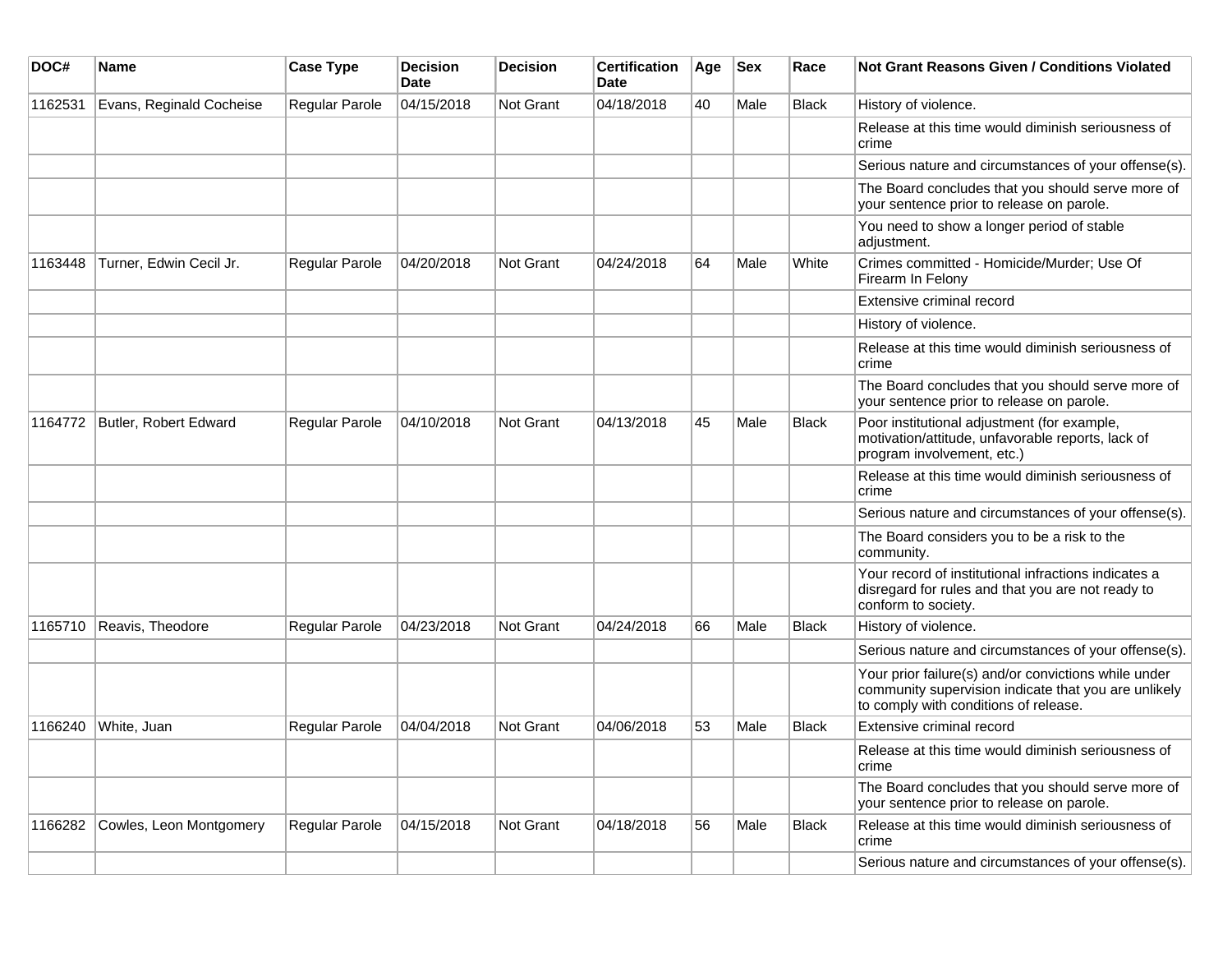| DOC#    | Name                     | <b>Case Type</b> | <b>Decision</b><br>Date | <b>Decision</b> | <b>Certification</b><br>Date | Age | <b>Sex</b> | Race         | Not Grant Reasons Given / Conditions Violated                                                                                                               |
|---------|--------------------------|------------------|-------------------------|-----------------|------------------------------|-----|------------|--------------|-------------------------------------------------------------------------------------------------------------------------------------------------------------|
| 1166282 | Cowles, Leon Montgomery  | Regular Parole   | 04/15/2018              | Not Grant       | 04/18/2018                   | 56  | Male       | <b>Black</b> | You need further participation in institutional work<br>and/or educational programs to indicate your positive<br>progression towards re-entry into society. |
|         |                          |                  |                         |                 |                              |     |            |              | Your prior failure(s) and/or convictions while under<br>community supervision indicate that you are unlikely<br>to comply with conditions of release.       |
| 1166986 | Barton, Gregory          | Geriatric        | 04/09/2018              | Not Grant       | 04/11/2018                   | 65  | Male       | <b>Black</b> | Crimes committed - Carnal Know: Of Child 13-14Y:<br>W/O Force                                                                                               |
|         |                          |                  |                         |                 |                              |     |            |              | Extensive criminal record                                                                                                                                   |
|         |                          |                  |                         |                 |                              |     |            |              | Release at this time would diminish seriousness of<br>crime                                                                                                 |
|         |                          |                  |                         |                 |                              |     |            |              | Serious nature and circumstances of your offense(s).                                                                                                        |
|         |                          |                  |                         |                 |                              |     |            |              | The Board concludes that you should serve more of<br>your sentence prior to release on parole.                                                              |
|         |                          |                  |                         |                 |                              |     |            |              | The Board considers you to be a risk to the<br>community.                                                                                                   |
|         |                          |                  |                         |                 |                              |     |            |              | Your prior failure(s) and/or convictions while under<br>community supervision indicate that you are unlikely<br>to comply with conditions of release.       |
| 1167254 | Cole, Carl Junior        | Regular Parole   | 04/19/2018              | Not Grant       | 04/20/2018                   | 61  | Male       | <b>Black</b> | History of violence.                                                                                                                                        |
|         |                          |                  |                         |                 |                              |     |            |              | Release at this time would diminish seriousness of<br>crime                                                                                                 |
|         |                          |                  |                         |                 |                              |     |            |              | Serious nature and circumstances of your offense(s).                                                                                                        |
|         |                          |                  |                         |                 |                              |     |            |              | Your prior failure(s) and/or convictions while under<br>community supervision indicate that you are unlikely<br>to comply with conditions of release.       |
| 1167507 | Buch, Mallory Nelson Jr. | Regular Parole   | 04/24/2018              | Not Grant       | 04/26/2018                   | 52  | Male       | White        | Extensive criminal record                                                                                                                                   |
|         |                          |                  |                         |                 |                              |     |            |              | Release at this time would diminish seriousness of<br>crime                                                                                                 |
|         |                          |                  |                         |                 |                              |     |            |              | Serious nature and circumstances of your offense(s).                                                                                                        |
|         |                          |                  |                         |                 |                              |     |            |              | The Board concludes that you should serve more of<br>your sentence prior to release on parole.                                                              |
|         |                          |                  |                         |                 |                              |     |            |              | You need to show a longer period of stable<br>adjustment.                                                                                                   |
|         |                          |                  |                         |                 |                              |     |            |              | Your prior failure(s) and/or convictions while under<br>community supervision indicate that you are unlikely<br>to comply with conditions of release.       |
|         |                          |                  |                         |                 |                              |     |            |              | Your record indicates a serious disregard for the<br>property rights of others.                                                                             |
| 1168958 | Haggins, Antonio         | Regular Parole   | 04/03/2018              | Not Grant       | 04/06/2018                   | 45  | Male       | <b>Black</b> | Release at this time would diminish seriousness of<br>crime                                                                                                 |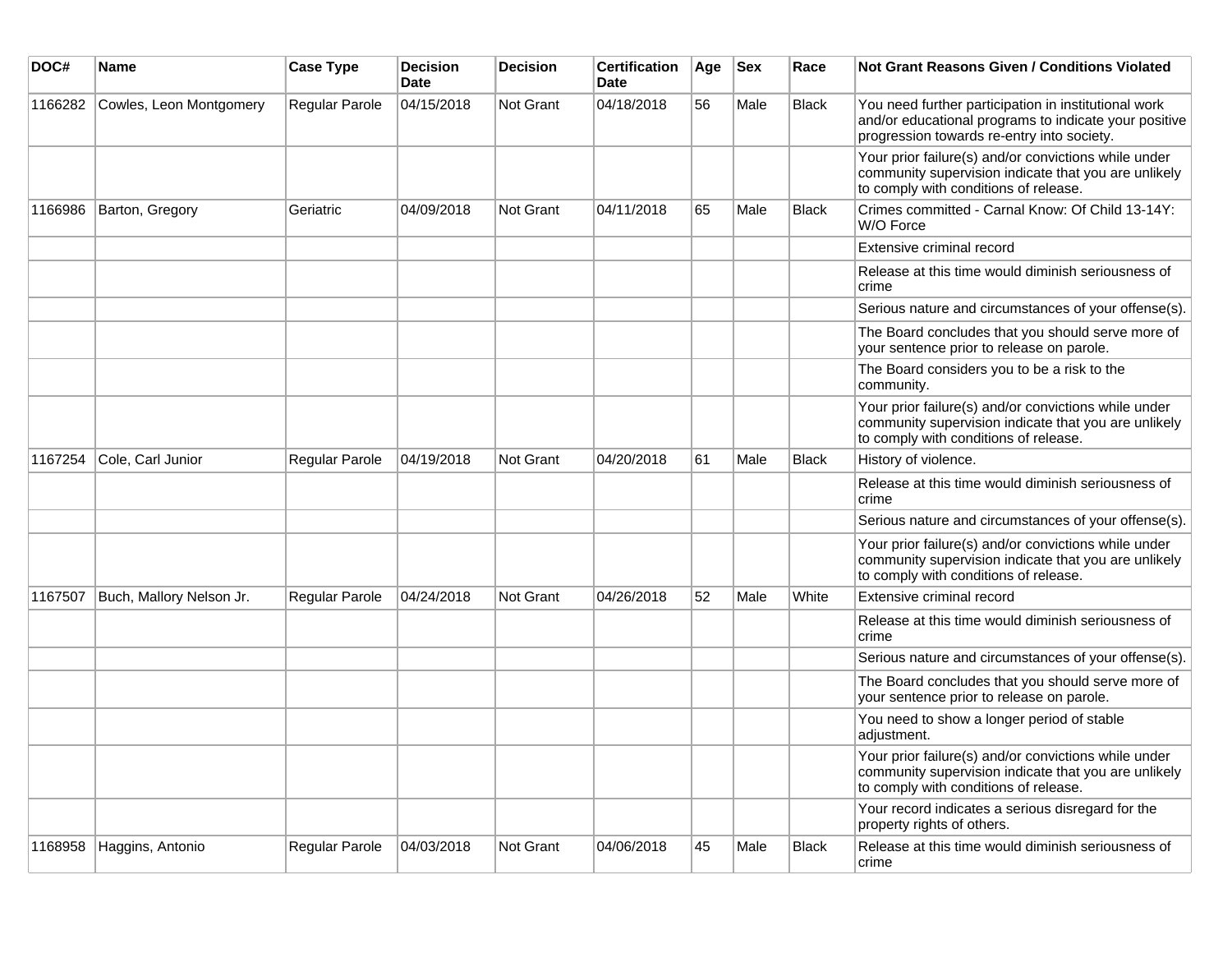| DOC#    | Name                       | <b>Case Type</b> | <b>Decision</b><br><b>Date</b> | <b>Decision</b>  | <b>Certification</b><br>Date | Age | <b>Sex</b> | Race         | Not Grant Reasons Given / Conditions Violated                                                                                                         |
|---------|----------------------------|------------------|--------------------------------|------------------|------------------------------|-----|------------|--------------|-------------------------------------------------------------------------------------------------------------------------------------------------------|
| 1168958 | Haggins, Antonio           | Regular Parole   | 04/03/2018                     | <b>Not Grant</b> | 04/06/2018                   | 45  | Male       | <b>Black</b> | Serious nature and circumstances of your offense(s).                                                                                                  |
|         |                            |                  |                                |                  |                              |     |            |              | The Board concludes that you should serve more of<br>your sentence prior to release on parole.                                                        |
| 1169858 | Armstrong, Clarence W Jr.  | Regular Parole   | 04/03/2018                     | <b>Not Grant</b> | 04/06/2018                   | 62  | Male       | <b>Black</b> | Crimes committed - Sex Assault, Rape; Burglary;<br><b>Burgl-Forced Entry-Resid</b>                                                                    |
|         |                            |                  |                                |                  |                              |     |            |              | History of violence.                                                                                                                                  |
|         |                            |                  |                                |                  |                              |     |            |              | Release at this time would diminish seriousness of<br>crime                                                                                           |
|         |                            |                  |                                |                  |                              |     |            |              | The Board considers you to be a risk to the<br>community.                                                                                             |
| 1171419 | Boyd, James L              | Regular Parole   | 04/12/2018                     | Not Grant        | 04/13/2018                   | 62  | Male       | <b>Black</b> | No Interest in Parole                                                                                                                                 |
| 1173002 | Saunders, George Lee       | Regular Parole   | 04/05/2018                     | Not Grant        | 04/06/2018                   | 47  | Male       | <b>Black</b> | Crimes committed - Sex Assault, Rape; Marijuana-<br>Possess; Accessory After The Fact                                                                 |
|         |                            |                  |                                |                  |                              |     |            |              | Extensive criminal record                                                                                                                             |
|         |                            |                  |                                |                  |                              |     |            |              | Release at this time would diminish seriousness of<br>crime                                                                                           |
|         |                            |                  |                                |                  |                              |     |            |              | The Board considers you to be a risk to the<br>community.                                                                                             |
|         |                            |                  |                                |                  |                              |     |            |              | Your prior failure(s) and/or convictions while under<br>community supervision indicate that you are unlikely<br>to comply with conditions of release. |
| 1173313 | Belcher, William Henry III | Regular Parole   | 04/12/2018                     | <b>Not Grant</b> | 04/13/2018                   | 54  | Male       | White        | Crimes committed - Homicide-Capital; Robbery;<br>Forgery                                                                                              |
|         |                            |                  |                                |                  |                              |     |            |              | Extensive criminal record                                                                                                                             |
|         |                            |                  |                                |                  |                              |     |            |              | History of substance abuse.                                                                                                                           |
|         |                            |                  |                                |                  |                              |     |            |              | History of violence.                                                                                                                                  |
|         |                            |                  |                                |                  |                              |     |            |              | Release at this time would diminish seriousness of<br>crime                                                                                           |
|         |                            |                  |                                |                  |                              |     |            |              | Your prior failure(s) and/or convictions while under<br>community supervision indicate that you are unlikely<br>to comply with conditions of release. |
|         |                            |                  |                                |                  |                              |     |            |              | Your record of institutional infractions indicates a<br>disregard for rules and that you are not ready to<br>conform to society.                      |
| 1174455 | Johnson, Percell           | Regular Parole   | 04/10/2018                     | <b>Not Grant</b> | 04/13/2018                   | 54  | Male       | <b>Black</b> | Poor institutional adjustment (for example,<br>motivation/attitude, unfavorable reports, lack of<br>program involvement, etc.)                        |
|         |                            |                  |                                |                  |                              |     |            |              | Release at this time would diminish seriousness of<br>crime                                                                                           |
|         |                            |                  |                                |                  |                              |     |            |              | Serious nature and circumstances of your offense(s).                                                                                                  |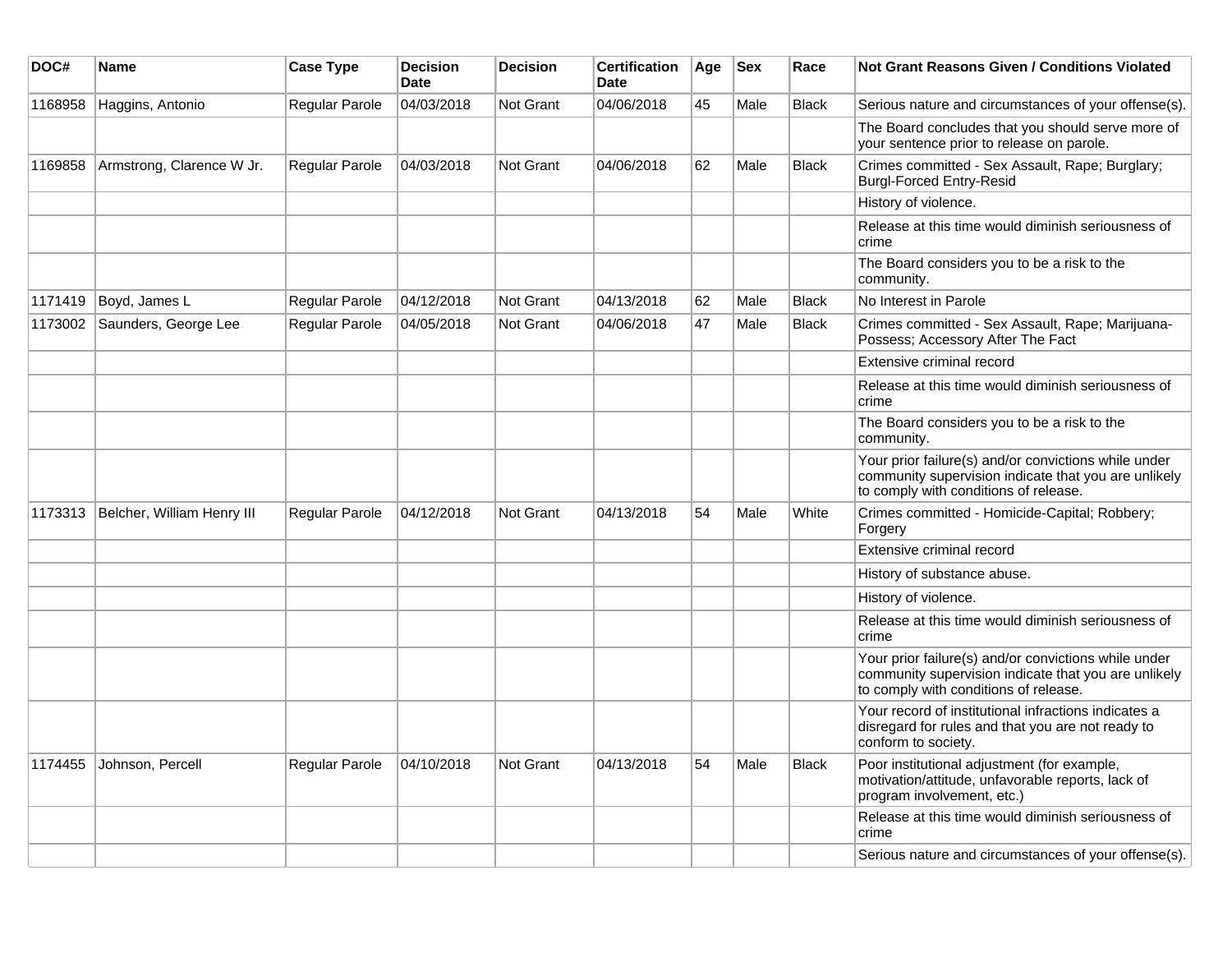| DOC#    | <b>Name</b>                    | <b>Case Type</b>      | <b>Decision</b><br><b>Date</b> | <b>Decision</b>  | <b>Certification</b><br><b>Date</b> | Age | <b>Sex</b> | Race         | <b>Not Grant Reasons Given / Conditions Violated</b>                                                                                                  |
|---------|--------------------------------|-----------------------|--------------------------------|------------------|-------------------------------------|-----|------------|--------------|-------------------------------------------------------------------------------------------------------------------------------------------------------|
| 1174455 | Johnson, Percell               | Regular Parole        | 04/10/2018                     | Not Grant        | 04/13/2018                          | 54  | Male       | <b>Black</b> | The Board considers you to be a risk to the<br>community.                                                                                             |
|         |                                |                       |                                |                  |                                     |     |            |              | Your record of institutional infractions indicates a<br>disregard for rules and that you are not ready to<br>conform to society.                      |
| 1174689 | Harper, Jimmy Lee              | Regular Parole        | 04/24/2018                     | Not Grant        | 04/24/2018                          | 64  | Male       | <b>Black</b> | Conviction of a new crime while incarcerated                                                                                                          |
|         |                                |                       |                                |                  |                                     |     |            |              | Crimes committed - Homicide-1st Degree; Assault:<br>On Law Enf/Judge/DOC/Fire/Emerg Person;<br>Possession Of Weapon                                   |
|         |                                |                       |                                |                  |                                     |     |            |              | Poor institutional adjustment (for example,<br>motivation/attitude, unfavorable reports, lack of<br>program involvement, etc.)                        |
|         |                                |                       |                                |                  |                                     |     |            |              | Serious nature and circumstances of your offense(s).                                                                                                  |
|         |                                |                       |                                |                  |                                     |     |            |              | Your record of institutional infractions indicates a<br>disregard for rules and that you are not ready to<br>conform to society.                      |
| 1174730 | Alvarez, John Downs Jr.        | <b>Regular Parole</b> | 04/03/2018                     | Not Grant        | 04/03/2018                          | 46  | Male       | White        | No Interest in Parole                                                                                                                                 |
| 1174921 | Wright, Ulysses Heywood        | Geriatric             | 04/09/2018                     | <b>Not Grant</b> | 04/11/2018                          | 65  | Male       | <b>Black</b> | Release at this time would diminish seriousness of<br>crime                                                                                           |
|         |                                |                       |                                |                  |                                     |     |            |              | Serious nature and circumstances of your offense(s).                                                                                                  |
|         |                                |                       |                                |                  |                                     |     |            |              | The Board concludes that you should serve more of<br>your sentence prior to release on parole.                                                        |
| 1174999 | Reynolds, Clarence Duke        | Regular Parole        | 04/20/2018                     | <b>Not Grant</b> | 04/24/2018                          | 68  | Male       | White        | Release at this time would diminish seriousness of<br>crime                                                                                           |
|         |                                |                       |                                |                  |                                     |     |            |              | Serious nature and circumstances of your offense(s).                                                                                                  |
|         |                                |                       |                                |                  |                                     |     |            |              | The Board concludes that you should serve more of<br>your sentence prior to release on parole.                                                        |
| 1175046 | Richardson, Antoine<br>Machodo | <b>Regular Parole</b> | 04/21/2018                     | Not Grant        | 04/24/2018                          | 49  | Male       | <b>Black</b> | Release at this time would diminish seriousness of<br>crime                                                                                           |
|         |                                |                       |                                |                  |                                     |     |            |              | The Board concludes that you should serve more of<br>your sentence prior to release on parole.                                                        |
|         |                                |                       |                                |                  |                                     |     |            |              | You need to show a longer period of stable<br>adjustment.                                                                                             |
|         |                                |                       |                                |                  |                                     |     |            |              | Your prior failure(s) and/or convictions while under<br>community supervision indicate that you are unlikely<br>to comply with conditions of release. |
|         |                                |                       |                                |                  |                                     |     |            |              | Your record of institutional infractions indicates a<br>disregard for rules and that you are not ready to<br>conform to society.                      |
| 1175495 | Hudnall, Spencer L             | Regular Parole        | 04/06/2018                     | <b>Not Grant</b> | 04/09/2018                          | 49  | Male       | <b>Black</b> | Crimes committed - Sex Assault, Rape; Forcible<br>Sodomy; Robbery                                                                                     |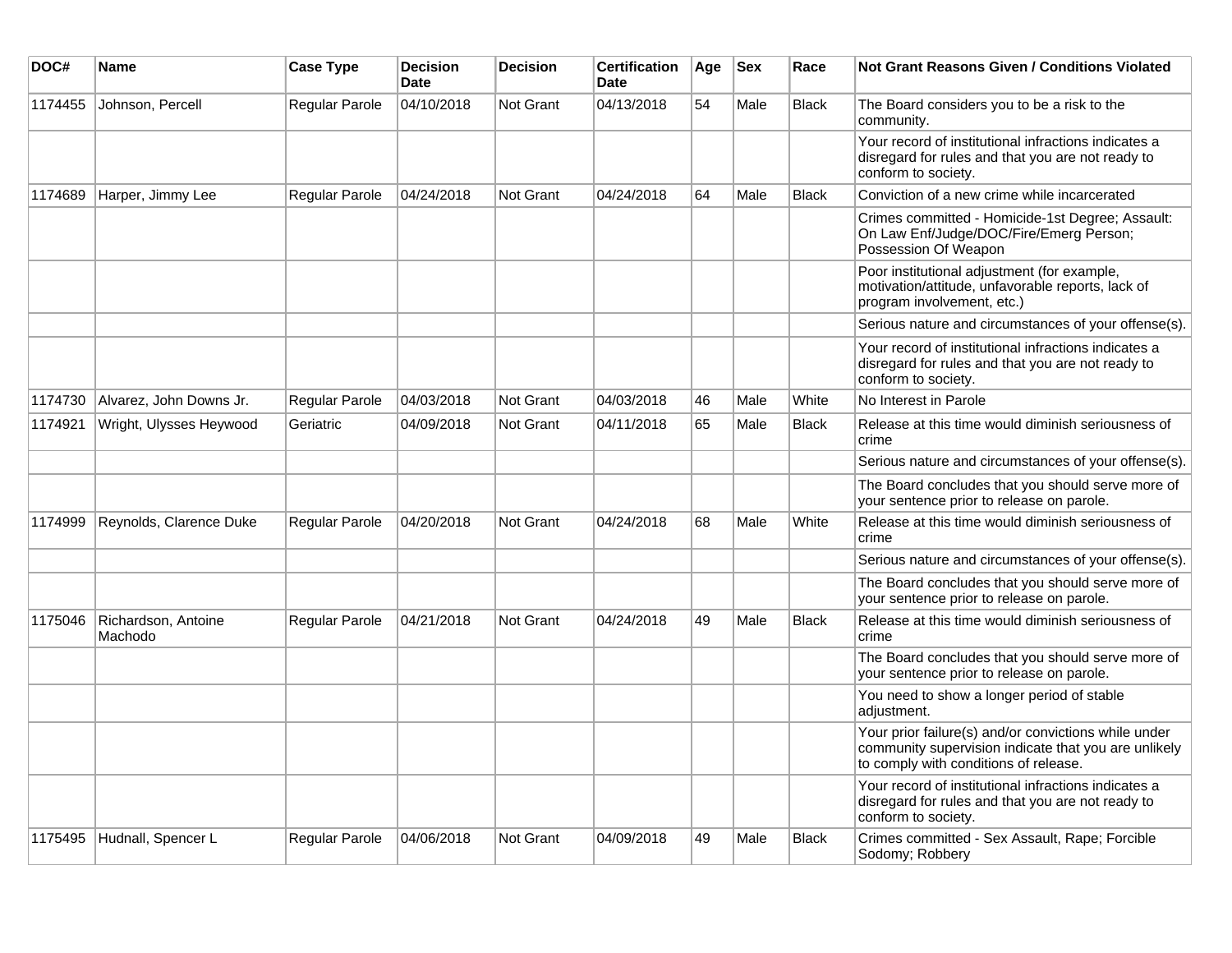| DOC#    | <b>Name</b>             | <b>Case Type</b> | <b>Decision</b><br><b>Date</b> | <b>Decision</b>  | <b>Certification</b><br>Date | Age | <b>Sex</b> | Race         | <b>Not Grant Reasons Given / Conditions Violated</b>                                                                                                  |
|---------|-------------------------|------------------|--------------------------------|------------------|------------------------------|-----|------------|--------------|-------------------------------------------------------------------------------------------------------------------------------------------------------|
| 1175495 | Hudnall, Spencer L      | Regular Parole   | 04/06/2018                     | <b>Not Grant</b> | 04/09/2018                   | 49  | Male       | Black        | Release at this time would diminish seriousness of<br>crime                                                                                           |
|         |                         |                  |                                |                  |                              |     |            |              | The Board concludes that you should serve more of<br>your sentence prior to release on parole.                                                        |
|         |                         |                  |                                |                  |                              |     |            |              | The Board considers you to be a risk to the<br>community.                                                                                             |
| 1176586 | Perdue, Randy Lynn      | Regular Parole   | 04/19/2018                     | <b>Not Grant</b> | 04/20/2018                   | 62  | Male       | White        | Crimes committed - Homicide-Capital; Homicide-<br>Capital; Breaking And Entering                                                                      |
|         |                         |                  |                                |                  |                              |     |            |              | History of violence.                                                                                                                                  |
|         |                         |                  |                                |                  |                              |     |            |              | Release at this time would diminish seriousness of<br>crime                                                                                           |
|         |                         |                  |                                |                  |                              |     |            |              | Serious nature and circumstances of your offense(s).                                                                                                  |
|         |                         |                  |                                |                  |                              |     |            |              | The Board concludes that you should serve more of<br>your sentence prior to release on parole.                                                        |
|         |                         |                  |                                |                  |                              |     |            |              | The Board considers you to be a risk to the<br>community.                                                                                             |
| 1176667 | Mcintyre, Edward Elvors | Geriatric        | 04/16/2018                     | Not Grant        | 04/18/2018                   | 66  | Male       | <b>Black</b> | Crimes committed - Kidnap/Abduct; Robbery;<br>Robbery - Attempted                                                                                     |
|         |                         |                  |                                |                  |                              |     |            |              | Serious nature and circumstances of your offense(s).                                                                                                  |
|         |                         |                  |                                |                  |                              |     |            |              | The Board concludes that you should serve more of<br>your sentence prior to release on parole.                                                        |
|         |                         |                  |                                |                  |                              |     |            |              | Your prior failure(s) and/or convictions while under<br>community supervision indicate that you are unlikely<br>to comply with conditions of release. |
| 1179435 | Outlaw, Stanley Leon    | Geriatric        | 04/16/2018                     | <b>Not Grant</b> | 04/18/2018                   | 64  | Male       | <b>Black</b> | Conviction of a new crime while incarcerated                                                                                                          |
|         |                         |                  |                                |                  |                              |     |            |              | History of substance abuse.                                                                                                                           |
|         |                         |                  |                                |                  |                              |     |            |              | History of violence.                                                                                                                                  |
|         |                         |                  |                                |                  |                              |     |            |              | Release at this time would diminish seriousness of<br>crime                                                                                           |
|         |                         |                  |                                |                  |                              |     |            |              | Serious nature and circumstances of your offense(s).                                                                                                  |
|         |                         |                  |                                |                  |                              |     |            |              | The Board concludes that you should serve more of<br>your sentence prior to release on parole.                                                        |
|         |                         |                  |                                |                  |                              |     |            |              | Your prior failure(s) and/or convictions while under<br>community supervision indicate that you are unlikely<br>to comply with conditions of release. |
| 1179476 | Snyder, Hartimus George | Regular Parole   | 04/11/2018                     | <b>Not Grant</b> | 04/13/2018                   | 75  | Male       | White        | Crimes committed - Aggravated Sexual Battery;<br>Penetrate W/Inanimate Object; Forcible Sodomy                                                        |
|         |                         |                  |                                |                  |                              |     |            |              | Release at this time would diminish seriousness of<br>crime                                                                                           |
|         |                         |                  |                                |                  |                              |     |            |              | Serious nature and circumstances of your offense(s).                                                                                                  |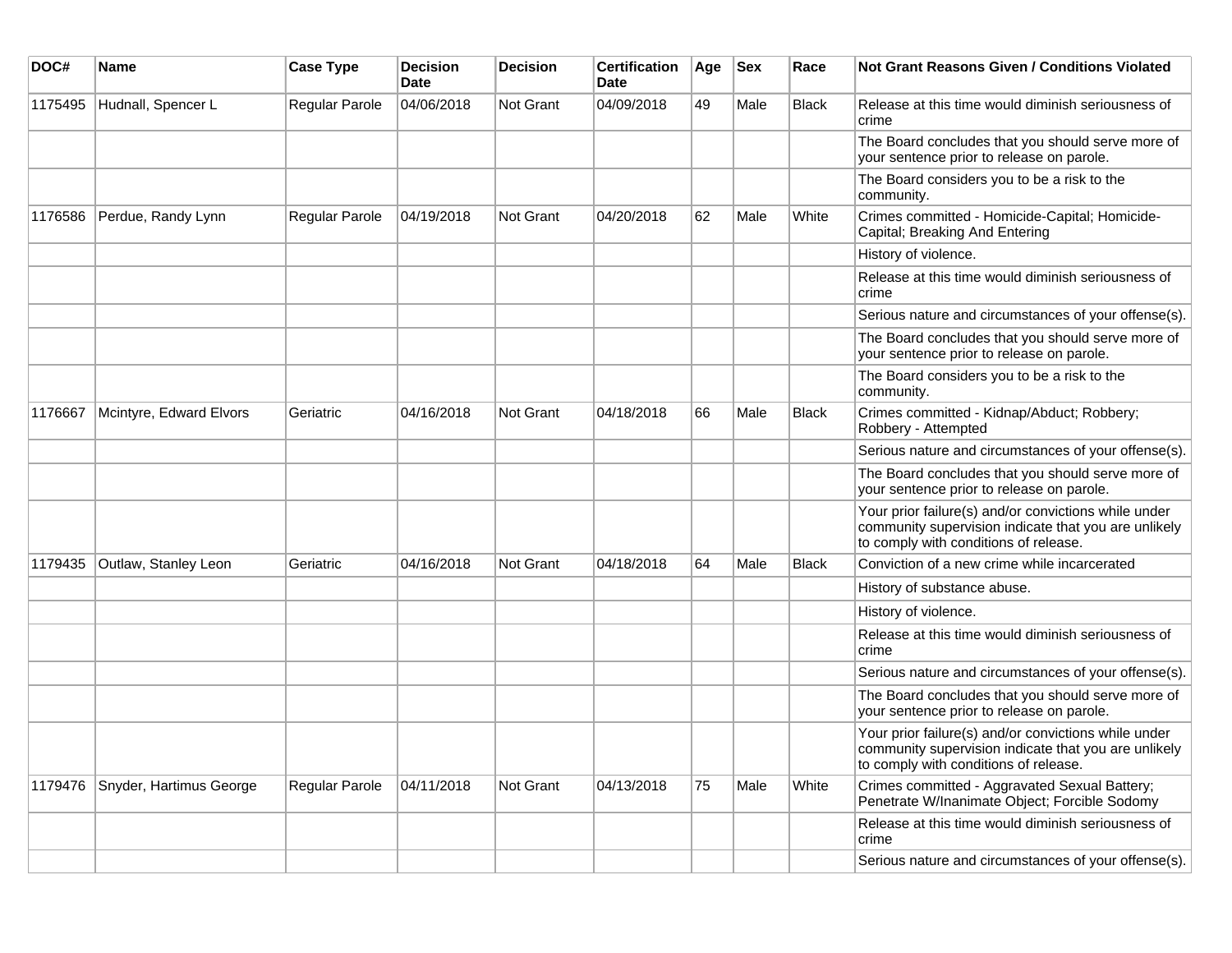| DOC#    | <b>Name</b>             | <b>Case Type</b> | <b>Decision</b><br><b>Date</b> | <b>Decision</b> | <b>Certification</b><br>Date | Age | <b>Sex</b> | Race  | <b>Not Grant Reasons Given / Conditions Violated</b>                                                                                                            |
|---------|-------------------------|------------------|--------------------------------|-----------------|------------------------------|-----|------------|-------|-----------------------------------------------------------------------------------------------------------------------------------------------------------------|
| 1179476 | Snyder, Hartimus George | Regular Parole   | 04/11/2018                     | Not Grant       | 04/13/2018                   | 75  | Male       | White | The Board concludes that you should serve more of<br>your sentence prior to release on parole.                                                                  |
|         |                         |                  |                                |                 |                              |     |            |       | The Board considers you to be a risk to the<br>community.                                                                                                       |
| 1180543 | Goodwin, Bruce Edward   | Regular Parole   | 04/05/2018                     | Not Grant       | 04/06/2018                   | 68  | Male       | Black | Crimes committed - Kidnap/Abduct; Sex Assault,<br>Rape; Indecent Liberties                                                                                      |
|         |                         |                  |                                |                 |                              |     |            |       | Release at this time would diminish seriousness of<br>crime                                                                                                     |
|         |                         |                  |                                |                 |                              |     |            |       | Serious nature and circumstances of your offense(s).                                                                                                            |
|         |                         |                  |                                |                 |                              |     |            |       | The Board concludes that you should serve more of<br>your sentence prior to release on parole.                                                                  |
|         |                         |                  |                                |                 |                              |     |            |       | The Board considers you to be a risk to the<br>community.                                                                                                       |
| 1180791 | Morris, Robert Lee Jr.  | Regular Parole   | 04/14/2018                     | Not Grant       | 04/16/2018                   | 45  | Male       | White | Crimes committed - (Attempted) Assault: Malicious<br>Injury To Law Enf/Fire/Emerg; Assault: On Law<br>Enf/Judge/DOC/Fire/Emerg Person; Breaking And<br>Entering |
|         |                         |                  |                                |                 |                              |     |            |       | Release at this time would diminish seriousness of<br>crime                                                                                                     |
|         |                         |                  |                                |                 |                              |     |            |       | Serious nature and circumstances of your offense(s).                                                                                                            |
|         |                         |                  |                                |                 |                              |     |            |       | You need to show a longer period of stable<br>adjustment.                                                                                                       |
|         |                         |                  |                                |                 |                              |     |            |       | Your record of institutional infractions indicates a<br>disregard for rules and that you are not ready to<br>conform to society.                                |
| 1182216 | Bickley, William H Jr.  | Regular Parole   | 04/03/2018                     | Not Grant       | 04/06/2018                   | 50  | Male       | White | Crimes committed - Aggravated Sexual Battery;<br>Aggravated Sexual Battery; Forcible Sodomy                                                                     |
|         |                         |                  |                                |                 |                              |     |            |       | Release at this time would diminish seriousness of<br>crime                                                                                                     |
|         |                         |                  |                                |                 |                              |     |            |       | Serious nature and circumstances of your offense(s).                                                                                                            |
|         |                         |                  |                                |                 |                              |     |            |       | The Board considers you to be a risk to the<br>community.                                                                                                       |
| 1184047 | Pope, Kerry V           | Regular Parole   | 04/07/2018                     | Not Grant       | 04/09/2018                   | 47  | Male       | Black | Considering your offense and your institutional<br>records, the Board concludes that you should serve<br>more of your sentence before being paroled.            |
|         |                         |                  |                                |                 |                              |     |            |       | Crimes committed - Kidnap/Abduct; Kidnap/Abduct;<br>Robbery                                                                                                     |
|         |                         |                  |                                |                 |                              |     |            |       | History of substance abuse.                                                                                                                                     |
|         |                         |                  |                                |                 |                              |     |            |       | History of violence.                                                                                                                                            |
|         |                         |                  |                                |                 |                              |     |            |       | Release at this time would diminish seriousness of<br>crime                                                                                                     |
|         |                         |                  |                                |                 |                              |     |            |       | Serious nature and circumstances of your offense(s).                                                                                                            |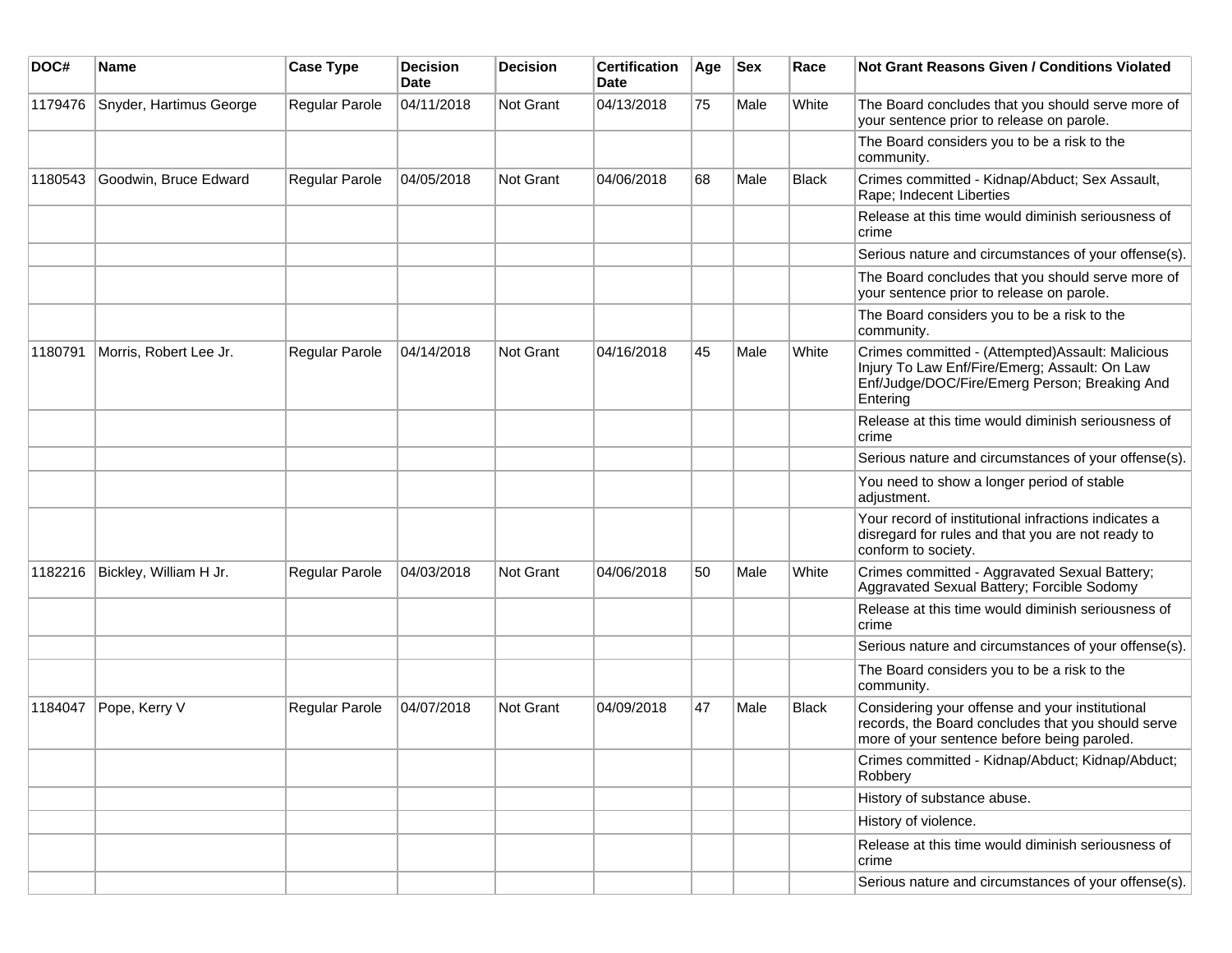| DOC#    | <b>Name</b>           | <b>Case Type</b>      | <b>Decision</b><br><b>Date</b> | <b>Decision</b> | <b>Certification</b><br><b>Date</b> | Age | <b>Sex</b> | Race         | <b>Not Grant Reasons Given / Conditions Violated</b>                                                                                                                             |
|---------|-----------------------|-----------------------|--------------------------------|-----------------|-------------------------------------|-----|------------|--------------|----------------------------------------------------------------------------------------------------------------------------------------------------------------------------------|
| 1184047 | Pope, Kerry V         | Regular Parole        | 04/07/2018                     | Not Grant       | 04/09/2018                          | 47  | Male       | <b>Black</b> | The Board considers you to be a risk to the<br>community.                                                                                                                        |
|         |                       |                       |                                |                 |                                     |     |            |              | Your prior failure(s) and/or convictions while under<br>community supervision indicate that you are unlikely<br>to comply with conditions of release.                            |
|         |                       |                       |                                |                 |                                     |     |            |              | Your record of institutional infractions indicates a<br>disregard for rules and that you are not ready to<br>conform to society.                                                 |
| 1184463 | Campbell, Robert E    | Regular Parole        | 04/21/2018                     | Not Grant       | 04/24/2018                          | 50  | Male       | White        | Release at this time would diminish seriousness of<br>crime                                                                                                                      |
|         |                       |                       |                                |                 |                                     |     |            |              | Serious nature and circumstances of your offense(s).                                                                                                                             |
|         |                       |                       |                                |                 |                                     |     |            |              | The Board considers you to be a risk to the<br>community.                                                                                                                        |
| 1184584 | Vinson, William T     | Geriatric             | 04/03/2018                     | Not Grant       | 04/06/2018                          | 74  | Male       | <b>Black</b> | No Interest in Parole                                                                                                                                                            |
| 1187301 | Rodriguez, Eliseo Jr. | <b>Regular Parole</b> | 04/14/2018                     | Not Grant       | 04/18/2018                          | 62  | Male       | White        | Release at this time would diminish seriousness of<br>crime                                                                                                                      |
|         |                       |                       |                                |                 |                                     |     |            |              | Serious nature and circumstances of your offense(s).                                                                                                                             |
|         |                       |                       |                                |                 |                                     |     |            |              | The Board considers you to be a risk to the<br>community.                                                                                                                        |
| 1189406 | Butler, Mark Allan    | Geriatric             | 04/04/2018                     | Not Grant       | 04/06/2018                          | 62  | Male       | White        | Crimes committed - Abduction: By Force,<br>Intimidation Or Deception; Malicious Wounding;<br>Arson: Dwelling Usually Occupied                                                    |
|         |                       |                       |                                |                 |                                     |     |            |              | History of violence.                                                                                                                                                             |
|         |                       |                       |                                |                 |                                     |     |            |              | Release at this time would diminish seriousness of<br>crime                                                                                                                      |
|         |                       |                       |                                |                 |                                     |     |            |              | Serious nature and circumstances of your offense(s).                                                                                                                             |
|         |                       |                       |                                |                 |                                     |     |            |              | The Board concludes that you should serve more of<br>your sentence prior to release on parole.                                                                                   |
|         |                       |                       |                                |                 |                                     |     |            |              | The Board considers you to be a risk to the<br>community.                                                                                                                        |
| 1190379 | Crider, John Daniel   | Geriatric             | 04/06/2018                     | Not Grant       | 04/09/2018                          | 74  | Male       | White        | Crimes committed - Indecent Liberties: W/Child By<br>Parent/Etc, 2+Off; Indecent Liberties: W/Child By<br>Parent/Etc, 2+Off; Indecent Liberties: W/Child By<br>Parent/Etc, 2+Off |
|         |                       |                       |                                |                 |                                     |     |            |              | Release at this time would diminish seriousness of<br>crime                                                                                                                      |
|         |                       |                       |                                |                 |                                     |     |            |              | Serious nature and circumstances of your offense(s).                                                                                                                             |
|         |                       |                       |                                |                 |                                     |     |            |              | The Board concludes that you should serve more of<br>your sentence prior to release on parole.                                                                                   |
|         |                       |                       |                                |                 |                                     |     |            |              | The Board considers you to be a risk to the<br>community.                                                                                                                        |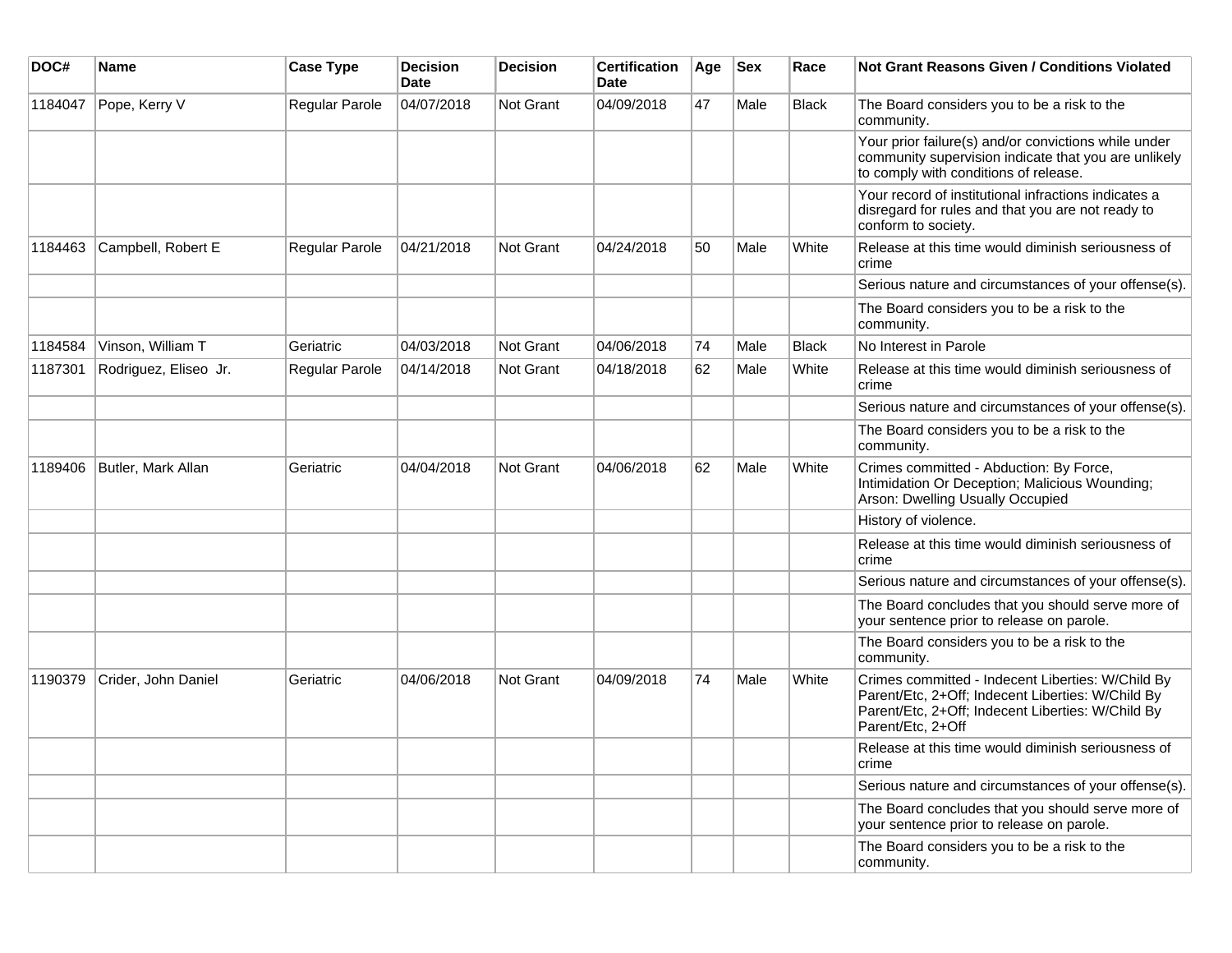| DOC#    | Name                   | <b>Case Type</b>    | <b>Decision</b><br>Date | <b>Decision</b>  | <b>Certification</b><br>Date | Age | <b>Sex</b> | Race         | <b>Not Grant Reasons Given / Conditions Violated</b>                                                                                                                   |
|---------|------------------------|---------------------|-------------------------|------------------|------------------------------|-----|------------|--------------|------------------------------------------------------------------------------------------------------------------------------------------------------------------------|
| 1195735 | Mejia, Ricardo Antonio | Regular Parole      | 04/24/2018              | Not Grant        | 04/26/2018                   | 35  | Male       | White        | Conviction of a new crime while incarcerated                                                                                                                           |
|         |                        |                     |                         |                  |                              |     |            |              | Serious nature and circumstances of your offense(s).                                                                                                                   |
|         |                        |                     |                         |                  |                              |     |            |              | The Board considers you to be a risk to the<br>community.                                                                                                              |
| 1199728 | Ellis, Michael Lee     | Geriatric           | 04/11/2018              | Not Grant        | 04/13/2018                   | 61  | Male       | <b>Black</b> | Release at this time would diminish seriousness of<br>crime                                                                                                            |
|         |                        |                     |                         |                  |                              |     |            |              | Serious nature and circumstances of your offense(s).                                                                                                                   |
|         |                        |                     |                         |                  |                              |     |            |              | The Board concludes that you should serve more of<br>your sentence prior to release on parole.                                                                         |
| 1208049 | Brown, Harves          | Geriatric           | 04/06/2018              | Not Grant        | 04/09/2018                   | 80  | Male       | <b>Black</b> | Crimes committed - Object Sexual Penetration:<br>Victim <13 Yrs; Aggravated Sexual Battery: Victim<br><13 Yrs; Object Sexual Penetration: Victim <13 Yrs               |
|         |                        |                     |                         |                  |                              |     |            |              | Release at this time would diminish seriousness of<br>crime                                                                                                            |
|         |                        |                     |                         |                  |                              |     |            |              | Serious nature and circumstances of your offense(s).                                                                                                                   |
|         |                        |                     |                         |                  |                              |     |            |              | The Board concludes that you should serve more of<br>your sentence prior to release on parole.                                                                         |
|         |                        |                     |                         |                  |                              |     |            |              | The Board considers you to be a risk to the<br>community.                                                                                                              |
| 1225354 | Graves, John Jasper    | <b>Board Review</b> | 04/07/2018              | Not Grant        | 04/10/2018                   | 51  | Male       | <b>Black</b> | Crimes committed - Aggravated Sexual Battery:<br>Victim <13 Yrs; Sex Offender Registration: Fail Or<br>False Info; Viol Sex Offndr/Murdr Reg:No Reg- False<br>Info 2nd |
|         |                        |                     |                         |                  |                              |     |            |              | Release at this time would diminish seriousness of<br>crime                                                                                                            |
|         |                        |                     |                         |                  |                              |     |            |              | Serious nature and circumstances of your offense(s).                                                                                                                   |
|         |                        |                     |                         |                  |                              |     |            |              | The Board considers you to be a risk to the<br>community.                                                                                                              |
| 1409601 | Rogers, Phillip Ransom | Geriatric           | 04/04/2018              | <b>Not Grant</b> | 04/06/2018                   | 66  | Male       | Black        | Extensive criminal record                                                                                                                                              |
|         |                        |                     |                         |                  |                              |     |            |              | History of violence.                                                                                                                                                   |
|         |                        |                     |                         |                  |                              |     |            |              | Release at this time would diminish seriousness of<br>crime                                                                                                            |
|         |                        |                     |                         |                  |                              |     |            |              | Serious nature and circumstances of your offense(s).                                                                                                                   |
|         |                        |                     |                         |                  |                              |     |            |              | The Board concludes that you should serve more of<br>your sentence prior to release on parole.                                                                         |
|         |                        |                     |                         |                  |                              |     |            |              | The Board considers you to be a risk to the<br>community.                                                                                                              |
| 1416069 | Gayles, Charles        | Geriatric           | 04/23/2018              | Not Grant        | 04/24/2018                   | 73  | Male       | <b>Black</b> | Crimes committed - Rape: Intercourse W/ Victim <13<br>Yrs                                                                                                              |
|         |                        |                     |                         |                  |                              |     |            |              | Release at this time would diminish seriousness of<br>crime                                                                                                            |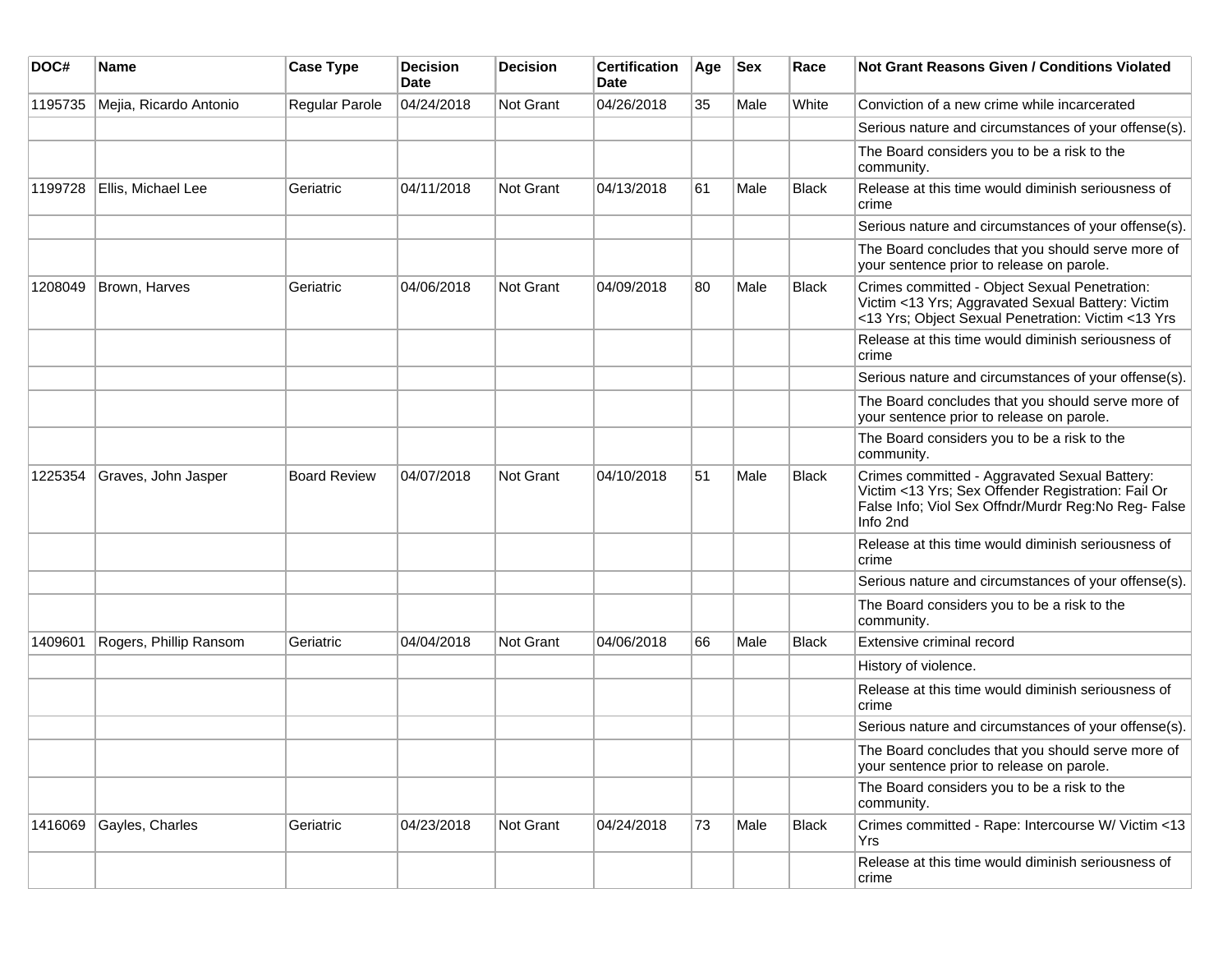| DOC#    | Name                     | <b>Case Type</b>     | <b>Decision</b><br>Date | <b>Decision</b> | <b>Certification</b><br><b>Date</b> | Age | <b>Sex</b> | Race         | Not Grant Reasons Given / Conditions Violated                                                                                                               |
|---------|--------------------------|----------------------|-------------------------|-----------------|-------------------------------------|-----|------------|--------------|-------------------------------------------------------------------------------------------------------------------------------------------------------------|
| 1416069 | Gayles, Charles          | Geriatric            | 04/23/2018              | Not Grant       | 04/24/2018                          | 73  | Male       | <b>Black</b> | Serious nature and circumstances of your offense(s).                                                                                                        |
| 1466096 | Trevillian, Barton Dale  | Geriatric            | 04/23/2018              | Not Grant       | 04/24/2018                          | 66  | Male       | White        | No Interest in Parole                                                                                                                                       |
| 1474814 | Fitzpatrick, Thomas Gail | Geriatric            | 04/18/2018              | Not Grant       | 04/19/2018                          | 75  | Male       | White        | Crimes committed - Aggravated Sexual Battery:<br>Victim <13 Yrs; Aggravated Sexual Battery: Victim<br><13 Yrs; Aggravated Sexual Battery: Victim <13 Yrs    |
|         |                          |                      |                         |                 |                                     |     |            |              | Release at this time would diminish seriousness of<br>crime                                                                                                 |
|         |                          |                      |                         |                 |                                     |     |            |              | The Board concludes that you should serve more of<br>your sentence prior to release on parole.                                                              |
|         |                          |                      |                         |                 |                                     |     |            |              | The Board considers you to be a risk to the<br>community.                                                                                                   |
| 1817738 | Dias, Christian Elijah   | Regular Parole       | 04/24/2018              | Not Grant       | 04/26/2018                          | 20  | Male       | <b>Black</b> | Poor institutional adjustment (for example,<br>motivation/attitude, unfavorable reports, lack of<br>program involvement, etc.)                              |
|         |                          |                      |                         |                 |                                     |     |            |              | Release at this time would diminish seriousness of<br>crime                                                                                                 |
|         |                          |                      |                         |                 |                                     |     |            |              | Serious nature and circumstances of your offense(s).                                                                                                        |
|         |                          |                      |                         |                 |                                     |     |            |              | The Board concludes that you should serve more of<br>your sentence prior to release on parole.                                                              |
| 1828501 | Lewis, Rico D.           | Regular Parole       | 04/14/2018              | Not Grant       | 04/18/2018                          | 23  | Male       | <b>Black</b> | Release at this time would diminish seriousness of<br>crime                                                                                                 |
|         |                          |                      |                         |                 |                                     |     |            |              | The Board concludes that you should serve more of<br>your sentence prior to release on parole.                                                              |
|         |                          |                      |                         |                 |                                     |     |            |              | You need further participation in institutional work<br>and/or educational programs to indicate your positive<br>progression towards re-entry into society. |
|         |                          |                      |                         |                 |                                     |     |            |              | You need to show a longer period of stable<br>adjustment.                                                                                                   |
|         |                          |                      |                         |                 |                                     |     |            |              | Your record of institutional infractions indicates a<br>disregard for rules and that you are not ready to<br>conform to society.                            |
| 1015980 | Williams, Jimmie Lee     | Violation<br>Hearing | 04/04/2018              | Revoke          | 04/10/2018                          | 48  | Male       | White        |                                                                                                                                                             |
|         |                          |                      |                         |                 |                                     |     |            |              | 06. I will follow the Probation and Parole Officer's<br>instructions and will be truthful, cooperative, and<br>report as instructed.                        |
|         |                          |                      |                         |                 |                                     |     |            |              | 07. I will not use alcoholic beverages to the extent<br>that it disrupts or interferes with my employment or<br>orderly conduct.                            |
|         |                          |                      |                         |                 |                                     |     |            |              | 08. I will not unlawfully use, possess or distribute<br>controlled substances or related paraphernalia.                                                     |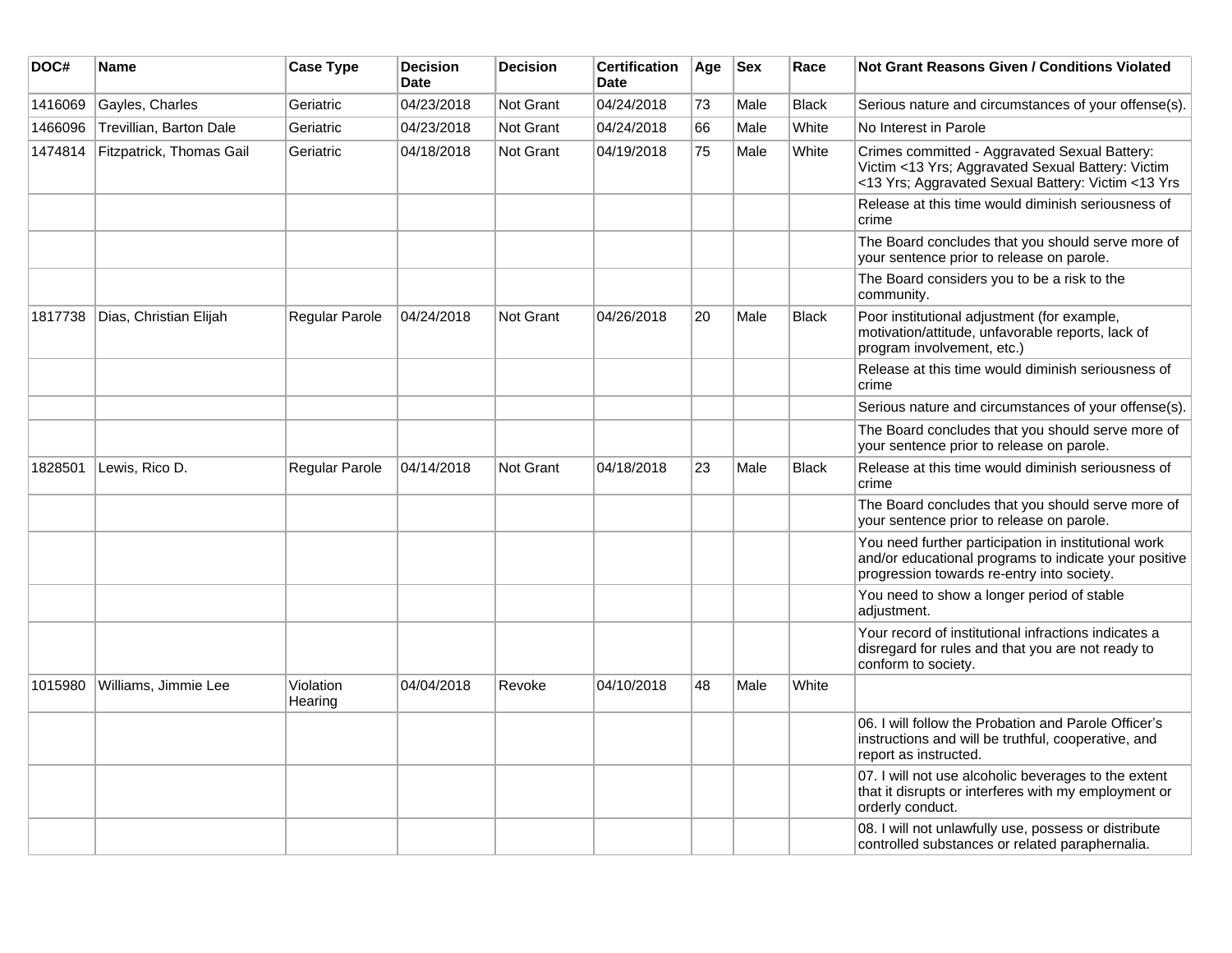| DOC#    | <b>Name</b>                     | <b>Case Type</b>     | <b>Decision</b><br>Date | <b>Decision</b> | <b>Certification</b><br><b>Date</b> | Age | <b>Sex</b> | Race         | Not Grant Reasons Given / Conditions Violated                                                                                                                                                                                                                                                |
|---------|---------------------------------|----------------------|-------------------------|-----------------|-------------------------------------|-----|------------|--------------|----------------------------------------------------------------------------------------------------------------------------------------------------------------------------------------------------------------------------------------------------------------------------------------------|
| 1015980 | Williams, Jimmie Lee            | Violation<br>Hearing | 04/04/2018              | Revoke          | 04/10/2018                          | 48  | Male       | White        | 10. I will not change my residence without the<br>permission of the Probation and Parole Officer. I will<br>not leave the State of Virginia or travel outside of a<br>designated area without permission of the Probation<br>and Parole Officer.                                             |
|         |                                 |                      |                         |                 |                                     |     |            |              | 11. I will not abscond from supervision. I understand<br>I will be considered an absconder when my<br>whereabouts are no longer known to my supervising<br>officer. I freely, voluntarily and intelligently waive<br>any right I may have to extradition if arrested outside<br>of Virginia. |
| 1019658 | Osbourne, Scott Edwin           | Violation<br>Hearing | 04/05/2018              | Revoke          | 04/10/2018                          | 50  | Male       | White        |                                                                                                                                                                                                                                                                                              |
|         |                                 |                      |                         |                 |                                     |     |            |              | 01. I will obey all Federal, State and local laws and<br>ordinances.                                                                                                                                                                                                                         |
| 1020098 | Williams, Michael Jerome        | Violation<br>Hearing | 04/03/2018              | Revoke          | 04/04/2018                          | 47  | Male       | <b>Black</b> |                                                                                                                                                                                                                                                                                              |
|         |                                 |                      |                         |                 |                                     |     |            |              | 06. I will follow the Probation and Parole Officer's<br>instructions and will be truthful, cooperative, and<br>report as instructed.                                                                                                                                                         |
|         |                                 |                      |                         |                 |                                     |     |            |              | 11. I will not abscond from supervision. I understand<br>I will be considered an absconder when my<br>whereabouts are no longer known to my supervising<br>officer. I freely, voluntarily and intelligently waive<br>any right I may have to extradition if arrested outside<br>of Virginia. |
| 1021467 | Mason, Michael Wayne            | Violation<br>Hearing | 04/04/2018              | Revoke          | 04/10/2018                          | 55  | Male       | White        |                                                                                                                                                                                                                                                                                              |
|         |                                 |                      |                         |                 |                                     |     |            |              | 01. I will obey all Federal, State and local laws and<br>ordinances.                                                                                                                                                                                                                         |
| 1058711 | Dodson, John Edward             | Violation<br>Hearing | 04/12/2018              | Revoke          | 04/13/2018                          | 44  | Male       | White        |                                                                                                                                                                                                                                                                                              |
|         |                                 |                      |                         |                 |                                     |     |            |              | 06. I will follow the Probation and Parole Officer's<br>instructions and will be truthful, cooperative, and<br>report as instructed.                                                                                                                                                         |
|         |                                 |                      |                         |                 |                                     |     |            |              | 08. I will not unlawfully use, possess or distribute<br>controlled substances or related paraphernalia.                                                                                                                                                                                      |
|         | 1058911 Hairston, David Leiquan | Violation<br>Hearing | 04/09/2018              | Revoke          | 04/09/2018                          | 38  | Male       | <b>Black</b> | 08. I will not unlawfully use, possess or distribute<br>controlled substances or related paraphernalia.                                                                                                                                                                                      |
| 1059827 | Acklin, Eldred Lumetris         | Violation<br>Hearing | 04/09/2018              | Revoke          | 04/10/2018                          | 41  | Male       | <b>Black</b> |                                                                                                                                                                                                                                                                                              |
|         |                                 |                      |                         |                 |                                     |     |            |              | 01. I will obey all Federal, State and local laws and<br>ordinances.                                                                                                                                                                                                                         |
| 1063526 | Chavis, Stonnie Ray             | Violation<br>Hearing | 04/16/2018              | Revoke          | 04/17/2018                          | 44  | Male       | White        |                                                                                                                                                                                                                                                                                              |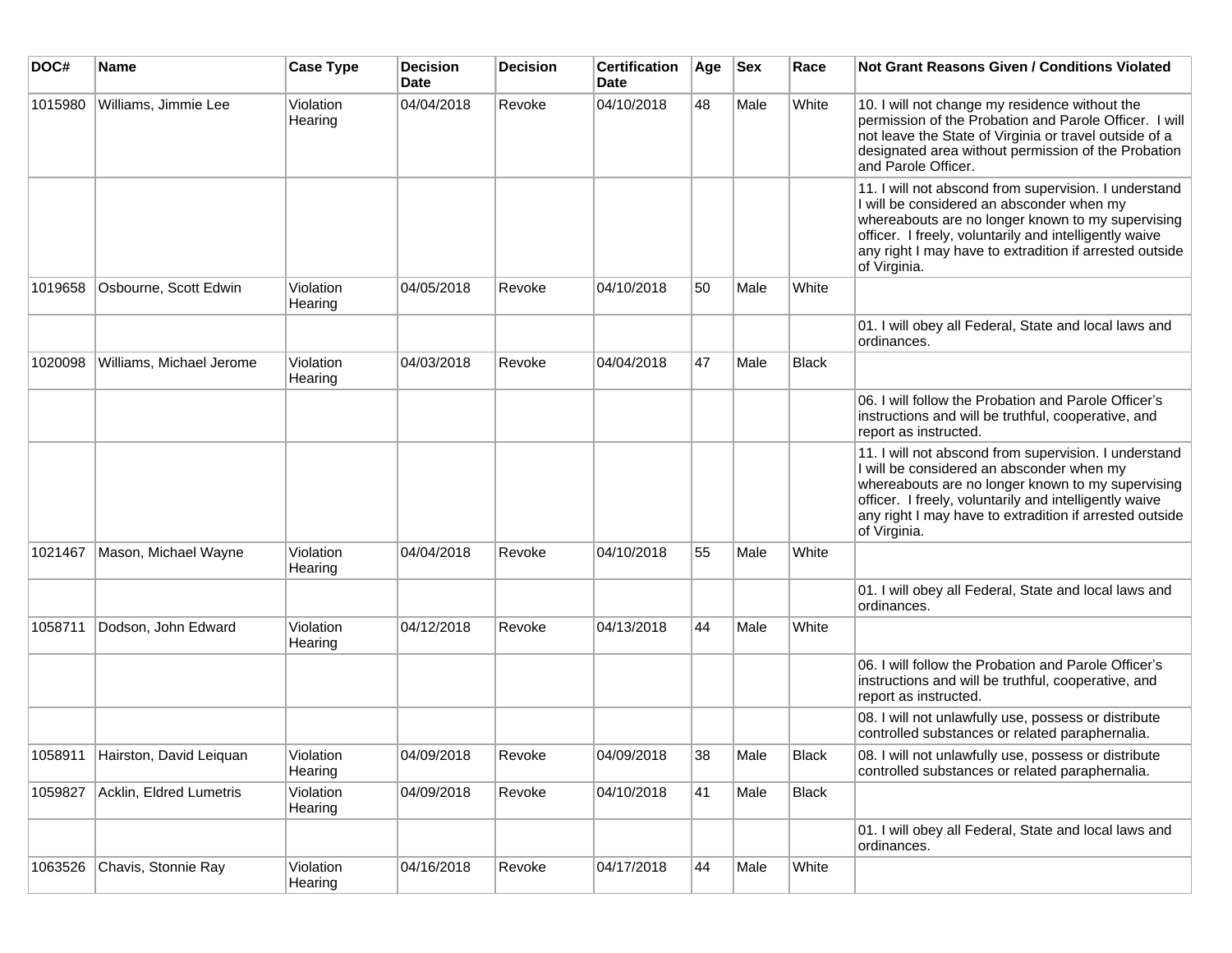| DOC#    | Name                              | <b>Case Type</b>     | <b>Decision</b><br><b>Date</b> | <b>Decision</b> | <b>Certification</b><br><b>Date</b> | Age | $ $ Sex      | Race         | <b>Not Grant Reasons Given / Conditions Violated</b>                                                                                                                                                                                                                                         |
|---------|-----------------------------------|----------------------|--------------------------------|-----------------|-------------------------------------|-----|--------------|--------------|----------------------------------------------------------------------------------------------------------------------------------------------------------------------------------------------------------------------------------------------------------------------------------------------|
| 1063526 | Chavis, Stonnie Ray               | Violation<br>Hearing | 04/16/2018                     | Revoke          | 04/17/2018                          | 44  | Male         | White        | 01. I will obey all Federal, State and local laws and<br>ordinances.                                                                                                                                                                                                                         |
|         |                                   |                      |                                |                 |                                     |     |              |              | 08. I will not unlawfully use, possess or distribute<br>controlled substances or related paraphernalia.                                                                                                                                                                                      |
| 1065595 | Johnson, Kennard Eugene           | Violation<br>Hearing | 04/09/2018                     | Revoke          | 04/10/2018                          | 52  | Male         | <b>Black</b> |                                                                                                                                                                                                                                                                                              |
|         |                                   |                      |                                |                 |                                     |     |              |              | 01. I will obey all Federal, State and local laws and<br>ordinances.                                                                                                                                                                                                                         |
| 1077329 | Thomas, Jerome                    | Violation<br>Hearing | 04/16/2018                     | Revoke          | 04/17/2018                          | 48  | Male         | <b>Black</b> | 06. I will follow the Probation and Parole Officer's<br>instructions and will be truthful, cooperative, and<br>report as instructed.                                                                                                                                                         |
|         |                                   |                      |                                |                 |                                     |     |              |              | 11. I will not abscond from supervision. I understand<br>I will be considered an absconder when my<br>whereabouts are no longer known to my supervising<br>officer. I freely, voluntarily and intelligently waive<br>any right I may have to extradition if arrested outside<br>of Virginia. |
| 1081269 | Hartman, William Eugene           | Violation<br>Hearing | 04/03/2018                     | Revoke          | 04/04/2018                          | 53  | Male         | White        |                                                                                                                                                                                                                                                                                              |
|         |                                   |                      |                                |                 |                                     |     |              |              | 10. I will not change my residence without the<br>permission of the Probation and Parole Officer. I will<br>not leave the State of Virginia or travel outside of a<br>designated area without permission of the Probation<br>and Parole Officer.                                             |
| 1086995 | Byers, Robert Anthony             | Violation<br>Hearing | 04/10/2018                     | Revoke          | 04/13/2018                          | 51  | Male         | White        |                                                                                                                                                                                                                                                                                              |
|         |                                   |                      |                                |                 |                                     |     |              |              | 01. I will obey all Federal, State and local laws and<br>ordinances.                                                                                                                                                                                                                         |
| 1094774 | Robinson, Waverly Otis            | Violation<br>Hearing | 04/03/2018                     | Revoke          | 04/04/2018                          | 54  | Male         | <b>Black</b> |                                                                                                                                                                                                                                                                                              |
|         |                                   |                      |                                |                 |                                     |     |              |              | 06. I will follow the Probation and Parole Officer's<br>instructions and will be truthful, cooperative, and<br>report as instructed.                                                                                                                                                         |
|         |                                   |                      |                                |                 |                                     |     |              |              | 08. I will not unlawfully use, possess or distribute<br>controlled substances or related paraphernalia.                                                                                                                                                                                      |
| 1115768 | Bailey, Theodore Roosevelt<br>Jr. | Violation<br>Hearing | 04/09/2018                     | Revoke          | 04/10/2018                          | 63  | Male         | <b>Black</b> |                                                                                                                                                                                                                                                                                              |
|         |                                   |                      |                                |                 |                                     |     |              |              | 01. I will obey all Federal, State and local laws and<br>ordinances.                                                                                                                                                                                                                         |
| 1116735 | Henderson, Ida Jean               | Violation<br>Hearing | 04/18/2018                     | Revoke          | 04/23/2018                          | 64  | Female Black |              | 04. I will report in person or by telephone to the<br>Probation and Parole office listed below within three<br>working days of my release from incarceration, and<br>as otherwise instructed thereafter.                                                                                     |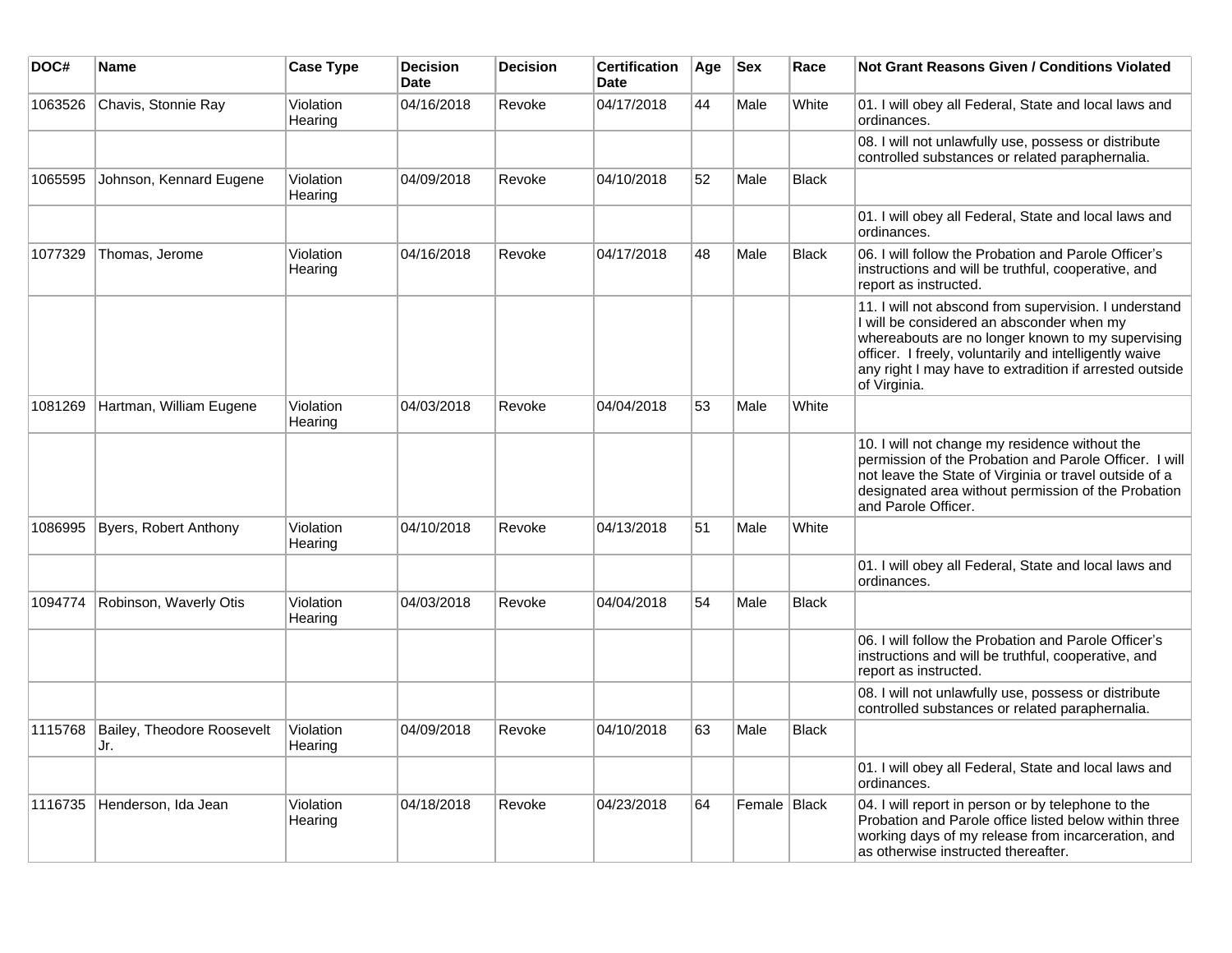| DOC#    | Name                       | <b>Case Type</b>     | <b>Decision</b><br><b>Date</b> | <b>Decision</b> | <b>Certification</b><br><b>Date</b> | Age | <b>Sex</b>     | Race         | <b>Not Grant Reasons Given / Conditions Violated</b>                                                                                                                                                                                                                                         |
|---------|----------------------------|----------------------|--------------------------------|-----------------|-------------------------------------|-----|----------------|--------------|----------------------------------------------------------------------------------------------------------------------------------------------------------------------------------------------------------------------------------------------------------------------------------------------|
| 1116735 | Henderson, Ida Jean        | Violation<br>Hearing | 04/18/2018                     | Revoke          | 04/23/2018                          | 64  | Female   Black |              | 06. I will follow the Probation and Parole Officer's<br>instructions and will be truthful, cooperative, and<br>report as instructed.                                                                                                                                                         |
|         |                            |                      |                                |                 |                                     |     |                |              | 08. I will not unlawfully use, possess or distribute<br>controlled substances or related paraphernalia.                                                                                                                                                                                      |
| 1129341 | Meekins, Tiffany Monique   | Violation<br>Hearing | 04/09/2018                     | Revoke          | 04/09/2018                          | 38  | Female Black   |              | 01. I will obey all Federal, State and local laws and<br>ordinances.                                                                                                                                                                                                                         |
|         |                            |                      |                                |                 |                                     |     |                |              | 02. I will report any arrest, including traffic tickets,<br>within 3 days to the Probation and Parole Officer.                                                                                                                                                                               |
|         |                            |                      |                                |                 |                                     |     |                |              | 08. I will not unlawfully use, possess or distribute<br>controlled substances or related paraphernalia.                                                                                                                                                                                      |
| 1156061 | Pope, William Thomas       | Violation<br>Hearing | 04/12/2018                     | Revoke          | 04/13/2018                          | 43  | Male           | <b>Black</b> | 04. I will report in person or by telephone to the<br>Probation and Parole office listed below within three<br>working days of my release from incarceration, and<br>as otherwise instructed thereafter.                                                                                     |
|         |                            |                      |                                |                 |                                     |     |                |              | 10. I will not change my residence without the<br>permission of the Probation and Parole Officer. I will<br>not leave the State of Virginia or travel outside of a<br>designated area without permission of the Probation<br>and Parole Officer.                                             |
|         |                            |                      |                                |                 |                                     |     |                |              | 11. I will not abscond from supervision. I understand<br>I will be considered an absconder when my<br>whereabouts are no longer known to my supervising<br>officer. I freely, voluntarily and intelligently waive<br>any right I may have to extradition if arrested outside<br>of Virginia. |
| 1199200 | Dobson, William Thomas III | Violation<br>Hearing | 04/05/2018                     | Revoke          | 04/10/2018                          | 36  | Male           | <b>Black</b> |                                                                                                                                                                                                                                                                                              |
|         |                            |                      |                                |                 |                                     |     |                |              | 01. I will obey all Federal, State and local laws and<br>ordinances.                                                                                                                                                                                                                         |
|         |                            |                      |                                |                 |                                     |     |                |              | 02. I will report any arrest, including traffic tickets,<br>within 3 days to the Probation and Parole Officer.                                                                                                                                                                               |
|         |                            |                      |                                |                 |                                     |     |                |              | 04. I will report in person or by telephone to the<br>Probation and Parole office listed below within three<br>working days of my release from incarceration, and<br>as otherwise instructed thereafter.                                                                                     |
| 1297795 | Lewis, Derek Tom           | Violation<br>Hearing | 04/18/2018                     | Revoke          | 04/23/2018                          | 37  | Male           | <b>Black</b> |                                                                                                                                                                                                                                                                                              |
|         |                            |                      |                                |                 |                                     |     |                |              | 01. I will obey all Federal, State and local laws and<br>ordinances.                                                                                                                                                                                                                         |
|         |                            |                      |                                |                 |                                     |     |                |              | 04. I will report in person or by telephone to the<br>Probation and Parole office listed below within three<br>working days of my release from incarceration, and<br>as otherwise instructed thereafter.                                                                                     |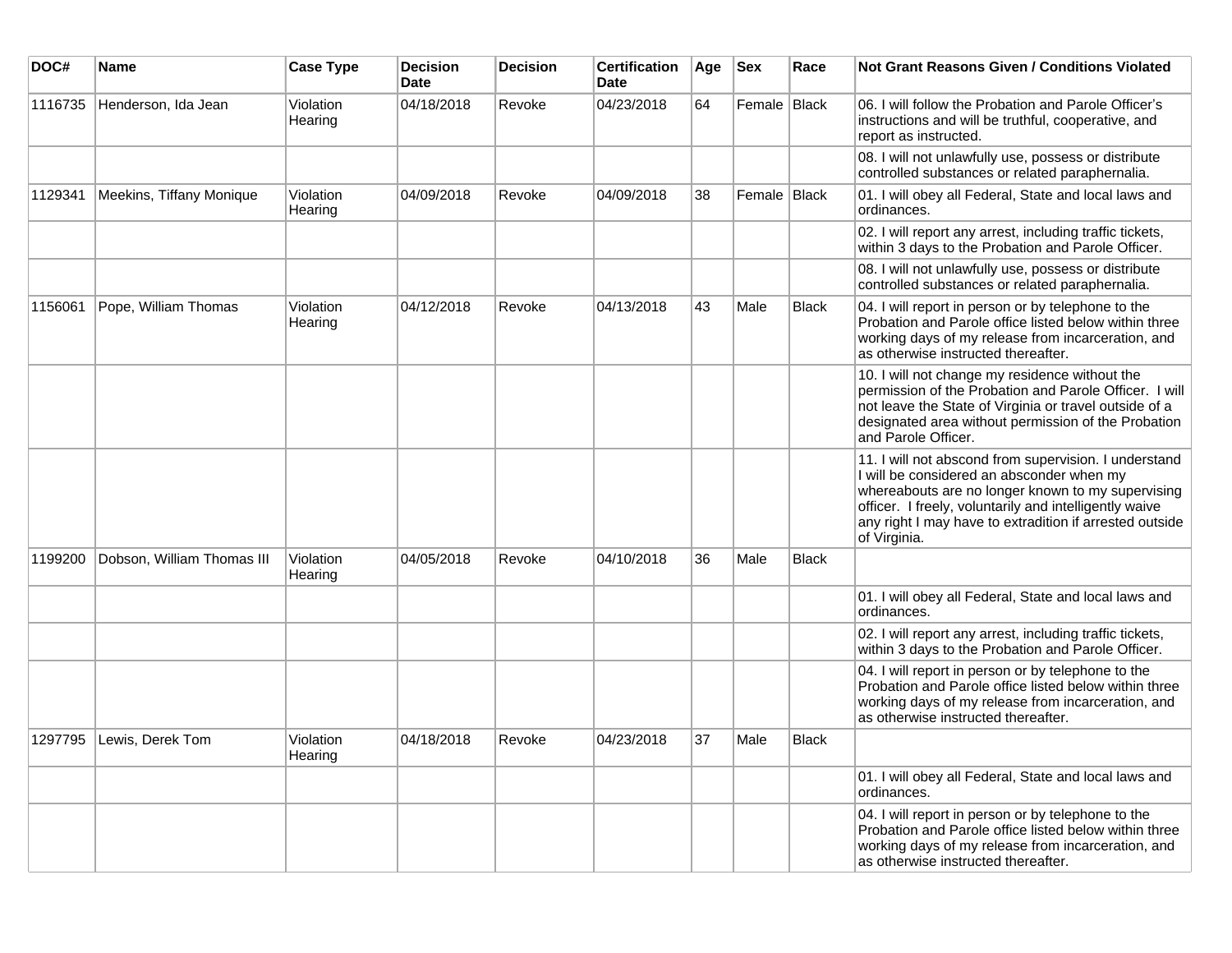| DOC#    | <b>Name</b>                                | <b>Case Type</b>     | <b>Decision</b><br><b>Date</b> | <b>Decision</b> | <b>Certification</b><br><b>Date</b> | Age | <b>Sex</b> | Race         | Not Grant Reasons Given / Conditions Violated                                                                                                                                                                                                                                                |
|---------|--------------------------------------------|----------------------|--------------------------------|-----------------|-------------------------------------|-----|------------|--------------|----------------------------------------------------------------------------------------------------------------------------------------------------------------------------------------------------------------------------------------------------------------------------------------------|
| 1360522 | Roy, Phillip Paul II                       | Violation<br>Hearing | 04/19/2018                     | Revoke          | 04/23/2018                          | 36  | Male       | White        |                                                                                                                                                                                                                                                                                              |
|         |                                            |                      |                                |                 |                                     |     |            |              | 06. I will follow the Probation and Parole Officer's<br>instructions and will be truthful, cooperative, and<br>report as instructed.                                                                                                                                                         |
|         |                                            |                      |                                |                 |                                     |     |            |              | 08. I will not unlawfully use, possess or distribute<br>controlled substances or related paraphernalia.                                                                                                                                                                                      |
| 1391237 | Satterfield, Elbert Marcellu Jr. Violation | Hearing              | 04/05/2018                     | Revoke          | 04/09/2018                          | 38  | Male       | <b>Black</b> |                                                                                                                                                                                                                                                                                              |
|         |                                            |                      |                                |                 |                                     |     |            |              | 01. I will obey all Federal, State and local laws and<br>ordinances.                                                                                                                                                                                                                         |
| 1402289 | Mcmillian, Dominique K.                    | Violation<br>Hearing | 04/03/2018                     | Revoke          | 04/04/2018                          | 28  | Male       | Black        |                                                                                                                                                                                                                                                                                              |
|         |                                            |                      |                                |                 |                                     |     |            |              | 06. I will follow the Probation and Parole Officer's<br>instructions and will be truthful, cooperative, and<br>report as instructed.                                                                                                                                                         |
|         |                                            |                      |                                |                 |                                     |     |            |              | 08. I will not unlawfully use, possess or distribute<br>controlled substances or related paraphernalia.                                                                                                                                                                                      |
| 1445790 | Rolle, Aubrey D                            | Violation<br>Hearing | 04/19/2018                     | Revoke          | 04/23/2018                          | 40  | Male       | Black        |                                                                                                                                                                                                                                                                                              |
|         |                                            |                      |                                |                 |                                     |     |            |              | 01. I will obey all Federal, State and local laws and<br>ordinances.                                                                                                                                                                                                                         |
| 1464807 | Melo, James Anthony                        | Violation<br>Hearing | 04/16/2018                     | Revoke          | 04/17/2018                          | 25  | Male       | White        |                                                                                                                                                                                                                                                                                              |
|         |                                            |                      |                                |                 |                                     |     |            |              | 06. I will follow the Probation and Parole Officer's<br>instructions and will be truthful, cooperative, and<br>report as instructed.                                                                                                                                                         |
|         |                                            |                      |                                |                 |                                     |     |            |              | 10. I will not change my residence without the<br>permission of the Probation and Parole Officer. I will<br>not leave the State of Virginia or travel outside of a<br>designated area without permission of the Probation<br>and Parole Officer.                                             |
|         |                                            |                      |                                |                 |                                     |     |            |              | 11. I will not abscond from supervision. I understand<br>I will be considered an absconder when my<br>whereabouts are no longer known to my supervising<br>officer. I freely, voluntarily and intelligently waive<br>any right I may have to extradition if arrested outside<br>of Virginia. |
| 1742823 | Schooley, Chuck Dean                       | Violation<br>Hearing | 04/21/2018                     | Revoke          | 04/24/2018                          | 24  | Male       | White        |                                                                                                                                                                                                                                                                                              |
|         |                                            |                      |                                |                 |                                     |     |            |              | 06. I will follow the Probation and Parole Officer's<br>instructions and will be truthful, cooperative, and<br>report as instructed.                                                                                                                                                         |